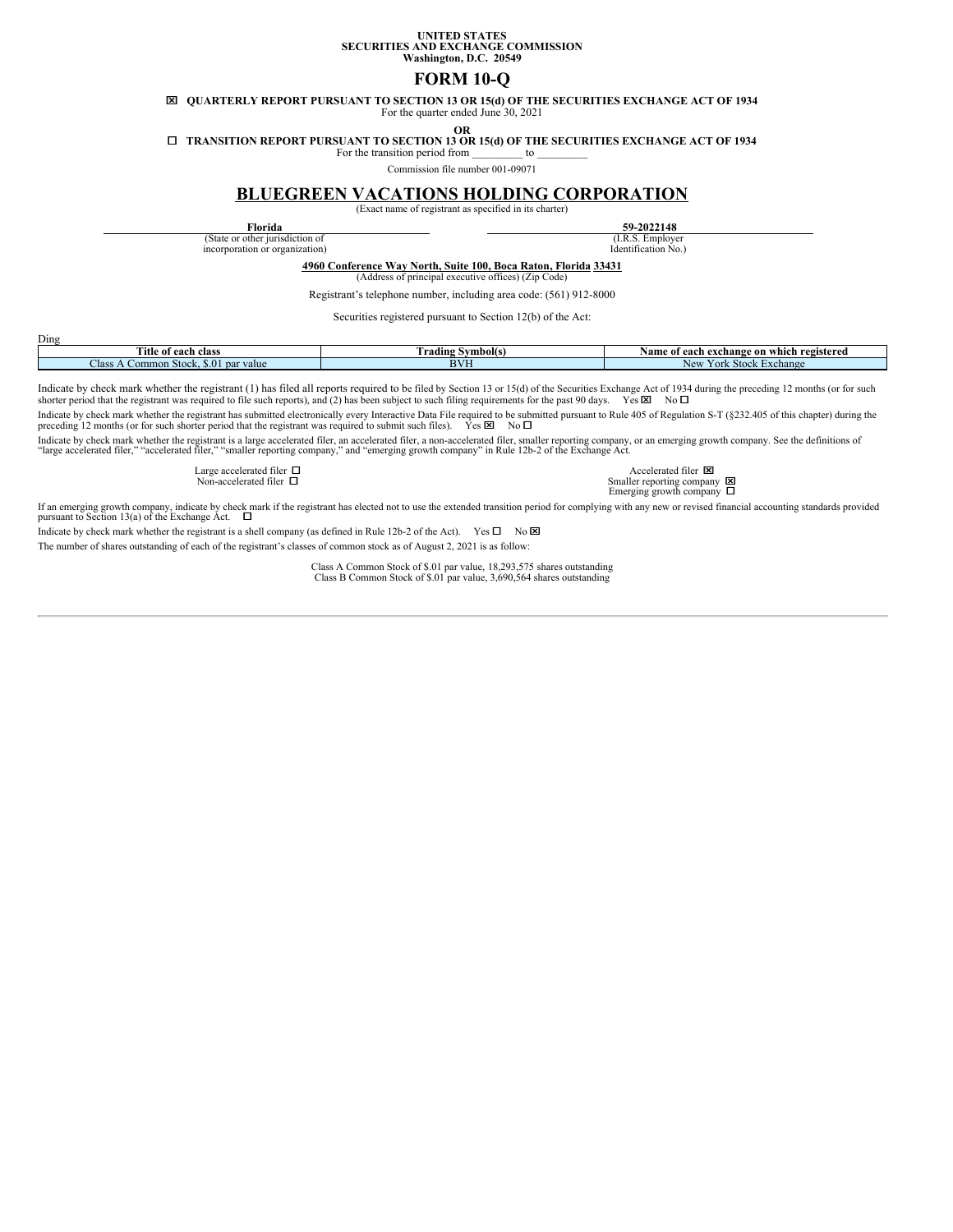## **BLUEGREEN VACATIONS HOLDING CORPORATION FORM 10-Q TABLE OF CONTENTS**

|                   |                                                                                       | Page    |
|-------------------|---------------------------------------------------------------------------------------|---------|
|                   | <b>PARTI</b>                                                                          |         |
| Item 1.           | <b>Financial Statements (Unaudited)</b>                                               |         |
|                   | <b>Consolidated Balance Sheets (Unaudited)</b>                                        |         |
|                   | <b>Consolidated Statements of Operations and Comprehensive Income (Unaudited)</b>     | $4 - 5$ |
|                   | Consolidated Statements of Shareholders' Equity (Unaudited)                           |         |
|                   | <b>Consolidated Statements of Cash Flows (Unaudited)</b>                              |         |
|                   | Notes to Consolidated Financial Statements (Unaudited)                                |         |
| Item 2.           | Management's Discussion and Analysis of Financial Condition and Results of Operations | 36      |
| Item 3.           | <b>Quantitative and Qualitative Disclosures About Market Risk</b>                     | 65      |
| Item 4.           | <b>Controls and Procedures</b>                                                        | 65      |
|                   |                                                                                       |         |
|                   | <b>PART II</b>                                                                        |         |
| Item 1.           | <b>Legal Proceedings</b>                                                              | 66      |
| Item 1A.          | <b>Risk Factors</b>                                                                   | 66      |
| Item 5            | Other information                                                                     | 66      |
| Item 6.           | <b>Exhibits</b>                                                                       | 67      |
|                   |                                                                                       |         |
| <b>SIGNATURES</b> |                                                                                       |         |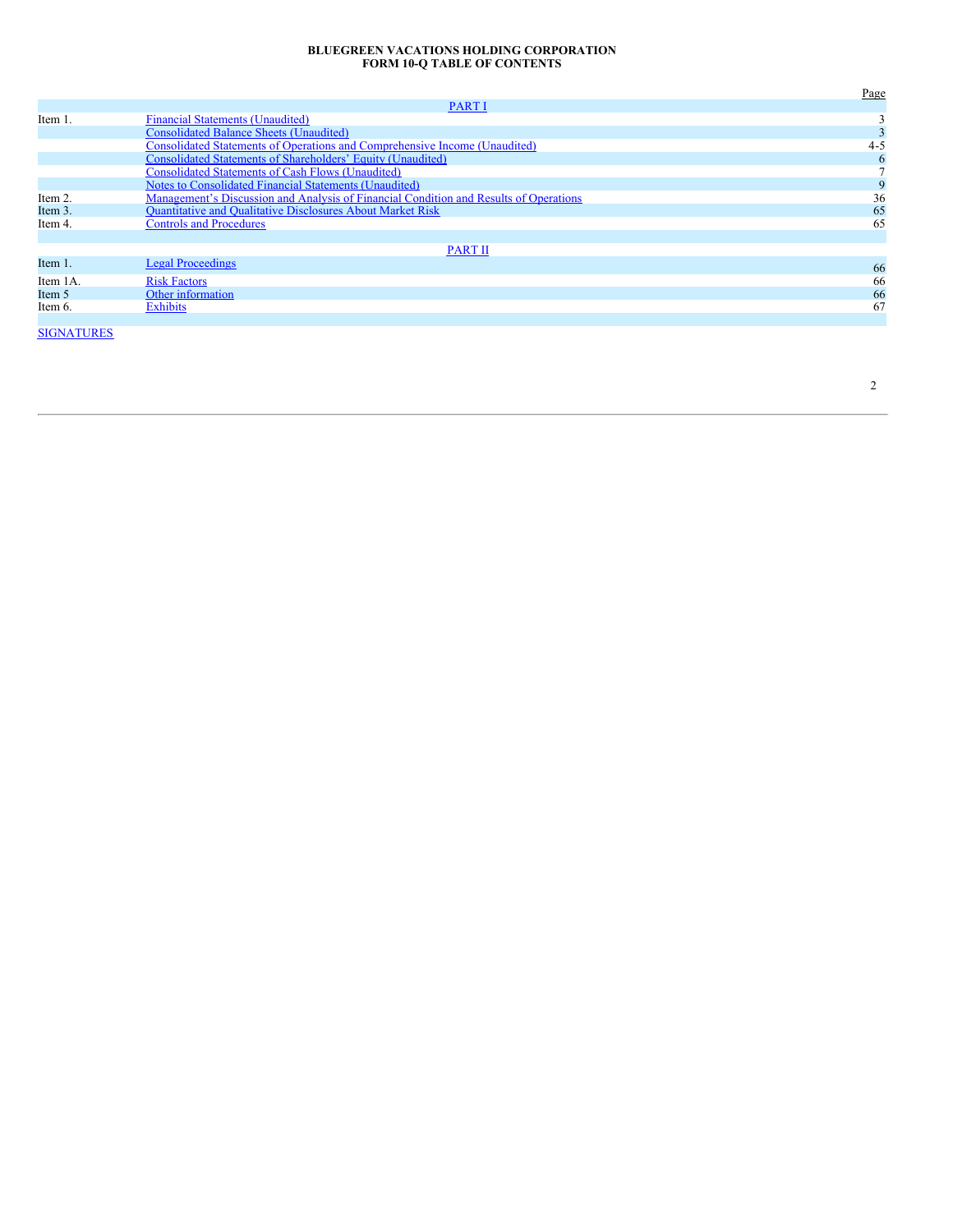# <span id="page-2-2"></span><span id="page-2-0"></span>**PART I—FINANCIAL INFORMATION**

## <span id="page-2-1"></span>**BLUEGREEN VACATIONS HOLDING CORPORATION CONSOLIDATED BALANCE SHEETS (UNAUDITED) (In thousands, except share and per share data)**

|                                                                          |              | <b>June 30,</b><br>2021 |               | December 31,<br>2020 |
|--------------------------------------------------------------------------|--------------|-------------------------|---------------|----------------------|
| <b>ASSETS</b>                                                            |              |                         |               |                      |
| Cash and cash equivalents                                                | S            | 216,112                 | -S            | 221,118              |
| Restricted cash (\$17,960 and \$20,469 in VIEs at June 30, 2021          |              |                         |               |                      |
| and December 31, 2020, respectively)                                     |              | 46.651                  |               | 35.986               |
| Notes receivable                                                         |              | 560,320                 |               | 551,393              |
| Less: Allowance for loan losses                                          |              | (145, 718)              |               | (142, 044)           |
| Notes receivable, net (\$278,285 and \$292,021 in VIEs                   |              |                         |               |                      |
| at June 30, 2021 and December 31, 2020, respectively)                    |              | 414,602                 |               | 409,349              |
| Vacation ownership interest ("VOI") inventory                            |              | 343,362                 |               | 347,122              |
| Property and equipment, net                                              |              | 90,562                  |               | 90,049               |
| Intangible assets, net                                                   |              | 61,390                  |               | 61,431               |
| Operating lease assets                                                   |              | 37,648                  |               | 34,415               |
| Prepaid expenses                                                         |              | 21,525                  |               | 9,367                |
| Other assets                                                             |              | 42,401                  |               | 41,282               |
| <b>Total assets</b>                                                      | \$           | 1,274,253               |               | 1,250,119            |
| <b>LIABILITIES AND SHAREHOLDERS' EQUITY</b>                              |              |                         |               |                      |
| <b>Liabilities</b>                                                       |              |                         |               |                      |
| Accounts payable                                                         | $\mathbf{s}$ | 17,578                  | $\mathcal{S}$ | 10,559               |
| Deferred income                                                          |              | 15,124                  |               | 15,745               |
| Accrued liabilities and other                                            |              | 119,697                 |               | 93,971               |
| Receivable-backed notes payable - recourse                               |              | 32,076                  |               | 38,500               |
| Receivable-backed notes payable - non-recourse (\$322,565 and \$341,532) |              |                         |               |                      |
| in VIEs at June 30, 2021 and December 31, 2020)                          |              | 357,162                 |               | 355,833              |
| Note payable to BBX Capital, Inc.                                        |              | 75,000                  |               | 75,000               |
| Other notes payable and borrowings                                       |              | 110,214                 |               | 138,386              |
| Junior subordinated debentures                                           |              | 134,448                 |               | 138,177              |
| Operating lease liabilities                                              |              | 39,389                  |               | 35,904               |
| Deferred income taxes                                                    |              | 81,913                  |               | 85,314               |
| <b>Total liabilities</b>                                                 |              | 982.601                 |               | 987.389              |
| Commitments and Contingencies - See Note 9                               |              |                         |               |                      |
| <b>Shareholders' Equity</b>                                              |              |                         |               |                      |
| Preferred stock of \$0.01 par value; authorized 10,000,000 shares        |              |                         |               |                      |
| Class A Common Stock of \$0.01 par value; authorized 30,000,000 shares;  |              |                         |               |                      |
| issued and outstanding 18,293,576 in 2021 and 15,624,091 in 2020         |              | 183                     |               | 156                  |
| Class B Common Stock of \$0.01 par value; authorized 4,000,000 shares;   |              |                         |               |                      |
| issued and outstanding 3,690,564 in 2021 and 3,693,596 in 2020           |              | 37                      |               | 37                   |
| Additional paid-in capital                                               |              | 200,298                 |               | 177,104              |
| Accumulated earnings                                                     |              | 33,061                  |               | 10,586               |
| Total Bluegreen Vacations Holding Corporation shareholders' equity       |              | 233,579                 |               | 187,883              |
| Non-controlling interest                                                 |              | 58,073                  |               | 74,847               |
| Total shareholders' equity                                               |              | 291,652                 |               | 262,730              |
| Total liabilities and shareholders' equity                               | \$           | 1,274,253               | \$            | 1,250,119            |

*See accompanying Notes to Consolidated Financial Statements - Unaudited*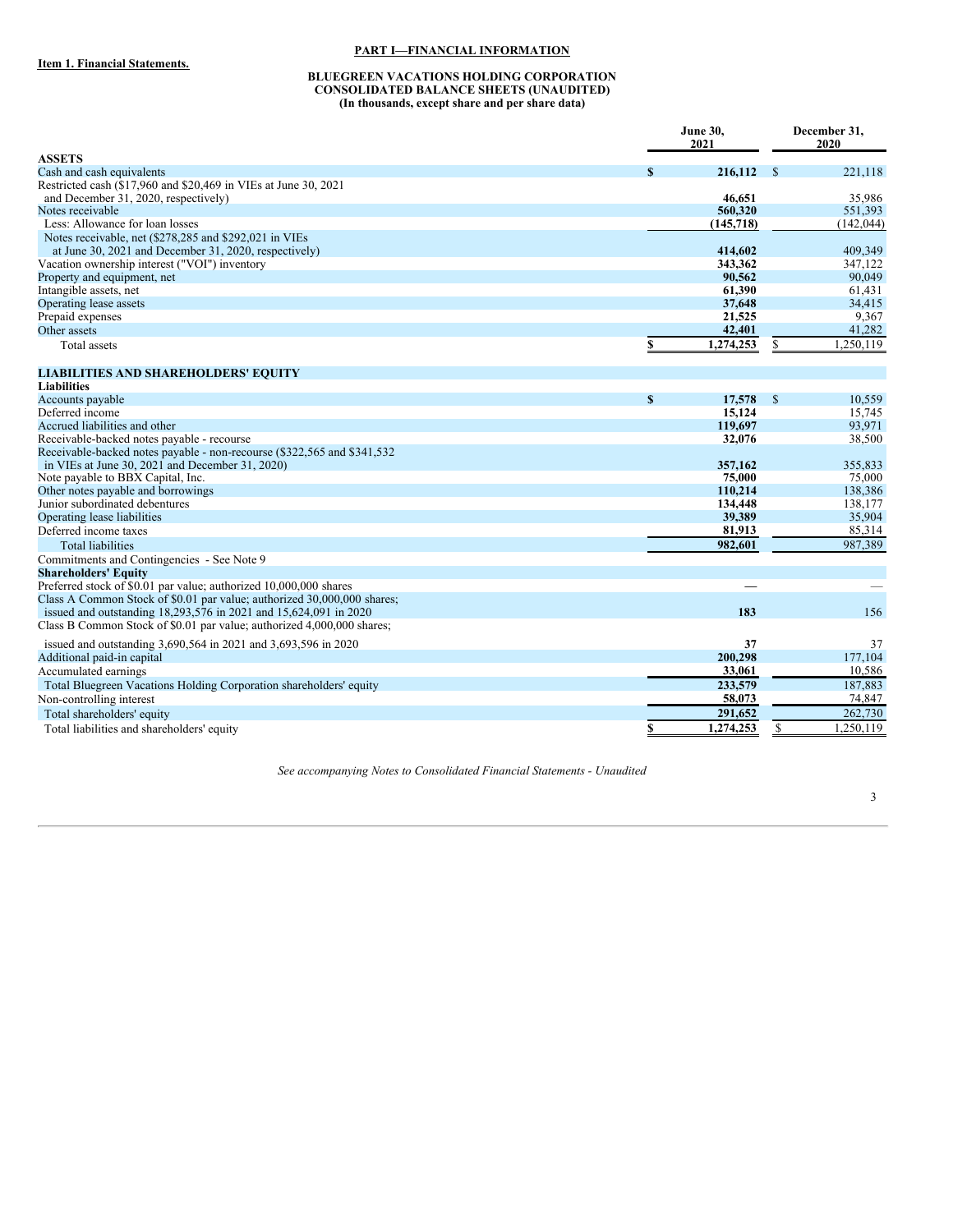## <span id="page-3-0"></span>**BLUEGREEN VACATIONS HOLDING CORPORATION CONSOLIDATED STATEMENTS OF OPERATIONS AND COMPREHENSIVE INCOME (LOSS) (UNAUDITED) (In thousands, except per share data)**

|                                                                                    |                         | For the Three Months Ended<br><b>June 30.</b> |               |                 | For the Six Months Ended<br><b>June 30,</b> |                   |               |                   |  |
|------------------------------------------------------------------------------------|-------------------------|-----------------------------------------------|---------------|-----------------|---------------------------------------------|-------------------|---------------|-------------------|--|
|                                                                                    |                         | 2021                                          |               | 2020            |                                             | 2021              |               | 2020              |  |
| Revenue:<br>Gross sales of VOIs                                                    |                         | 110,300                                       | $\mathcal{S}$ | 10,900          | \$                                          | 178,550           | \$            | 86,381            |  |
| Provision for loan losses                                                          |                         | (18, 488)                                     |               | (1, 846)        |                                             | (30, 807)         |               | (32, 199)         |  |
| Sales of VOIs                                                                      |                         | 91,812                                        |               | 9,054           |                                             | 147,743           |               | 54,182            |  |
| Fee-based sales commission revenue                                                 |                         | 35,618                                        |               | 1,135           |                                             | 61,336            |               |                   |  |
| Other fee-based services revenue                                                   |                         | 30,442                                        |               | 26,413          |                                             | 59,339            |               | 42,500<br>55,727  |  |
| Cost reimbursements                                                                |                         | 15,552                                        |               | 11,850          |                                             | 32,160            |               | 30,970            |  |
| Interest income                                                                    |                         | 19,595                                        |               |                 |                                             | 38,856            |               |                   |  |
|                                                                                    |                         | 439                                           |               | 19,418<br>355   |                                             | 278               |               | 40,618<br>525     |  |
| Other income, net<br><b>Total revenues</b>                                         |                         | 193,458                                       |               | 68,225          |                                             | 339,712           |               | 224,522           |  |
|                                                                                    |                         |                                               |               |                 |                                             |                   |               |                   |  |
| <b>Costs and Expenses:</b>                                                         |                         |                                               |               |                 |                                             |                   |               |                   |  |
| Cost of VOIs sold                                                                  |                         | 7,024                                         |               | 1,038           |                                             | 12,193            |               | 5,137             |  |
| Cost of other fee-based services                                                   |                         | 15,647                                        |               | 18,535          |                                             | 32,732            |               | 40,246            |  |
| Cost reimbursements                                                                |                         | 15,552                                        |               | 11,850          |                                             | 32,160            |               | 30,970            |  |
| Interest expense<br>Selling, general and administrative expenses                   |                         | 8,876<br>114,786                              |               | 9,558<br>49,820 |                                             | 18.611<br>205,750 |               | 19,456<br>160,305 |  |
| Total costs and expenses                                                           |                         | 161,885                                       |               | 90,801          |                                             | 301,446           |               | 256,114           |  |
| Income (loss) before income taxes                                                  |                         | 31,573                                        |               | (22, 576)       |                                             | 38,266            |               | (31, 592)         |  |
| Provision for income taxes                                                         |                         | (7,694)                                       |               | (2,391)         |                                             | (8, 883)          |               | (938)             |  |
| Income (loss) from continuing operations                                           |                         | 23,879                                        |               | (24, 967)       |                                             | 29,383            |               | (32, 530)         |  |
| Discontinued operations                                                            |                         |                                               |               |                 |                                             |                   |               |                   |  |
| Loss from operations                                                               |                         |                                               |               | (8, 448)        |                                             |                   |               | (36,077)          |  |
| (Provision) benefit for income taxes                                               |                         |                                               |               | (3,236)         |                                             |                   |               | 1,141             |  |
| Net loss from discontinued operations                                              |                         |                                               |               | (11, 684)       |                                             |                   |               | (34,936)          |  |
| Net income (loss)                                                                  |                         | 23,879                                        |               | (36, 651)       |                                             | 29,383            |               | (67, 466)         |  |
|                                                                                    |                         |                                               |               |                 |                                             |                   |               |                   |  |
| Less: Income attributable to noncontrolling interests - continuing operations      |                         | 4,378                                         |               | 5               |                                             | 6,908             |               | 956               |  |
| Less: Loss attributable to noncontrolling interests - discontinued operations      |                         |                                               |               | (856)           |                                             |                   |               | (4, 312)          |  |
| Net income (loss) attributable to shareholders                                     | S                       | 19,501                                        | $\mathcal{S}$ | (35,800)        | \$                                          | 22,475            |               | (64, 110)         |  |
| Basic earnings (loss) per share from continuing operations                         | $\mathbf{s}$            | 0.93                                          | <sup>\$</sup> | (1.36)          | $\mathbf{s}$                                | 1.12              | <sup>\$</sup> | (1.83)            |  |
| Basic loss per share from discontinued operations                                  |                         |                                               |               | (0.59)          |                                             |                   |               | (1.67)            |  |
| Basic earnings (loss) per share                                                    |                         | 0.93                                          | $rac{S}{S}$   | (1.95)          | \$                                          | 1.12              | $\frac{1}{2}$ | (3.50)            |  |
| Diluted earnings (loss) per share from continuing operations                       |                         | 0.93                                          |               | (1.36)          | $\overline{\mathbf{s}}$                     | 1.12              | \$            | (1.83)            |  |
| Diluted loss per share from discontinued operations                                |                         |                                               |               | (0.59)          |                                             |                   |               | (1.67)            |  |
| Diluted earnings (loss) per share                                                  |                         | 0.93                                          | \$            | (1.95)          | \$                                          | 1.12              | \$            | (3.50)            |  |
| Basic weighted average number of common shares outstanding                         |                         | 20,912                                        |               | 18,298          |                                             | 20,128            |               | 18,298            |  |
| Diluted weighted average number of common and common equivalent shares outstanding |                         | 20,912                                        |               | 18,298          |                                             | 20,128            |               | 18,298            |  |
| Cash dividends declared per Class A and B common shares                            | $\overline{\mathbf{S}}$ |                                               | \$            |                 | \$                                          |                   | \$            |                   |  |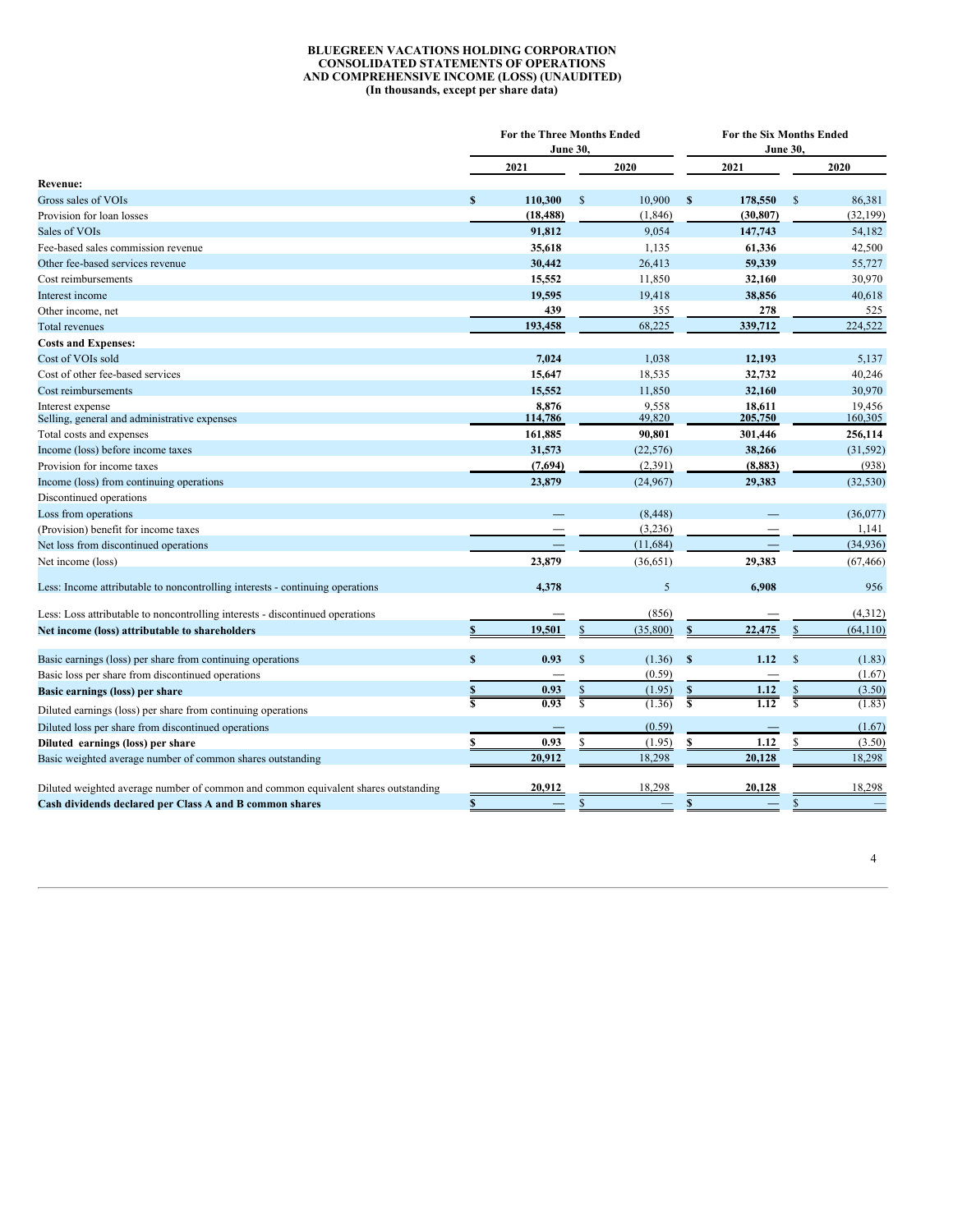## **BLUEGREEN VACATIONS HOLDING CORPORATION CONSOLIDATED STATEMENTS OF OPERATIONS AND COMPREHENSIVE INCOME (LOSS) (UNAUDITED) – (Continued) (In thousands, except per share data)**

|                                                                            | <b>For the Three Months Ended</b><br><b>June 30.</b> |  |               | <b>For the Six Months Ended</b><br><b>June 30.</b> |  |           |
|----------------------------------------------------------------------------|------------------------------------------------------|--|---------------|----------------------------------------------------|--|-----------|
|                                                                            | 2021                                                 |  | 2020          | 2021                                               |  | 2020      |
| <b>Net income (loss)</b>                                                   | 23,879                                               |  | $(36,651)$ \$ | 29.383                                             |  | (67, 466) |
| Other comprehensive loss, net of tax:                                      |                                                      |  |               |                                                    |  |           |
| Foreign currency translation adjustments                                   |                                                      |  | 195           |                                                    |  | (355)     |
| Unrealized loss on securities available for sale                           |                                                      |  | 41            |                                                    |  |           |
| Other comprehensive loss, net                                              |                                                      |  | 236           |                                                    |  | (351)     |
| Comprehensive income (loss), net of tax                                    | 23,879                                               |  | (36, 415)     | 29.383                                             |  | (67, 817) |
| Less: Comprehensive income (loss) attributable to noncontrolling interests | 4,378                                                |  | (851)         | 6,908                                              |  | (3,356)   |
| Comprehensive income (loss) attributable to shareholders                   | 19.501                                               |  | $(35.564)$ \$ | 22,475                                             |  | (64, 461) |

*See accompanying Notes to Consolidated Financial Statements - Unaudited*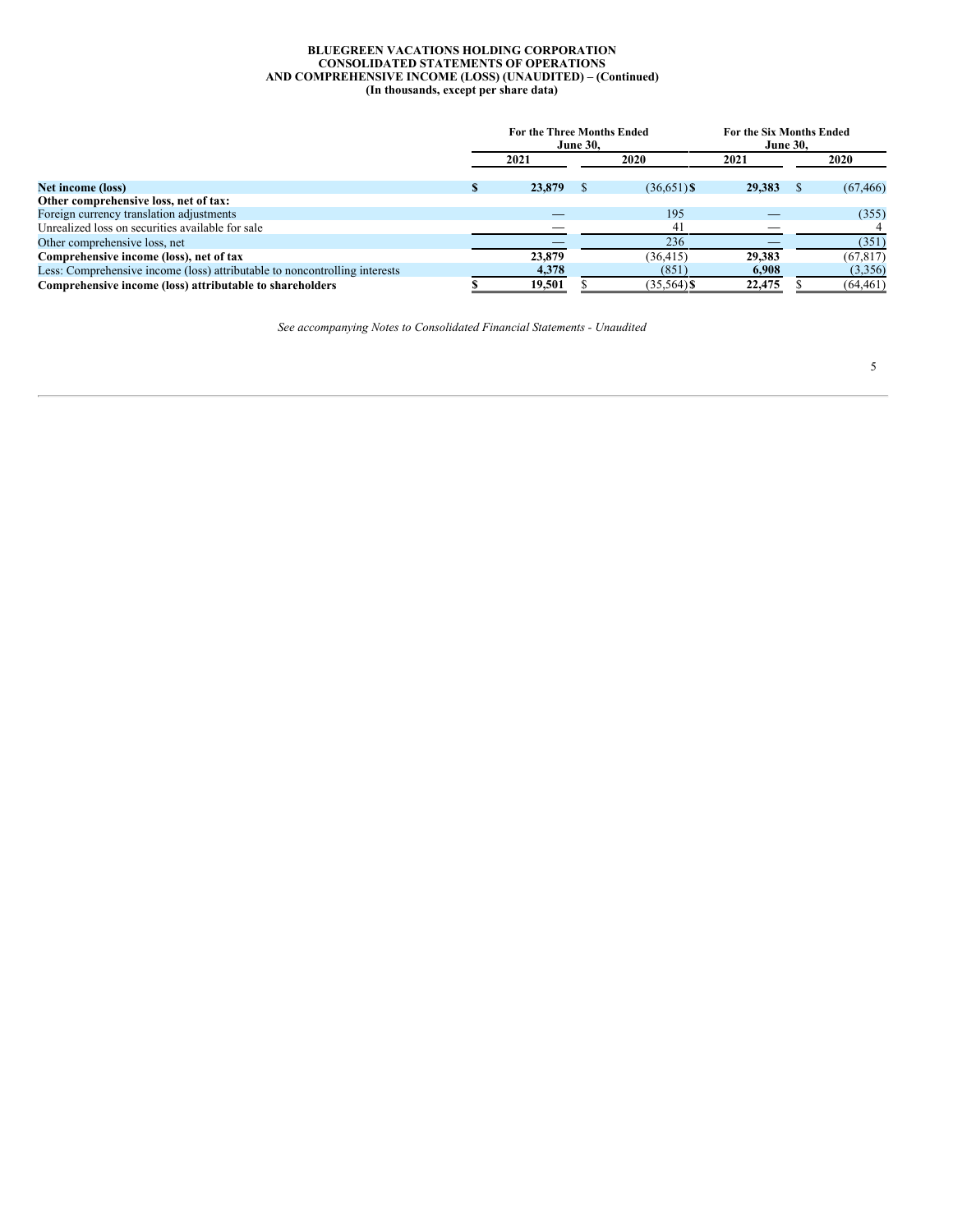#### <span id="page-5-0"></span>**BLUEGREEN VACATIONS HOLDING CORPORATION CONSOLIDATED STATEMENTS OF SHAREHOLDERS' EQUITY (UNAUDITED) (In thousands, except share data)**

|                                            | <b>Shares</b> of    |       |     |              |                   |             |               |               |                  |                      |
|--------------------------------------------|---------------------|-------|-----|--------------|-------------------|-------------|---------------|---------------|------------------|----------------------|
|                                            | <b>Common Stock</b> |       |     | Common       |                   |             | Accumulated   |               |                  |                      |
|                                            | Outstanding         |       |     | <b>Stock</b> | <b>Additional</b> |             | Other         | Total         | Non-             |                      |
|                                            | <b>Class</b>        |       |     | Class        | Paid-in           | Accumulated | Comprehensive | Shareholders' | Controlling      | Total                |
|                                            |                     |       |     |              | Capital           | Earnings    | Income        | Equity        | <b>Interests</b> | <b>Equity (Loss)</b> |
| Balance, December 31, 2020                 | 15.624              | 3,694 | 156 | 37           | 177,104           | 10,586      |               | 187,883       | 74,847           | 262,730              |
| Net income                                 |                     |       | --  |              |                   | 2,974       |               | 2,974         | 2,530            | 5,504                |
| Balance, March 31, 2021                    | 15,624              | 3.694 | 156 |              | 177,104           | 13,560      |               | 190,857       | 77,377           | 268,234              |
| Bluegreen Vacations Corporation short-form |                     |       |     |              |                   |             |               |               |                  |                      |
| merger                                     | 2,666               | --    |     |              | 23,042            |             |               | 23,069        | (23, 682)        | (613)                |
| Conversion of common stock from Class B to |                     |       |     |              |                   |             |               |               |                  |                      |
| Class A                                    |                     | (3)   |     |              |                   | __          |               |               |                  |                      |
| Share-based compensation                   |                     |       |     |              |                   |             |               |               |                  |                      |
|                                            |                     |       |     |              | 152               |             |               | 152           |                  | 152                  |
| Net income                                 |                     |       |     |              | _                 | 19,501      | __            | 19,501        | 4,378            | 23,879               |
| Balance, June 30, 2021                     | 18,293              | 3,691 | 183 | 37           | 200,298           | 33,061      |               | 233,579       | 58,073           | 291,652              |

|                                                                                                                      | <b>Shares</b> of<br><b>Common Stock</b><br>Outstanding<br><b>Class</b> | B           | Common<br><b>Stock</b><br><b>Class</b> | B  | <b>Additional</b><br>Paid-in<br>Capital | Accumulated<br>Earnings | Accumulated<br>Other<br>Comprehensive<br>Income | Total<br>Shareholders'<br>Equity | Non-<br>Controlling<br><b>Interests</b> | Total<br><b>Equity (Loss)</b> |
|----------------------------------------------------------------------------------------------------------------------|------------------------------------------------------------------------|-------------|----------------------------------------|----|-----------------------------------------|-------------------------|-------------------------------------------------|----------------------------------|-----------------------------------------|-------------------------------|
| Balance, December 31, 2019                                                                                           | 15,106                                                                 | 3,192<br>-S | 151                                    | 32 | 153,507                                 | 394,551                 | 1,554                                           | 549,795                          | 90,275                                  | 640,070                       |
| Net loss excluding \$2,743 of loss attributable<br>to redeemable noncontrolling interest<br>Other comprehensive loss |                                                                        |             |                                        |    |                                         | (28,310)                | (587)                                           | (28,310)<br>(587)                | 238                                     | (28,072)<br>(587)             |
| Bluegreen purchase and retirement of common<br>stock                                                                 |                                                                        |             |                                        |    | (1,167)                                 |                         |                                                 | (1,167)                          | (10, 574)                               | (11,741)                      |
| Distributions to noncontrolling interests                                                                            |                                                                        |             |                                        |    |                                         |                         |                                                 |                                  | (923)                                   | (923)                         |
| Accretion of redeemable noncontrolling<br>interest                                                                   |                                                                        |             |                                        |    |                                         | (551)                   |                                                 | (551)                            |                                         | (551)                         |
| Conversion of common stock from Class B to<br>Class A                                                                | 27                                                                     | (27)        |                                        |    |                                         |                         |                                                 |                                  |                                         |                               |
| Share-based compensation                                                                                             | –                                                                      |             |                                        |    | 2,731                                   | --                      | $\overline{\phantom{a}}$                        | 2,731                            |                                         | 2,731                         |
| Balance, March 31, 2020                                                                                              | 15,133                                                                 | 3,165<br>-3 | 151                                    | 32 | 155,071                                 | 365,690                 | 967                                             | 521,911                          | 79,016                                  | 600,927                       |
| Net loss excluding \$846 of loss attributable to<br>redeemable noncontrolling interest                               |                                                                        |             |                                        |    |                                         | (35,800)                |                                                 | (35,800)                         | (5)                                     | (35, 805)                     |
| Other comprehensive income                                                                                           |                                                                        |             |                                        |    |                                         |                         | 236                                             | 236                              |                                         | 236                           |
| Accretion of redeemable noncontrolling<br>interest                                                                   |                                                                        |             |                                        |    |                                         | (696)                   |                                                 | (696)                            |                                         | (696)                         |
| Share-based compensation                                                                                             |                                                                        |             |                                        |    | 2,944                                   |                         |                                                 | 2,944                            |                                         | 2,944                         |
| Balance, June 30, 2020                                                                                               | 15,133                                                                 | 3,165       | 151                                    | 32 | 158,015                                 | 329,194                 | 1,203                                           | 488,595                          | 79,011                                  | 567,606                       |

*See accompanying Notes to Consolidated Financial Statements - Unaudited*

6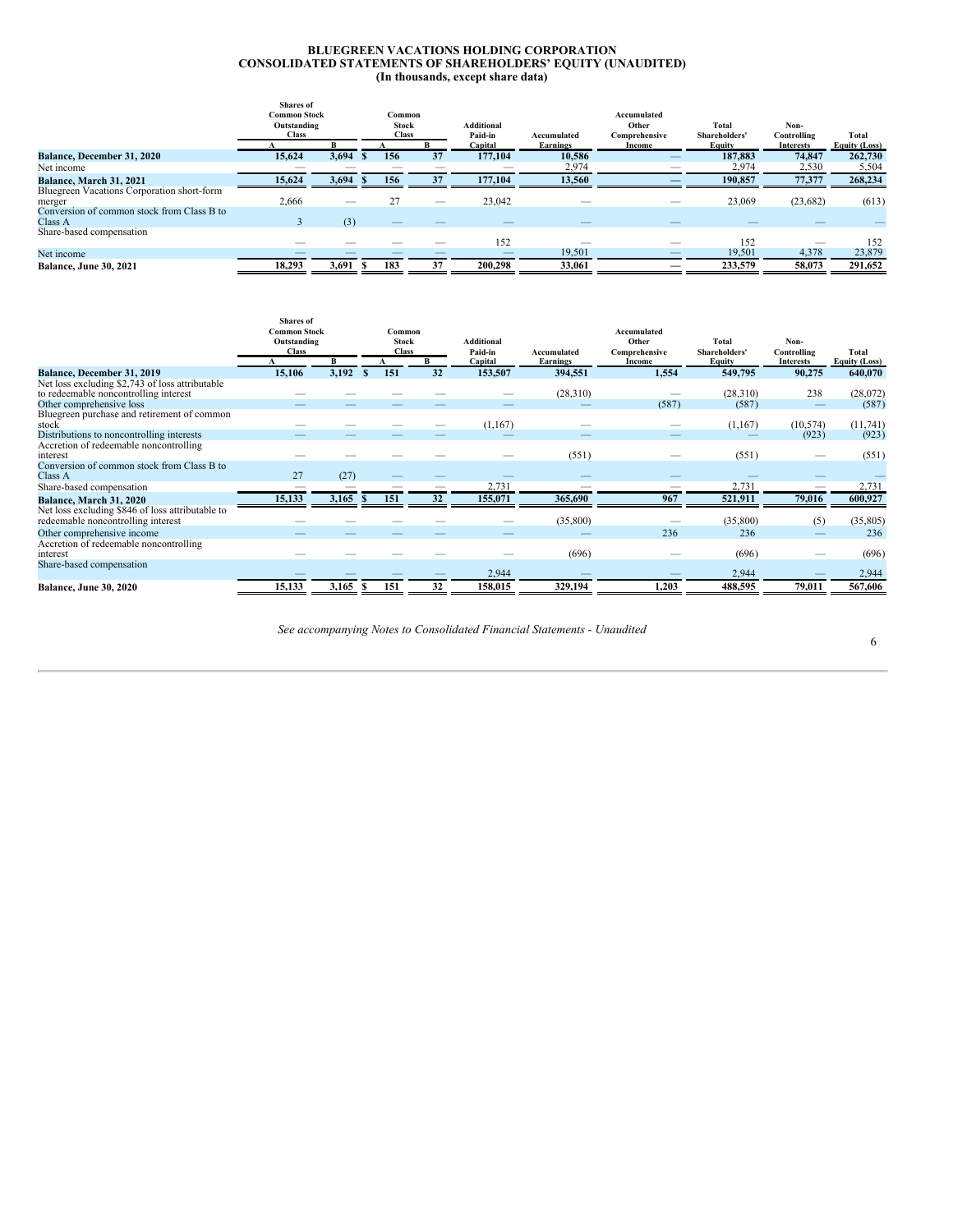#### <span id="page-6-0"></span>**BLUEGREEN VACATIONS HOLDING CORPORATION CONSOLIDATED STATEMENTS OF CASH FLOWS (UNAUDITED) (In thousands)**

|                                                                   | <b>For the Six Months Ended</b><br><b>June 30,</b> |            |               |            |  |  |
|-------------------------------------------------------------------|----------------------------------------------------|------------|---------------|------------|--|--|
|                                                                   |                                                    | 2021       |               | 2020       |  |  |
| <b>Operating activities:</b>                                      |                                                    |            |               |            |  |  |
| Net income (loss)                                                 | \$                                                 | 29,383     | $\mathbf{\$}$ | (67, 466)  |  |  |
| Adjustment to reconcile net income (loss) to net cash             |                                                    |            |               |            |  |  |
| provided by (used in) operating activities:                       |                                                    |            |               |            |  |  |
| Recoveries from loan losses, net, from discontinued operations    |                                                    |            |               | (5,037)    |  |  |
| Provision for loan losses                                         |                                                    | 30.807     |               | 32.199     |  |  |
| Depreciation, amortization and accretion, net                     |                                                    | 10,116     |               | 13,632     |  |  |
| Share-based compensation expense                                  |                                                    | 152        |               | 5,675      |  |  |
| Net losses on sales of real estate and property and equipment     |                                                    | 24         |               | 77         |  |  |
| Equity earnings of unconsolidated real estate joint ventures      |                                                    |            |               | (696)      |  |  |
| Return on investment in unconsolidated real estate joint ventures |                                                    |            |               | 3,991      |  |  |
| Decrease in deferred income tax liability                         |                                                    | (3,401)    |               | (2,070)    |  |  |
| <b>Impairment</b> losses                                          |                                                    |            |               | 31,588     |  |  |
| Changes in operating assets and liabilities:                      |                                                    |            |               |            |  |  |
| Notes receivable                                                  |                                                    | (36,060)   |               | 12,137     |  |  |
| VOI inventory                                                     |                                                    | 3,760      |               | (3,333)    |  |  |
| Trade inventory                                                   |                                                    |            |               | 2,342      |  |  |
| Real estate inventory                                             |                                                    |            |               | (316)      |  |  |
| Prepaids expense and other assets                                 |                                                    | (13, 888)  |               | 11,390     |  |  |
| Accounts payable, accrued liabilities and other, and              |                                                    |            |               |            |  |  |
| deferred income                                                   |                                                    | 32,376     |               | (50, 127)  |  |  |
| Net cash provided by (used in) operating activities               | S                                                  | 53,269     | $\mathsf{\$}$ | (16,014)   |  |  |
| <b>Investing activities:</b>                                      |                                                    |            |               |            |  |  |
| Return of investment in unconsolidated real estate joint ventures |                                                    |            |               | 748        |  |  |
| Investments in unconsolidated real estate joint ventures          |                                                    |            |               | (12,664)   |  |  |
| Proceeds from repayment of loans receivable                       |                                                    |            |               | 5,260      |  |  |
| Proceeds from sales of property and equipment                     |                                                    |            |               | 131        |  |  |
| Additions to real estate                                          |                                                    |            |               | (59)       |  |  |
| Purchases of property and equipment                               |                                                    | (8,229)    |               | (8,157)    |  |  |
| Decrease in cash from other investing activities                  |                                                    |            |               | (145)      |  |  |
| Net cash used in investing activities                             | \$                                                 | (8,229)    | $\mathbf S$   | (14,886)   |  |  |
| <b>Financing activities:</b>                                      |                                                    |            |               |            |  |  |
| Repayments of notes payable and other borrowings                  | \$                                                 | (100, 858) | \$            | (123, 547) |  |  |
| Proceeds from notes payable and other borrowings                  |                                                    | 66,363     |               | 135,480    |  |  |
| Redemption of junior subordinated debentures                      |                                                    | (4,186)    |               |            |  |  |
| Payments for debt issuance costs                                  |                                                    | (87)       |               | (591)      |  |  |
| Purchase and retirement of subsidiary common stock                |                                                    |            |               | (11,741)   |  |  |
| Payments of merger transaction costs                              |                                                    | (613)      |               |            |  |  |
| Dividends paid on common stock                                    |                                                    |            |               | (1, 144)   |  |  |
| Distributions to noncontrolling interests                         |                                                    |            |               | (923)      |  |  |
| Net cash used in financing activities                             | \$                                                 | (39, 381)  | \$            | (2,466)    |  |  |
| Net increase (decrease) in cash and cash equivalents              |                                                    |            |               |            |  |  |
| and restricted cash                                               |                                                    | 5,659      |               | (33,366)   |  |  |
|                                                                   |                                                    | 257,104    |               | 406,870    |  |  |
| Cash, cash equivalents and restricted cash at beginning of period |                                                    |            |               |            |  |  |
| Cash, cash equivalents and restricted cash at end of period       | \$                                                 | 262,763    | $\mathsf{\$}$ | 373,504    |  |  |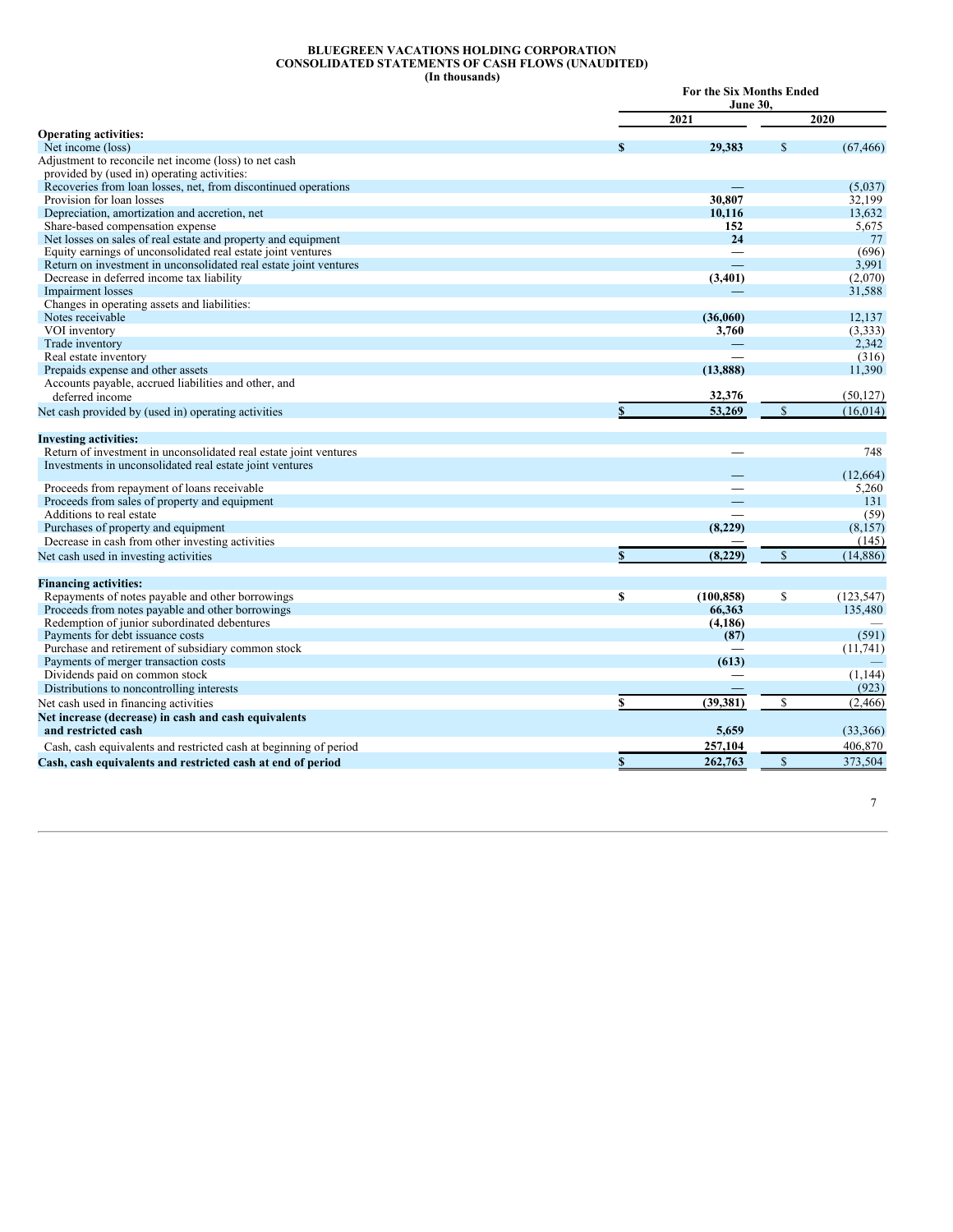#### **BLUEGREEN VACATIONS HOLDING CORPORATION CONSOLIDATED STATEMENTS OF CASH FLOWS (UNAUDITED) (In thousands)**

| Supplemental cash flow information:                                            |         |         |
|--------------------------------------------------------------------------------|---------|---------|
| Interest paid on borrowings, net of amounts capitalized                        | 16.138  | 18.394  |
| Income taxes paid                                                              | 8,830   | 259     |
| Supplementary disclosure of non-cash investing and financing activities:       |         |         |
| Increase in other assets upon issuance of Community Development District Bonds |         | 827     |
| Assumption of Community Development District Bonds by homebuilders             |         | 1,987   |
| Reconciliation of cash, cash equivalents and restricted cash:                  |         |         |
| Cash and cash equivalents                                                      | 216,112 | 323.724 |
| Restricted cash                                                                | 46.651  | 25,189  |
| Discontinued operations cash                                                   |         | 24,591  |
| Total cash, cash equivalents and restricted cash                               | 262,763 | 373,504 |

*See accompanying Notes to Consolidated Financial Statements - Unaudited*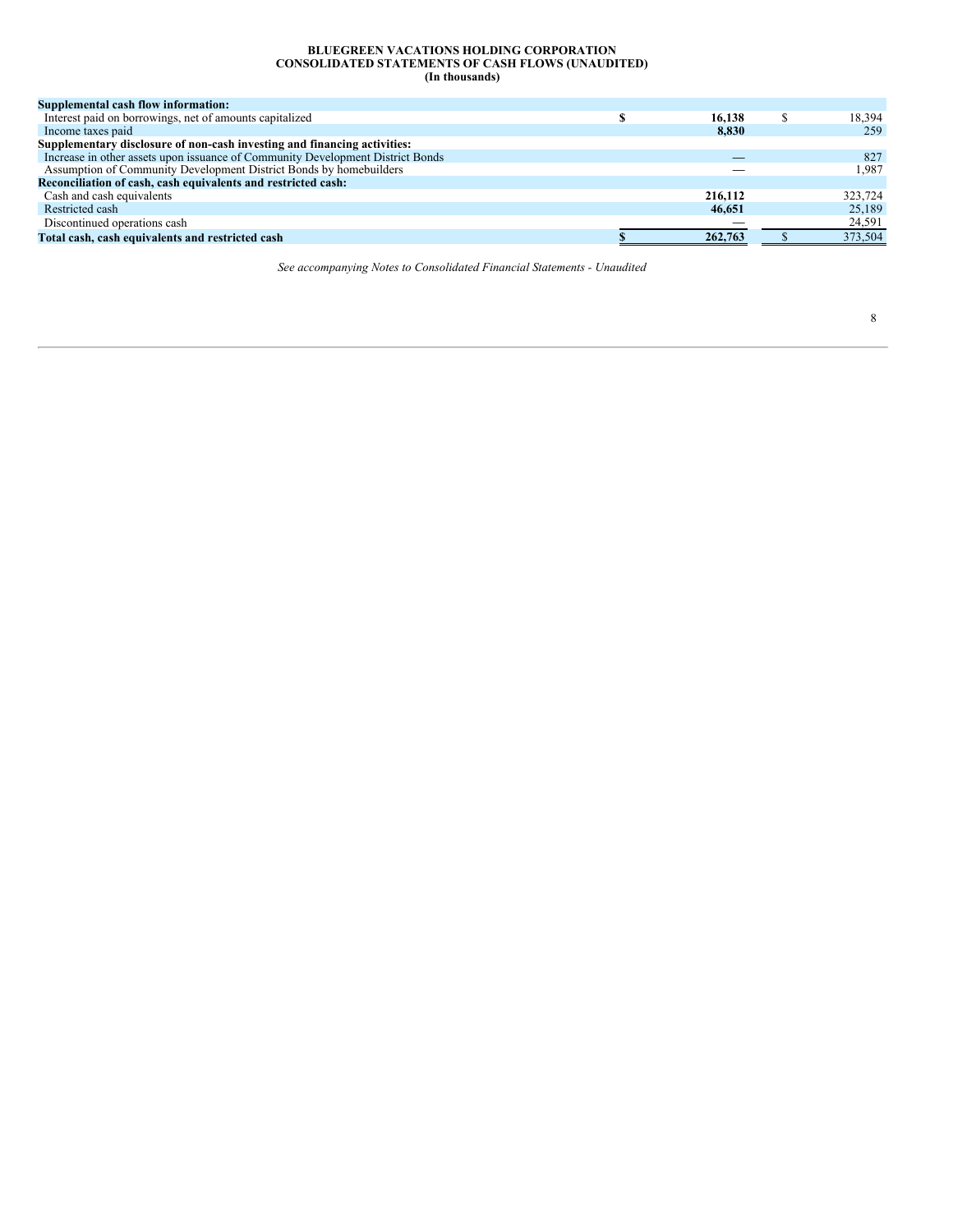# <span id="page-8-0"></span>**BLUEGREEN VACATIONS HOLDING CORPORATION**

# **NOTES TO CONSOLIDATED FINANCIAL STATEMENTS - UNAUDITED**

# **1. Organization and Basis of Financial Statement Presentation**

Bluegreen Vacations Holding Corporation, together with its subsidiaries, including Bluegreen Vacations Corporation, are referred herein as "the Company" or "we" or "us" or "our" (unless stated to the contrary or the context otherwise requires). The Company has prepared the accompanying unaudited consolidated financial statements in accordance with generally accepted accounting principles in the United States of America ("GAAP") for interim financial information. Accordingly, it does not include all of the information and footnotes required by GAAP for complete financial statements.

In the Company's opinion, the financial information furnished herein reflects all adjustments consisting of normal recurring items necessary for a fair presentation of its financial position, results of operations, and cash flows for the interim periods reported in this Quarterly Report on Form 10-Q. The preparation of financial statements in conformity with GAAP requires management to make estimates and assumptions that affect the amounts reported and, accordingly, actual results could differ from those estimates. Due to the unprecedented impact and uncertainties related to the Coronavirus Disease 2019 ("COVID-19") pandemic, including its potential future impact and other factors, the results of operations for the three and six months ended June 30, 2021 are not necessarily indicative of the results to be expected for the year ending December 31, 2021 or any other future interim or annual periods. The accompanying interim financial statements should be read in conjunction with the Company's audited consolidated financial statements and notes thereto as of and for the year ended December 31, 2020, included in its Annual Report on Form 10-K filed with the Securities and Exchange Commission (the "SEC") on March 1, 2021 (the "2020 Annual Report on Form 10-K").

#### *Our Business*

On September 30, 2020, the Company completed its spin-off of BBX Capital, Inc. ("BBX Capital"). The former wholly owned subsidiary became a separate public company as a result of the spin-off and holds all of the historical business and investments other than the Company's investment in Bluegreen Vacations Corporation ("Bluegreen"). As a result of the spin-off the Company is a "pure play" holding company whose sole asset is its wholly owned subsidiary Bluegreen.

Prior to May 5, 2021, the Company beneficially owned approximately 93% of Bluegreen's outstanding common stock. On May 5, 2021, the Company acquired all of the approximately 7% of the outstanding shares of Bluegreen's common stock not previously beneficially owned by the Company through a statutory short-form merger under Florida law. In connection with the merger, Bluegreen's shareholders (other than the Company) received 0.51 shares of the Company's Class A Common Stock for each share of Bluegreen's common stock that they held at the effective time of the merger (subject to rounding up of fractional shares). The Company issued approximately 2.66 million shares of its Class A Common Stock in connection with the merger. As a result of the completion of the merger, Bluegreen became a wholly owned subsidiary of the Company.

The Company is a leading vacation ownership company that markets and sells vacation ownership interests ("VOIs") and manages resorts in popular leisure and urban destinations. Our resorts are primarily located in high-volume, "drive-to" vacation locations, including Orlando, Las Vegas, Myrtle Beach, Charleston and New Orleans, among others. The resorts in which we market, sell, and manage VOIs were either developed or acquired by the Company, or were developed and are owned by third parties. The Company earns fees for providing sales and marketing services to third party developers and also earns fees for providing management services to the Bluegreen Vacation Club and homeowners' associations ("HOAs"), mortgage servicing, VOI title services, reservation services, and construction design and development services. In addition, the Company provides financing to qualified VOI purchasers, which generates significant interest income.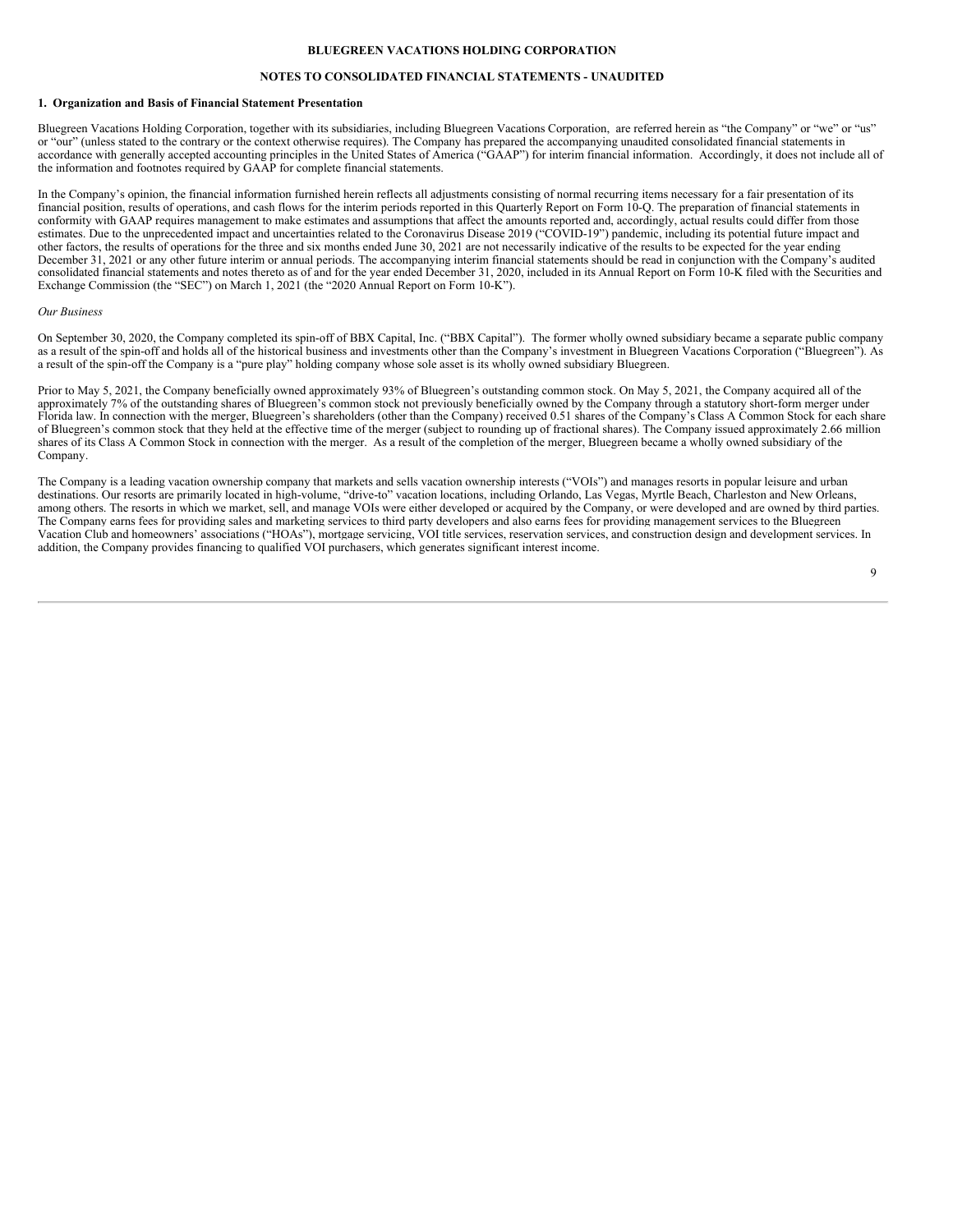#### *Basis of Financial Statement Presentation*

The Company's unaudited consolidated financial statements include the accounts of its wholly owned subsidiaries, other entities in which the Company or its consolidated subsidiaries hold controlling financial interests, and any Variable Interest Entities ("VIEs") in which the Company or one of its consolidated subsidiaries is deemed the primary beneficiary of the VIE. All significant inter-company accounts and transactions have been eliminated in consolidation.

# *Impact of the COVID-19 pandemi***c**

# Initial response and impact to 2020

The COVID-19 pandemic has caused, and continues to cause, an unprecedented disruption in the U.S. and global economies and the industries in which the Company operates due to, among other things, government ordered "shelter in place" and "stay at home" orders and advisories, travel restrictions, and restrictions on business operations, including government guidance with respect to travel, public accommodations, social gatherings, and related matters. These disruptions arising from the pandemic and the reaction of the general public to the pandemic had a significant adverse impact on the Company's financial condition and operations during the three and six months ended June 30, 2020 and through 2020. In response to the pandemic, during the last week of March 2020, the Company temporarily closed all of its VOI sales centers and marketing operations and took other measures with a goal of mitigating the impact of the pandemic and positioning Bluegreen to navigate the pandemic successfully. During the second quarter of 2020, we began a phased reopening of resorts and resumption of our business activities under new operating guidelines and with enhanced safety measures and occupancy restrictions. By June 30, 2020, 64 Bass Pro Shops and Cabela's stores (out of the 89 that were open in March 2020) were open, we had reactivated our Choice Hotels call transfer program, virtually all of our resorts were open, and 21 of our 26 VOI sales centers were open for sales to existing owners and one sales center was selling to new prospects.

In response to the pandemic, we implemented several cost mitigating activities beginning in March 2020, including reductions in our workforce of over 1,600 positions and the placement of another approximately 3,200 of our associates on temporary furlough or reduced work hours. As of June 30, 2020, approximately 2,300 associates had returned to work on a full-time basis. During the three and six months ended June 30, 2020, we incurred \$2.2 million and \$6.7 million in severance, respectively, and \$10.7 million and \$11.6 million, respectively, of payroll and payroll benefit expense relating to employees on temporary furlough or reduced work hours. These payments and expenses are included in selling, general and administrative expenses in the unaudited consolidated statement of operations for the three and six months ended June 30, 2020. Also, in March 2020, Bluegreen drew down \$60 million under its lines-of-credit and pledged or sold receivables under its various receivable backed facilities to increase its cash position. In June 2020, Bluegreen repaid \$40 million under its syndicated line-of-credit and amended the agreements to modify the definition of certain customary covenants. During the six months ended June 30, 2020, we recorded an additional allowance for loan losses of \$12.0 million, which included our customary estimate of customer defaults as a result of the COVID-19 pandemic based on our historical experience, forbearance requests received from our customers, and other factors, including, but not limited to, the seasoning of the notes receivable and FICO scores of the customers.

## Impact to 2021 and outlook

The Company continues to be adversely affected by the economic impact of the COVID-19 pandemic during 2021. The number of reported COVID -19 cases went down during the second quarter and as of June 30, 2021, we were operating marketing kiosks at 112 Bass Pro Shops and Cabela's stores, including 13 new Cabela's locations and one Bass Pro location opened during the six months ended June 30, 2021; the Choice Hotels call transfer program was close to pre-pandemic volume; all but two sales centers were operating and all of our resorts, except for one unrelated to COVID-19 in Surfside, FL, were open. Further, resort occupancy rates were approximately 86% at resorts with sales centers in the second quarter of 2021 facilitated by our 'drive-to' network of resorts and we sold 56,000 vacation packages in the second quarter of 2021 compared to 8,000 in the second quarter of 2020. Further, during the second quarter of 2021, the Company experienced an increase in sales of VOIs, which we believe was a sign of improvement in general economic conditions. However, current levels of illness are rising and indicate that the pandemic and its impact on the Company are not over. The CDC recently issued new guidance regarding the use of masks and vaccinations are increasingly being required by government agencies and employers. Various state and local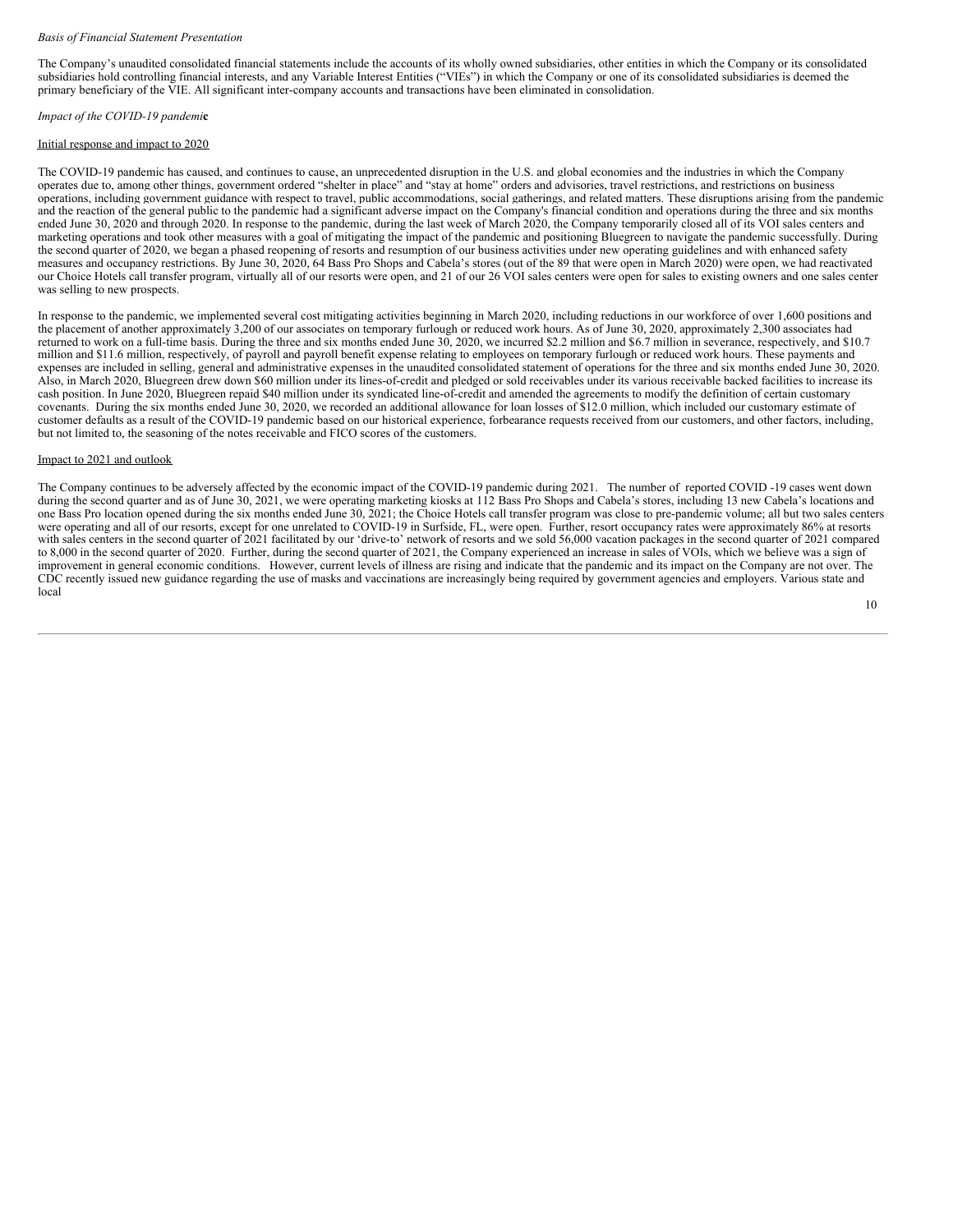government officials may in the future issue new or revised orders that are different than the ones under which we are currently operating. Accordingly, there remains significant uncertainty as to the probable duration and severity of the pandemic and the likely impact of the pandemic on the Company's future revenues, net income and other operating results.

## *Use of Estimates*

The Company's financial statements are prepared in conformity with GAAP, which requires it to make estimates based on assumptions about current and, for some estimates, future economic and market conditions which affect reported amounts and related disclosures in its financial statements. Although the Company's current estimates contemplate current and expected future conditions, as applicable, actual conditions could differ from its expectations, which could materially affect its results of operations and financial position. In particular, a number of estimates have been and will continue to be affected by the ongoing COVID-19 pandemic. The severity, magnitude and duration, as well as the economic consequences of the COVID-19 pandemic, are uncertain, rapidly changing and difficult to predict. As a result, accounting estimates and assumptions may change over time in response to COVID-19. Such changes could result in, among other adjustments, future impairments of intangibles and long-lived assets, incremental credit losses on VOI notes receivable, an increase in valuation allowances on deferred tax assets, or an increase in other obligations as of the time of a relevant measurement event.

# **2. Recently Issued Accounting Pronouncements**

# *Future Adoption of Recently Issued Accounting Pronouncements*

The FASB has issued the following accounting pronouncement and guidance relevant to the Company's operations which had not yet been adopted as of June 30, 2021:

In March 2020, the FASB issued ASU 2020-04, "Reference Rate Reform (Topic 848): Facilitation of the Effect of Reference Rate Reform on Financial Reporting" ("ASU 2020-04"), which provides relief for companies preparing for the discontinuation of LIBOR in response to the Financial Conduct Authority (the regulatory authority over LIBOR) plan for a phase out of regulatory oversight of LIBOR interest rate indices after 2021 to allow for an orderly transition to an alternate reference rate. The Alternative Reference Rates Committee ("ARRC") has proposed that the Secured Overnight Financing Rate ("SOFR") is the rate that represents best practice as the alternative to LIBOR for promissory notes or other contracts that are currently indexed to LIBOR. The ARRC has proposed a market transition plan to SOFR from LIBOR and organizations are currently working on transition plans as it relates to derivatives and cash markets exposed to LIBOR. Although the Company's VOIs notes receivable from its borrowers are not indexed to LIBOR, as of June 30, 2021, the Company had \$170.9 million of LIBOR indexed junior subordinated debentures, \$70.9 million of LIBOR indexed receivablebacked notes payable and lines of credit, and \$108.1 million of LIBOR indexed lines of credit and notes payable (which are not receivable-backed) that mature after 2021. Companies can apply ASU 2020-04 immediately. However, the guidance will only be available for a limited time, generally through December 31, 2022. The Company has not yet adopted this standard and is evaluating the potential impact that the eventual replacement of the LIBOR benchmark interest rate could have on its results of operations, liquidity and consolidated financial statements.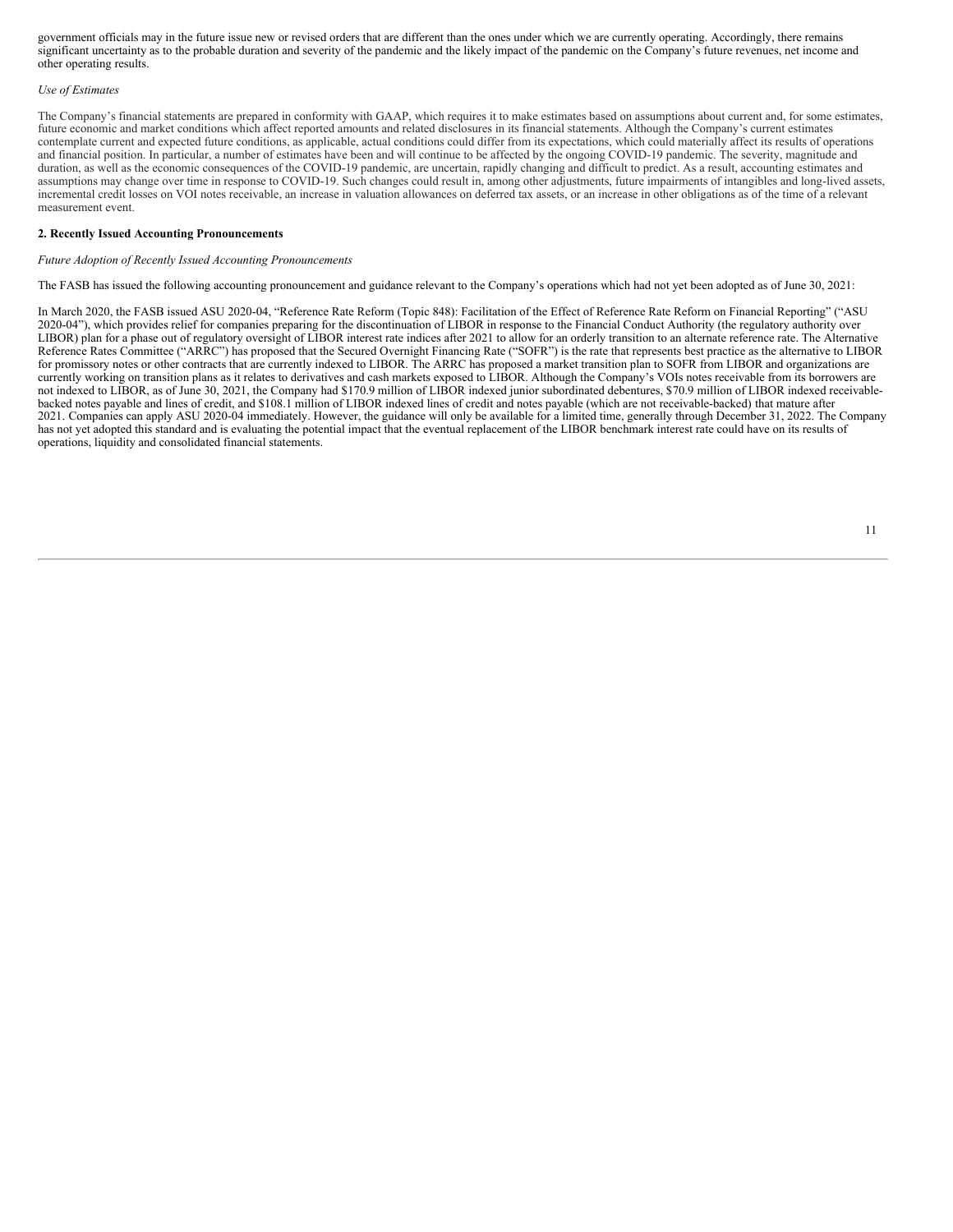# **3. Revenue From Contracts with Customers**

The table below sets forth the Company's disaggregated revenue by category from contracts with customers (in thousands).

|                                                 | For the Three Months Ended<br><b>June 30,</b> |     |        |      |         | For the Six Months Ended<br><b>June 30,</b> |         |  |  |
|-------------------------------------------------|-----------------------------------------------|-----|--------|------|---------|---------------------------------------------|---------|--|--|
|                                                 | 2021                                          |     | 2020   |      | 2021    |                                             | 2020    |  |  |
| Sales of VOIs $(1)$                             | 91,812                                        | - S | 9,054  | - Si | 147,743 | <b>S</b>                                    | 54,182  |  |  |
| Fee-based sales commission revenue (1)          | 35,618                                        |     | 1,135  |      | 61,336  |                                             | 42,500  |  |  |
| Resort and club management revenue $(2)$        | 25,443                                        |     | 24,224 |      | 50,371  |                                             | 49,253  |  |  |
| Cost reimbursements <sup><math>(2)</math></sup> | 15,552                                        |     | 11,850 |      | 32,160  |                                             | 30,970  |  |  |
| Administrative fees and other $(1)$             | 2,863                                         |     | 1,349  |      | 5,137   |                                             | 4,072   |  |  |
| Other revenue $(2)$                             | 2,136                                         |     | 840    |      | 3,831   |                                             | 2,402   |  |  |
| Revenue from customers                          | 173,424                                       |     | 48.452 |      | 300,578 |                                             | 183,379 |  |  |
| Interest income $(3)$                           | 19,595                                        |     | 19,418 |      | 38,856  |                                             | 40,618  |  |  |
| Other income, net                               | 439                                           |     | 355    |      | 278     |                                             | 525     |  |  |
| Total revenue                                   | 193,458                                       |     | 68,225 |      | 339,712 |                                             | 224,522 |  |  |

(1) Included in the Company's sales of VOIs and financing segment described in Note 14.<br>(2) Included in the Company's resort operations and club management segment described in Note 14.<br>(3) Interest income of \$19.5 million

Please refer to Note 14: Segment Reporting below for more details related to the Company's segments.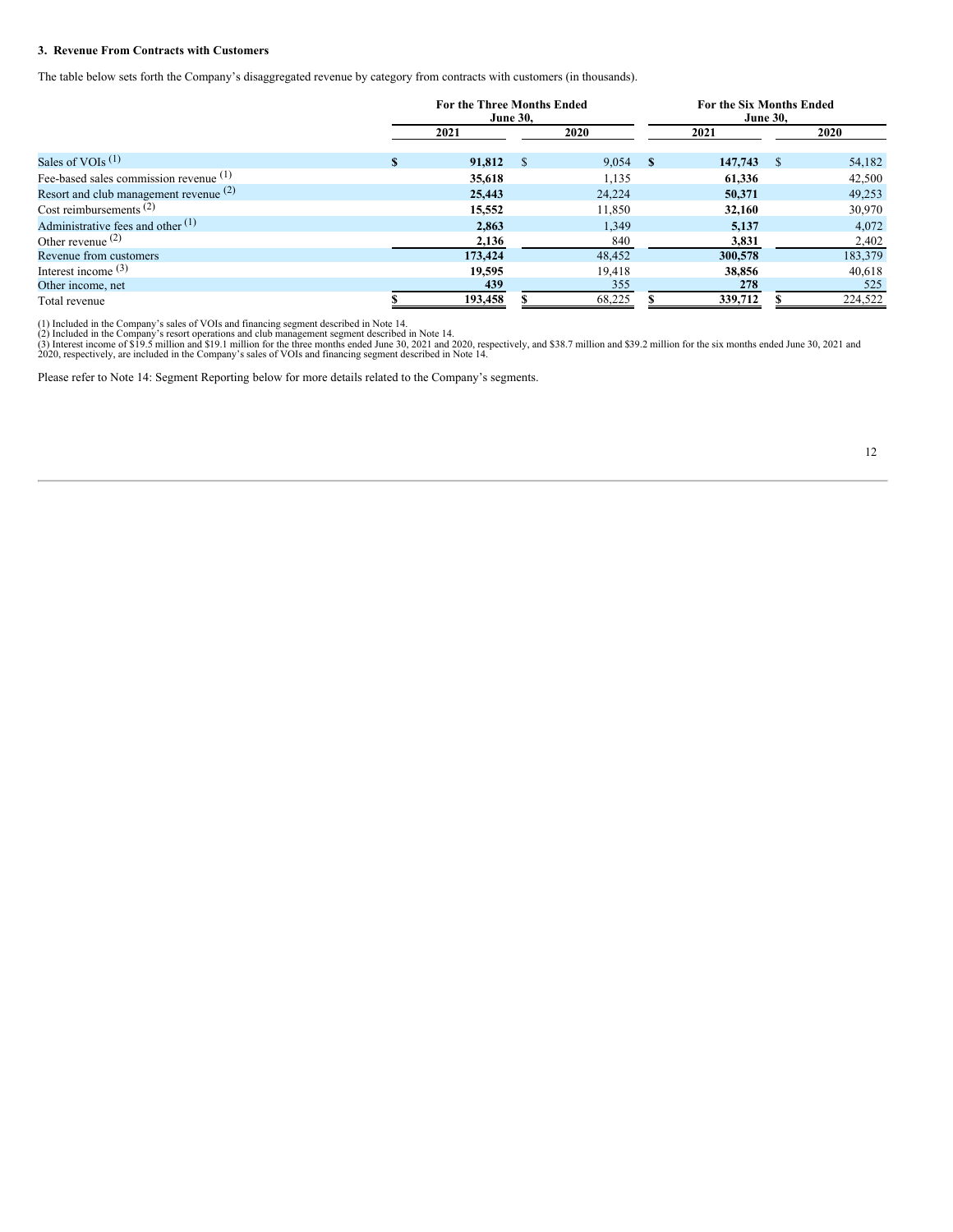# **4. Notes Receivable**

The table below provides information relating to the Company's notes receivable and its allowance for loan losses (dollars in thousands):

|                                                | As of                   |  |                      |
|------------------------------------------------|-------------------------|--|----------------------|
|                                                | <b>June 30,</b><br>2021 |  | December 31,<br>2020 |
| Notes receivable secured by VOIs:              |                         |  |                      |
| VOI notes receivable - non-securitized         | 185,215                 |  | 156,078              |
| VOI notes receivable - securitized             | 375,105                 |  | 395, 315             |
| Gross VOI notes receivable                     | 560,320                 |  | 551.393              |
| Allowance for loan losses - non-securitized    | (48, 898)               |  | (38, 750)            |
| Allowance for loan losses - securitized        | (96, 820)               |  | (103, 294)           |
| Allowance for loan losses                      | (145,718)               |  | (142, 044)           |
| VOI notes receivable, net                      | 414,602                 |  | 409,349              |
| Allowance as a % of Gross VOI notes receivable | 26%                     |  | 26%                  |

The weighted-average interest rate charged on the Company's notes receivable secured by VOIs was 15.1% and 15.0% at June 30, 2021 and December 31, 2020, respectively. All of the Company's VOI loans bear interest at fixed rates. the Company's VOI notes receivable are substantially secured by property located in Florida, Missouri, Nevada, South Carolina, Tennessee, and Wisconsin.

#### *Allowance for Loan Losses*

The activity in the Company's allowance for loan losses was as follows (in thousands):

|                                               | For the Six Months Ended<br><b>June 30.</b> |          |
|-----------------------------------------------|---------------------------------------------|----------|
|                                               | 2021                                        | 2020     |
| Balance, beginning of period                  | 142.044                                     | 140,630  |
| Provision for loan losses                     | 30,807                                      | 32,199   |
| Less: Write-offs of uncollectible receivables | (27, 133)                                   | (25,200) |
| Balance, end of period                        | 145.718                                     | 147.629  |

The Company monitors the credit quality of its receivables on an ongoing basis. The Company holds large amounts of homogeneous VOI notes receivable and assess uncollectibility based on pools of receivables as we do not believe that there are significant concentrations of credit risk with any individual counterparty or groups of counterparties. In estimating loan losses, we do not use a single primary indicator of credit quality but instead evaluate our VOI notes receivable based upon a static pool analysis that incorporates the aging of the respective receivables, default trends and prepayment rates by origination year, as well as the FICO scores of the borrowers.

During 2020, and to a lesser extent in 2021, the COVID-19 pandemic had a material adverse impact on unemployment in the United States and economic conditions in general and the impact may continue for some time. During the six months ended June 30, 2020, the Company recorded an additional allowance of \$12.0 million which included our estimate at that time of customer defaults as a result of changing economic factors related to the COVID-19 pandemic. We believe that the COVID-19 pandemic may continue to have an impact on the collectability of its VOI notes receivable. We continue to evaluate the impact of the COVID-19 pandemic on our default or delinquency rates as the current situation is rapidly changing and highly uncertain. Our estimate may not prove to be correct and our allowance for loan losses may not prove to be adequate.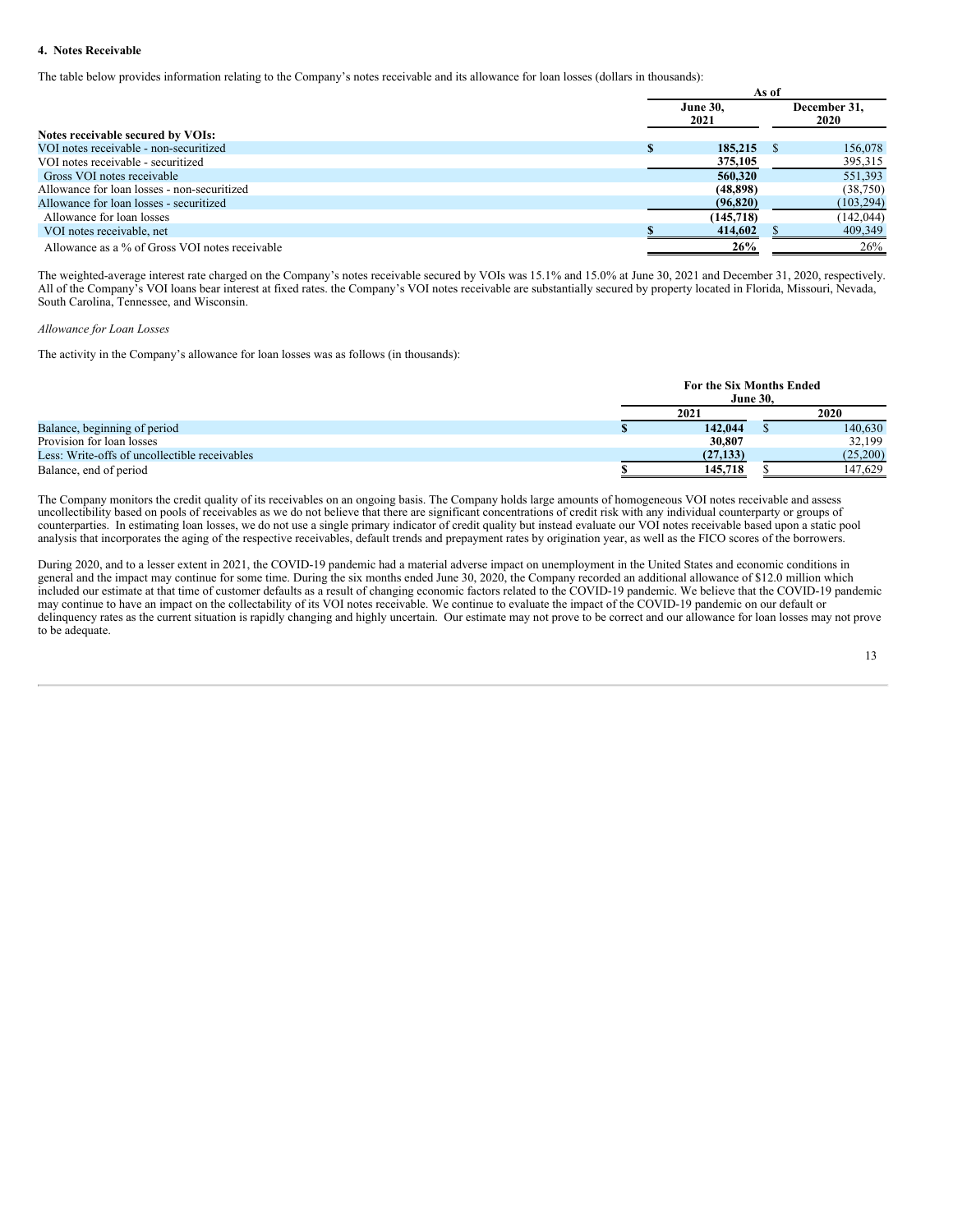Additional information about our VOI notes receivable by year of origination as of June 30, 2021 is as follows (in thousands):

| <b>Year of Origination</b> |              |           |            |            |           |           |                |         |  |
|----------------------------|--------------|-----------|------------|------------|-----------|-----------|----------------|---------|--|
|                            | 2020<br>2021 |           |            | 2019       | 2018      | 2017      | 2016 and Prior | Total   |  |
|                            |              |           |            |            |           |           |                |         |  |
| $701+$                     |              | 55,296 \$ | 58.631 \$  | 71,201 \$  | 47,010 \$ | 31.431 \$ | 51.113 \$      | 314,682 |  |
| 601-700                    |              | 37,648    | 38,738     | 39,152     | 29,624    | 20,964    | 47,002         | 213,128 |  |
| $<$ 601 $(1)$              |              | 1,803     | 3,542      | 4,079      | 2,705     | 1,767     | 5,018          | 18,914  |  |
| Other $(2)$                |              |           | 1,109      | 1,393      | 3,183     | 2,561     | 5,350          | 13,596  |  |
| Total by FICO<br>score     |              | 94,747 \$ | 102,020 \$ | 115,825 \$ | 82,522 \$ | 56,723 \$ | 108,483 \$     | 560,320 |  |

(1) Includes VOI notes receivable attributable to borrowers without a FICO score (who are primarily foreign borrowers).<br>(2) Includes \$9.6 million related to VOI notes receivable that, as of June 30, 2021, had defaulted, bu

Additional information about our VOI notes receivable by year of origination as of December 31, 2020 is as follows (in thousands):

| <b>Year of Origination</b> |  |            |            |           |           |           |                |         |
|----------------------------|--|------------|------------|-----------|-----------|-----------|----------------|---------|
|                            |  | 2020       | 2019       | 2018      | 2017      | 2016      | 2015 and Prior | Total   |
| $701+$                     |  | 70.874 \$  | 85,294 \$  | 56.490 \$ | 37.371 \$ | 27,638 \$ | 35.693 \$      | 313,360 |
| 601-700                    |  | 42,095     | 44,672     | 34,181    | 24,700    | 22,656    | 34,779         | 203,083 |
| $<$ 601 $(1)$              |  | 3,737      | 4,491      | 3,003     | 2,113     | 2,188     | 3,954          | 19,486  |
| Other $(2)$                |  | 29         | 567        | 3,805     | 3.476     | 2.336     | 5,251          | 15,464  |
| Total by FICO<br>score     |  | 116,735 \$ | 135,024 \$ | 97,479 \$ | 67,660 \$ | 54,818 \$ | 79.677         | 551,393 |

(1) Includes VOI notes receivable attributable to borrowers without a FICO score (who are primarily foreign borrowers).<br>(2) Includes \$11.4 million related to VOI notes receivable that, as of December 31, 2020, had defaulte

The percentage of gross notes receivable outstanding by FICO score of the borrower at the time of origination were as follows:

|                   | <b>June 30,</b><br>2021 | December 31,<br>2020 |  |  |  |
|-------------------|-------------------------|----------------------|--|--|--|
| <b>FICO Score</b> |                         |                      |  |  |  |
| $700+$            | 58 %                    | 59 %                 |  |  |  |
| 601-699           | 38                      | 37                   |  |  |  |
| < 600             |                         |                      |  |  |  |
| No Score $(1)$    |                         |                      |  |  |  |
| Total             | $100 \%$                | $100 \%$             |  |  |  |

(1) VOI notes receivable attributable to borrowers without a FICO score (who are primarily foreign borrowers).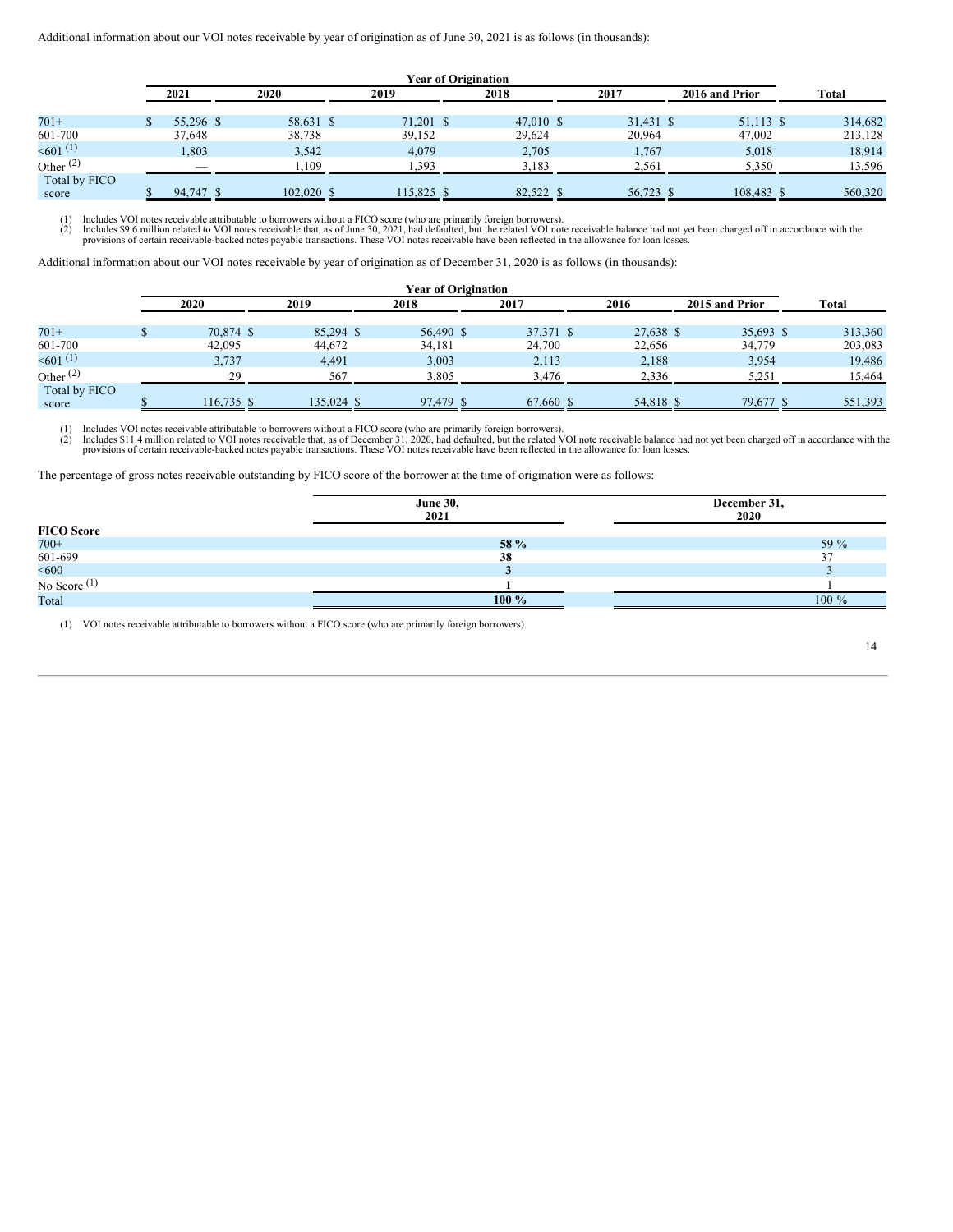The Company's notes receivable are carried at amortized cost less an allowance for loan losses. Interest income is suspended, and previously accrued but unpaid interest income is reversed, on all delinquent notes receivable when principal or interest payments are more than 90 days contractually past due and not resumed until such loans are less than 90 days past due. As of June 30, 2021 and December 31, 2020, \$19.7 million and \$24.0 million, respectively, of our VOI notes receivable were more than 90 days past due, and accordingly, consistent with our policy, were not accruing interest income. After approximately 127 days past due, VOI notes receivable are generally written off against the allowance for loan loss. Accrued interest was \$3.8 million and \$3.9 million as of June 30, 2021 and December 31, 2020, respectively, and is included within other assets in the Company's unaudited consolidated balance sheets herein.

The following table shows the delinquency status of our VOI notes receivable as of June 30, 2021 and December 31, 2020 (in thousands):

|                    |                         | As of   |  |                      |  |  |
|--------------------|-------------------------|---------|--|----------------------|--|--|
|                    | <b>June 30,</b><br>2021 |         |  | December 31,<br>2020 |  |  |
| Current            |                         | 532,881 |  | 517,111              |  |  |
| 31-60 days         |                         | 4,327   |  | 5,778                |  |  |
| $61-90$ days       |                         | 3,451   |  | 4,541                |  |  |
| Over 91 days $(1)$ |                         | 19,661  |  | 23,963               |  |  |
| Total              |                         | 560,320 |  | 551,393              |  |  |

(1) Includes \$9.6 million and \$11.4 million related to VOI notes receivable that, as of June 31, 2021 and December 31, 2020, respectively, had defaulted, but the related VOI note receivable balance had not yet been charged off in accordance with the provisions of certain receivable-backed notes payable transactions. These VOI notes receivable have been reflected in the allowance for loan losses.

#### **5. Variable Interest Entities**

We sell VOI notes receivable through special purpose finance entities. These transactions are generally structured as non-recourse to us and are designed to provide liquidity and to transfer the economic risks and benefits of the notes receivable to third parties. In a securitization, various classes of debt securities are issued by the special purpose finance entities that are generally collateralized by a single tranche of transferred assets, which consist of VOI notes receivable. We service the securitized notes receivable for a fee pursuant to servicing agreements negotiated with third parties based on market conditions at the time of the securitization.

In these securitizations, the Company generally retains a portion of the securities and continues to service the securitized notes receivable. Under these arrangements, the cash payments received from obligors on the receivables sold are generally applied monthly to pay fees to service providers, make interest and principal payments to investors, and fund required reserves, if any, with the remaining balance of such cash retained by the Company; however, to the extent the portfolio of receivables fails to satisfy specified performance criteria (as may occur due to, among other things, an increase in default rates or credit loss severity) or other trigger events occur, the funds received from obligors are required to be distributed on an accelerated basis to investors. Depending on the circumstances and the transaction, the application of the accelerated payment formula may be permanent or temporary until the trigger event is cured. As of June 30, 2021, we were in compliance with all terms under its securitization transactions, and no trigger events had occurred.

In accordance with applicable accounting guidance for the consolidation of VIEs, we analyze our variable interests, which may consist of loans, servicing rights, guarantees, and equity investments, to determine if an entity in which we have a variable interest is a VIE. The analysis includes a review of both quantitative and qualitative factors. The Company bases its quantitative analysis on the forecasted cash flows of the entity and it bases its qualitative analysis on the structure of the entity, including its decisionmaking ability and authority with respect to the entity, and relevant financial agreements. We also uses its qualitative analysis to determine if it must consolidate a VIE as the primary beneficiary. In accordance with applicable accounting guidance, the Company has determined these securitization entities to be VIEs of which it is the primary beneficiary and, therefore, the entities are consolidated into the Company's financial statements.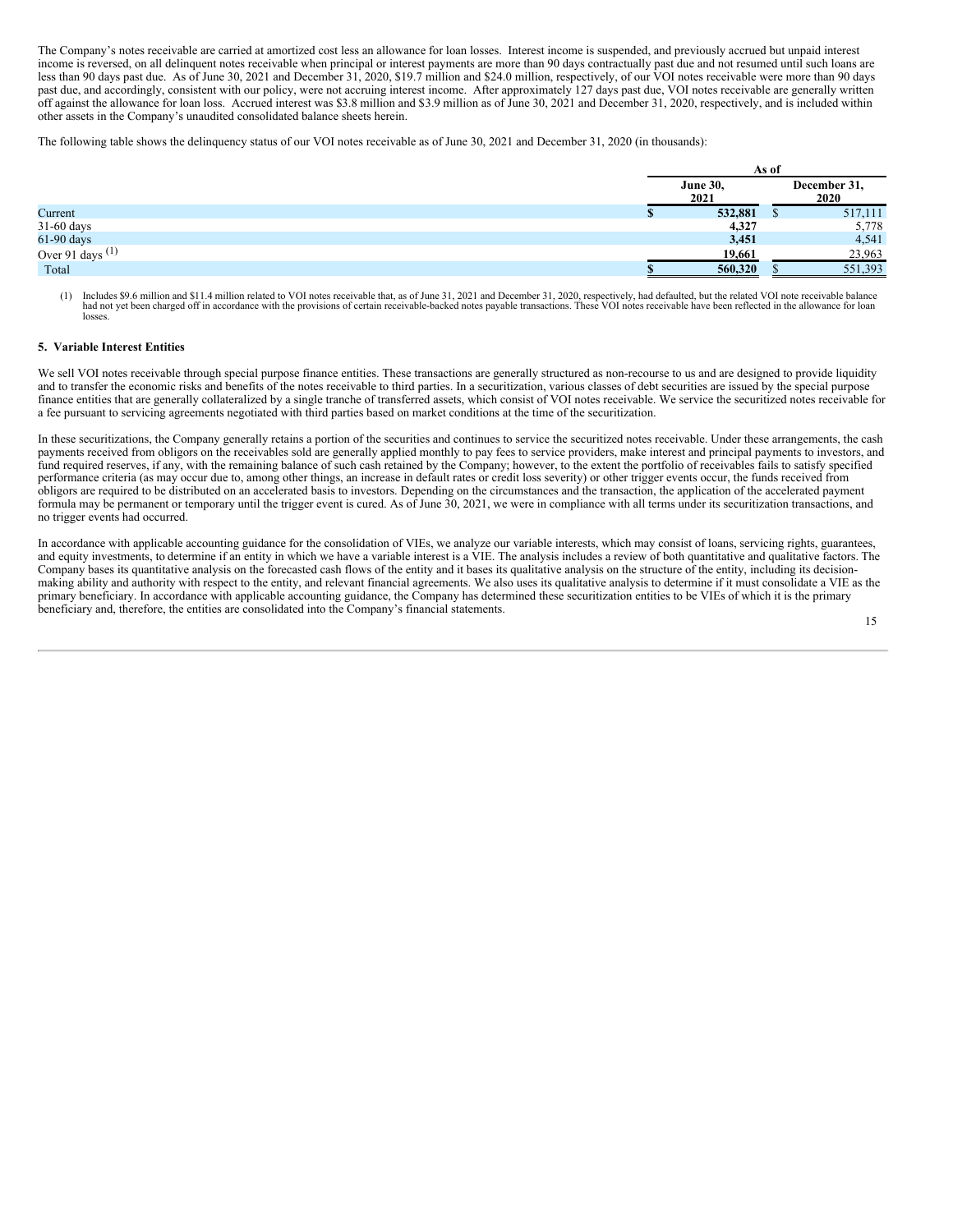Under the terms of certain of VOI note sales, we have the right to repurchase or substitute a limited amount of defaulted notes for new notes at the outstanding principal balance plus accrued interest. Voluntary repurchases and substitutions of defaulted notes for the six months ended June 30, 2021 and 2020 were \$8.1 million and \$7.6 million, respectively. The Company's maximum exposure to loss relating to non-recourse securitization entities is the difference between the outstanding VOI notes receivable and the notes payable, plus cash reserves and any additional residual interest in future cash flows from collateral.

The assets and liabilities of the Company's consolidated VIEs are as follows (in thousands):

|                                                | <b>June 30,</b><br>2021 | December 31,<br>2020 |
|------------------------------------------------|-------------------------|----------------------|
| Restricted cash                                | 17.960                  | 20,469               |
| Securitized notes receivable, net              | 278,285                 | 292.021              |
| Receivable backed notes payable - non-recourse | 322,565                 | 341.532              |

The restricted cash and the securitized notes receivable balances disclosed in the table above are restricted to satisfy obligations of the VIEs.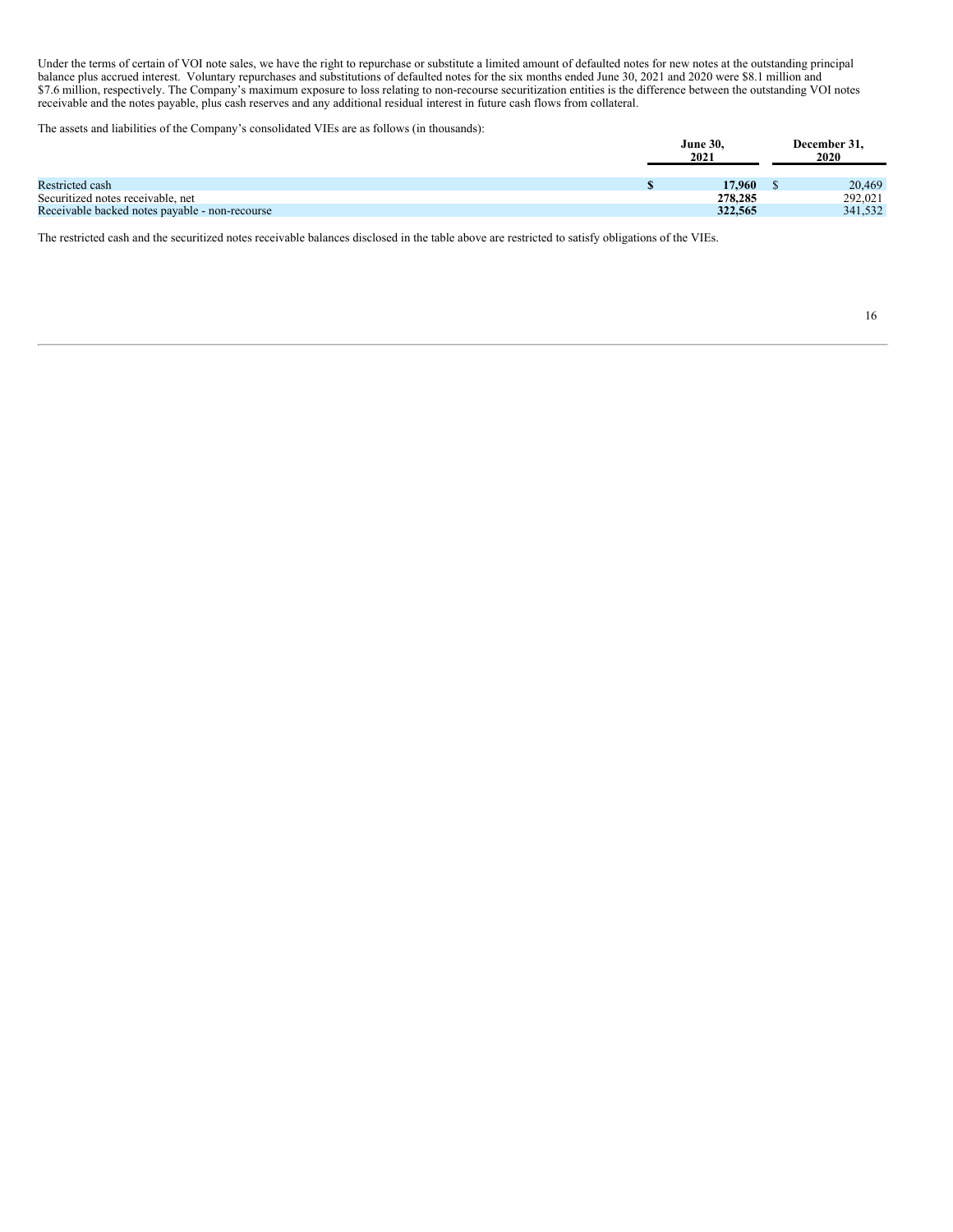# **6. Inventory**

Our VOI inventory consists of the following (in thousands):

|                                         | As of                   |  |                      |  |  |
|-----------------------------------------|-------------------------|--|----------------------|--|--|
|                                         | <b>June 30,</b><br>2021 |  | December 31,<br>2020 |  |  |
| Completed VOI units                     | 259,951                 |  | 268,686              |  |  |
| Construction-in-progress                | 14,342                  |  |                      |  |  |
| Real estate held for future development | 69,069                  |  | 78,436               |  |  |
| Total                                   | 343,362                 |  | 347,122              |  |  |

Construction-in-progress consists primarily of additional VOI units being developed at The Cliffs at Long Creek and The Bluegreen Wilderness Club at Big Cedar in Ridgedale, Missouri.

# **7. Debt**

#### *Lines-of-Credit and Notes Payable*

The Company has outstanding borrowings with various financial institutions and other lenders. Financial data related to our lines of credit and notes payable (other than receivable-backed notes payable, which are discussed below) as of June 30, 2021 and December 31, 2020, were as follows (dollars in thousands):

|                                 | As of          |                         |  |                                                          |  |                |                          |          |                                                          |  |
|---------------------------------|----------------|-------------------------|--|----------------------------------------------------------|--|----------------|--------------------------|----------|----------------------------------------------------------|--|
|                                 | June 30, 2021  |                         |  |                                                          |  |                | <b>December 31, 2020</b> |          |                                                          |  |
|                                 | <b>Balance</b> | <b>Interest</b><br>Rate |  | Carrying<br><b>Amount of</b><br>Pledged<br><b>Assets</b> |  | <b>Balance</b> | <b>Interest</b><br>Rate  |          | Carrying<br><b>Amount of</b><br>Pledged<br><b>Assets</b> |  |
| NBA Éilan Loan                  |                |                         |  | $ \overline{5}$                                          |  | 15.903         | 4.75%                    | <b>S</b> | 28,491                                                   |  |
| Fifth Third Syndicated LOC      | 20,000         | 2.25%                   |  | 38,616                                                   |  | 30,000         | 2.25%                    |          | 50,822                                                   |  |
| Fifth Third Syndicated Term     | 91,250         | 2.25%                   |  | 176,184                                                  |  | 93,750         | 2.25%                    |          | 158,817                                                  |  |
| Unamortized debt issuance costs | (1,036)        | –                       |  |                                                          |  | (1,267)        | $\overline{\phantom{a}}$ |          |                                                          |  |
| Total                           | 110,214        |                         |  | 214,800                                                  |  | 138,386        |                          |          | 238,130                                                  |  |

*NBA Éilan Loan*. The then-outstanding balance of \$15.6 million on the NBA Éilan Loan was repaid in full in March 2021. Accordingly, the related unamortized debt issuance costs of \$0.2 million were written off during the six months ended June 30, 2021.

Except as described above, there were no new debt issuances or significant changes related to the above listed lines-of-credit or notes payable during the six months ended June 30, 2021. See Note 10 to the Company's Consolidated Financial Statements included in its 2020 Annual Report on Form 10-K for additional information regarding these lines-of-credit and notes payable.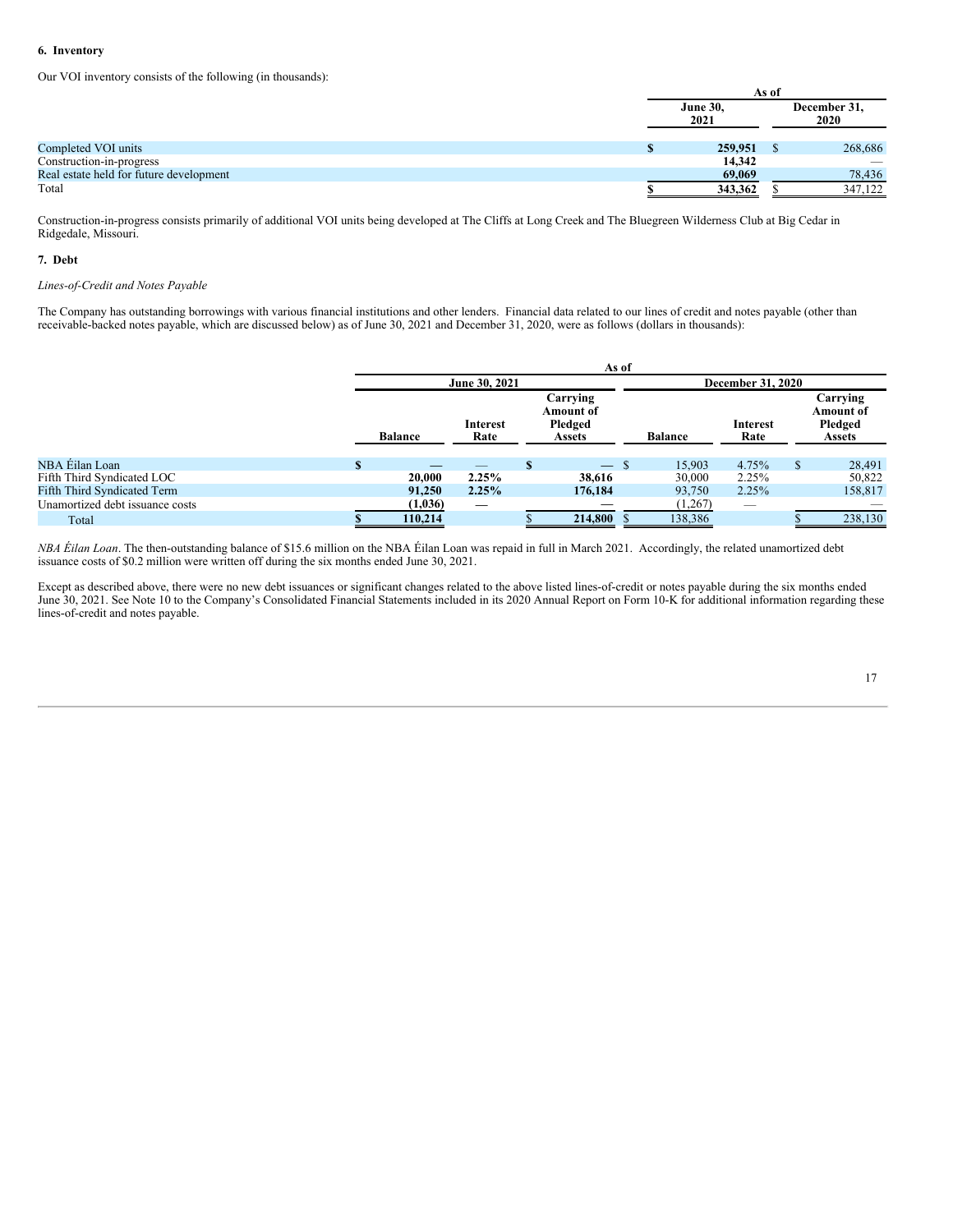#### *Receivable-Backed Notes Payable*

Financial data related to our receivable-backed notes payable facilities as of June 30, 2021 and December 31, 2020 was as follows (dollars in thousands):

|                                                    |              |                        |                         |               | As of                                                                              |                        |                  |               |                                                                                    |  |  |
|----------------------------------------------------|--------------|------------------------|-------------------------|---------------|------------------------------------------------------------------------------------|------------------------|------------------|---------------|------------------------------------------------------------------------------------|--|--|
|                                                    |              |                        | June 30, 2021           |               |                                                                                    | December 31, 2020      |                  |               |                                                                                    |  |  |
|                                                    |              | Debt<br><b>Balance</b> | <b>Interest</b><br>Rate |               | Principal<br><b>Balance of</b><br>Pledged/<br><b>Secured</b><br><b>Receivables</b> | Debt<br><b>Balance</b> | Interest<br>Rate |               | Principal<br><b>Balance of</b><br>Pledged/<br><b>Secured</b><br><b>Receivables</b> |  |  |
| Receivable-backed notes<br>payable - recourse:     |              |                        |                         |               |                                                                                    |                        |                  |               |                                                                                    |  |  |
| <b>Liberty Bank Facility</b>                       | $\mathbf{s}$ | 10.000                 | 3.40%                   | <sup>\$</sup> | 14.237 S                                                                           | 10.000                 | 3.40%            | <sup>\$</sup> | 13,970                                                                             |  |  |
| <b>NBA Receivables Facility</b>                    |              | 12,076                 | 3.00%                   |               | 16,978                                                                             | 19,877                 | 3.32%            |               | 26,220                                                                             |  |  |
| Pacific Western Facility                           |              | 10,000                 | 3.06%                   |               | 14,354                                                                             | 8,623                  | 3.15%            |               | 13,131                                                                             |  |  |
| Total                                              |              | 32,076                 |                         |               | 45,569                                                                             | 38,500                 |                  |               | 53,321                                                                             |  |  |
| Receivable-backed notes<br>payable - non-recourse: |              |                        |                         |               |                                                                                    |                        |                  |               |                                                                                    |  |  |
| Liberty Bank Facility <sup>(1)</sup>               | $\mathbf{s}$ | 2,591                  | 3.40%                   | S             | $3,689$ \$                                                                         | 2,316                  | 3.40%            | $\mathbf S$   | 3,235                                                                              |  |  |
| NBA Receivables Facility <sup>(2)</sup>            |              | 23,738                 | 3.00%                   |               | 33,375                                                                             | 11,985                 | 3.32%            |               | 15,809                                                                             |  |  |
| Pacific Western Facility <sup>(3)</sup>            |              | 8,268                  | 3.06%                   |               | 11,868                                                                             |                        |                  |               |                                                                                    |  |  |
| KeyBank/DZ Purchase Facility                       |              | 33,555                 | 2.50%                   |               | 40,760                                                                             |                        |                  |               |                                                                                    |  |  |
| Quorum Purchase Facility                           |              | 24,791                 | 4.75-5.10%              |               | 28,796                                                                             | 29,788                 | 4.75-5.10%       |               | 34,651                                                                             |  |  |
| 2013 Term Securitization                           |              | 8,729                  | 3.20%                   |               | 9,848                                                                              | 11.922                 | 3.20%            |               | 13,483                                                                             |  |  |
| 2015 Term Securitization                           |              | 18,281                 | $3.02\%$                |               | 19,341                                                                             | 22,560                 | 3.02%            |               | 24,475                                                                             |  |  |
| 2016 Term Securitization                           |              | 29,749                 | 3.35%                   |               | 33,163                                                                             | 35,700                 | 3.35%            |               | 40,221                                                                             |  |  |
| 2017 Term Securitization                           |              | 43,792                 | 3.12%                   |               | 50,094                                                                             | 51,470                 | 3.12%            |               | 58,907                                                                             |  |  |
| 2018 Term Securitization                           |              | 62,433                 | 4.02%                   |               | 71,443                                                                             | 72,486                 | 4.02%            |               | 84,454                                                                             |  |  |
| 2020 Term Securitization                           |              | 106,233                | $2.60\%$                |               | 121,583                                                                            | 123,600                | 2.60%            |               | 139,052                                                                            |  |  |
| Unamortized debt issuance costs                    |              | (4,998)                | ---                     |               |                                                                                    | (5,994)                | ---              |               |                                                                                    |  |  |
| Total                                              |              | 357,162                |                         |               | 423,960                                                                            | 355,833                |                  |               | 414,287                                                                            |  |  |
| Total receivable-backed debt                       |              | 389,238                |                         |               | 469,529                                                                            | 394,333                |                  |               | 467,608                                                                            |  |  |

(1) Recourse on the Liberty Bank Facility is limited to \$10.0 million, subject to certain exceptions.<br>(2) Recourse on the NBA Receivables Facility was reduced to \$12.1 million as of June 30, 2021 and will be reduced by \$1.

(3) Recourse on the Pacific Western Facility was limited to \$10.0 million as of June 30, 2021, subject to certain exceptions. This amount was subsequently decreased to \$7.5 million, subject to certain exceptions, as discus

*Liberty Bank Facility.* Since 2008, Bluegreen has maintained a revolving VOI notes receivable hypothecation facility (the "Liberty Bank Facility") with Liberty Bank which provides for advances on eligible receivables pledged under the Liberty Bank Facility, subject to specified terms and conditions, during the revolving credit period. In June 2021, Bluegreen amended the Liberty Bank Facility to extend the revolving credit period from June 2021 to September 2021. On August 3, 2021, the facility was amended to further extend the revolving credit period to June 2024 and extend the maturity date from June 2024 to June 2026. As described in further detail below, the amendment, among other things, also increased the advance rates and decreased the interest rate on future borrowings. The advance rate with respect to Qualified Timeshare Loans is 85% (an increase from the 80% advance rate in place prior to the August amendment) of the unpaid principal balance of the Qualified Timeshare Loans. The advance rate is 70% (an increase from the 60% advance rate in place prior to the August amendment) of the unpaid principal balance of Non-Conforming Qualified Timeshare Loans. Maximum permitted outstanding borrowings are \$40.0 million, subject to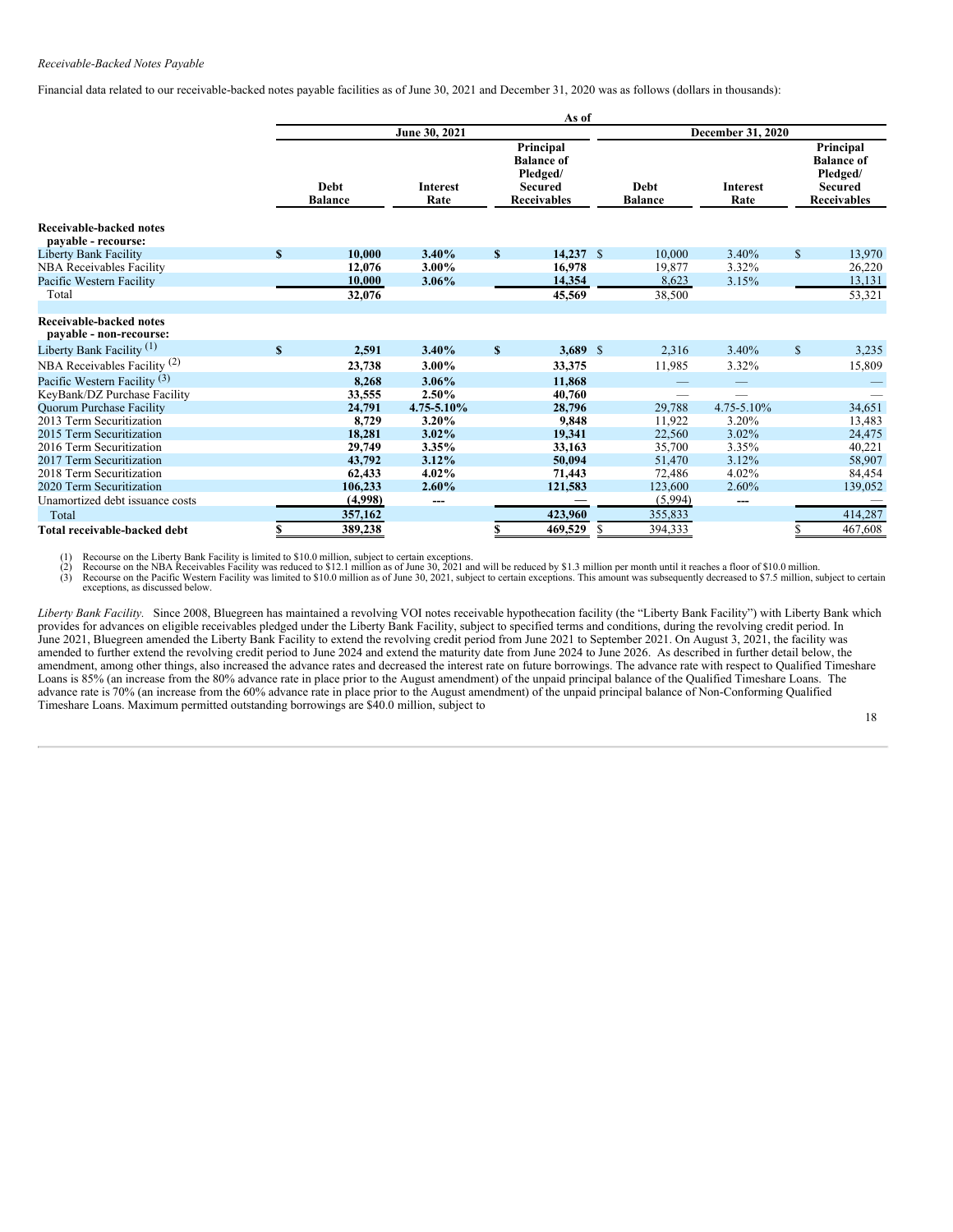the terms of the facility. The interest rate on outstanding borrowings prior to the August amendment is the Prime Rate minus 0.10% with a floor of 3.40%; provided, however, that pursuant to the August amendment, the interest rate on those borrowings will be the Prime Rate minus 0.50% with a floor of 3.00% if Bluegreen borrows an additional \$15.0 million by December 31, 2021. The interest rate on future borrowings will be the Prime Rate minus 0.50% with a floor of 3.00%. Recourse to Bluegreen under the amended facility is limited to \$5.0 million (a decrease from \$10.0 million prior to the August amendment), with certain exceptions set forth in the facility. Subject to the terms of the facility, principal and interest due under the Liberty Bank Facility are paid as cash is collected on the pledged receivables, with the remaining balance being due by maturity.

*Pacific Western Facility.* Bluegreen has a revolving VOI notes receivable hypothecation facility (the "Pacific Western Facility") with Pacific Western Bank, which provides for advances on eligible VOI notes receivable pledged under the facility, subject to specified terms and conditions, during a revolving credit period. In July 2021, Bluegreen amended and restated the facility, which increased the maximum outstanding borrowings from \$40.0 million to \$50.0 million, subject to eligible collateral and customary terms and conditions; extended the revolving advance period from September 2021 to September 2024; extended the maturity from September 2024 to September 2027; and amended certain other terms of the facility, including a future decrease in the interest rate on borrowings as described below. Eligible "A" VOI notes receivable that meet certain eligibility and FICO score requirements, which Bluegreen believes are typically consistent with loans originated under its current credit underwriting standards, are subject to an 85% advance rate. The Pacific Western Facility also allows for certain eligible "B" VOI notes receivable (which have less stringent FICO score requirements) to be funded at a 65% (53% advance rate prior to the amendment). Until September 21, 2021, borrowings under the Pacific Western Bank Facility will continue to bear interest at the prevailing rate under the facility, which is the 30-day Libor rate plus 2.75%, subject to a 3.00% floor. Pursuant to the amendment to the Pacific Western Bank Facility, effective September 21, 2021, all borrowings outstanding under the facility will bear interest at an annual rate equal to the 30-day Libor rate plus 2.50%, subject to a 2.75% floor. Principal and interest under the Pacific Western Bank Facility are paid as cash is collected on the pledged receivables, with the remaining balance being due upon maturity. In addition, subject to certain exceptions, the amendment reduced Bluegreen's recourse liability from \$10.0 million to \$7.5 million. Principal and interest due under the Pacific Western Bank Facility are paid as cash is collected on the pledged receivables, with the remaining balance being due by maturity in September 2027.

Other than as described above, there were no new debt issuances or changes related to the above listed facilities during the six months ended June 30, 2021. See Note 10 to the Company's Consolidated Financial Statements included in its 2020 Annual Report on Form 10-K for additional information regarding the receivable-backed notes payable facilities.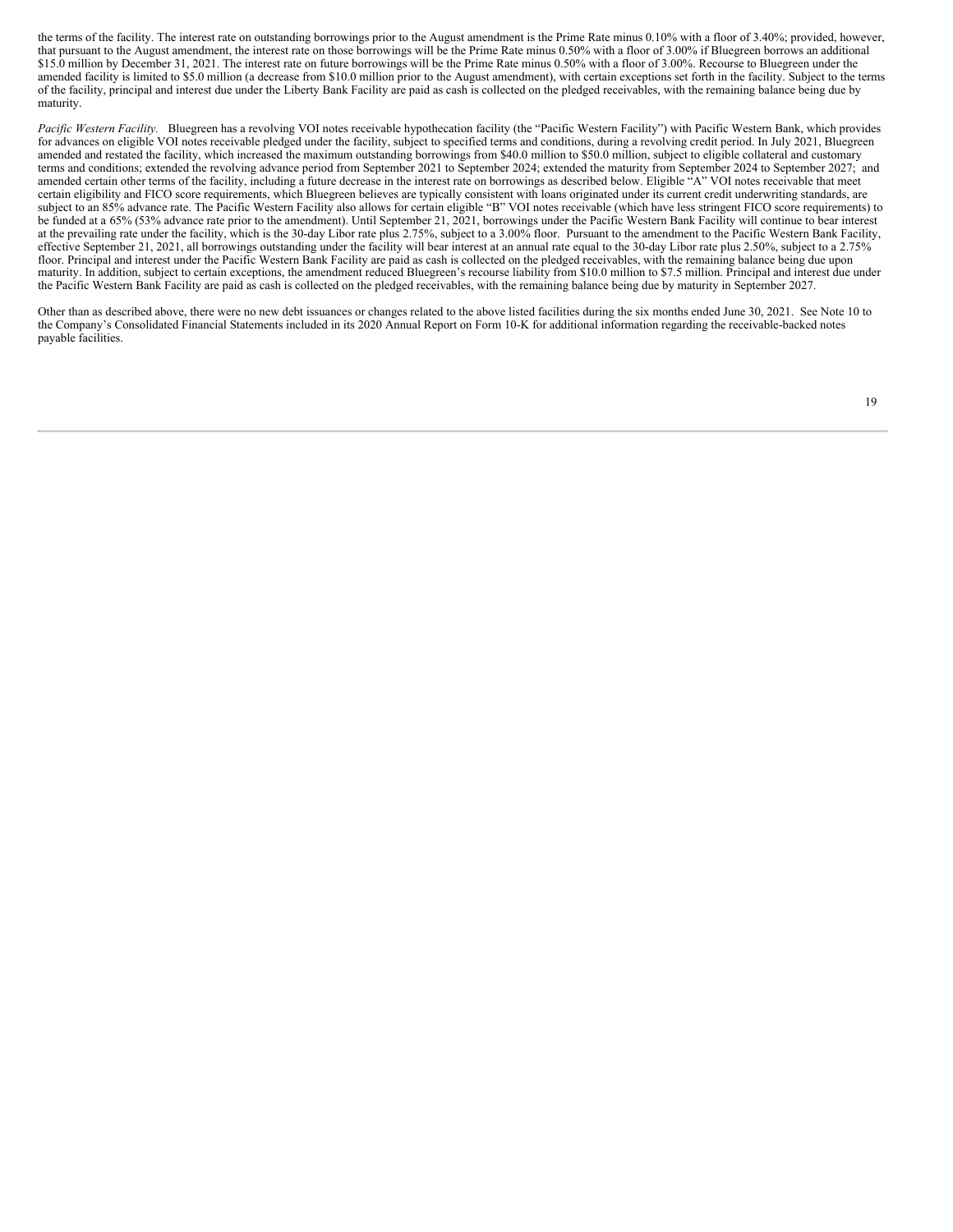#### *Junior Subordinated Debentures*

Financial data relating to the Company's junior subordinated debentures as of June 30, 2021 and December 31, 2020 was as follows (dollars in thousands):

|                                             | June 30, 2021       |                                                        |   | <b>December 31, 2020</b>                                                      |                 |                                                      |  |  |  |  |
|---------------------------------------------|---------------------|--------------------------------------------------------|---|-------------------------------------------------------------------------------|-----------------|------------------------------------------------------|--|--|--|--|
|                                             | Carrying<br>Amounts | <b>Effective</b><br>Interest<br>$Rate3$ <sup>(1)</sup> |   | <b>Effective</b><br>Carrving<br>Interest<br>$Rate3$ <sup>(1)</sup><br>Amounts |                 | <b>Maturity</b><br>Years <sup><math>(2)</math></sup> |  |  |  |  |
| Woodbridge - Levitt Capital Trusts I - IV   | 66.302              | $3.99 - 4.05\%$                                        | Ф | 66,302                                                                        | $4.01 - 4.04\%$ | $2035 - 2036$                                        |  |  |  |  |
| Bluegreen Statutory Trusts I - VI           | 104.596             | $4.99 - 5.10\%$                                        |   | 110,827                                                                       | $5.01 - 5.12\%$ | 2035 - 2037                                          |  |  |  |  |
| Unamortized debt issuance costs             | (1,022)             |                                                        |   | (1,057)                                                                       |                 |                                                      |  |  |  |  |
| Unamortized purchase discount               | (35, 428)           |                                                        |   | (37, 895)                                                                     |                 |                                                      |  |  |  |  |
| <b>Total junior subordinated debentures</b> | 134,448             |                                                        |   | 138,177                                                                       |                 |                                                      |  |  |  |  |

(1) The junior subordinated debentures bear interest at three-month LIBOR (subject to quarterly adjustment) plus a spread ranging from 3.80% to 4.90%.

(2) As of June 30, 2021 and December 31, 2020, all of the junior subordinated debentures were eligible for redemption by two wholly owned subsidiaries of the Company.

During February 2021, Bluegreen purchased approximately \$4.0 million of BST II trust preferred securities (par value of \$6.1 million) for approximately \$4.0 million and delivered such securities to the trust in exchange for the cancellation of par value of \$6.1 million of Bluegreen's junior subordinated debentures held by BST II.

#### *Availability*

As of June 30, 2021, the Company was in compliance with all financial debt covenants under its debt instruments. As of June 30, 2021, we had availability of approximately \$270.0 million under our receivable-backed purchase and credit facilities, inventory lines of credit and corporate credit line, subject to eligible collateral and the terms of the facilities, as applicable.

# *Note Payable to BBX Capital*

In connection with its spin-off of BBX Capital in September 2020, the Company issued a \$75.0 million note payable to BBX Capital that accrues interest at a rate of 6% per annum and requires payments of interest on a quarterly basis. Under the terms of the note, we have the option in our discretion to defer interest payments under the note, with interest on the outstanding balance thereafter to accrue at a compounded rate of 8% per annum until such time as the Company is current on all accrued payments under the note, including deferred interest. All outstanding amounts will become due and payable in five years or earlier upon certain events. As of June 30, 2021 and December 31, 2020, \$1.1 million was included in other liabilities in the Company's unaudited consolidated balance sheet as accrued interest payable in connection with this note payable.

# **8. Fair Value of Financial Instruments**

*ASC 820 Fair Value Measurements and Disclosures* (Topic 820) defines fair value as the price that would be received to sell an asset or paid to transfer a liability in an orderly transaction between market participants at the measurement date (exit price). The inputs used to measure fair value are classified into the following hierarchy:

Level 1: Unadjusted quoted prices in active markets for identical assets or liabilities

Level 2: Unadjusted quoted prices in active markets for similar assets or liabilities, or unadjusted quoted prices for identical or similar assets or liabilities in markets that are not active, or inputs other than quoted prices that are observable for the asset or liability

Level 3: Unobservable inputs for the asset or liability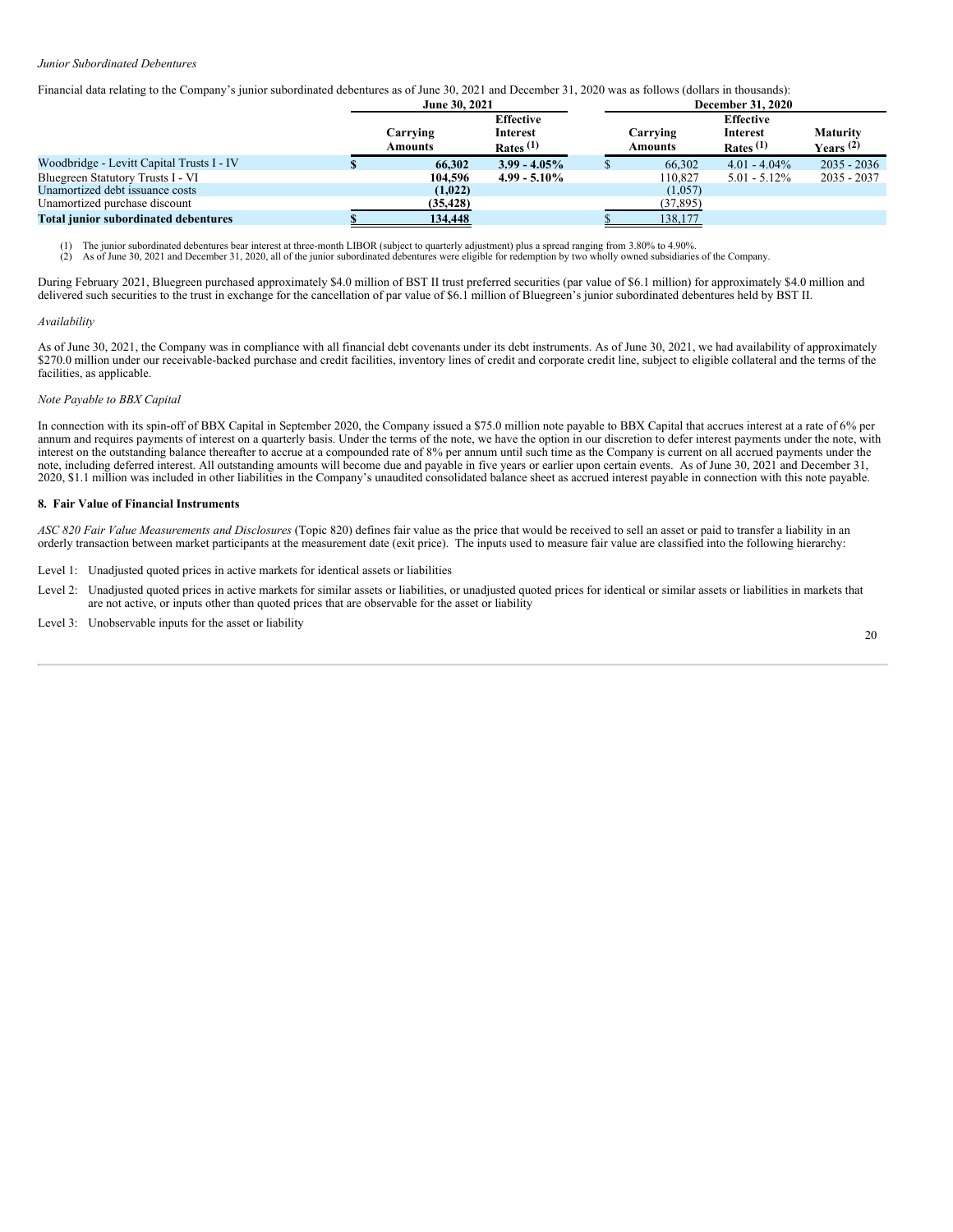The carrying amounts of financial instruments included in the consolidated financial statements and their estimated fair values as of June 30, 2021 and December 31, 2020 were as follows (in thousands):

|                                     | As of June 30, 2021 |        |                                       | As of December 31, 2020 |                    |  |                                       |  |
|-------------------------------------|---------------------|--------|---------------------------------------|-------------------------|--------------------|--|---------------------------------------|--|
|                                     | Carrying<br>Amount  |        | <b>Estimated</b><br><b>Fair Value</b> |                         | Carrying<br>Amount |  | <b>Estimated</b><br><b>Fair Value</b> |  |
| Cash and cash equivalents           | 216,112             |        | 216,112                               |                         | 221,118            |  | 221,118                               |  |
| Restricted cash                     | 46.651              |        | 46.651                                |                         | 35,986             |  | 35,986                                |  |
| Notes receivable, net               | 414,602             |        | 562,194                               |                         | 409.349            |  | 549.819                               |  |
| Note payable to BBX Capital, Inc.   |                     | 75,000 | 77,585                                |                         | 75,000             |  | 78,218                                |  |
| Lines-of-credit, notes payable, and |                     |        |                                       |                         |                    |  |                                       |  |
| receivable-backed notes payable     | 499,452             |        | 509,300                               |                         | 532,719            |  | 547,400                               |  |
| Junior subordinated debentures      | 134,448             |        | 125,500                               |                         | 138,177            |  | 133,500                               |  |

*Cash and cash equivalents.* The amounts reported in the unaudited consolidated balance sheets for cash and cash equivalents approximate fair value.

*Restricted cash.* The amounts reported in the unaudited consolidated balance sheets for restricted cash approximate fair value.

*Notes receivable, net.* The fair value of the Company's notes receivable is estimated using Level 3 inputs and is based on estimated future cash flows considering contractual payments and estimates of prepayments and defaults, discounted at a market rate.

*Note Payable to BBX Capital.* The fair value of the note payable to BBX Capital was determined using Level 3 inputs by discounting the net cash outflows estimated to be used to repay the debt.

*Lines-of-credit, notes payable, and receivable-backed notes payable.* The amounts reported in the Company's unaudited consolidated balance sheets for lines of credit, notes payable, and receivable-backed notes payable, approximate fair value for indebtedness that provides for variable interest rates. The fair value of the Company's fixed-rate, receivable-backed notes payable was determined using Level 3 inputs by discounting the net cash outflows estimated to be used to repay the debt. These obligations are to be satisfied using the proceeds from the consumer loans that secure the obligations.

*Junior subordinated debentures.* The fair value of the Company's junior subordinated debentures is estimated using Level 3 inputs based on the contractual cash flows discounted at a market rate or based on market price quotes from the over-the-counter bond market.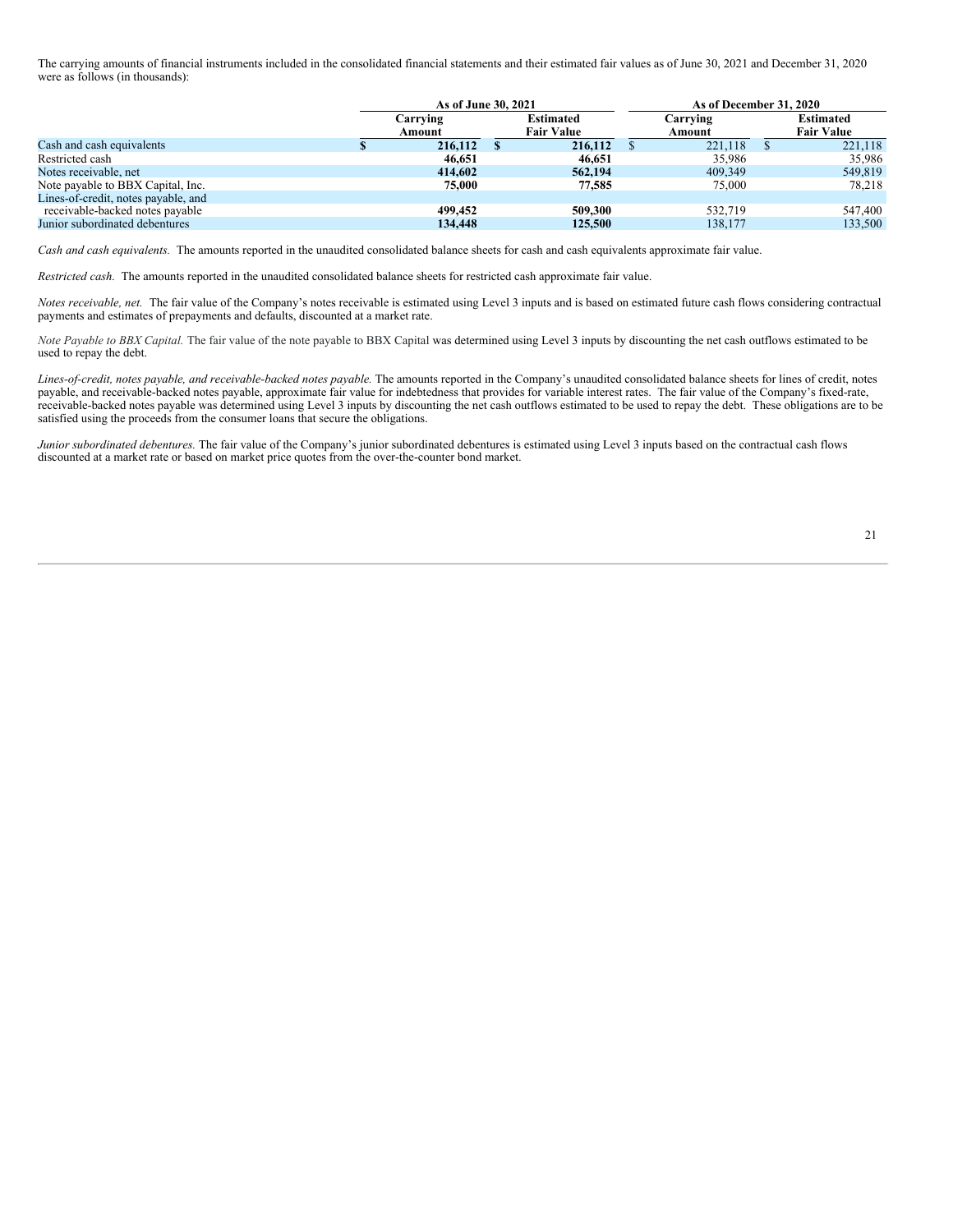# **9. Commitments and Contingencies**

#### *Litigation Matters*

In the ordinary course of business, the Company and its subsidiaries are parties to lawsuits as plaintiff or defendant involving its operations and activities. Bluegreen is subject to claims or proceedings from time to tim ordinary course of business, the Company is involved in disputes with existing and former employees, vendors, taxing jurisdictions, and other individuals and entities, and it<br>also receives individual consumer complaints as Company takes these matters seriously and attempts to resolve any such issues as they arise. The Company may also become subject to litigation related to the COVID-19 pandemic, including with respect to any actions the Com

Reserves are accrued for matters in which management believes it is probable that a loss will be incurred and the amount of such loss can be reasonably estimated. Management does not believe that the aggregate liability relating to known contingencies in excess of the aggregate amounts accrued will have a material impact on the Company's results of operations or financial condition. However, litigation is inherently uncertain and the actual costs of resolving legal claims, including awards of damages, may be substantially higher than the amounts accrued for these claims and may have a material adverse impact on the Company's results of operations or financial condition.

Management is not at this time able to estimate a range of reasonably possible losses with respect to matters in which it is reasonably possible that a loss will occur. In certain matters, management is unable to estimate the loss or reasonable range of loss until additional developments provide information sufficient to support an assessment of the loss or range of loss. Frequently in these matters, the claims are broad and the plaintiffs have not quantified or factually supported their claim.

# *Litigation*

As of June 30, 2021, there were no material pending legal proceedings against the Company or its subsidiaries other than those involving Bluegreen as described below.

### *Bluegreen Litigation*

The following is a description of certain material pending legal proceedings involving Bluegreen:

On September 22, 2017, Stephen Potje, Tamela Potje, Sharon Davis, Beafus Davis, Matthew Baldwin, Tammy Baldwin, Arnor Lee, Angela Lee, Gretchen Brown, Paul Brown, Jeremy Estrada, Emily Estrada, Michael Oliver, Carrie Oliver, Russell Walters, Elaine Walters, and Mike Ericson, individually and on behalf of all other similarly situated, filed a purported class action lawsuit against Bluegreen Vacations Unlimited ("BVU"), Bluegreen's wholly owned subsidiary, which asserts claims for alleged violations of the Florida Deceptive and Unfair Trade Practices Act and the Florida False Advertising Law. In the complaint, the plaintiffs alleged the making of false representations in connection with Bluegreen's sales of VOIs. The purported class action lawsuit was dismissed without prejudice after mediation. However, during April 2018, plaintiffs re-filed their individual claims in Palm Beach County Circuit Court. Subsequently on October 15, 2019, the Court entered an order granting summary judgment in favor of Bluegreen and dismissed all claims. Plaintiffs appealed the summary judgment order. An agreement was subsequently reach to settle all claims, which will include payment to Bluegreen on behalf of all but one Plaintiff. A Joint Notice of Settlement was filed with the appellate court advising of the settlement and that the Plaintiffs have filed a voluntary Dismissal Notice of Appeal.

On June 28, 2018, Melissa S. Landon, Edward P. Landon, Shane Auxier and Mu Hpare, individually and on behalf of all others similarly situated, filed a purported class action lawsuit against Bluegreen and BVU asserting claims for alleged violations of the Wisconsin Timeshare Act, Wisconsin law prohibiting illegal referral selling, and Wisconsin law prohibiting illegal attorney's fee provisions. Plaintiffs' allegations include that Bluegreen failed to disclose the identity of the seller of real property at the beginning of Bluegreen's initial contact with the purchaser; that the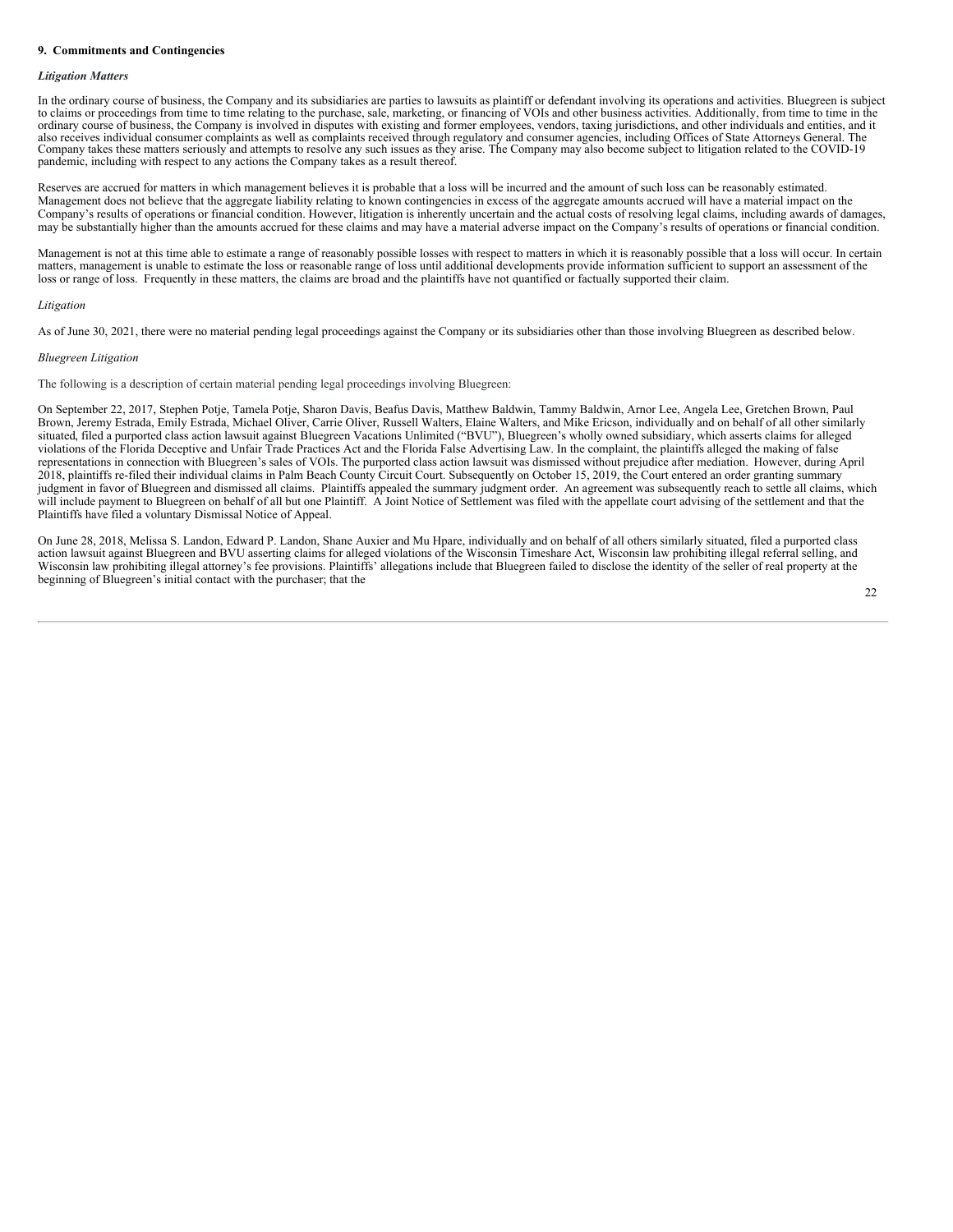defendants misrepresented who the seller of the real property was; that the defendants misrepresented the buyer's right to cancel; that the defendants included an illegal attorney's fee provision in the sales document(s); that the defendants offered an illegal "today only" incentive to purchase; and that the defendants utilized an illegal referral selling program to induce the sale of VOIs. Plaintiffs seek certification of a class consisting of all persons who, in Wisconsin, purchased from BVU one or more VOIs within six years prior to the filing of this lawsuit. Plaintiffs seek statutory damages, attorneys' fees and injunctive relief. Bluegreen and BVU moved to dismiss the case, and on November 27, 2019, the court issued a ruling granting the motion in part. Plaintiffs moved for class certification, which the defendants have opposed. The Company believes the lawsuit is without merit and is vigorously defending the action.

On January 7, 2019, Shehan Wijesinha filed a purported class action lawsuit alleging violations of the Telephone Consumer Protection Act (the "TCPA"). It is alleged that BVU called plaintiff's cell phone for telemarketing purposes using an automated dialing system, and that plaintiff did not give BVU his express written consent to do so. Plaintiff seeks certification of a class comprised of other persons in the United States who received similar calls from or on behalf of BVU without the person's consent. Plaintiff seeks monetary damages, attorneys' fees and injunctive relief. Bluegreen believes the lawsuit is without merit and intends to vigorously defend the action. On July 15, 2019, the court entered an order staying this case pending a ruling from the Federal Communications Commission clarifying the definition of an automatic telephone dialing system under the TCPA and the decision of the Eleventh Circuit in a separate action brought against a VOI company by a plaintiff alleging violations of the TCPA. On January 7, 2020, the Eleventh Circuit issued a ruling consistent with BVU's position, and on June 26, 2020, the FCC also issued a favorable ruling. The case was stayed pending the United States Supreme Court's decision in Facebook, Inc. v. Duguid. On April 1, 2021, the Supreme Court issued decision on the Facebook case which was favorable to Bluegreen's position that an automatic telephone dialing system was not used in this case. Bluegreen believes the ruling disposes of the plaintiff's claim and filed a Notice of Supplemental Authority advising the court of the ruling.

On July 18, 2019, Eddie Boyd, et al. filed an action alleging that BVU and co-defendants violated the Missouri Merchandise Practices Act for allegedly making false statements and misrepresentations with respect to the sale of VOIs. Plaintiffs further have filed a purported class action allegation that BVU's charging of an administrative processing fee constitutes the unauthorized practice of law, and have also asserted that Bluegreen and its outside counsel engaged in abuse of process by filing a lawsuit against plaintiffs' counsel (The Montgomery Law Firm). Plaintiffs seek monetary damages, attorneys' fees and injunctive relief. On August 31, 2020, the court certified a class regarding the unauthorized practice of law claim and dismissed the claims regarding abuse of process. On January 11, 2021, the Court issued an order that the class members are not entitled to rescission of their contracts because they failed to plead fraud in the inducement. Discovery is ongoing. Bluegreen believes the lawsuit is without merit and intends to move to decertify the class and for summary judgment.

On July 7, 2020, Robert Barban and approximately 172 other plaintiffs filed an action against Bluegreen's subsidiaries, Bluegreen Resorts Management, Inc. ("BRM") and Vacation Trust, Inc. ("VTI"), seeking a financial review. Plaintiffs alleged that the allocation system in place did not allow them to use the accommodations and facilities. They also allege that BRM has unreasonably escalated operating costs and that VTI failed to protect the plaintiffs from these costs. On April 14, 2021, the court entered an order dismissing the case without prejudice.

On July 14, 2020, Kenneth Johansen, individually and on behalf of all others similarly situated, filed a purported class action against BVU for alleged violations of the TCPA. Specifically, the named plaintiff alleges that he received numerous telemarketing calls from BVU while he was on the National Do Not Call Registry. Bluegreen filed a motion to dismiss, and plaintiff in response filed an amended complaint on September 18, 2020. On February 18, 2021, plaintiff filed a motion for class certification seeking to certify a class of thousands of individual proposed class members. On April 15, 2021 a court-ordered mediation was conducted at which time the parties were not able to resolve the lawsuit. Bluegreen has opposed the class certification and is vigorously defending the action.

On August 30, 2020, over 100 VOI owners at The Manhattan Club ("TMC") sued BVU and certain unaffiliated entities (the "Non-Bluegreen Defendants"). The complaint included claims arising out of alleged misrepresentations made during the sale of VOIs at TMC and certain post-sale operational practices, including allegedly charging owners excessive annual maintenance fees and implementing reservation policies that restrict the ability of VOI owners to use their points to access the resort while allowing the general public to make reservations. The plaintiffs assert in the complaint that Bluegreen acquired operational control of TMC from the Non-Bluegreen Defendants in 2018 and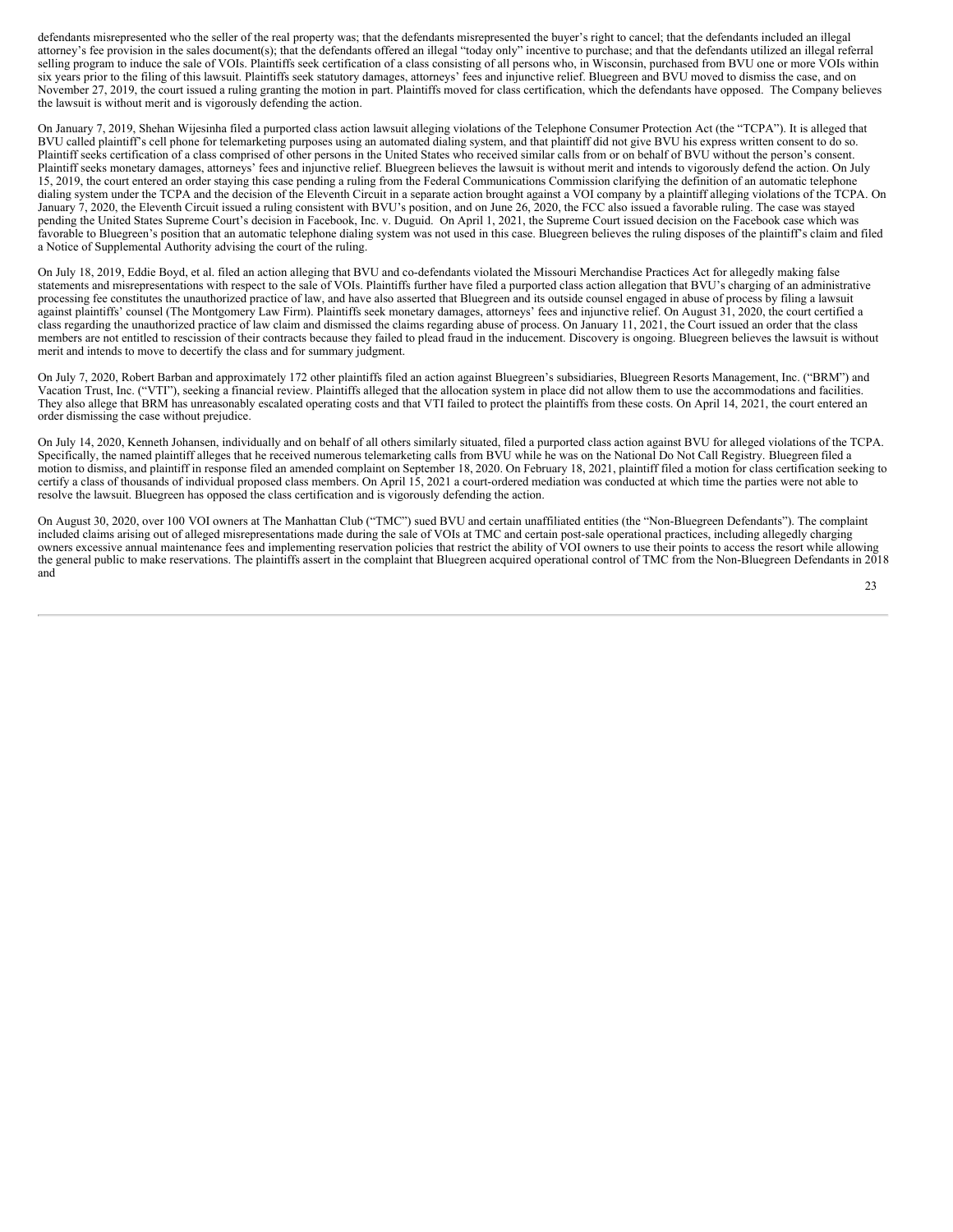assumed joint liability for any prior wrongdoing by them. Bluegreen believes this assertion to be erroneous and that the claims against BVU are without merit. Bluegreen has moved to dismiss the complaint.

On March 15, 2018, BVU entered into an Agreement for Purchase and Sale of Assets with T. Park Central, LLC, O. Park Central, LLC, and New York Urban Ownership Management, LLC, (collectively "New York Urban") ("Purchase and Sale Agreement"), which provided for the purchase of The Manhattan Club inventory over a number of years and the management contract for The Manhattan Club Association, Inc. On October 7, 2019, New York Urban initiated arbitration proceedings against BVU alleging that The Manhattan Club Association, Inc. (of which BVU was a member) was obligated to pay an increased management fee to a New York Urban affiliate and that this higher amount would be the benchmark for BVU's purchase of the management contract under the parties' Purchase and Sale Agreement. New York Urban also sought damages in the arbitration proceedings in excess of \$10 million for promissory estoppel and tortious interference. On November 19, 2019, the parties participated in mediation but did not resolve the matter. On November 20, 2019, New York Urban sent a letter to BVU advising that it was: (1) withdrawing its arbitration demand; (2) notifying the Board that it was not seeking to execute the proposed amendment to the Management Agreement that was originally sent to Bluegreen on April 24, 2019; and (3) was not going to pay itself a management fee for the 2020 operating year in an amount exceeding the 2019 operating year (i.e., \$6.5 million). On November 21, 2019, BVU sent New York Urban a Notice of Termination of the Purchase and Sale Agreement. On November 25, 2019, New York Urban sent its own Notice of Termination and a separate letter containing an offer to compromise if BVU resigned its position on the Board and permitted New York Urban to enforce its rights to the collateral. On November 29, 2019, BVU accepted the offer and on December 18, 2019, BVU provided New York Urban with resignations of its members on the Board of Directors.

On April 2, 2021, New York Urban initiated new arbitration proceedings against BVU, alleging it is owed over \$70 million for periodic inventory closings that have not occurred since the Purchase and Sale Agreement was terminated or that will not occur because of the termination. New York Urban also seeks over \$50 million because, due to the Purchase and Sale Agreement's termination, the closing on the management contract will not occur. Bluegreen believes this claim is without merit. Bluegreen is pursuing declaratory relief and breach of the settlement agreement. The parties are discussing submitting the claims for arbitration.

Commencing in 2015, it came to Bluegreen's attention that its collection efforts with respect to its VOI notes receivable were being impacted by a then emerging, industrywide trend involving the receipt of "cease and desist" letters from exit firms and attorneys purporting to represent certain VOI owners. Following receipt of these letters, we are unable to contact the owners unless allowed by law. We believe these exit firms have encouraged such owners to become delinquent and ultimately default on their obligations and that such actions and its inability to contact the owners have been a material factor in the increase in its annual default rates. Our average annual default rates have increased from 6.9% in 2015 to 9.7% to date in 2021. We also estimate that approximately 13.1% of the total delinquencies on its VOI notes receivable as of June 30, 2021 related to VOI notes receivable subject to this issue. Bluegreen has in a number of cases pursued, and may in the future pursue, legal action against the VOI owners, and as described below, against the exit firms.

On November 13, 2019, we filed a lawsuit against timeshare exit firm The Montgomery Law Firm and certain of its affiliates. In the complaint, Bluegreen alleged that through various forms of deceptive advertising, as well as inappropriate direct contact with VOI owners, such firm and its affiliates made false statements about Bluegreen and provided misleading information to the VOI owners and encouraged nonpayment by consumers. Bluegreen believes the consumers are paying fees to the firm and its affiliates in exchange for illusory services. Bluegreen has asserted claims under the Lanham Act, as well as tortious interference with contractual relations, civil conspiracy to commit tortious interference and other claims. Defendants' motion to dismiss was denied. Discovery is ongoing.

On November 13, 2020, Bluegreen filed a lawsuit against timeshare exit firm, Carlsbad Law Group, LLP, and certain of its associated law firms and affiliates. On December 30, 2020, Bluegreen filed a lawsuit against timeshare exit firm, The Molfetta Law Firm, and certain of its associated law firms, affiliates, and cohorts, including Timeshare Termination ("TTT"). In both of these actions, Bluegreen makes substantially the same claims against the timeshare exit firms and its associated law firms and affiliates as those made in its action against The Montgomery Law Firm described above. In June 2021, counsel for TTT moved to withdraw, citing TTT's insolvency. Discovery is ongoing with respect to the Carlsbad matter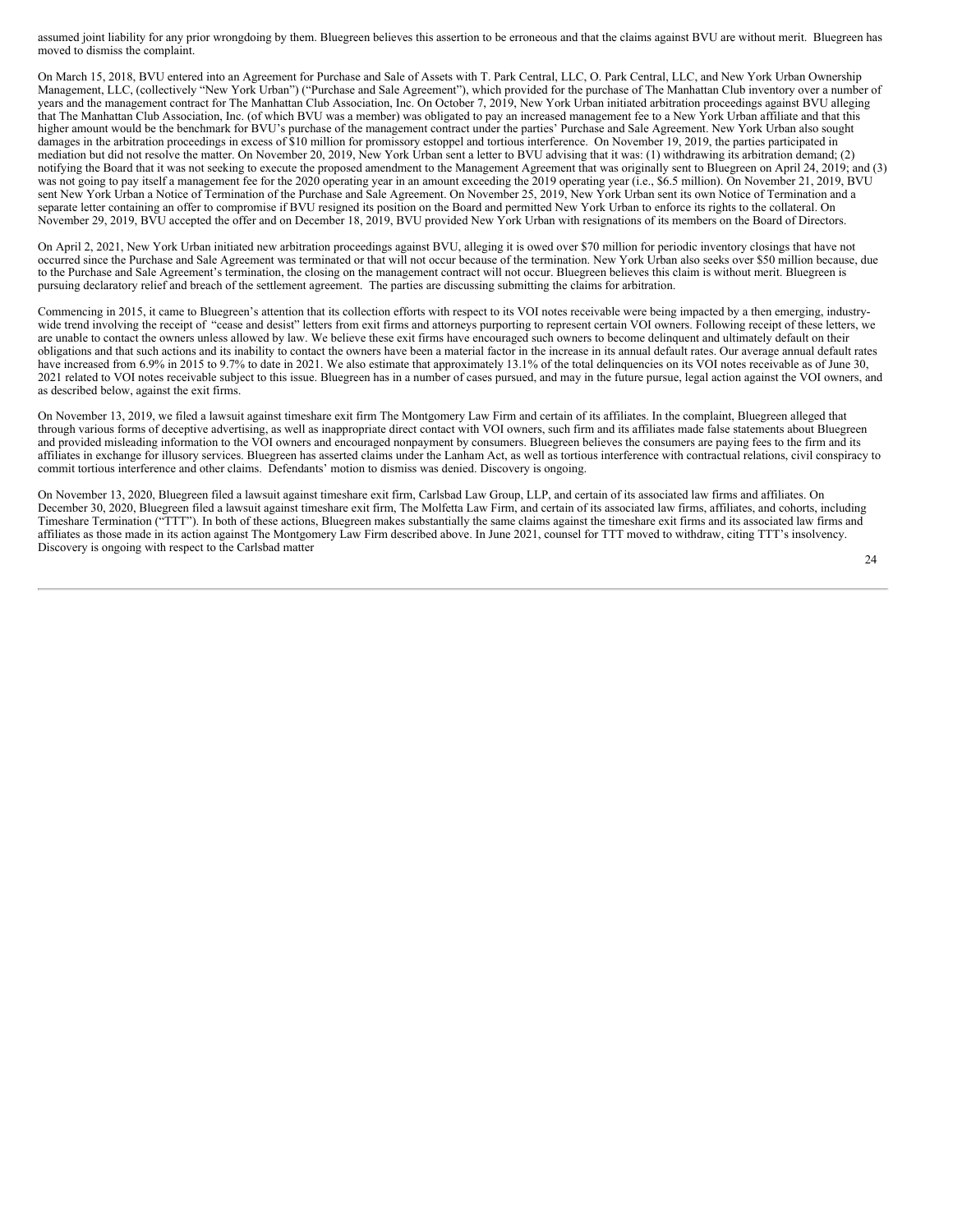#### *Other Commitments, Contingencies and Guarantees*

The Company, indirectly through Bluegreen and BVU has an exclusive marketing agreement with Bass Pro, a nationally-recognized retailer of fishing, marine, hunting, camping and sports gear, that provides it with the right to market and sell vacation packages at kiosks in each of Bass Pro's retail locations and through other means. Pursuant to a settlement agreement Bluegreen entered into with Bass Pro and its affiliates during June 2019, Bluegreen paid Bass Pro \$20.0 million and agreed to, among other things, make five annual payments to Bass Pro of \$4.0 million in January of each year, commencing in 2020. Bluegreen made two annual payments of \$4.0 million to Bass Pro during both January 2020 and 2021. As of June 30, 2021 and December 31, 2020, \$11.0 million and \$14.7 million, respectively, was included in accrued liabilities and other in the unaudited consolidated balance sheet, for the remaining payments required by the settlement agreement.

During the six months ended June 30, 2021 and 2020, VOI sales to prospects and leads generated by the agreement with Bass Pro accounted for approximately 17% and 10%, respectively, of Bluegreen's VOI sales volume. Subject to the terms and conditions of the settlement agreement, Bluegreen will generally be required to pay the fixed annual fee with respect to at least 59 Bass Pro retail stores and a minimum number of Cabela's retail stores that increases over time to a total of at least 60 Cabela's retail stores by the end of 2021. In January 2021, Bluegreen paid \$6.9 million for this fixed fee, of which \$3.6 million was prepaid and is included in the Company's unaudited consolidated balance sheet as of June 30, 2021. During the three and six months ended June 30, 2021, Bluegreen incurred \$1.6 million and \$3.4 million, respectively, for this fixed fee which is included in selling, general and administrative expenses in the Company's unaudited consolidated statements of operations and comprehensive income, compared to \$1.1 million and \$2.5 million for the three and six months ended June 30, 2020, respectively. Notwithstanding the foregoing, the minimum number of Bass Pro and Cabela's retail stores for purposes of the fixed annual fee may be reduced under certain circumstances set forth in the agreement, including as a result of a reduction of traffic in the stores in excess of 25% year-over-year. As of June 30, 2021, Bluegreen had sales and marketing operations at a total of 112 Bass Pro Shops and Cabela's Stores.

In lieu of paying maintenance fees for unsold VOI inventory, Bluegreen may enter into subsidy agreements with certain HOAs. During the six months ended June 30, 2021 and 2020, Bluegreen made subsidy payments related to such subsidies of \$4.7 million and \$4.6 million, respectively, which are included in cost of other fee-based services in the Company's unaudited consolidated statements of operations and comprehensive income. As of June 30, 2021, Bluegreen had \$8.4 million accrued for such subsidies, which is included in accrued liabilities and other in the unaudited consolidated balance sheet as of such date. As of December 31, 2020, Bluegreen had no accrued liabilities for such subsidies.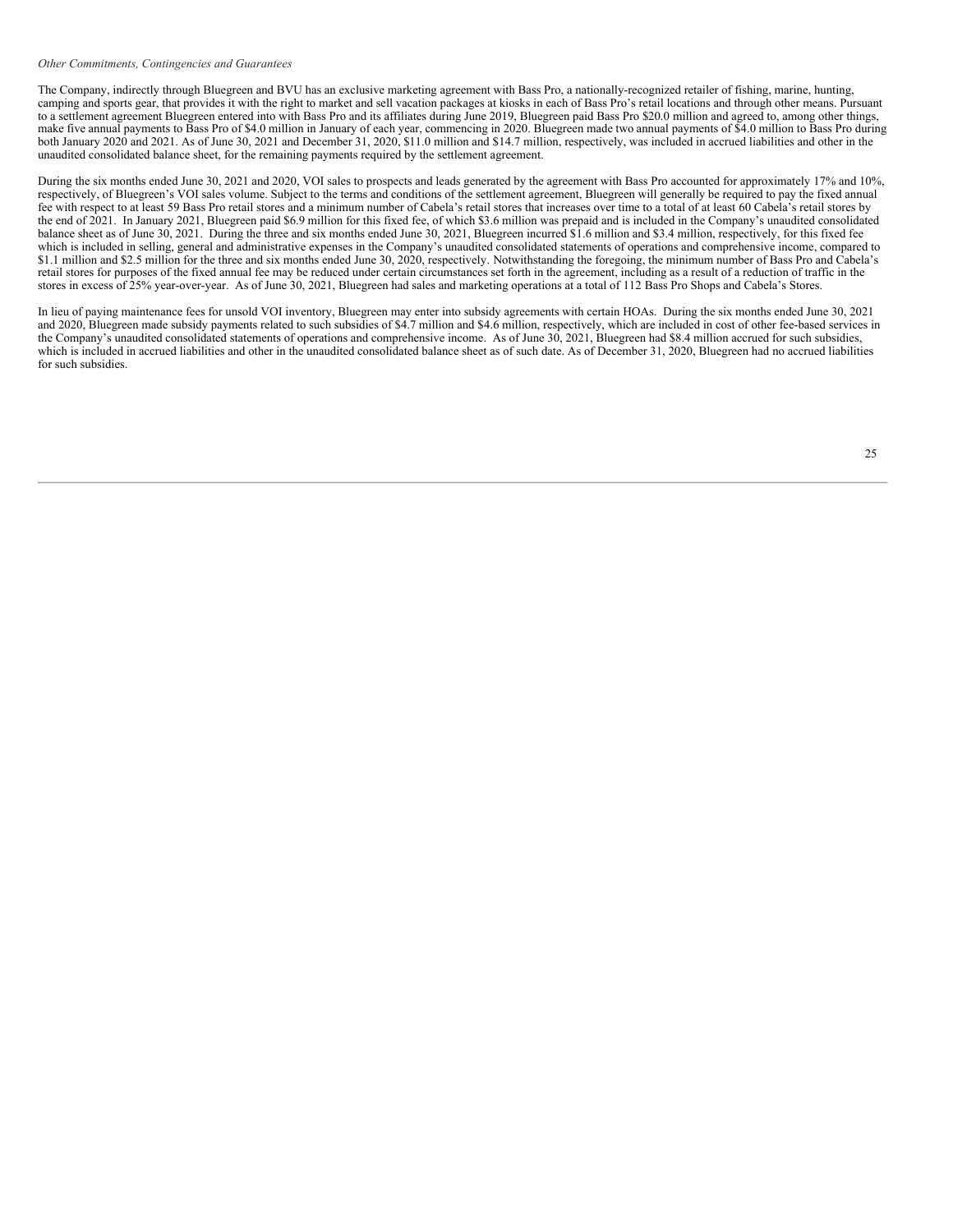#### **10. Common Stock**

#### *Stock Incentive Plans*

At the Company's Annual Meeting of Shareholders held on July 21, 2021, the Company's shareholders approved the Bluegreen Vacations Holding Corporation 2021 Incentive Plan (the "Plan"), which allows for the issuance of up to 2,000,000 shares of the Company's Class A Common Stock pursuant to restricted stock awards and options which may be granted under the Plan. The Plan also permits for the grant of performance-based cash awards. On June 3, 2021, the Compensation Committee of the Company's Board of Directors approved the grant of 468,439 restricted shares of the Company's Class A Common Stock to certain executive officers and employees under the Plan. After giving effect to those awards, 1,531,561 shares of Class A Common Stock remained available for grant under the Plan as of June 30, 2021. The Company accounts for compensation cost for unvested restricted stock awards based on the fair value of the award on the measurement date, which is generally the grant date, and is recognized on a straight-line basis over the requisite service period of the award, with forfeitures recognized as incurred. The aggregate grant date fair value of the awards granted in June 2021 was \$9.7 million. 275,939 of the shares granted cliff vest in 4 years, or June 3, 2025, and 192,500 shares cliff vest in 10 years, or June 3, 2031. During the three and six months ended June 30, 2021, the Company recognized \$0.2 million of share-based compensation expense in connection with these restricted awards and, as of June 30, 2021, restricted share expense of approximately \$9.5 million remained unamortized.

#### *Earnings per Share*

During the three and six months ended June 30, 2021, 234,220 shares and 58,555 shares, respectively, of unvested restricted stock awards were excluded from the computation of diluted earnings per share as the shares were antidilutive under the treasury stock method. During the three and six months ended June 30, 2020, 1,016,981 shares of unvested restricted stock awards were excluded from the computation of diluted earnings per share for the period as the shares were antidilutive due to a loss for the period.

# **11. Noncontrolling Interests**

Noncontrolling interests in the Company's consolidated subsidiaries consisted of the following (in thousands):

|                                              |  | As of<br><b>June 30,</b><br>2021 |  | As of<br>December 31,<br>2020 |  |
|----------------------------------------------|--|----------------------------------|--|-------------------------------|--|
| Bluegreen $(1)$                              |  | $\overbrace{\phantom{aaaaa}}$    |  | 22,821                        |  |
| Bluegreen/Big Cedar Vacations <sup>(2)</sup> |  | 58,073                           |  | 52,026                        |  |
| <b>Total noncontrolling interests</b>        |  | 58,073                           |  | 74,847                        |  |

(1) Prior to May 5, 2021, the Company beneficially owned approximately 93% of Bluegreen's outstanding common stock. As a result of the merger effected on May 5, 2021, Bluegreen is now a<br>wholly owned subsidiary.<br>(2) Bluegre

See "Our Business" under Note 1 above for information regarding the statutory short-form merger effected on May 5, 2021, pursuant to which the Company acquired all of the approximately 7% of the outstanding shares of Bluegreen's common stock that the Company did not previously beneficially own. During the 2021 period prior to the short-form merger, Bluegreen did not repurchase or retire any shares of its common stock. During the six months ended June 30, 2020, Bluegreen repurchased 1,878,400 shares of its common stock in a private transaction for \$11.7 million and retired those shares.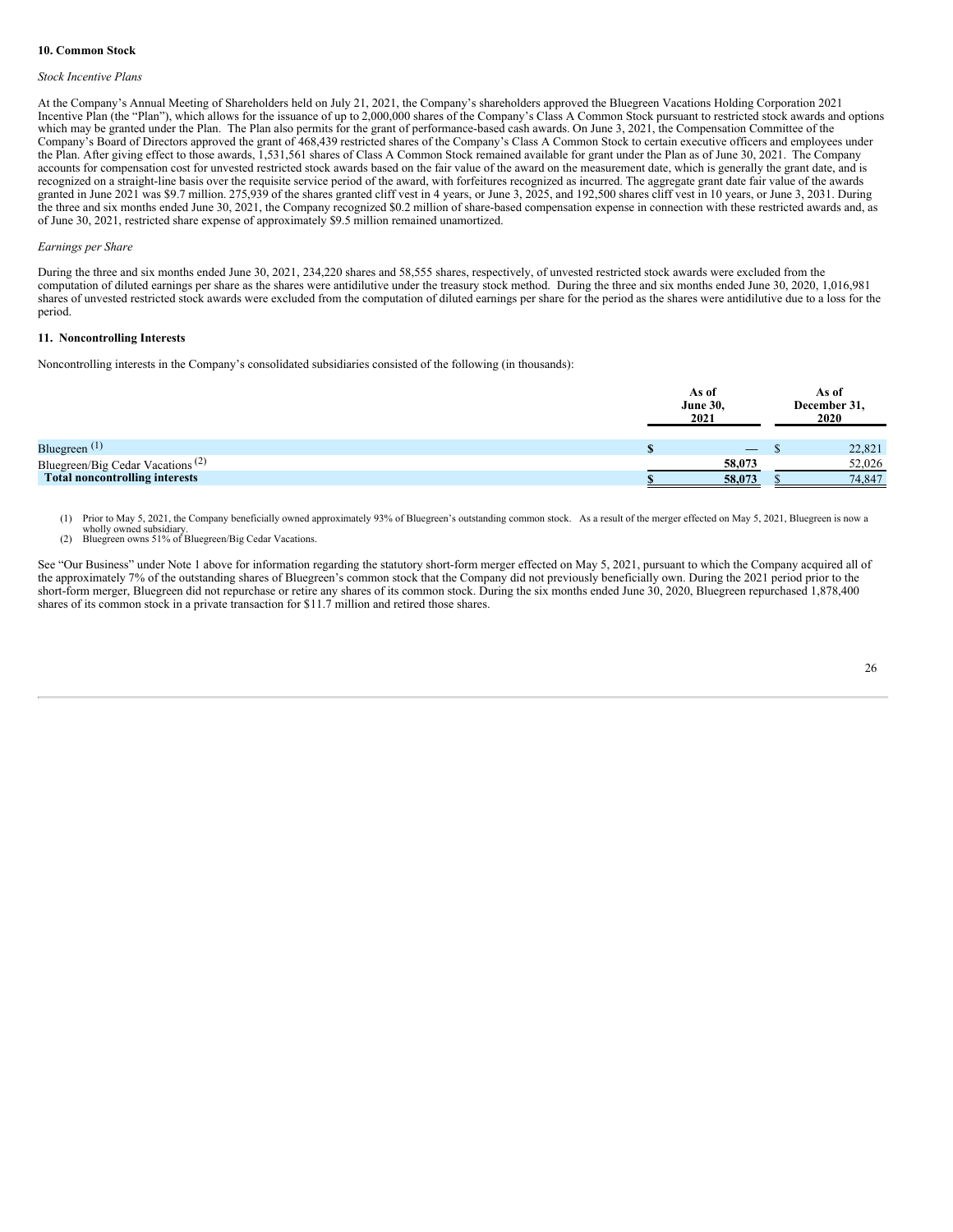Income (loss) attributable to noncontrolling interests from continuing operations consisted of the following (in thousands):

|                                                                            | For the Three Months Ended<br><b>June 30.</b> |  |       | For the Six Months Ended<br><b>June 30.</b> |  |       |
|----------------------------------------------------------------------------|-----------------------------------------------|--|-------|---------------------------------------------|--|-------|
|                                                                            | 2021                                          |  | 2020  | 2021                                        |  | 2020  |
| Bluegreen                                                                  | 497                                           |  | (636) | 861                                         |  | (421) |
| Bluegreen/Big Cedar Vacations                                              | 3.881                                         |  | 641   | 6.047                                       |  | .377  |
| Net income attributable to noncontrolling interest - continuing operations | 4.378                                         |  |       | 6.908                                       |  | 956   |

# **12. Income Taxes**

The Company and its subsidiaries file a consolidated U.S. federal income tax return and income tax returns in various state and foreign jurisdictions. With certain exceptions, the Company is no longer subject to U.S. federal, state and local, or non-U.S. income tax examinations by tax authorities for years before 2017 for federal returns and 2016 for state returns.

The Company's effective income tax rate was approximately 28% and 11% during the three months ended June 30, 2021 and 2020, respectively, and 28% and 3% during the six months ended June 30, 2021 and 2020, respectively. Effective income tax rates for interim periods are based upon the Company's then current estimated annual rate. The effective income tax rate varies based upon the estimate of taxable earnings as well as on the mix of taxable earnings in the various states in which the Company and its subsidiaries operate. As such, the Company's effective tax rates for the 2021and 2020 periods reflect an estimate of its annual taxable earnings, state taxes, non-deductible items and changes in valuation allowance on deferred tax assets for each respective year. The 2020 periods include estimates made at the time related to the full year's impact of the COVID-19 pandemic.

Certain of the Company's state filings are under routine examination. While there is no assurance as to the results of these audits, the Company does not currently anticipate any material adjustments in connection with these examinations.

As of June 30, 2021, the Company did not have any significant amounts accrued for interest and penalties or recorded for uncertain tax positions.

# **13. Related Party Transactions**

The Company may be deemed to be controlled by Alan B. Levan, Chairman, Chief Executive Officer and President of the Company, John E. Abdo, Vice Chairman of the Company, Jarett S. Levan, a director of the Company and former President of the Company, and Seth M. Wise, a director of the Company and former Executive Vice President of the Company. Together, they may be deemed to beneficially own shares of the Company's Class A Common Stock and Class B Common Stock representing approximately 78% of the Company's total voting power. Mr. Alan Levan, Mr. Abdo, Mr. Lopez and the Company's other executives receive a significant portion of their compensation from Bluegreen on behalf of the Company and Bluegreen. Further, in connection with the spin-off of BBX Capital during September 2020, Mr. Jarett Levan became the Chief Executive Officer and President and a director of BBX Capital, Mr. Alan Levan became the Chairman of BBX Capital, Mr. Abdo became Vice Chairman of BBX Capital and Seth M. Wise became Executive Vice President and a director of BBX Capital. Mr. Alan Levan, Mr. Abdo, Mr. Jarett Levan and Mr. Wise may also be deemed to control BBX Capital through their ownership of BBX Capital's Class A Common Stock and Class B Common Stock.

See "Our Business" under Note 1 above for information regarding the statutory short-form merger effected on May 5, 2021, pursuant to which the Company acquired all of the approximately 7% of the outstanding shares of Bluegreen's common stock that the Company did not previously beneficially own and Bluegreen became a wholly owned subsidiary of the Company.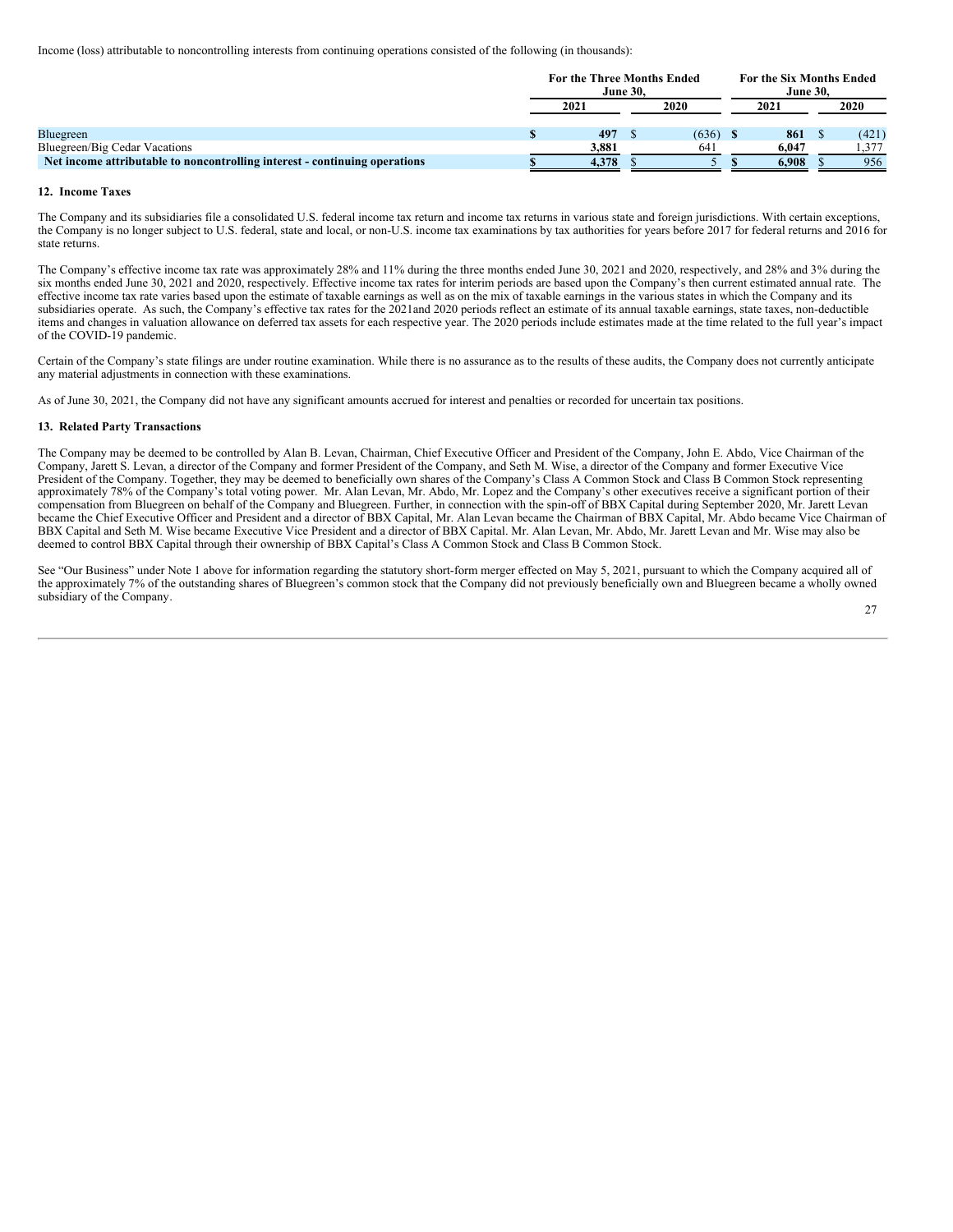The Company paid or reimbursed BBX Capital \$0.4 million and \$0.7 million during the three and six months ended June 30, 2021, respectively, and \$0.3 million and \$0.6 million during the three and six months ended June 30, 2020, respectively, for management advisory, risk management, administrative and other services. The Company had \$0.1 million in accrued expenses for the services described above as of June 30, 2021. There were no amounts accrued for such services as of December 31, 2020.

During the three months ended June 30, 2021 and 2020, the Company paid Abdo Companies, Inc. \$38,000 and \$77,000, respectively, and during the six months ended June 30, 2021 and 2020, the Company paid Abdo Companies, Inc. \$77,000 and \$153,000, respectively, in exchange for certain management services. John E. Abdo, the Company's Vice Chairman, is the principal shareholder and Chief Executive Officer of Abdo Companies, Inc.

In connection with its spin-off of BBX Capital, the Company issued a \$75.0 million note payable to BBX Capital. See Note 7 for a description of the terms of the Company's note payable to BBX Capital. In connection with the spin-off, the Company also entered into a Transition Services Agreement, Tax Matters Agreement and Employee Matters Agreement with BBX Capital.

The Transition Services Agreement generally sets out the respective rights, responsibilities and obligations of the Company and BBX Capital with respect to the support services to be provided to one another after the spin-off, as may be necessary to ensure an orderly transition. The Transition Services Agreement establishes a baseline charge for certain categories or components of services to be provided, which will be at cost unless the parties mutually agree to a different charge. The Transition Services Agreement was effective on September 30, 2020 and will continue for a minimum term of one year, provided that after that year, either party may terminate the Transition Services Agreement with respect to any or all services provided thereunder at any time upon thirty days prior written notice to the other party. Either party may renew or extend the term of the Transition Services Agreement with respect to the provision of any service which has not been previously terminated. During the three and six months ended June 30, 2021, BBX Capital reimbursed the Company \$0.2 million under this agreement.

#### **14. Segment Reporting**

Operating segments are defined as components of an enterprise about which separate financial information is available that is regularly reviewed by the chief operating decision maker ("CODM") in assessing performance and deciding how to allocate resources. Reportable segments consist of one or more operating segments with similar economic characteristics, products and services, production processes, type of customer, distribution system or regulatory environment.

As a result of the spin-off of BBX Capital on September 30, 2020, the Company's CODM, who is also Bluegreen's CODM, has determined that he will manage the Company's operations, including its subsidiaries, in a manner consistent with how he manages Bluegreen's operations. As a result, the Company's results of operations are reported through two reportable segments: (i) Sales of VOIs and financing; and (ii) Resort operations and club management.

The sales of VOIs and financing segment includes the Company's marketing and sales activities related to the VOIs that are owned by the Company, VOIs acquired under just-in-time and secondary market inventory arrangements, or sales of VOIs through fee-for-service arrangements with third-party developers, as well as consumer financing activities in connection with sales of VOIs owned by the Company, and title services operations through a wholly owned subsidiary.

The Resort operations and club management segment includes management services activities for the Bluegreen Vacation Club and for a majority of the HOAs of the resorts within the Bluegreen Vacation Club. In connection with those services, the Company also provides club reservation services, services to owners and billing and collections services to the Bluegreen Vacation Club and certain HOAs. Additionally, this segment includes revenue from Bluegreen's Traveler Plus program, food and beverage and other retail operations, rental services activities, and management of construction activities for certain fee-based developer clients.

The amounts set forth in the column "Corporate and Other" are general and administrative expenses of the Company that consist primarily of costs associated with administering the various support functions at its corporate headquarters,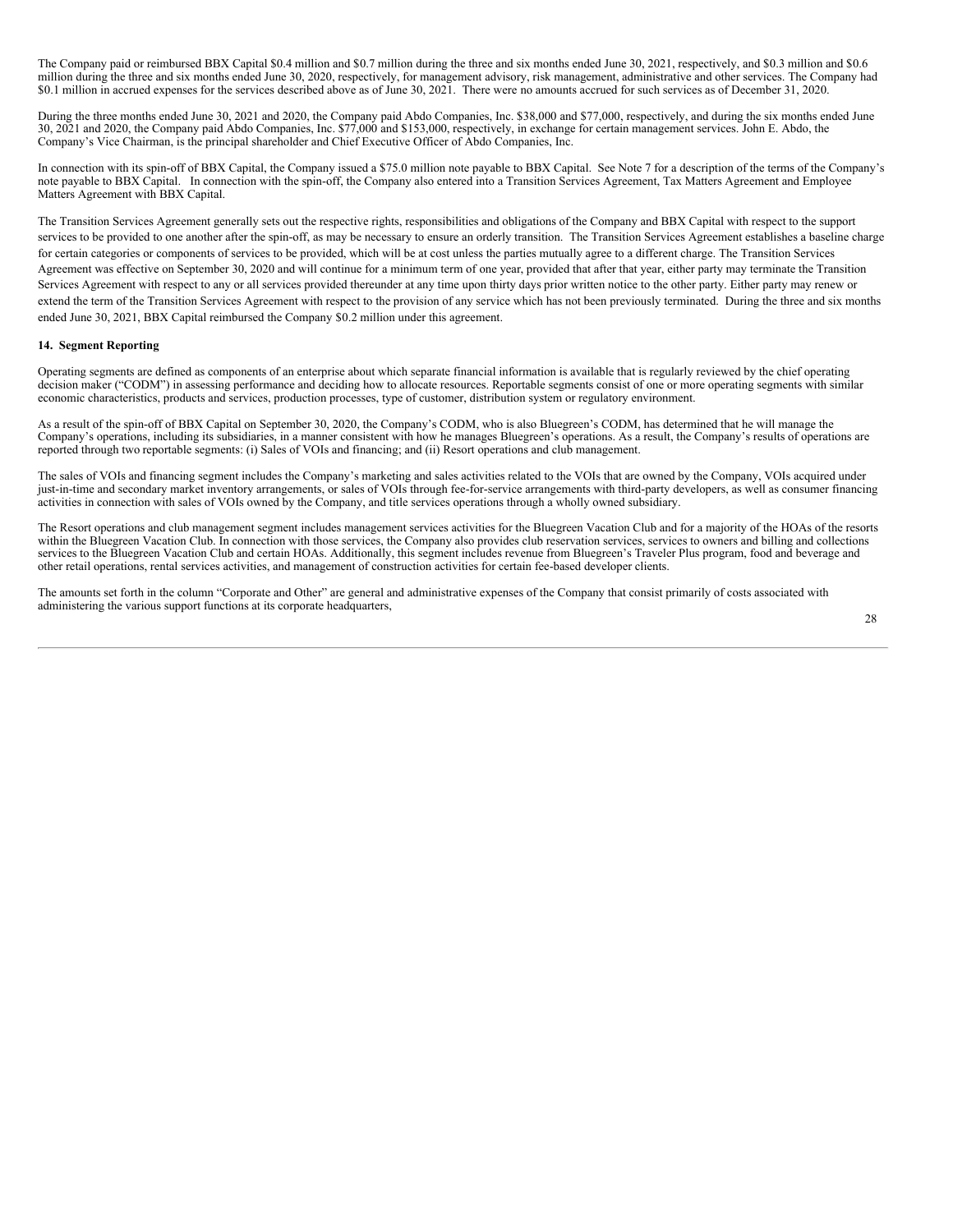including executive compensation, legal, accounting, human resources, investor relations, and executive offices, including corporate overhead for discontinued operations.

The information provided for segment reporting is obtained from internal reports utilized by management. The presentation and allocation of results of operations may not reflect the actual economic costs of the segments as standalone businesses. Due to the nature of the Company's business, assets are not allocated to a particular segment, and therefore management does not evaluate the balance sheet by segment. If a different basis of allocation were utilized, the relative contributions of the segments might differ but the relative trends in the segments' operating results would, in management's view, likely not be impacted.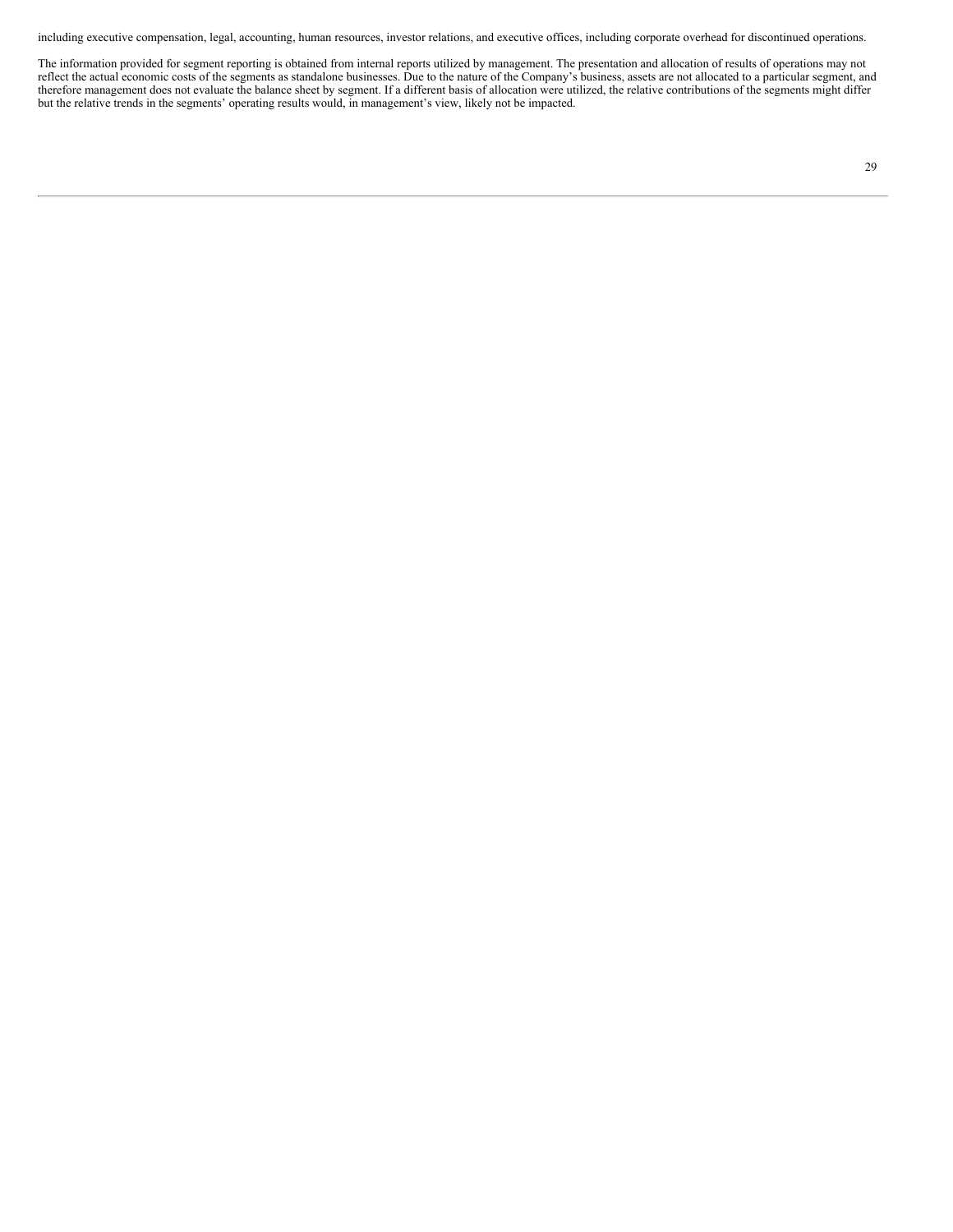The table below sets forth the Company's segment information for the three months ended June 30, 2021 (in thousands):

|                                               | Sales of<br>VOIs and<br>financing | <b>Resort</b><br>operations<br>and club<br>management | Corporate<br>and other   | Elimination                     | <b>Total</b> |
|-----------------------------------------------|-----------------------------------|-------------------------------------------------------|--------------------------|---------------------------------|--------------|
| Revenue:                                      |                                   |                                                       |                          |                                 |              |
| Sales of VOIs                                 | 91,812 \$                         |                                                       | $\overline{\phantom{m}}$ |                                 | 91,812       |
| Fee-based sales commission revenue            | 35,618                            |                                                       |                          |                                 | 35,618       |
| Other fee-based services revenue              | 2,863                             | 27,579                                                |                          |                                 | 30,442       |
| Cost reimbursements                           |                                   | 15,552                                                | --                       |                                 | 15,552       |
| Mortgage servicing revenue                    | 1,270                             |                                                       |                          | (1,270)                         |              |
| Interest income                               | 19,538                            | $\overline{\phantom{a}}$                              | 57                       |                                 | 19,595       |
| Other income, net                             |                                   |                                                       | 439                      | _                               | 439          |
| Total revenue                                 | 151,101                           | 43,131                                                | 496                      | (1,270)                         | 193,458      |
| <b>Costs and expenses:</b>                    |                                   |                                                       |                          |                                 |              |
| Cost of VOIs sold                             | 7,024                             |                                                       |                          |                                 | 7,024        |
| Net carrying cost of VOI inventory            | 6,118                             |                                                       |                          | (6,118)                         |              |
| Cost of other fee-based services              | 784                               | 8,745                                                 |                          | 6,118                           | 15,647       |
| Cost reimbursements                           |                                   | 15,552                                                |                          |                                 | 15,552       |
| Selling, general and administrative expenses  | 95,276                            |                                                       | 19,678                   | (168)                           | 114,786      |
| Mortgage servicing expense                    | 1,102                             |                                                       |                          | (1,102)                         |              |
| Interest expense                              | 3,907                             |                                                       | 4,969                    |                                 | 8,876        |
| Total costs and expenses                      | 114,211                           | 24,297                                                | 24,647                   | (1,270)                         | 161,885      |
| Income (loss) before non-controlling interest |                                   |                                                       |                          |                                 |              |
| and provision for income taxes                | 36,890                            | 18,834<br>-S                                          | $(24, 151)$ \$<br>-S     | $\hspace{0.1mm}-\hspace{0.1mm}$ | 31,573<br>S  |
| Add: Depreciation and amortization            | 1,430                             | 200                                                   |                          |                                 |              |
| Segment Adjusted EBITDA <sup>(1)</sup>        | 38,320                            | 19,034<br><b>S</b>                                    |                          |                                 |              |

(1) See Management's Discussion and Analysis of Financial Condition and Results of Operations for information regarding Adjusted EBITDA, including the definition of Adjusted EBITDA and a reconciliation of Adjusted EBITDA a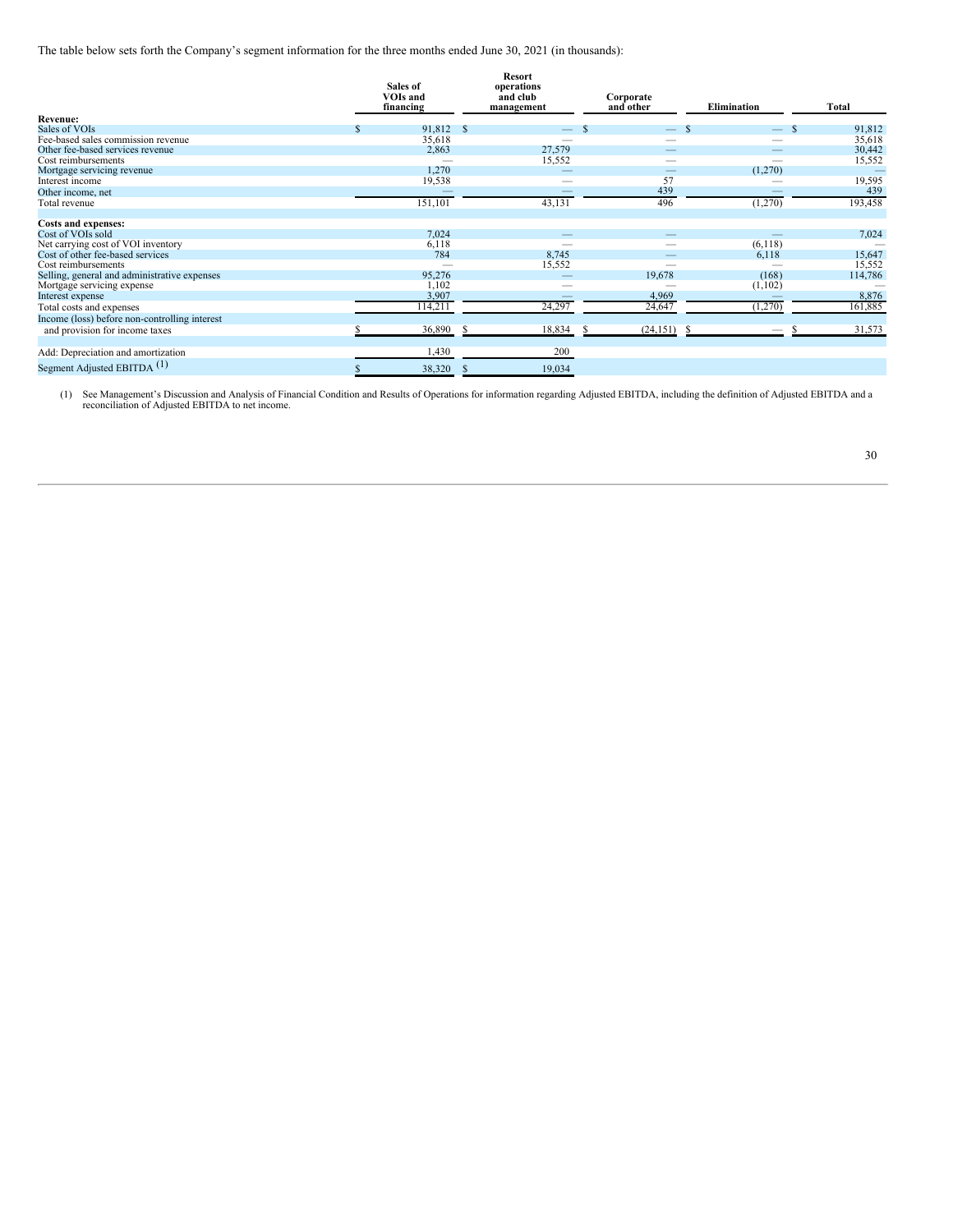The table below sets forth the Company's segment information for the three months ended June 30, 2020 (in thousands): **Resort**

|                                               | Resort |                              |    |                          |                          |                          |              |
|-----------------------------------------------|--------|------------------------------|----|--------------------------|--------------------------|--------------------------|--------------|
|                                               |        | Sales of                     |    | operations<br>and club   |                          |                          |              |
|                                               |        | <b>VOIs and</b><br>financing |    | management               | Corporate<br>and other   | Elimination              | <b>Total</b> |
| Revenue:                                      |        |                              |    |                          |                          |                          |              |
| Sales of VOIs                                 |        | 9,054                        | -S |                          | $\overline{\phantom{0}}$ | $\overline{\phantom{0}}$ | 9,054        |
| Fee-based sales commission revenue            |        | 1,135                        |    | --                       |                          |                          | 1,135        |
| Other fee-based services revenue              |        | 1,349                        |    | 25,064                   |                          |                          | 26,413       |
| Cost reimbursements                           |        |                              |    | 11,850                   |                          |                          | 11,850       |
| Mortgage servicing revenue                    |        | 1,510                        |    |                          |                          | (1,510)                  |              |
| Interest income                               |        | 19,061                       |    |                          | 1,228                    | (871)                    | 19,418       |
| Other income, net                             |        |                              |    |                          | 355                      |                          | 355          |
| Total revenue                                 |        | 32,109                       |    | 36,914                   | 1,583                    | (2,381)                  | 68,225       |
| Costs and expenses:                           |        |                              |    |                          |                          |                          |              |
| Cost of VOIs sold                             |        | 1,038                        |    |                          |                          |                          | 1,038        |
| Net carrying cost of VOI inventory            |        | 10,913                       |    | --                       |                          | (10,913)                 |              |
| Cost of other fee-based services              |        | 719                          |    | 6,903                    |                          | 10,913                   | 18,535       |
| Cost reimbursements                           |        |                              |    | 11,850                   |                          |                          | 11,850       |
| Selling, general and administrative expenses  |        | 32,329                       |    |                          | 18,055                   | (564)                    | 49,820       |
| Mortgage servicing expense                    |        | 946                          |    | $\overline{\phantom{a}}$ |                          | (946)                    |              |
| Interest expense                              |        | 4,171                        |    |                          | 6,258                    | (871)                    | 9,558        |
| Total costs and expenses                      |        | 50,116                       |    | 18,753                   | 24,313                   | (2,381)                  | 90,801       |
| Income (loss) before non-controlling interest |        |                              |    |                          |                          |                          |              |
| and provision for income taxes                |        | $(18,007)$ \$                |    | 18,161                   | $(22,730)$ \$            |                          | (22, 576)    |
| Add: Depreciation and amortization            |        | 1,483                        |    | 190                      |                          |                          |              |
| Add: Severance                                |        | 1,206                        |    | 99                       |                          |                          |              |
| Segment Adjusted EBITDA <sup>(1)</sup>        |        | (15,318)                     |    | 18,450                   |                          |                          |              |
|                                               |        |                              |    |                          |                          |                          |              |

(1) See Management's Discussion and Analysis of Financial Condition and Results of Operations for information regarding Adjusted EBITDA including, the definition of Adjusted EBITDA and a reconciliation of Adjusted EBITDA to net income.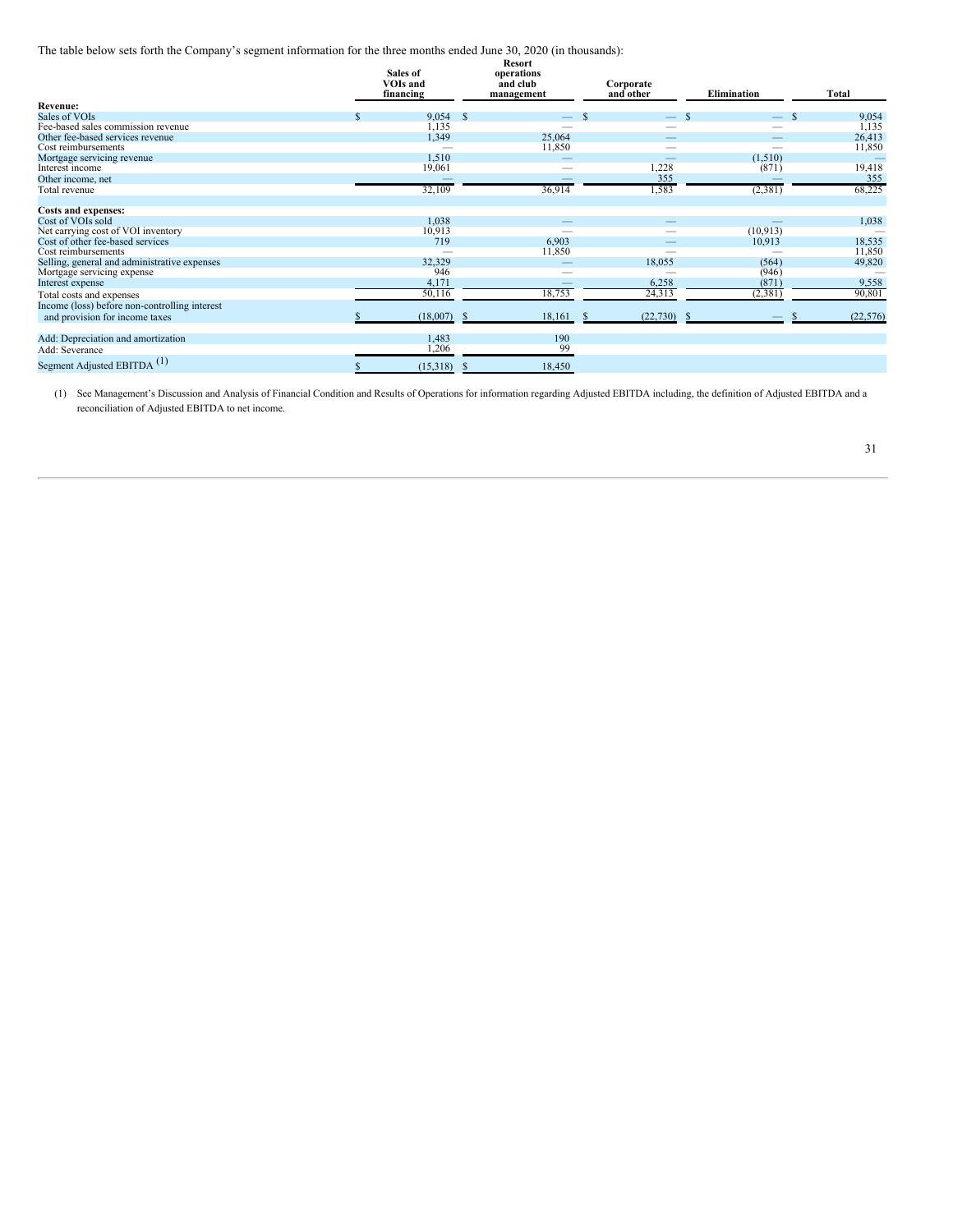The table below sets forth the Company's segment information for the six months ended June 30, 2021 (in thousands):

|                                               | Sales of<br><b>VOIs and</b><br>financing |    | <b>Resort</b><br>operations<br>and club<br>management | Corporate<br>and other   | <b>Elimination</b>              |   | <b>Total</b> |
|-----------------------------------------------|------------------------------------------|----|-------------------------------------------------------|--------------------------|---------------------------------|---|--------------|
| Revenue:                                      |                                          |    |                                                       |                          |                                 |   |              |
| Sales of VOIs                                 | 147,743                                  | -S |                                                       | $\overline{\phantom{m}}$ | $\overline{\phantom{0}}$        |   | 147,743      |
| Fee-based sales commission revenue            | 61,336                                   |    |                                                       |                          |                                 |   | 61,336       |
| Other fee-based services revenue              | 5,137                                    |    | 54,202                                                | __                       |                                 |   | 59,339       |
| Cost reimbursements                           |                                          |    | 32,160                                                | __                       |                                 |   | 32,160       |
| Mortgage servicing revenue                    | 2,581                                    |    |                                                       |                          | (2,581)                         |   |              |
| Interest income                               | 38,666                                   |    |                                                       | 190                      |                                 |   | 38,856       |
| Other income, net                             |                                          |    |                                                       | 278                      |                                 |   | 278          |
| Total revenue                                 | 255,463                                  |    | 86,362                                                | 468                      | (2, 581)                        |   | 339,712      |
| Costs and expenses:                           |                                          |    |                                                       |                          |                                 |   |              |
| Cost of VOIs sold                             | 12,193                                   |    |                                                       | _                        |                                 |   | 12,193       |
| Net carrying cost of VOI inventory            | 13,891                                   |    |                                                       |                          | (13,891)                        |   |              |
| Cost of other fee-based services              | 1,503                                    |    | 17,338                                                |                          | 13,891                          |   | 32,732       |
| Cost reimbursements                           |                                          |    | 32,160                                                |                          |                                 |   | 32,160       |
| Selling, general and administrative expenses  | 160,930                                  |    |                                                       | 45,146                   | (326)                           |   | 205,750      |
| Mortgage servicing expense                    | 2,255                                    |    |                                                       |                          | (2, 255)                        |   |              |
| Interest expense                              | 8,070                                    |    |                                                       | 10,541                   |                                 |   | 18,611       |
| Total costs and expenses                      | 198,842                                  |    | 49,498                                                | 55,687                   | (2,581)                         |   | 301,446      |
| Income (loss) before non-controlling interest |                                          |    |                                                       |                          |                                 |   |              |
| and provision for income taxes                | 56,621                                   | -S | 36,864                                                | $(55,219)$ \$<br>S       | $\hspace{0.1mm}-\hspace{0.1mm}$ | S | 38,266       |
|                                               |                                          |    |                                                       |                          |                                 |   |              |
| Add: Depreciation and amortization            | 2,835                                    |    | 395                                                   |                          |                                 |   |              |
| Segment Adjusted EBITDA <sup>(1)</sup>        | 59,456                                   |    | 37,259                                                |                          |                                 |   |              |

(1) See Management's Discussion and Analysis of Financial Condition and Results of Operations for information regarding Adjusted EBITDA including, the definition of Adjusted EBITDA and a reconciliation of Adjusted EBITDA a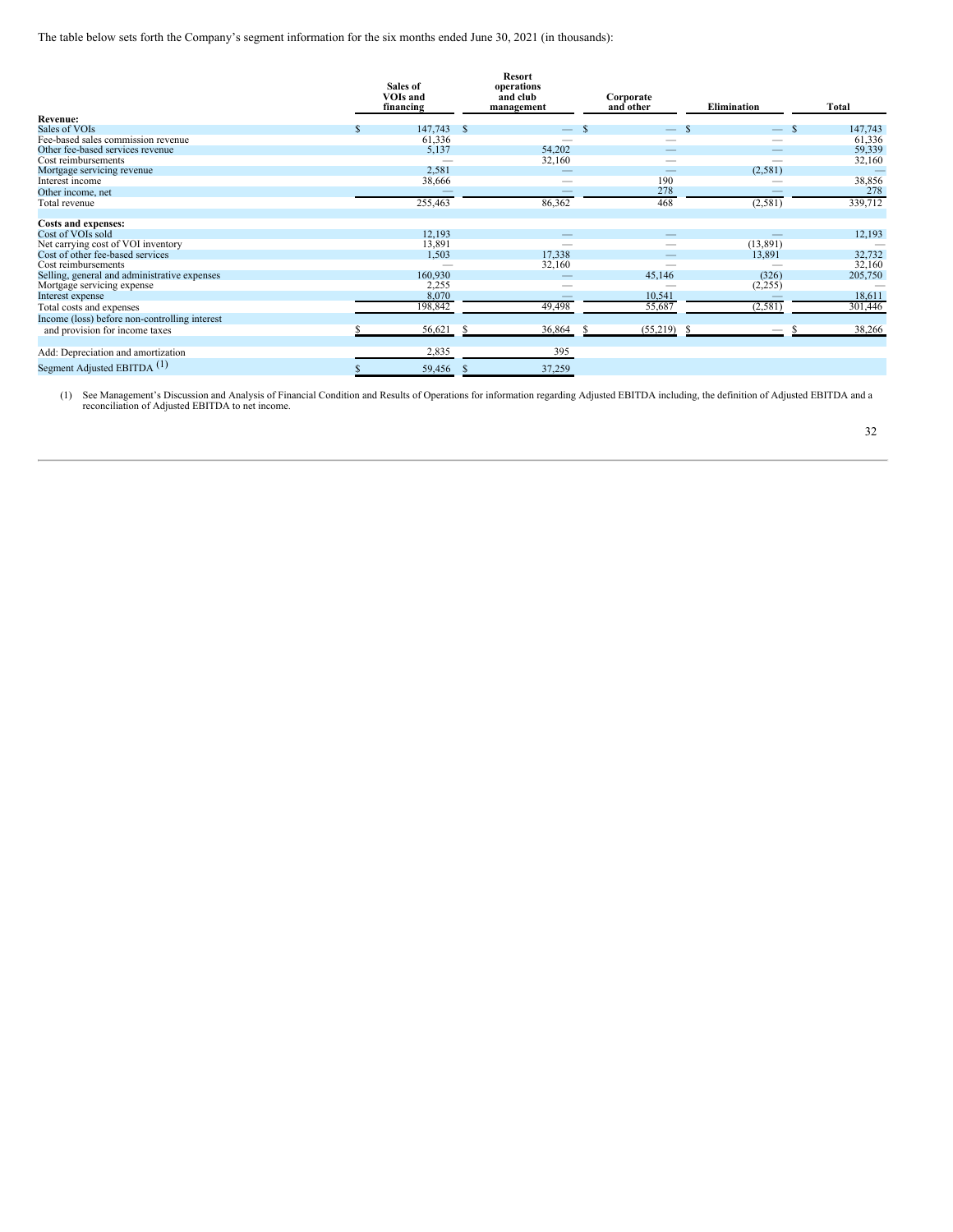The table below sets forth the Company's segment information for the six months ended June 30, 2020 (in thousands):

|                                               | Sales of<br><b>VOIs and</b><br>financing |     | <b>Resort</b><br>operations<br>and club<br>management | Corporate<br>and other | Elimination | Total    |
|-----------------------------------------------|------------------------------------------|-----|-------------------------------------------------------|------------------------|-------------|----------|
| Revenue:                                      |                                          |     |                                                       |                        |             |          |
| Sales of VOIs                                 | 54,182                                   | - S |                                                       |                        |             | 54,182   |
| Fee-based sales commission revenue            | 42,500                                   |     |                                                       |                        |             | 42,500   |
| Other fee-based services revenue              | 4,072                                    |     | 51,655                                                |                        |             | 55,727   |
| Cost reimbursements                           |                                          |     | 30,970                                                |                        |             | 30,970   |
| Mortgage servicing revenue                    | 3,105                                    |     |                                                       |                        | (3,105)     |          |
| Interest income                               | 39,209                                   |     | $\overline{\phantom{a}}$                              | 3,480                  | (2,071)     | 40,618   |
| Other income, net                             |                                          |     |                                                       | 525                    |             | 525      |
| Total revenue                                 | 143,068                                  |     | 82,625                                                | 4,005                  | (5,176)     | 224,522  |
| Costs and expenses:                           |                                          |     |                                                       |                        |             |          |
| Cost of VOIs sold                             | 5,137                                    |     |                                                       |                        |             | 5,137    |
| Net carrying cost of VOI inventory            | 18,827                                   |     |                                                       |                        | (18, 827)   |          |
| Cost of other fee-based services              | 2,189                                    |     | 19.230                                                |                        | 18,827      | 40,246   |
| Cost reimbursements                           |                                          |     | 30,970                                                |                        |             | 30,970   |
| Selling, general and administrative expenses  | 115,467                                  |     |                                                       | 45,577                 | (739)       | 160,305  |
| Mortgage servicing expense                    | 2,366                                    |     |                                                       |                        | (2,366)     |          |
| Interest expense                              | 8,835                                    |     |                                                       | 12,692                 | (2,071)     | 19,456   |
| Total costs and expenses                      | 152,821                                  |     | 50,200                                                | 58,269                 | (5,176)     | 256,114  |
| Income (loss) before non-controlling interest |                                          |     |                                                       |                        |             |          |
| and provision for income taxes                | $(9,753)$ \$                             |     | 32,425                                                | $(54,264)$ \$<br>- 55  |             | (31,592) |
| Add: Depreciation and amortization            | 3,042                                    |     | 380                                                   |                        |             |          |
| Add: Severance                                | 3,769                                    |     | 1,233                                                 |                        |             |          |
| Segment Adjusted EBITDA <sup>(1)</sup>        | (2,942)                                  |     | 34,038                                                |                        |             |          |

(1) See Management's Discussion and Analysis of Financial Condition and Results of Operations for information regarding Adjusted EBITDA including, the definition of Adjusted EBITDA and a reconciliation of Adjusted EBITDA a

# **15. Discontinued Operations**

On September 30, 2020, the Company completed the spin-off its former wholly owned subsidiary, BBX Capital. The Company continues to hold its investment in Bluegreen. BBX Capital, which became a separate public company as a result of the spin-off, holds all of the other businesses and investments previously owned by the Company, including BBX Capital Real Estate, BBX Sweet Holdings, and Renin. The Company no longer holds any interest in BBX Capital.

BBX Capital and its subsidiaries' operations are presented as discontinued operations in the Company's financial statements.

As of June 30, 2021 and December 31, 2020, there were no carrying amounts of major classes of assets or liabilities included as part of discontinued operations.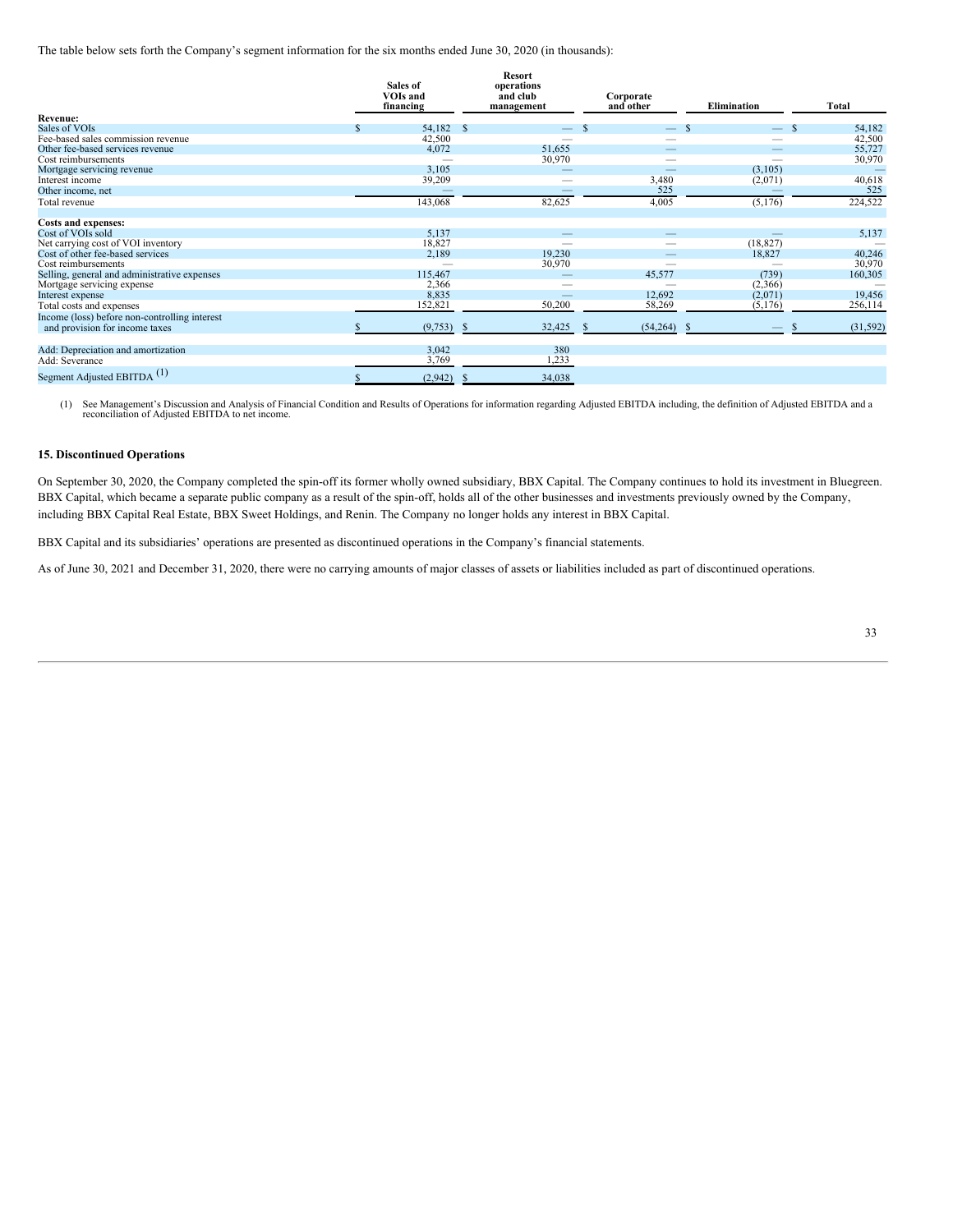The major components of loss from discontinued operations were as follows (in thousands):

|                                                                              |              | <b>For the Three Months Ended</b><br><b>June 30,</b> | <b>For the Six Months Ended</b><br><b>June 30,</b> |      |          |          |
|------------------------------------------------------------------------------|--------------|------------------------------------------------------|----------------------------------------------------|------|----------|----------|
|                                                                              |              | 2021                                                 | 2020                                               | 2021 |          | 2020     |
| <b>Revenues:</b>                                                             |              |                                                      |                                                    |      |          |          |
| Trade sales                                                                  | $\mathbf{s}$ | $\overline{\phantom{0}}$                             | 23,043                                             | S    | <b>S</b> | 63,920   |
| Sales of real estate inventory                                               |              |                                                      | 2,839                                              |      |          | 9,278    |
| Interest income                                                              |              |                                                      | 81                                                 |      |          | 197      |
| Net gain (loss) on sales of real estate assets                               |              |                                                      | 12                                                 |      |          | (34)     |
| Other revenue                                                                |              |                                                      | 453                                                |      |          | 1,051    |
| <b>Total revenues</b>                                                        |              |                                                      | 26,428                                             |      |          | 74,412   |
| <b>Costs and Expenses:</b>                                                   |              |                                                      |                                                    |      |          |          |
| Cost of trade sales                                                          |              |                                                      | 22,385                                             |      |          | 52,157   |
| Cost of real estate inventory sold                                           |              |                                                      | 1.474                                              |      |          | 6,106    |
| Recoveries from loan losses, net                                             |              |                                                      | (1, 525)                                           |      |          | (5,037)  |
| <b>Impairment</b> losses                                                     |              |                                                      | 3,305                                              |      |          | 31,588   |
| Selling, general and administrative expenses                                 |              |                                                      | 9,452                                              |      |          | 26,755   |
| Total costs and expenses                                                     |              |                                                      | 35,091                                             |      |          | 111,569  |
| Equity in net earnings (losses) of unconsolidated real estate joint ventures |              |                                                      | 145                                                |      |          | 696      |
| Foreign exchanges gain                                                       |              |                                                      | (5)                                                |      |          | 273      |
| Other income                                                                 |              |                                                      | 75                                                 |      |          | 111      |
| Loss from discontinued operations before income taxes                        |              |                                                      | (8, 448)                                           |      |          | (36,077) |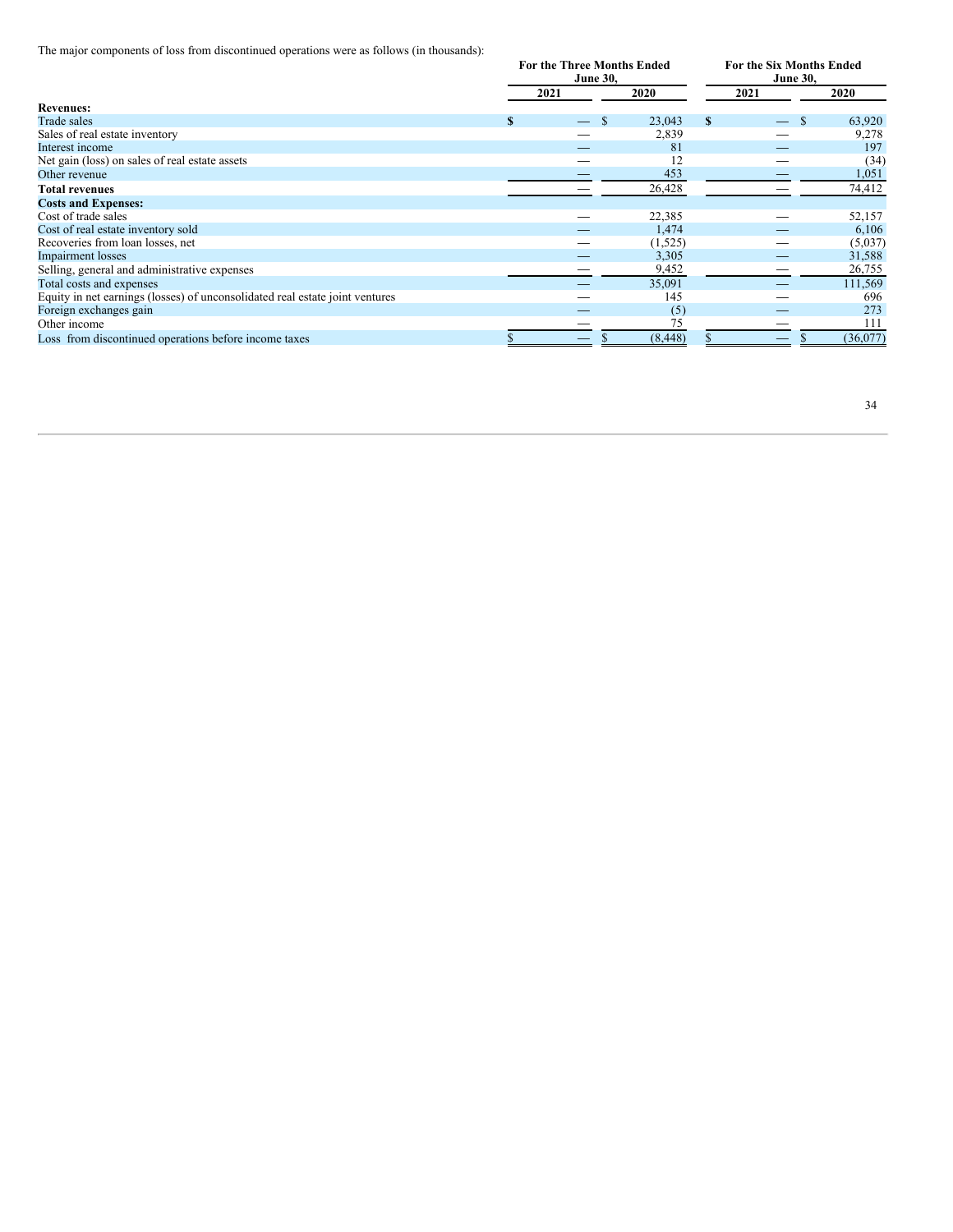The major components of the statement of cash flows from discontinued operations were as follows (in thousands):

|                                                                            | <b>For the Six Months Ended</b><br><b>June 30,</b> |      |           |
|----------------------------------------------------------------------------|----------------------------------------------------|------|-----------|
|                                                                            |                                                    | 2021 | 2020      |
| <b>Operating activities:</b>                                               |                                                    |      |           |
| Net loss                                                                   | S                                                  |      | (34,936)  |
| Adjustment to reconcile net loss to net cash used in operating activities: |                                                    |      |           |
| Recoveries from loan losses, net                                           |                                                    |      | (5,037)   |
| Depreciation, amortization and accretion, net                              |                                                    |      | 3,780     |
| Net losses on sales of real estate and property and equipment              |                                                    |      | 34        |
| Equity earnings of unconsolidated real estate joint ventures               |                                                    |      | (696)     |
| Return on investment in unconsolidated real estate joint ventures          |                                                    |      | 3,991     |
| Increase in deferred income tax asset                                      |                                                    |      | (1, 144)  |
| <b>Impairment</b> losses                                                   |                                                    |      | 31,588    |
| Decrease in trade inventory                                                |                                                    |      | 2,342     |
| Increase in trade receivables                                              |                                                    |      | (2,053)   |
| Decrease in real estate inventory                                          |                                                    |      | (316)     |
| Net change in operating lease assets and liabilities                       |                                                    |      | (507)     |
| Increase in other assets                                                   |                                                    |      | (234)     |
| Decrease in other liabilities                                              |                                                    |      | 1,840     |
| Net cash used in operating activities                                      |                                                    |      | (1,348)   |
| <b>Investing activities:</b>                                               |                                                    |      |           |
| Return of investment in unconsolidated real estate joint ventures          |                                                    |      | 748       |
| Investments in unconsolidated real estate joint ventures                   |                                                    |      | (12, 664) |
| Proceeds from repayment of loans receivable                                |                                                    |      | 5,259     |
| Additions to real estate                                                   |                                                    |      | (59)      |
| Purchases of property and equipment                                        |                                                    |      | (3,574)   |
| Decrease in cash from other investing activities                           |                                                    |      | (34)      |
| Net cash used in investing activities                                      |                                                    |      | (10, 324) |

# **16. Subsequent Events**

Subsequent events have been evaluated through the date the financial statements were issued. As of such date, there were no subsequent events identified that required recognition or disclosure other than as disclosed in the footnotes herein.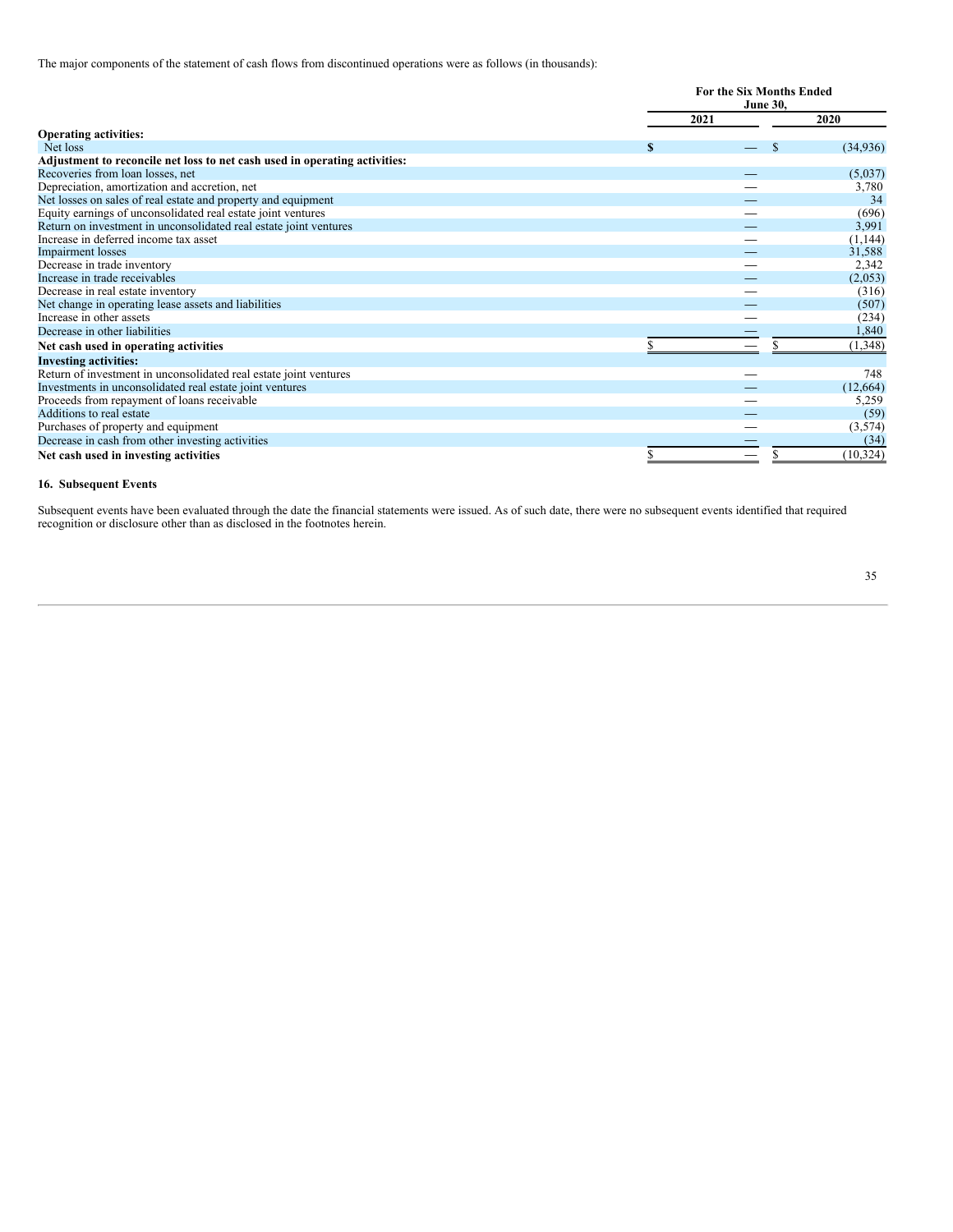# <span id="page-35-0"></span>**Item 2. Management's Discussion and Analysis of Financial Condition and Results of Operations.**

The following discussion and analysis of the Company's financial condition and results of operations should be read in conjunction with the Company's unaudited consolidated financial statements and related notes included elsewhere in this Quarterly Report on Form 10-Q and with the Company's Annual Report on Form 10-K for the year ended December 31, 2020, including the Company's audited consolidated financial statements and related notes contained therein.

Except as otherwise noted or where the context requires otherwise, references in this Quarterly Report on Form 10-Q to, "the Company," "we," "us" and "our" refer to Bluegreen Vacations Holding Corporation, together with its consolidated subsidiaries, including Bluegreen and its consolidated subsidiaries, references to "BVH" refer to Bluegreen Vacations Holding Corporation as its parent company only level and references to "Bluegreen" refer to Bluegreen Vacations Corporation together with its consolidated subsidiaries.

# **Cautionary Note Regarding Forward-Looking Statements**

This Quarterly Report on Form 10-Q contains forward-looking statements within the meaning of Section 27A of the Securities Act of 1933, as amended (the "Securities Act"), and Section 21E of the Securities Exchange Act of 1934, as amended (the "Exchange Act"). Forward-looking statements include all statements that do not relate strictly to historical or current facts and can be identified by the use of words such as "anticipates," "estimates," "expects," "intends," "plans," "believes," "projects," "predicts," "seeks," "will," "should," "would," "may," "could," "outlook," "potential," and similar expressions or words and phrases of similar import. Forward-looking statements include, among others, statements relating to BVH and Bluegreen's future financial performance, business prospects and strategy, anticipated financial position, liquidity and capital needs, including conditions surrounding, and the impact of, the Coronavirus Disease of 2019 ("COVID-19") pandemic, and other similar matters. These statements are based on management's current expectations and assumptions about future events, which are inherently subject to uncertainties, risks and changes in circumstances that are difficult to predict. Actual results may differ materially from those expressed in, or implied by, the forward-looking statements as a result of various factors, including, among others, the following:

- $<sup>①</sup>$  the Company has limited sources of cash and is dependent upon distributions from its subsidiaries to fund its operations; the Company's business and liquidity has</sup> been adversely impacted by the COVID-19 pandemic and it has suspended dividend payments from its subsidiaries in light of such impact;
- · risks associated with the Company's indebtedness, including that the Company will be required to utilize cash flow to service its indebtedness, that indebtedness may make the Company more vulnerable to economic downturns, and that indebtedness may subject the Company to covenants and restrictions on its operations and activities and the payment of dividends;
- $<sup>①</sup>$  the Company's shareholders' interests will be diluted to the extent additional shares of the Company's common stock are issued;</sup>
- · the Company has suspended regular payments of quarterly dividends to its shareholders in light of COVID-19 pandemic and there is no assurance that the Company will resume payments of dividends;
- · the impact of economic conditions on the Company, including the impact of the COVID-19 pandemic, the price and liquidity of the Company's Class A Common Stock and Class B Common Stock, and the Company's ability to obtain additional capital, including the risk that if the Company needs or otherwise believes it is advisable to issue debt or equity securities or to incur indebtedness in order to fund the Company's operations or investments, it may not be able to issue any such securities or obtain such indebtedness on favorable terms, or at all;
- · if the Company does not maintain compliance with the listing requirements of the NYSE, which includes, among other things, a minimum average closing price, share volume, and market capitalization, the Company's Class A Common Stock will not remain listed for trading on the NYSE;
- $\circled{r}$  adverse conditions in the stock market, the public debt market, and other capital markets and the impact of such conditions on the Company;<br> $\circled{r}$  risks of evbersecurity threats, including the notential misanpr
- · risks of cybersecurity threats, including the potential misappropriation of assets or confidential information, corruption of data or operational disruptions;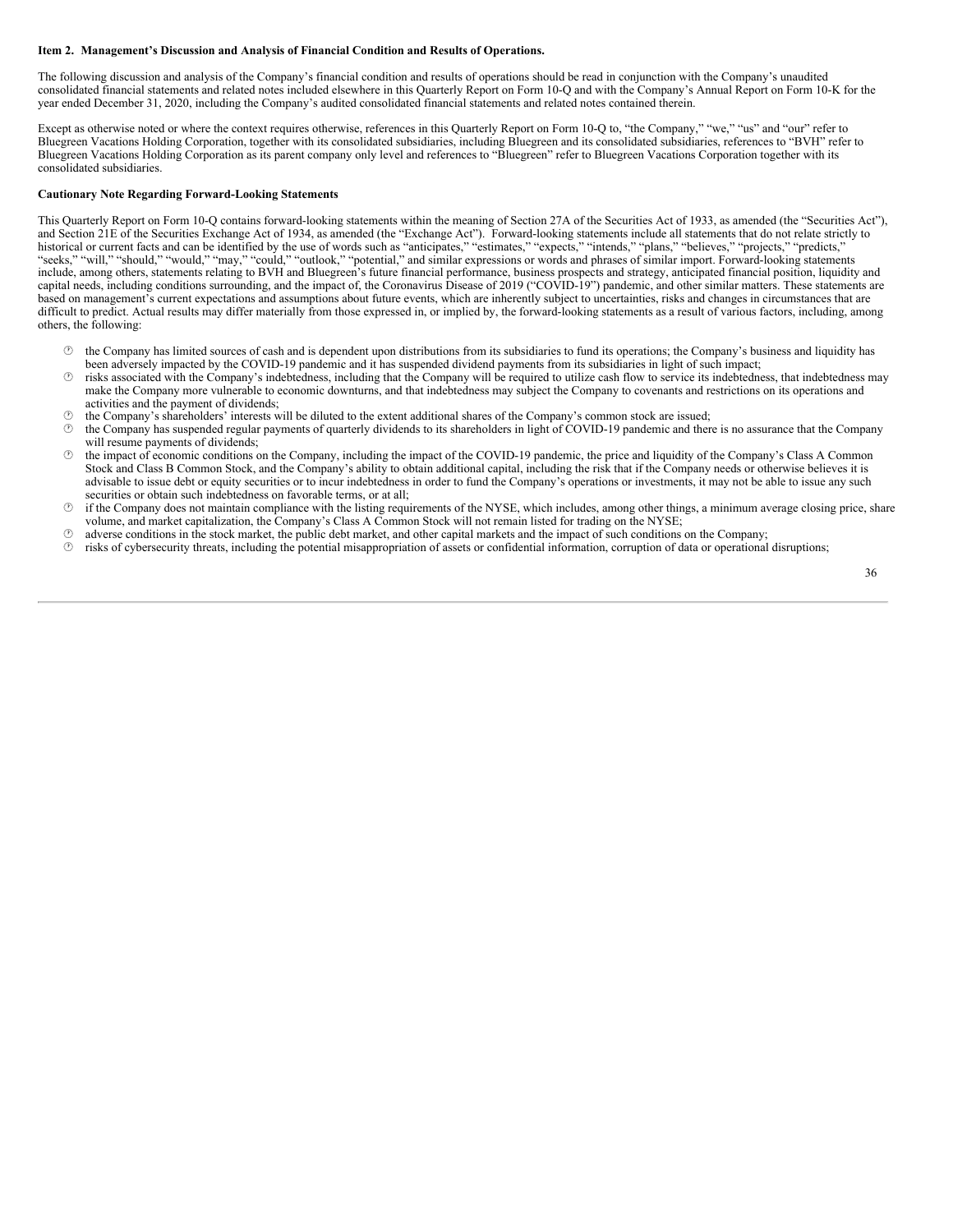- $\circled{b}$  risks related to potential business expansion or other opportunities, including that they may involve significant costs and the incurrence of significant indebtedness and may not be successful;
- $\circled{b}$  the impact on the Company's consolidated financial statements and internal control over financial reporting of the adoption of new accounting standards;
- $\circled{r}$  risks associated with legal proceedings and other regulatory proceedings, including as described herein;<br> $\circled{r}$  the preparation of financial statements in accordance with U.S. generally accepted accounting prin
- the preparation of financial statements in accordance with U.S. generally accepted accounting principles ("GAAP") involves making estimates, judgments and assumptions, and any changes in estimates, judgments and assumptions used could have a material adverse impact on the financial condition and operating results of the Company or its subsidiaries.
- · adverse trends or disruptions in economic conditions generally or in the vacation ownership, vacation rental and travel industries;
- risks relating to public health issues, including in particular the COVID-19 pandemic and the effects of the pandemic. These risks include resort closures, travel and business restrictions, volatility in the international and national economy and credit markets, worker absenteeism, quarantines and other health-related restrictions; the length and severity of the COVID-19 pandemic and the Company's ability to operate successfully during and after the pandemic, governmental and agency orders, mandates and guidance in response to the COVID-19 pandemic and the duration thereof, which is uncertain and may impact the Company's ability to fully utilize resorts, sales centers and other marketing activities, and the pace of recovery following the COVID-19 pandemic; other risks including competitive conditions; liquidity and the availability of capital; the Company's ability to successfully implement its strategic plans and initiatives to navigate the COVID-19 pandemic; risks that the Company's current or future marketing alliances may not be available to it in the future; risks that default rates may increase and exceed the Company's expectations; risks related to the Company's indebtedness, including the potential for accelerated maturities and debt covenant violations; the risk of heightened litigation as a result of actions taken in response to the COVID-19 pandemic; the impact of the COVID-19 pandemic on consumers, including their income, their level of discretionary spending both during and after the pandemic, and their views regarding travel and the vacation ownership industries; and the risk that Bluegreen's resort management fees and finance operations may not continue to generate recurring sources of cash during or following the pandemic to the extent anticipated or at all;
- $\circled{ }$  adverse changes to, expirations or terminations of, or interruptions in, and other risks relating to the Company's business and strategic relationships, management contracts, exchange networks or other strategic marketing alliances, and the risk that the Company's business relationship with Bass Pro under the revised terms of the parties' marketing agreement and its relationship with Choice Hotels may not be as profitable as anticipated, or at all, or otherwise not result in the benefits anticipated;
- $<sup>①</sup>$  the risks of the real estate market and the risks associated with real estate development, including a decline in real estate values and a deterioration of other conditions</sup> relating to the real estate market and real estate development;
- $\circled{ }$  adverse events or trends in vacation destinations and regions where the resorts in the Company's network are located, including weather-related events and adverse conditions related to the COVID-19 pandemic;
- · decreased demand from prospective purchasers of vacation ownership interests ("VOIs");
- the Company's ability to maintain adequate/sufficient/desired amounts of inventory of VOIs for sale;
- · the availability of financing, the Company's ability to sell, securitize or borrow against its VOI notes receivable on acceptable terms; and the Company's ability to successfully increase its credit facility capacity or enter into capital market transactions or other alternatives to provide for sufficient available cash for a sustained period of time;
- $\circled{b}$  the Company's indebtedness may impact its financial condition and results of operations, and the terms of the Company's indebtedness may limit, among other things, the Company's activities and ability to pay dividends, and the Company may not comply with the terms of its indebtedness;
- $\circled{?}$  changes in the Company's senior management;<br> $\circled{?}$  the Company's ability to comply with applicable
- · the Company's ability to comply with applicable regulations, and the costs of compliance efforts or a failure to comply;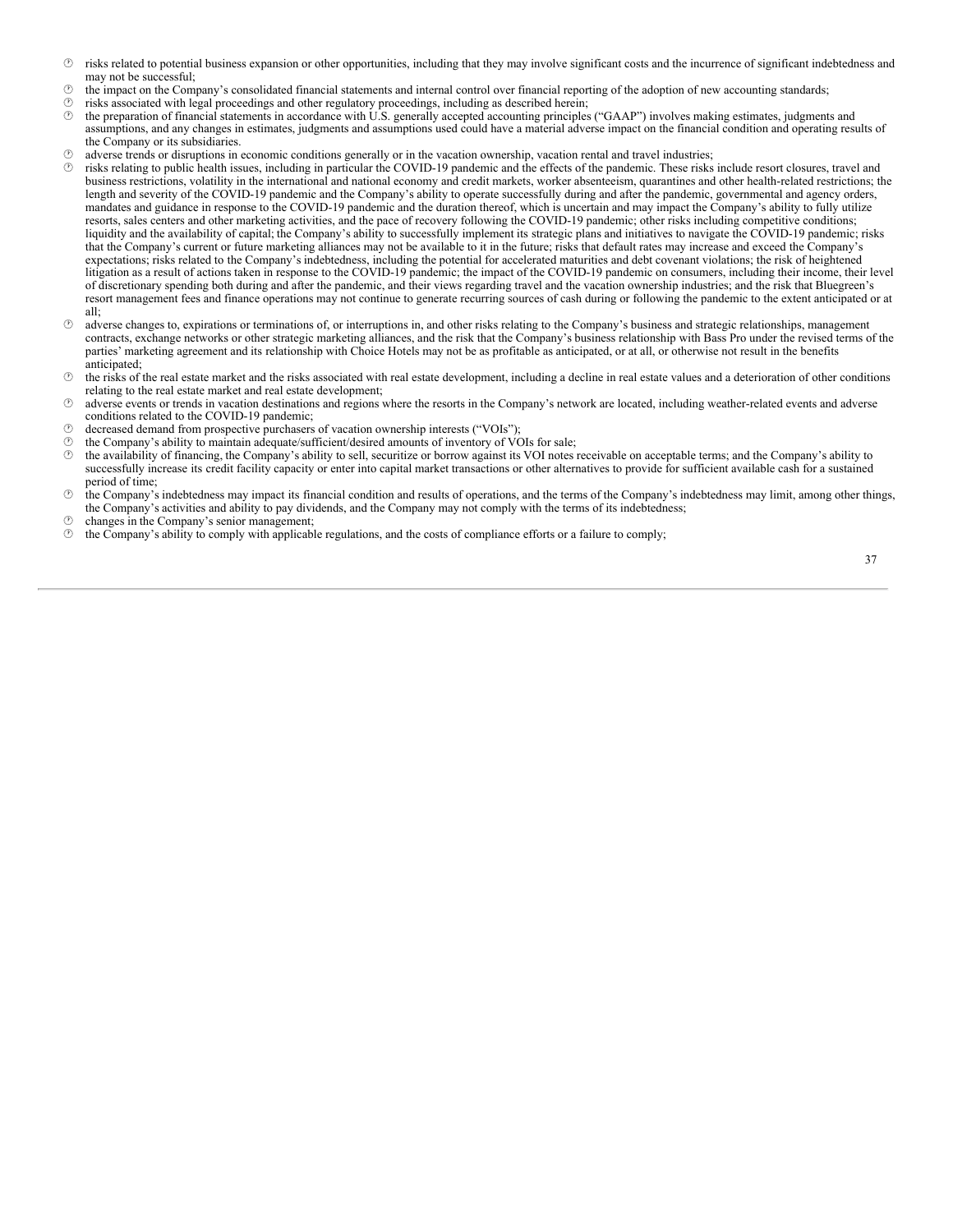- $\circled{}$  the Company's ability to successfully implement its growth strategy and plans and the impact they may have on its results and financial conditions, including that any increased developed VOI sales efforts may not be successful and may adversely impact the Company's cash flows;
- $\circled{r}$  the Company's ability to compete effectively in the highly competitive vacation ownership industry and against hotel and other hospitality and lodging alternatives;<br>The Company's ability to offer or further enhan the Company's ability to offer or further enhance the Vacation Club experience for the Bluegreen Vacation Club owners and risks related to the Company's efforts
- and expenses in connection therewith, including that the efforts may not result in the benefits anticipated and that expenses may be greater than anticipated; · the Company's customers' compliance with their payment obligations under financing provided by the Company, the increased presence and efforts of "timeshare-
- exit" firms and the success of actions which the Company may take in connection therewith, and the impact of defaults on its operating results and liquidity position; · the ratings of third-party rating agencies, including the impact of any downgrade on the Company's ability to obtain, renew or extend credit facilities, or otherwise
- raise funds; · changes in the Company's business model and marketing efforts, plans or strategies, which may cause marketing expenses to increase or adversely impact its
- operating results and financial condition, and such expenses as well as the Company's investments, including investments in new and expanded sales offices, and other sales and marketing initiatives, including screening methods and data driven analysis, may not achieve the desired results;
- · technology and other changes and factors which may impact the Company's telemarketing efforts, including new cell phone technologies that identify or block marketing vendor calls;
- $\circled{b}$  the impact of the resale market for VOIs on the Company's business, operating results and financial condition;<br> $\circled{b}$  risks associated with the Company's relationships with third-party developers including that
- · risks associated with the Company's relationships with third-party developers, including that third-party developers who provide VOIs to be sold by the Company pursuant to fee-based services or just-in-time arrangements may not provide VOIs when planned and that may not fulfill their obligations to the Company or to the homeowners associations that maintain the resorts they developed;
- $\circled{b}$  risks associated with legal proceedings and regulatory proceedings, examinations or audits of the Company's operations, including claims of noncompliance with applicable regulations or for development related defects, and the impact they may have on its financial condition and operating results;
- audits of the Company or its subsidiaries' tax returns, including that they may result in the imposition of additional taxes;
- $\circled{1}$  environmental liabilities, including claims with respect to mold or hazardous or toxic substances, and their impact on its financial condition and operating results;<br> $\circled{1}$  risks that natural disasters, includi · risks that natural disasters, including hurricanes, earthquakes, fires, floods and windstorms, may adversely impact its financial condition and operating results, including due to any damage to physical assets or interruption of access to physical assets or operations resulting therefrom, and the frequency or severity of natural disasters may increase due to climate change or other factors;
- · the Company's ability to maintain the integrity of internal or customer data, the failure of which could result in damage to its reputation and/or subject the Company to costs, fines or lawsuits;
- · the risk that the Company's marketing operations at Cabela's stores and other initiatives may not offset the reduction in mini-vacation package sales due to the elimination of certain programs; and
- · the updating of, and developments with respect to, technology, including the cost involved in updating technology and the impact that any failure to keep pace with developments in technology could have on the Company's operations or competitive position, and the Company's information technology expenditures may not result in the expected benefits.

Reference is also made to the other risks and uncertainties described in the Company's reports filed with the SEC, including, without limitation, those discussed in the "Risk Factors" section of the Company's Annual Report on Form 10-K for the year ended December 31, 2020. The foregoing factors are not exclusive.

## *Non-GAAP Financial Measures*

This Quarterly Report on Form 10-Q includes discussions of terms that are not recognized terms under GAAP, and financial measures that are not calculated in accordance with GAAP, including Bluegreen's system-wide sales of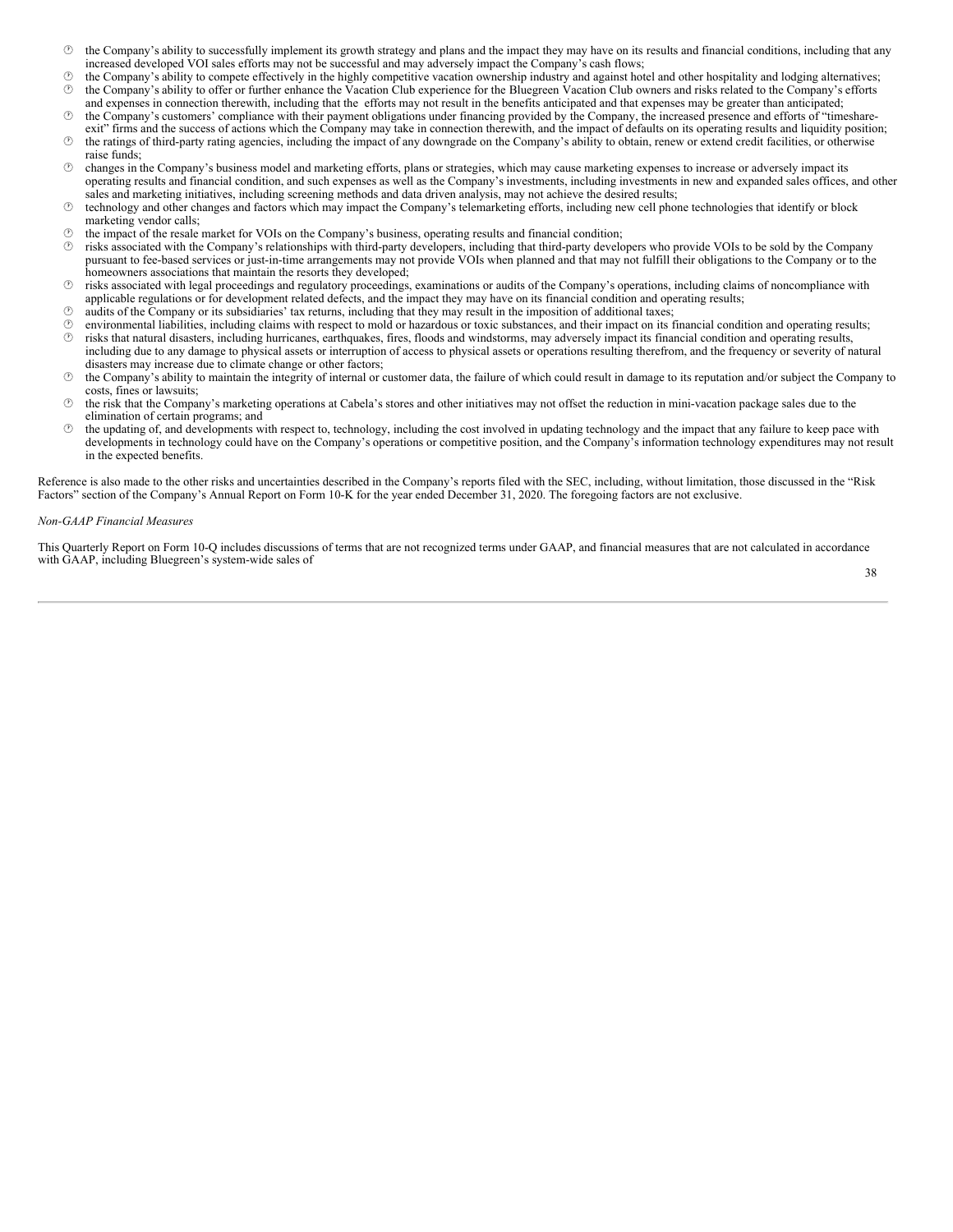VOIs, guest tours, sale to tour conversion ratio, average sales volume per guest, EBITDA, Segment Adjusted EBITDA, Adjusted EBITDA, and Adjusted EBITDA Attributable to Shareholders. EBITDA is defined as earnings, or net income, before taking into account interest income (excluding interest earned on VOI notes receivable), interest expense (excluding interest expense incurred on debt secured by VOI notes receivable), income and franchise taxes and depreciation and amortization. Adjusted EBITDA is defined as its EBITDA, adjusted to exclude loss (gain) on assets held for sale, share-based compensation expense, and other items that the Company believes are not representative of ongoing operating results. Accordingly, certain items such as severance charges net of employee retention tax credits and incremental costs associated with the COVID-19 pandemic are excluded in the computation of Adjusted EBITDA. For purposes of the calculation of EBITDA and Adjusted EBITDA for each period presented, no adjustments were made for interest income earned on VOI notes receivable or the interest expense incurred on debt that is secured by such notes receivable because they are both considered to be part of the ordinary operations of our business. References to "Adjusted EBITDA Attributable to Shareholders" means Adjusted EBITDA excluding amounts attributable to the non-controlling interest in Bluegreen/Big Cedar Vacations (in which Bluegreen owns a 51% interest) and Bluegreen (in which it owns a 93% until May 5, 2021 when the Company acquired all of the 7% of the outstanding shares of Bluegreen's common stock that the Company did not previously beneficially owned pursuant to a short-form merger). For a discussion of such metrics, see "Key Business and Financial Metrics Used by Management" in the Company's Annual Report on Form 10-K for the year ended December 31, 2020. In addition, see "Results of Operations" below for a reconciliation of Adjusted EBITDA to net income and Bluegreen's system-wide sales of VOIs to gross sales of VOIs.

#### **Critical Accounting Policies and Estimates**

For a discussion of critical accounting policies, see "Significant Accounting Policies" in the Company's Annual Report on Form 10-K for the year ended December 31, 2020.

#### **New Accounting Pronouncements**

See Note 2 to the Company's unaudited consolidated financial statements included in Item 1 of this report for a discussion of new accounting pronouncements applicable to the Company.

#### **Company Overview**

On September 30, 2020, the Company completed its spin-off of BBX Capital, Inc. ("BBX Capital"). The former wholly owned subsidiary became a separate public company as a result of the spin-off and holds all of the historical business and investments other than the Company's investment in Bluegreen, a leading vacation ownership company that markets and sells VOIs and manages resorts in popular leisure and urban destinations. As a result of the spin-off the Company is a "pure play" holding company whose sole asset is its wholly owned subsidiary Bluegreen.

Prior to May 5, 2021, the Company beneficially owned approximately 93% of Bluegreen's outstanding common stock. On May 5, 2021, the Company acquired all of the approximately 7% of the outstanding shares of Bluegreen's common stock not previously beneficially owned by the Company through a statutory short-form merger under Florida law. In connection with the merger, Bluegreen's shareholders (other than the Company) received 0.51 shares of the Company's Class A Common Stock for each share of Bluegreen's common stock that they held at the effective time of the merger (subject to rounding up of fractional shares). The Company issued approximately 2.66 million shares of its Class A Common Stock in connection with the merger. As a result of the completion of the merger, Bluegreen became a wholly owned subsidiary of the Company.

As of June 30, 2021, the Company had total consolidated assets of approximately \$1.3 billion and shareholders' equity of approximately \$291.7 million.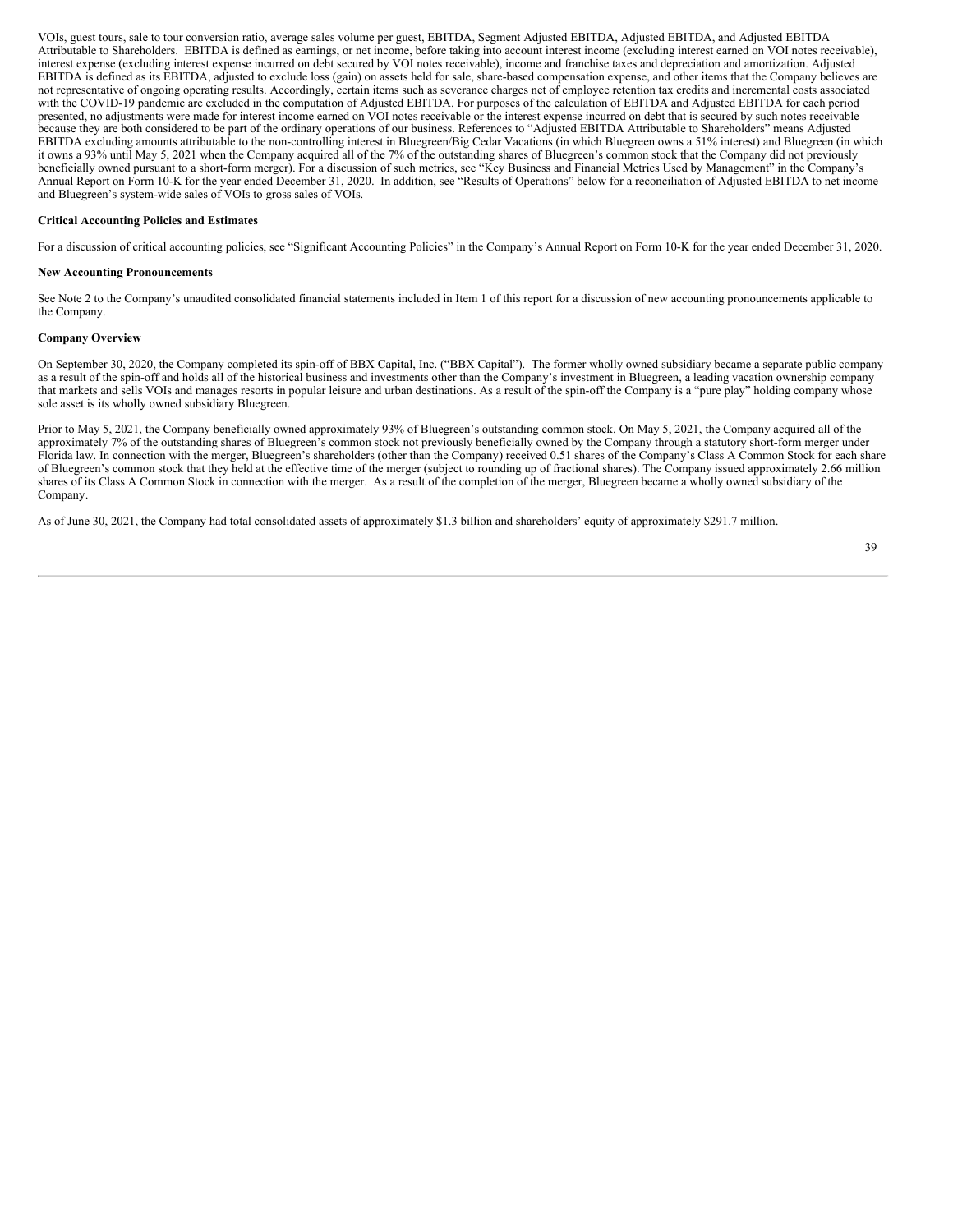## **Summary of Consolidated Results of Operations**

#### *Consolidated Results*

The following summarizes key financial highlights for the three and six months ended June 30, 2021 compared to the three and six months ended June 30, 2020:

- · Total consolidated revenues of \$193.5 million, a 184% increase compared to the three months ended June 30, 2020. Total consolidated revenues of \$339.7 million, a 51% increase compared to the six months ended June 30, 2020.
- · Income before income taxes from continuing operations of \$31.6 million compared to a loss of \$22.6 million during the three months ended June 30, 2020. Income before income taxes from continuing operations of \$38.3 million compared to a loss of \$31.6 million during the six months ended June 30, 2020.
- · Net income attributable to shareholders of \$19.5 million compared to net loss attributable to shareholders of \$35.8 million during the three months ended June 30, 2020. Net income attributable to shareholders of \$22.5 million compared to net loss attributable to shareholders of \$64.1 million during the six months ended June 30, 2020.
- · Diluted earnings per share from continuing operations of \$0.93 compared to a diluted loss per share from continuing operations of \$1.36 during the three months ended June 30, 2020. Diluted earnings per share from continuing operations of \$1.12 compared to a diluted loss per share of \$1.83 during the six months ended June 30, 2020.

The comparison of the Company's consolidated results from continuing operations for the three and six months ended June 30, 2021 to the three and six months ended June 30, 2020 were significantly impacted by the timing of, and the Companies response to the COVID-19 Pandemic. See below for further details:

- · An increase in the Company's revenues primarily attributable to the impact of the COVID-19 pandemic on Bluegreen's operations in the 2020 period and improved conditions in the 2021 periods.
- $\circ$  An increase in Bluegreen's provision for loan losses during the 2020 period as a result of the estimated impact of the COVID-19 pandemic on customer defaults at that time.
- · An increase in Bluegreen's selling, general and administrative expenses primarily attributable to improved conditions in the 2021 period. In addition, the 2020 period reflects the steps taken to mitigate costs implemented by Bluegreen during the period in response to the COVID-19 pandemic.

## **Segment Results**

As a result of the spin-off of its non-Bluegreen assets and businesses on September 30, 2020, the Company currently reports the results of its business activities through the following reportable segments: Sales of VOIs and Financing; and Resort Operations and Club Management.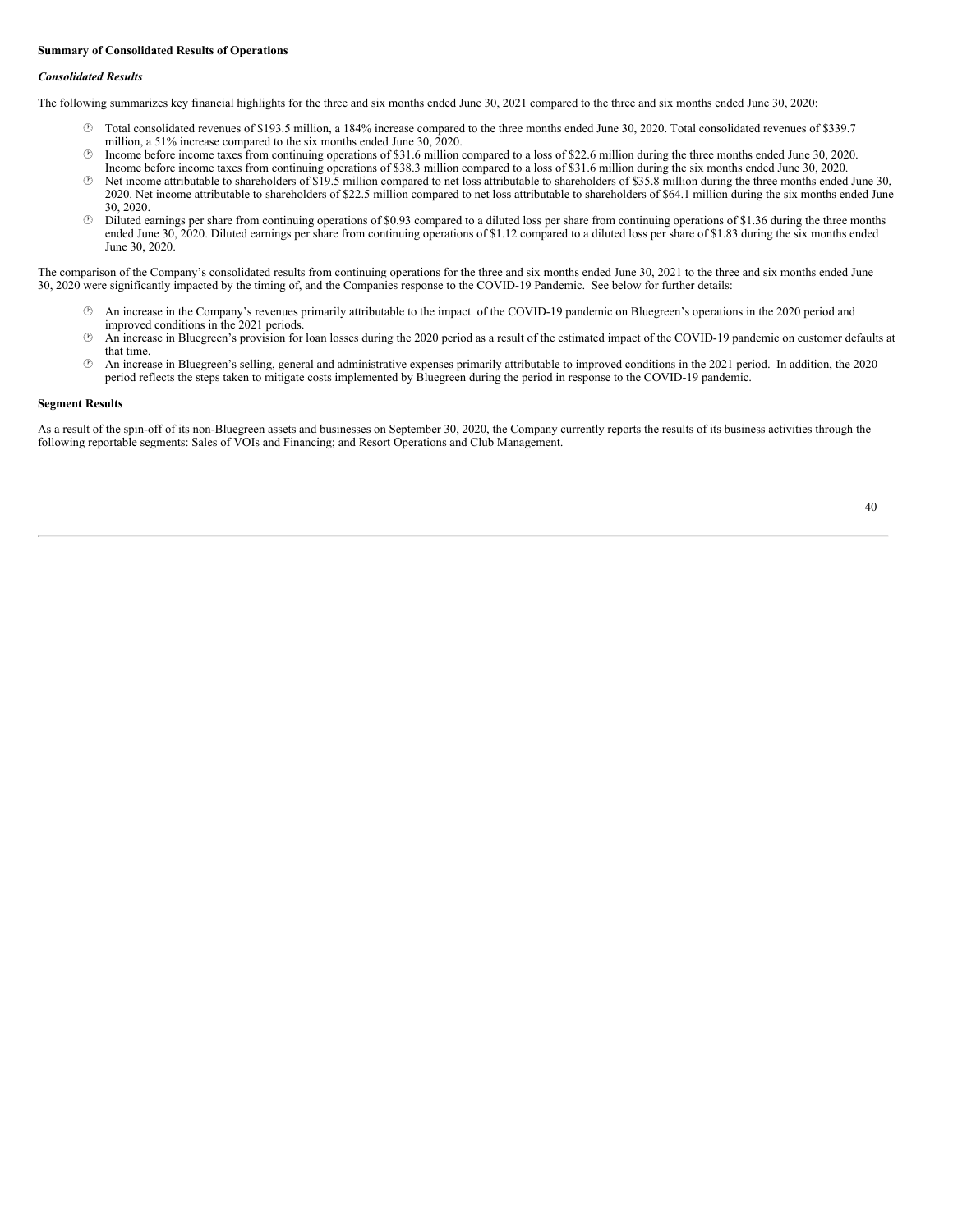Information regarding income before income taxes by reportable segment is set forth in the table below:

|                                                              | <b>For the Three Months Ended</b><br><b>June 30,</b> |          |    |           | For the Six Months Ended<br><b>June 30,</b> |           |    |           |  |
|--------------------------------------------------------------|------------------------------------------------------|----------|----|-----------|---------------------------------------------|-----------|----|-----------|--|
|                                                              |                                                      | 2021     |    | 2020      |                                             | 2021      |    | 2020      |  |
| (in thousands)                                               |                                                      |          |    |           |                                             |           |    |           |  |
| Sales of VOIs and financing                                  |                                                      | 36,890   | S. | (18,007)  | ъ                                           | 56,621    | \$ | (9,753)   |  |
| Resort operations and club management                        |                                                      | 18,834   |    | 18,161    |                                             | 36,864    |    | 32,425    |  |
| Bluegreen corporate and other                                |                                                      | (21,742) |    | (12, 164) |                                             | (50, 288) |    | (33,701)  |  |
| <b>BVH</b> corporate                                         |                                                      | (2,409)  |    | (10, 566) |                                             | (4,931)   |    | (20, 563) |  |
| Income (loss) before income taxes from continuing operations |                                                      | 31,573   |    | (22, 576) |                                             | 38,266    |    | (31, 592) |  |
| Provision for income taxes                                   |                                                      | (7,694)  |    | (2,391)   |                                             | (8, 883)  |    | (938)     |  |
| Net income (loss) from continuing operations                 |                                                      | 23,879   |    | (24,967)  |                                             | 29,383    |    | (32, 530) |  |
| Discontinued operations                                      |                                                      |          |    | (11,684)  |                                             |           |    | (34,936)  |  |
| Net income (loss)                                            |                                                      | 23,879   |    | (36,651)  |                                             | 29.383    |    | (67, 466) |  |
| Less: Net income attributable to noncontrolling              |                                                      |          |    |           |                                             |           |    |           |  |
| interest - continued operations                              |                                                      | 4,378    |    |           |                                             | 6,908     |    | 956       |  |
| Less: Net loss attributable to noncontrolling                |                                                      |          |    |           |                                             |           |    |           |  |
| interest - discontinued operations                           |                                                      |          |    | (856)     |                                             |           |    | (4,312)   |  |
| Net income (loss) attributable to shareholders               |                                                      | 19,501   |    | (35,800)  |                                             | 22,475    |    | (64, 110) |  |

#### **Executive Overview**

The Company is a Florida corporation that, as a result of its spin-off of its non-Bluegreen investments and businesses on September 30, 2020 owns substantially all of the Company's operations and activities relating to the operations and activities of its wholly owned subsidiary, Bluegreen. Prior to May 5, 2021, the Company owned approximately 93% of Bluegreen's common stock. On May 5, 2021, the remaining 7% of Bluegreen's common stock was acquired through a statutory short-form merger and Bluegreen became a wholly owned subsidiary of the Company. Bluegreen is a leading vacation ownership company that markets and sells VOIs and manages resorts in popular leisure and urban destinations. Bluegreen's resort network includes 45 Club Resorts (resorts in which owners in its Vacation Club have the right to use most of the units in connection with their VOI ownership) and 23 Club Associate Resorts (resorts in which owners in its Vacation Club have the right to use a limited number of units in connection with their VOI ownership). These Club Resorts and Club Associate Resorts are primarily located in high-volume, "drive-to" vacation locations, including Orlando, Las Vegas, Myrtle Beach, Charleston and New Orleans, among others. Through Bluegreen's points-based system, the approximately 216,000 owners in Bluegreen's Vacation Club have the flexibility to stay at units available at any of Bluegreen's resorts and have access to over 11,300 other hotels and resorts through partnerships and exchange networks. Bluegreen's sales and marketing platform is supported by marketing relationships with nationally-recognized consumer brands, such as Bass Pro and Choice Hotels. The Company believes these marketing relationships help generate sales within its core demographic.

## *Impact of COVID-19 on our Business*

## Initial Response and impact to 2020

The COVID-19 pandemic has caused, and continues to cause, an unprecedented disruption in the U.S. and global economies and the industries in which the Company operates due to, among other things, government ordered "shelter in place" and "stay at home" orders and advisories, travel restrictions, and restrictions on business operations, including government guidance with respect to travel, public accommodations, social gatherings, and related matters. These disruptions and the reaction of the general public to the pandemic had a significant adverse impact on the Company's financial condition and operations during the three and six months ended June 30, 2020 and through 2020. In response to the pandemic, during the last week of March 2020, we temporarily closed all of our VOI sales centers and marketing operations and took other measures with a goal of mitigating the impact of the pandemic and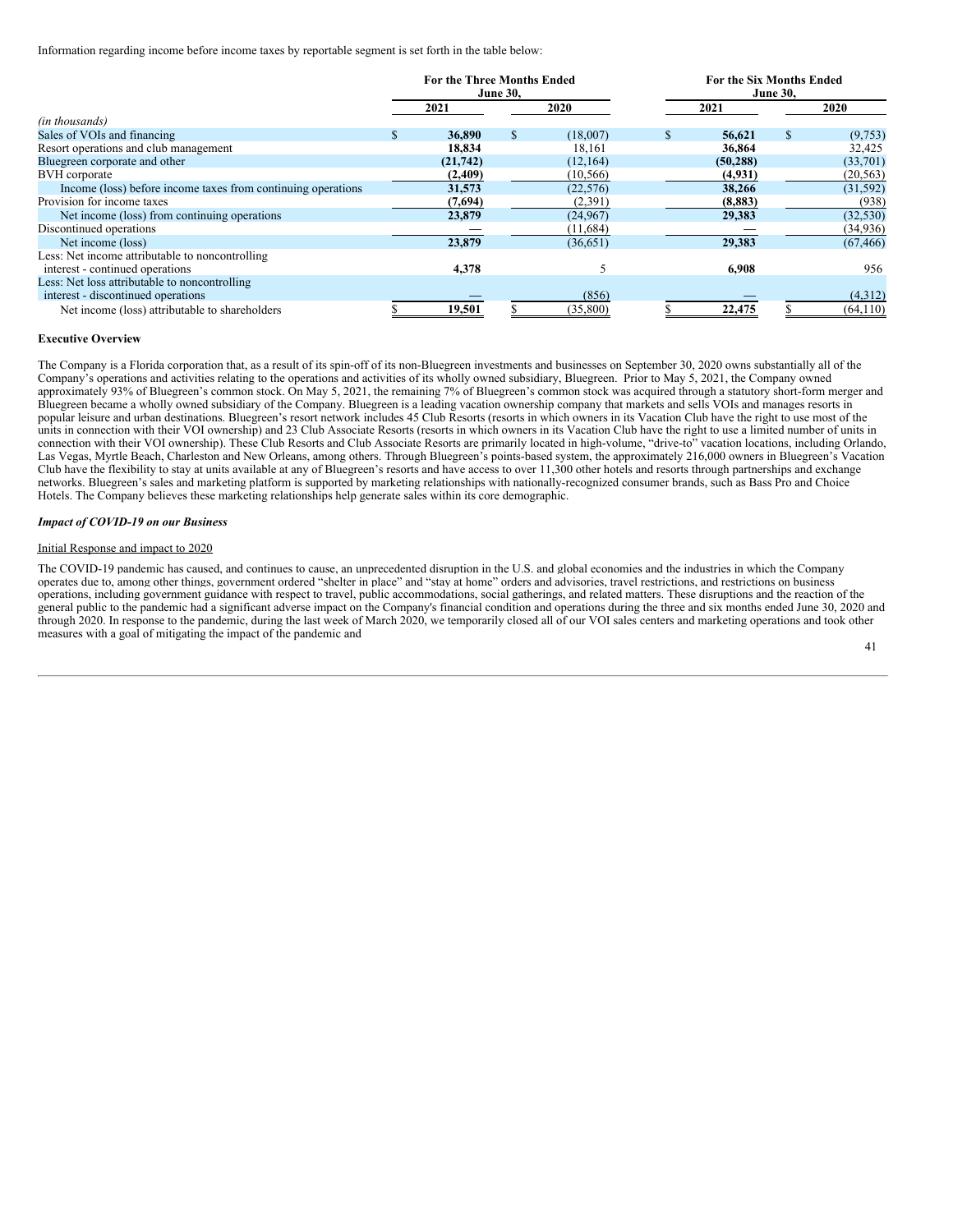positioning the Company to navigate the pandemic successfully. During the second quarter of 2020, we began a phased reopening of resorts and resumption of our business activities under new operating guidelines and with enhanced safety measures and occupancy restrictions. By June 30, 2020, 64 Bass Pro Shops and Cabela's stores (out of the 89 that were open in March 2020) were open, we reactivated our Choice Hotels call transfer program, virtually all of our resorts were open, and 21 of our 26 VOI sales centers were open for sales to existing owners and one sales center was selling to new prospects.

In response to the pandemic, we implemented several cost mitigating activities beginning in March 2020, including reductions in our workforce of over 1,600 positions and the placement of another approximately 3,200 of our associates on temporary furlough or reduced work hours. As of June 30, 2020, approximately 2,300 associates had returned to work on a full-time basis. During the three and six months ended June 30, 2020, we incurred \$2.2 million and \$6.7 million in severance, respectively, and \$10.7 million and \$11.6 million, respectively, of payroll and payroll benefit expense relating to employees on temporary furlough or reduced work hours. These payments and expenses are included in selling, general and administrative expenses in the unaudited consolidated statement of operations for the three and six months ended June 30, 2020. Also, in March 2020, Bluegreen drew down \$60 million under its lines-of-credit and pledged or sold receivables under its various receivable backed facilities to increase its cash position. In June 2020, Bluegreen repaid \$40 million under its syndicated line-of-credit and amended the agreements to modify the definition of certain customary covenants. During the six months ended June 30, 2020, we recorded an additional allowance for loan losses of \$12.0 million, which included our customary estimate of customer defaults as a result of the COVID-19 pandemic based on our historical experience, forbearance requests received from our customers, and other factors, including, but not limited to, the seasoning of the notes receivable and FICO scores of the customers.

## Impact to 2021 and outlook

The Company continues to be adversely affected by the economic impact of the COVID-19 pandemic during 2021. The number of reported COVID -19 cases went down during the second quarter and as of June 30, 2021, we were operating marketing kiosks at 112 Bass Pro Shops and Cabela's stores, including 13 new Cabela's locations and one new Bass Pro location opened during the six months ended June 30, 2021; the Choice Hotels call transfer program was close to pre-pandemic volume; all but two sales centers were operating and all of our resorts, except for one unrelated to COVID-19 in Surfside, FL, were open. Further, resort occupancy rates were approximately 86% at resorts with sales centers in the second quarter of 2021 facilitated by our 'drive-to' network of resorts and we sold 56,000 vacation packages in the second quarter of 2021 compared to 8,000 in the second quarter of 2020. Further, during the second quarter of 2021, the Company experienced an increase in sales of VOIs, which we believe was a sign of improvement in general economic conditions. However, current levels of illness are rising and indicate that the pandemic and its impact on the Company are not over. The CDC recently issued new guidance regarding the use of masks and vaccinations are increasingly being required by government agencies and employers. Various state and local government officials may in the future issue new or revised orders that are different than the ones under which we are currently operating. Accordingly, there remains significant uncertainty as to the probable duration and severity of the pandemic and the likely impact of the pandemic on the Company's future revenues, net income and other operating results.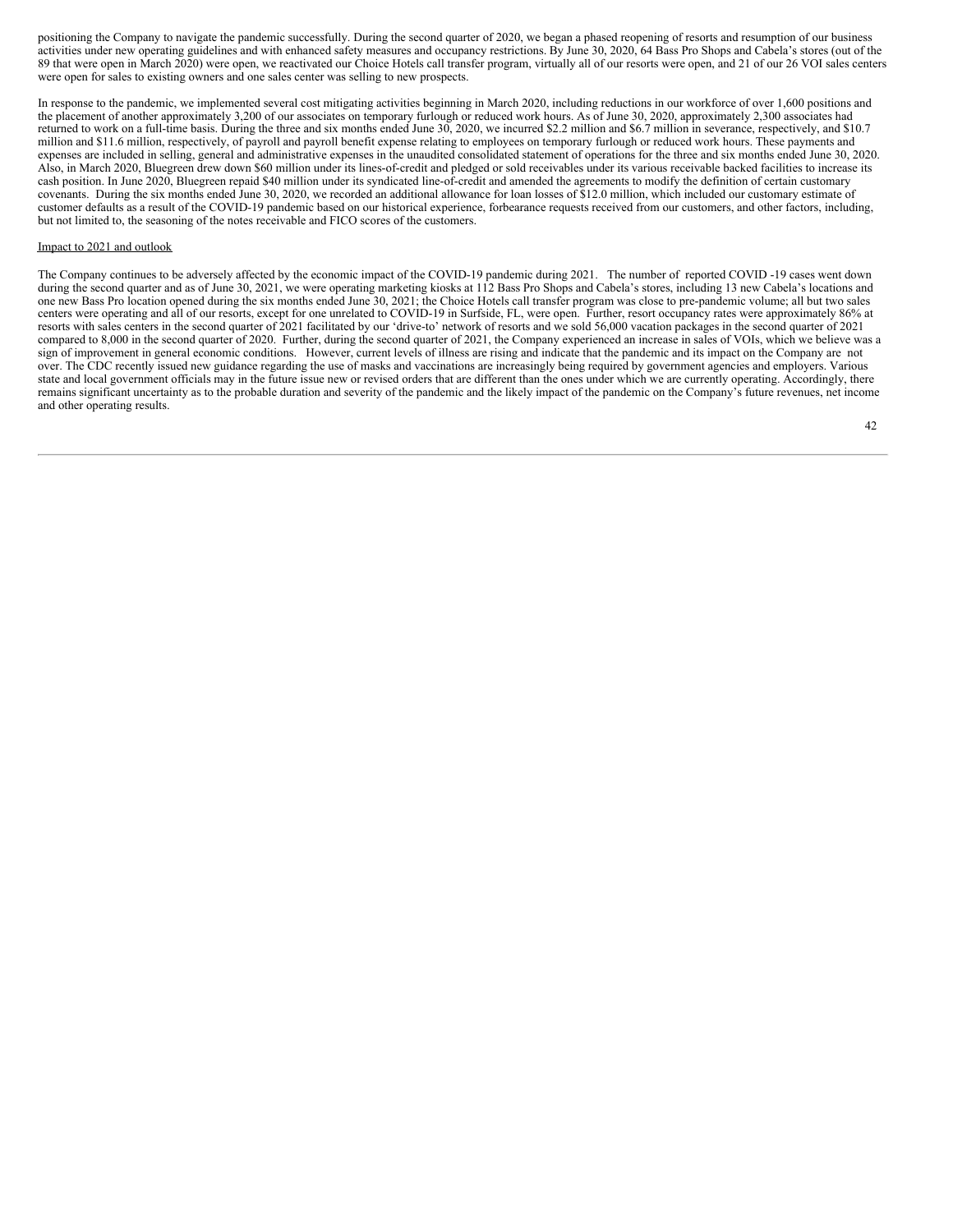### *VOI Sales and Financing*

The Company's primary business is the marketing and selling of deeded VOIs, developed either internally or by third parties. Customers who purchase these VOIs receive an annual allotment of points, which can be redeemed for stays at one of the Company's resorts or at 11,300 other hotels and resorts available through partnerships and exchange networks. The Company's goal is to employ a flexible model with a mix of sales of our owned, acquired or developed VOIs and sales of VOIs on behalf of third-party developers, as determined by management to be appropriate from time to time based on market and economic conditions, available cash, and other factors. Our relationships with third-party developers enables us to generate fees from the sales and marketing of their VOIs without incurring the significant upfront capital investment generally associated with resort acquisition or development. While sales of acquired or developed inventory typically result in a greater contribution to EBITDA and Adjusted EBITDA, fee-based sales typically do not require an initial investment or involve development financing risk. Both acquired or developed VOI sales and fee-based VOI sales result in recurring, incremental and long-term fee streams by adding owners to the Bluegreen Vacation Club and new resort management contracts. Fee-based sales of VOIs comprised 33% and 17% of system-wide sales of VOIs during the three months ended June 31, 2021 and 2020, respectively, and 34% and 43% of system-wide sales of VOIs during the six months ended June 31, 2021 and 2020, respectively. While Bluegreen intends to remain flexible with respect to its sales of the different categories of its VOI inventory in the future based on economic conditions, business initiatives and other considerations, Bluegreen currently expects that its percentage of fee-based sales will continue to decrease over time as it continues to increase its focus on developed VOI sales and secondary market sales. In conjunction with sales of VOIs, the Company generates interest income by providing financing to qualified purchasers. Collateralized by the underlying VOIs, loans are generally structured as 10-year, fully-amortizing loans with a fixed interest rate ranging from approximately 12% to approximately 18% per annum. As of June 30, 2021, the weighted-average interest rate on the Company's VOI notes receivable was 15.1%. In addition, the Company earns fees for various other services, including title and escrow services in connection with the closing of VOI sales, and mortgage servicing.

#### *Resort Operations and Club Management*

The Company enters into management agreements with the HOAs that maintain most of the resorts in Bluegreen's Vacation Club and earn fees for providing management services to those HOAs and the Company's approximately 216,000 Vacation Club owners. These resort management services include oversight of housekeeping services, maintenance, and certain accounting and administration functions. Bluegreen's management contracts generally yield recurring cash flows and do not have the traditional risks associated with hotel management contracts that are generally linked to daily rate or occupancy. Bluegreen's management contracts are typically structured as "costplus," with an initial term of three years and automatic one-year renewals. In connection with the management services provided to the Vacation Club, the Company manages the reservation system and provides owner, billing and collection services. In addition to resort and club management services, the Company earns fees for various other services that generally produce recurring, predictable and long term-revenue, including construction management services for third-party developers. As described above, while some of Bluegreen's Club Resorts and Club Associate Resorts were closed during the second quarter of 2020 in response to the COVID-19 pandemic, all were subsequently reopened by December 31, 2020 and currently remain open.

#### **Key Business and Financial Metrics Used by Management**

Management uses several key business and financial metrics that are specific to the vacation ownership industry. For a discussion of such metrics, see "Key Business and Financial Metrics Used by Management" in the Company's Annual Report on Form 10-K for the year ended December 31, 2020.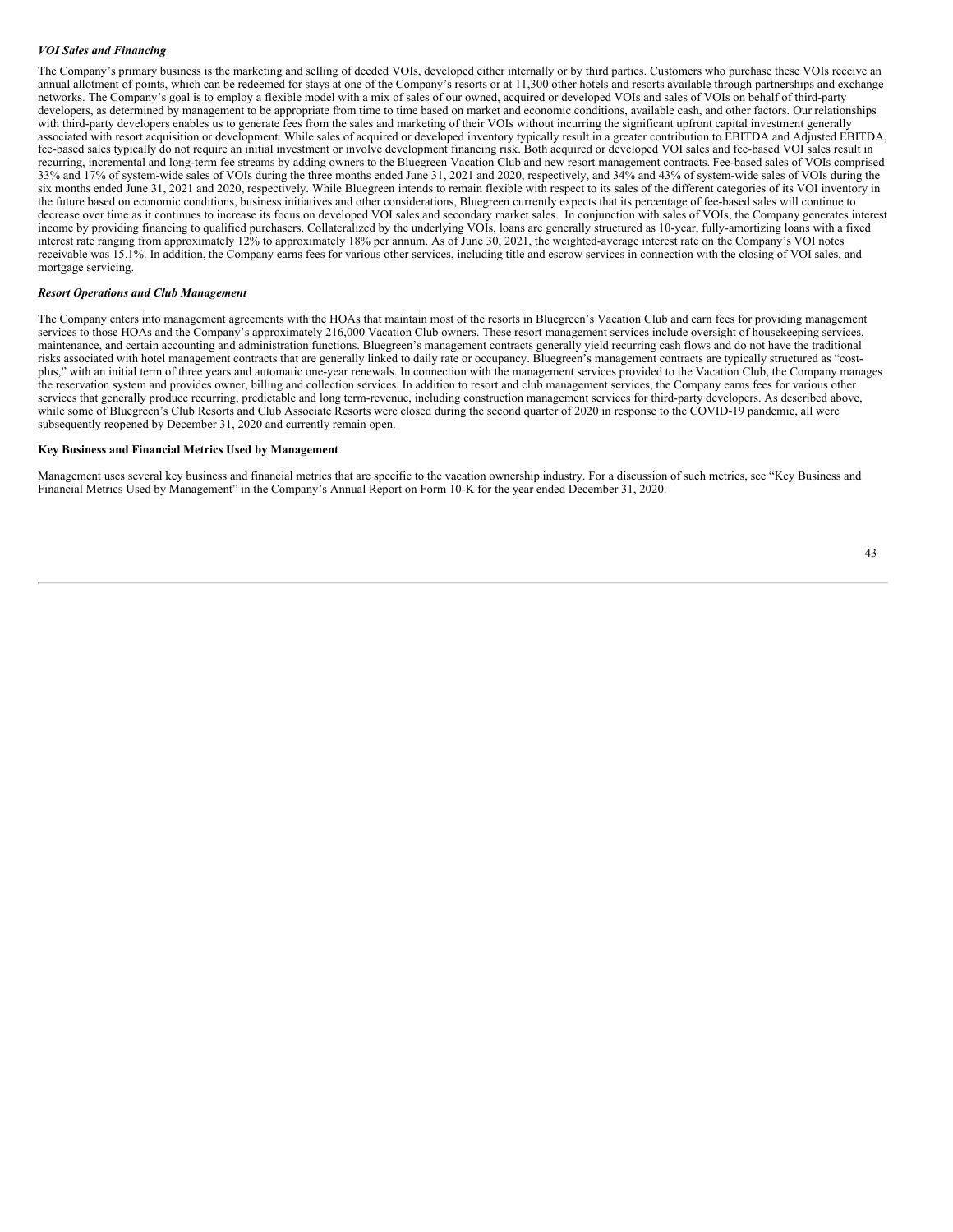## *EBITDA and Adjusted EBITDA*

EBITDA, Adjusted EBITDA and Adjusted EBITDA Attributable to Shareholders. EBITDA is defined as earnings, or net income, before taking into account interest income (excluding interest earned on VOI notes receivable), interest expense (excluding interest expense incurred on debt secured by VOI notes receivable), income and franchise taxes and depreciation and amortization. Adjusted EBITDA is defined as EBITDA, adjusted to exclude amounts of loss (gain) on assets held for sale, share-based compensation expense, and other items that the Company believes are not representative of ongoing operating results. Accordingly, the Company excludes certain items such as severance charges net of employee retention tax credits and incremental costs associated with the COVID-19 pandemic. Adjusted EBITDA Attributable to Shareholders is Adjusted EBITDA excluding amounts attributable to the non-controlling interest in Bluegreen/Big Cedar Vacations (in which Bluegreen owns a 51% interest) and Bluegreen (in which it owns a 93% until May 5, 2021 when the Company acquired all of the 7% of the outstanding shares of Bluegreen's common stock that the Company did not previously beneficially owned pursuant to a short-form merger). For purposes of the calculation of EBITDA, Adjusted EBITDA and Adjusted EBITDA Attributable to Shareholders for each period presented, no adjustments were made for interest income earned on VOI notes receivable or the interest expense incurred on debt that is secured by such notes receivable because they are both considered to be part of the ordinary operations of the Company's business.

The Company considers EBITDA, Adjusted EBITDA, Adjusted EBITDA Attributable to Shareholders and Segment Adjusted EBITDA to be indicators of operating performance, and they are used by the Company to measure its ability to service debt, fund capital expenditures and expand its business. EBITDA and Adjusted EBITDA are also used by companies, lenders, investors and others because they exclude certain items that can vary widely across different industries or among companies within the same industry. For example, interest expense can be dependent on a company's capital structure, debt levels and credit ratings. Accordingly, the impact of interest expense on earnings can vary significantly among companies. The tax positions of companies can also vary because of their differing abilities to take advantage of tax benefits and because of the tax policies of the jurisdictions in which they operate. As a result, effective tax rates and provision for income taxes can vary considerably among companies. EBITDA, Adjusted EBITDA and Adjusted EBITDA Attributable to Shareholders also exclude depreciation and amortization because companies utilize productive assets of different ages and use different methods of both acquiring and depreciating productive assets. These differences can result in considerable variability in the relative costs of productive assets and the depreciation and amortization expense among companies.

EBITDA, Adjusted EBITDA and Adjusted EBITDA Attributable to Shareholders are not recognized terms under GAAP and should not be considered as an alternative to net income or any other measure of financial performance or liquidity, including cash flow, derived in accordance with GAAP, or to any other method or analyzing results as reported under GAAP. The limitations of using EBITDA, Adjusted EBITDA or Adjusted EBITDA Attributable to Shareholders as an analytical tool include, without limitation, that EBITDA, Adjusted EBITDA and Adjusted EBITDA Attributable to Shareholders do not reflect (i) changes in, or cash requirements for, working capital needs; (ii) interest expense, or the cash requirements necessary to service interest or principal payments on its indebtedness (other than as noted above); (iii) tax expense or the cash requirements to pay taxes; (iv) historical cash expenditures or future requirements for capital expenditures or contractual commitments; or (v) the effect on earnings or changes resulting from matters that the Company does not believe to be indicative of our future operations or performance. Further, although depreciation and amortization are non-cash charges, the assets being depreciated and amortized often have to be replaced in the future, and EBITDA and Adjusted EBITDA, Adjusted EBITDA and Adjusted EBITDA Attributable to Shareholders do not reflect any cash that may be required for such replacements. In addition, the definition of Adjusted EBITDA or Adjusted EBITDA Attributable to Shareholders may not be comparable to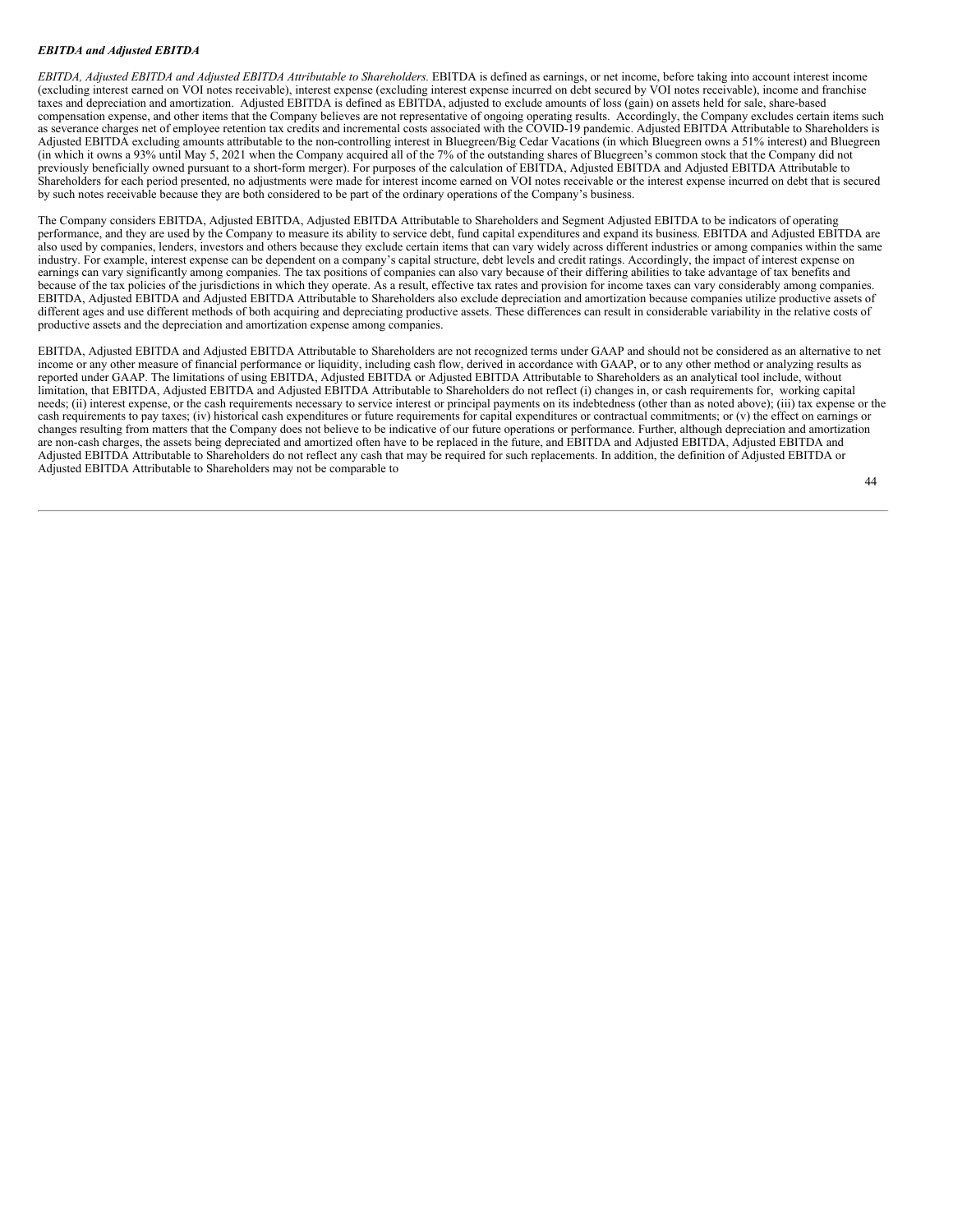definitions of Adjusted EBITDA, Adjusted EBITDA Attributable to Shareholders or other similarly titled measures used by other companies.

### **Reportable Segments Results of Operations**

### *Adjusted EBITDA Attributable to Shareholders for the three and six months ended June 30, 2021 and 2020:*

The Company considers Segment Adjusted EBITDA in connection with its evaluation of its business segments as described in Note 14: Segment Reporting to the Company's unaudited consolidated financial statements included in Item 1 of this Quarterly Report on Form 10-Q. See above for a discussion of the definition of Adjusted EBITDA and related measures, how management uses it to manage its business and material limitations on its usefulness. The following tables set forth Segment Adjusted EBITDA, Adjusted EBITDA, Adjusted EBITDA Attributable to Shareholders, EBITDA and a reconciliation of EBITDA, Adjusted EBITDA, and Adjusted EBITDA Attributable to Shareholders to net income, the most comparable GAAP financial measure: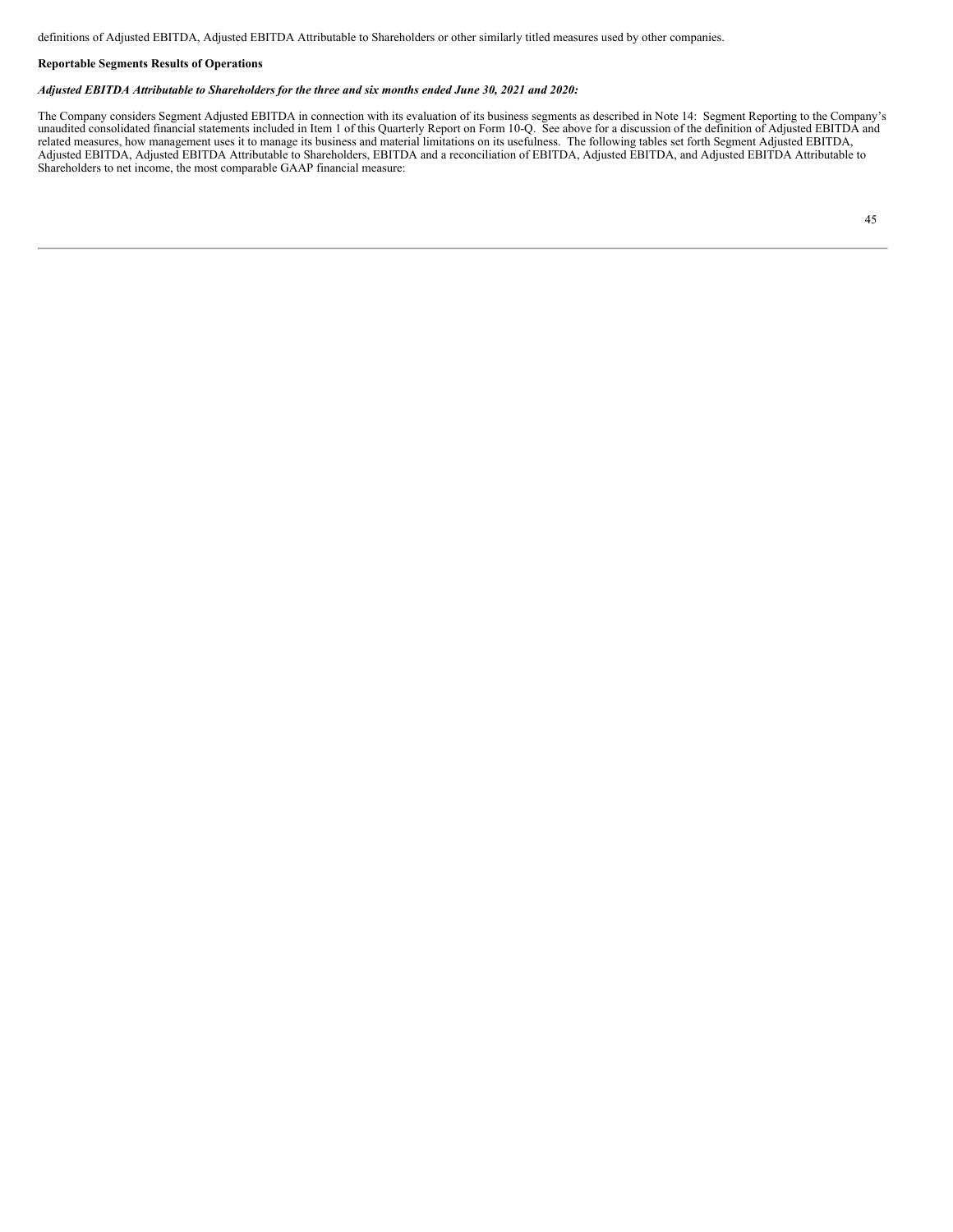|                                                                | For the Three Months Ended June 30. |  | For the Six Months Ended June 30. |  |           |      |           |
|----------------------------------------------------------------|-------------------------------------|--|-----------------------------------|--|-----------|------|-----------|
|                                                                | 2021                                |  | 2020                              |  | 2021      | 2020 |           |
| (in thousands)                                                 |                                     |  |                                   |  |           |      |           |
| Adjusted EBITDA - sales of VOIs and financing                  | 38,320                              |  | $(15,318)$ \$                     |  | 59,456    |      | (2,942)   |
| Adjusted EBITDA - resort operations                            |                                     |  |                                   |  |           |      |           |
| and club management                                            | 19,034                              |  | 18,450                            |  | 37,259    |      | 34,038    |
| <b>Total Segment Adjusted EBITDA</b>                           | 57.354                              |  | 3,132                             |  | 96,715    |      | 31,096    |
| Less: Bluegreen's Corporate and other                          | (16,242)                            |  | (6, 448)                          |  | (38, 800) |      | (22, 521) |
| Less: BVH Corporate and other                                  | (563)                               |  | (8,858)                           |  | (1,352)   |      | (17,109)  |
| <b>Adjusted EBITDA</b>                                         | 40,549                              |  | (12, 174)                         |  | 56.563    |      | (8, 534)  |
| Less: Adjusted EBITDA attributable to non-controlling interest |                                     |  |                                   |  |           |      |           |
|                                                                | (4,782)                             |  | (403)                             |  | (8,029)   |      | (1,987)   |
| Total Adjusted EBITDA attributable                             |                                     |  |                                   |  |           |      |           |
| to shareholders                                                | 35,767                              |  | (12, 577)                         |  | 48,534    |      | (10, 521) |

|                                                                               | For the Three Months Ended June 30, |                 |     |         |          | For the Six Months Ended June 30, |  |  |
|-------------------------------------------------------------------------------|-------------------------------------|-----------------|-----|---------|----------|-----------------------------------|--|--|
|                                                                               | 2021                                | 2020            |     | 2021    |          | 2020                              |  |  |
| (in thousands)                                                                |                                     |                 |     |         |          |                                   |  |  |
| Net income (loss) attributable to shareholders                                | 19,501                              | \$<br>(24, 972) | - S | 22,475  | <b>S</b> | (33, 486)                         |  |  |
| Net income attributable to the non-controlling interest continuing operations | 4,378                               |                 |     | 6,908   |          | 956                               |  |  |
| Net Income (loss)                                                             | 23,879                              | (24,967)        |     | 29,383  |          | (32, 530)                         |  |  |
| Add: Depreciation and amortization                                            | 3,884                               | 3,890           |     | 7,735   |          | 7,789                             |  |  |
| Less: Interest income (other than interest earned on                          |                                     |                 |     |         |          |                                   |  |  |
| VOI notes receivable)                                                         | (57)                                | (1,228)         |     | (190)   |          | (3,480)                           |  |  |
| Add: Interest expense - corporate and other                                   | 4,969                               | 6,258           |     | 10,541  |          | 12,692                            |  |  |
| Add: Franchise taxes                                                          | 40                                  |                 |     | 96      |          |                                   |  |  |
| Add: Provision for income taxes                                               | 7,694                               | 2,391           |     | 8,883   |          | 938                               |  |  |
| <b>EBITDA</b>                                                                 | 40,409                              | (13, 656)       |     | 56,448  |          | (14, 574)                         |  |  |
| Add: Shared-based compensation expense (1)                                    | 152                                 |                 |     | 152     |          |                                   |  |  |
| (Gain) loss on assets held for sale                                           | (12)                                | 87              |     | (37)    |          | 43                                |  |  |
| Add: Severance and other $(2)$                                                |                                     | 1,395           |     |         |          | 5,997                             |  |  |
| <b>Adjusted EBITDA</b>                                                        | 40,549                              | (12, 174)       |     | 56,563  |          | (8, 534)                          |  |  |
| Adjusted EBITDA attributable to the non-controlling interest                  | (4,782)                             | (403)           |     | (8,029) |          | (1,987)                           |  |  |
| Adjusted EBITDA attributable to shareholders                                  | 35,767                              | (12, 577)       |     | 48,534  |          | (10, 521)                         |  |  |

(1) Share-based compensation expense for the three and six months ended June 30, 2021 consisted of \$0.2 million related to restricted stock awards granted in June 2021.<br>(2) Severance and other for the three months ended Ju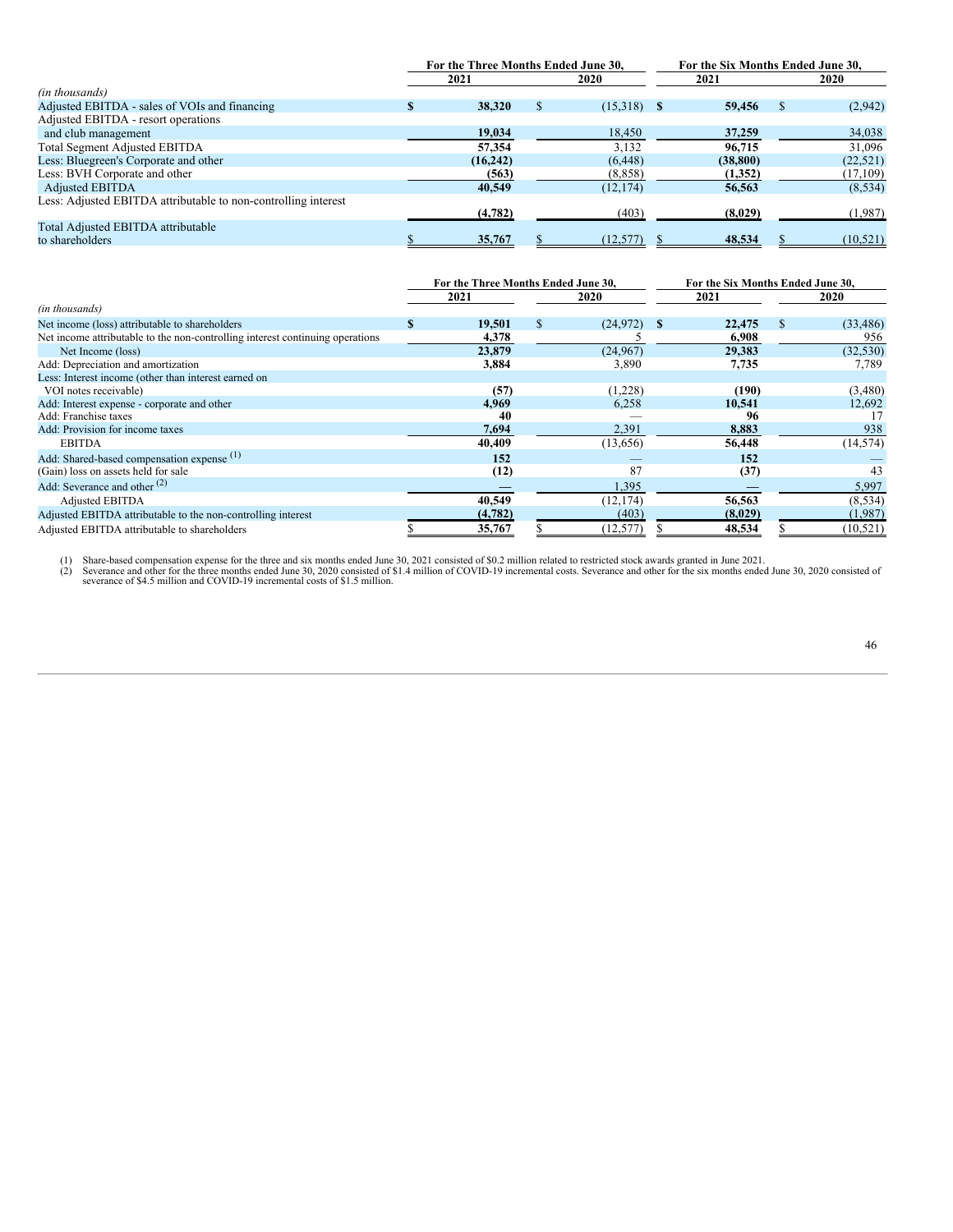The following table reconciles Bluegreen's system-wide sales of VOIs to gross sales of VOIs, the most comparable GAAP financial measure.

|                           | For the Three Months Ended<br><b>June 30.</b> |        | For the Six Months Ended<br><b>June 30.</b> |  |         |  |
|---------------------------|-----------------------------------------------|--------|---------------------------------------------|--|---------|--|
| (in thousands)            | 2021                                          | 2020   | 2021                                        |  | 2020    |  |
| Gross sales of VOIs       | 110.300                                       | 10.900 | 178,550                                     |  | 86,381  |  |
| Add: Fee-Based sales      | 53,142                                        | 2,199  | 91.939                                      |  | 64.107  |  |
| System-wide sales of VOIs | 163,442                                       | 13.099 | 270,489                                     |  | 150.488 |  |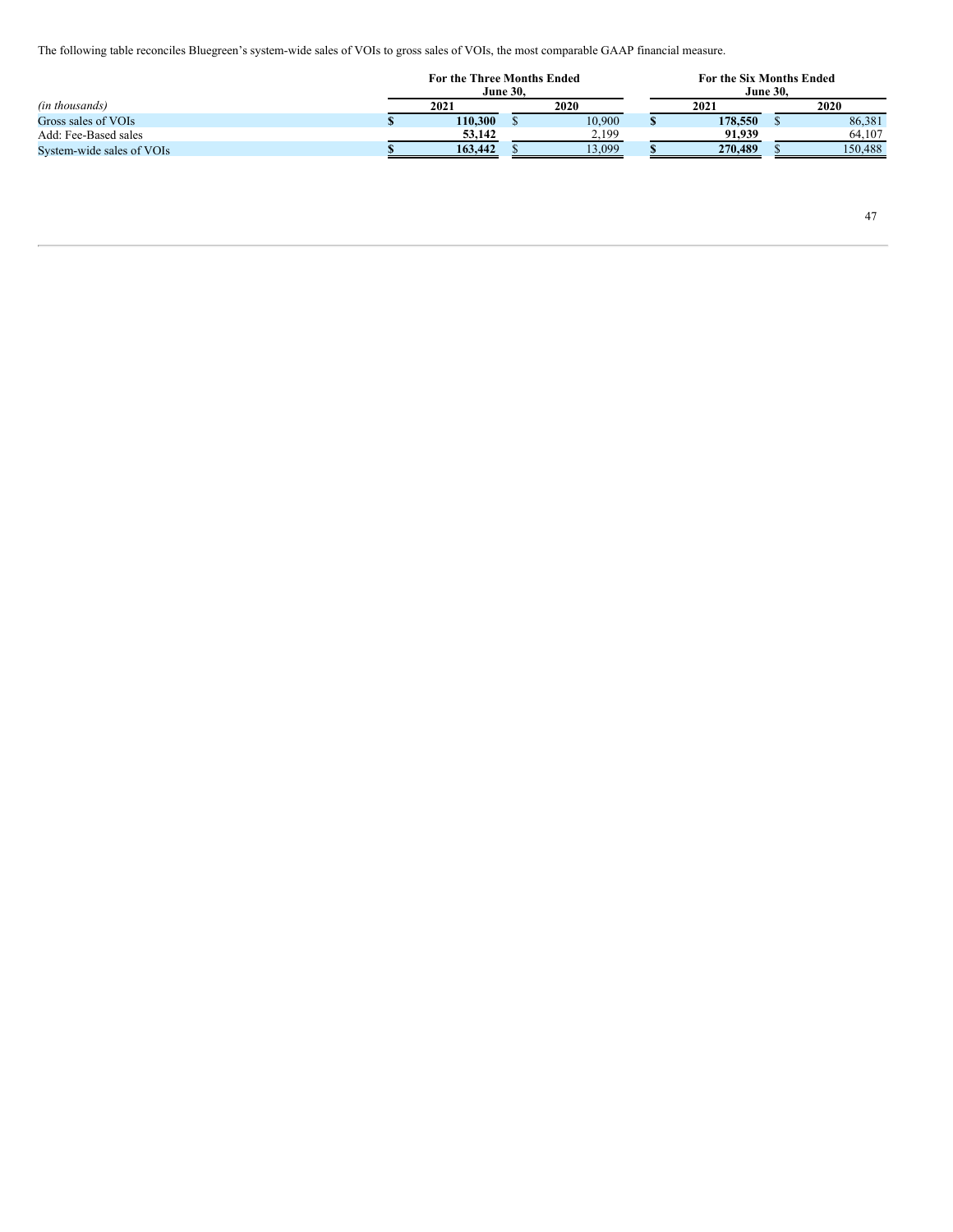# *For the three months ended June 30, 2021 compared to the three months ended June 30, 2020*

# Sales of VOIs and Financing

|                                                           | For the Three Months Ended June 30, |           |                                                  |      |           |                                                  |  |  |  |  |
|-----------------------------------------------------------|-------------------------------------|-----------|--------------------------------------------------|------|-----------|--------------------------------------------------|--|--|--|--|
|                                                           |                                     | 2021      |                                                  | 2020 |           |                                                  |  |  |  |  |
|                                                           |                                     | Amount    | $%$ of<br>System-<br>wide sales<br>of VOIs $(5)$ |      | Amount    | $%$ of<br>System-<br>wide sales<br>of VOIs $(5)$ |  |  |  |  |
| (in thousands)                                            |                                     |           |                                                  |      |           |                                                  |  |  |  |  |
| Developed VOI sales <sup>(1)</sup>                        | \$                                  | 63,272    | 39%                                              | \$   | 3,505     | 27%                                              |  |  |  |  |
| Secondary Market sales                                    |                                     | 41.393    | 25                                               |      | 5,626     | 43                                               |  |  |  |  |
| Fee-Based sales<br>JIT sales                              |                                     | 53,142    | 32                                               |      | 2,199     | 17<br>18                                         |  |  |  |  |
|                                                           |                                     | 9,293     | 6                                                |      | 2,441     |                                                  |  |  |  |  |
| Less: Equity trade allowances (6)                         |                                     | (3,658)   | (2)                                              |      | (672)     | (5)                                              |  |  |  |  |
| System-wide sales of VOIs                                 |                                     | 163,442   | 100%                                             |      | 13,099    | 100%                                             |  |  |  |  |
| Less: Fee-Based sales                                     |                                     | (53, 142) | (33)                                             |      | (2,199)   | (17)                                             |  |  |  |  |
| Gross sales of VOIs                                       |                                     | 110,300   | 67                                               |      | 10.900    | 83                                               |  |  |  |  |
| Provision for loan losses $(2)$                           |                                     | (18, 488) | (17)                                             |      | (1, 846)  | (17)                                             |  |  |  |  |
| Sales of VOIs                                             |                                     | 91,812    | 56                                               |      | 9,054     | 69                                               |  |  |  |  |
| Cost of VOIs sold $(3)$                                   |                                     | (7,024)   | (8)                                              |      | (1,038)   | (11)                                             |  |  |  |  |
| Gross profit $(3)$                                        |                                     | 84,788    | 92                                               |      | 8,016     | 89                                               |  |  |  |  |
| Fee-Based sales commission revenue (4)                    |                                     | 35.618    | 67                                               |      | 1,135     | 52                                               |  |  |  |  |
| Financing revenue, net of financing expense               |                                     | 15,799    | 10                                               |      | 15,454    | 118                                              |  |  |  |  |
| Other fee-based services, title operations and other, net |                                     | 2.079     |                                                  |      | 630       | 5                                                |  |  |  |  |
| Net carrying cost of VOI inventory                        |                                     | (6, 118)  | (4)                                              |      | (10.913)  | (83)                                             |  |  |  |  |
| Selling and marketing expenses                            |                                     | (87, 130) | (53)                                             |      | (26, 844) | (205)                                            |  |  |  |  |
| General and administrative expenses - sales and           |                                     |           |                                                  |      |           |                                                  |  |  |  |  |
| marketing                                                 |                                     | (8, 146)  | (5)                                              |      | (5,485)   | (42)                                             |  |  |  |  |
| Operating profit - sales of VOIs and financing            |                                     | 36,890    | 23%                                              |      | (18,007)  | $-137%$                                          |  |  |  |  |
| Add: Depreciation and amortization                        |                                     | 1,430     |                                                  |      | 1,483     |                                                  |  |  |  |  |
| Add: Severance and other                                  |                                     |           |                                                  |      | 1,206     |                                                  |  |  |  |  |
| Adjusted EBITDA - sales of VOIs and financing             |                                     | 38,320    |                                                  |      | (15,318)  |                                                  |  |  |  |  |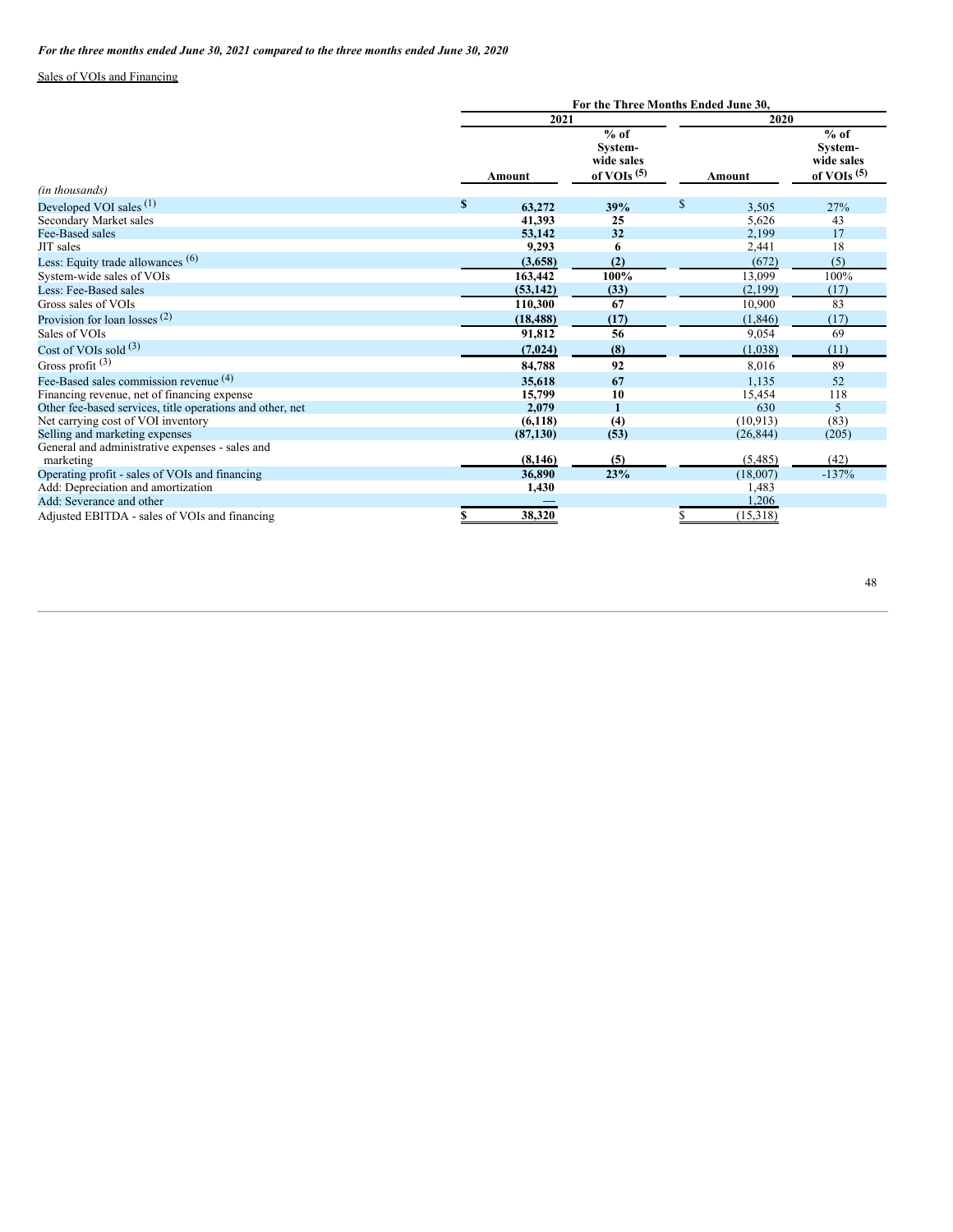## *For the six months ended June 30, 2021 compared to the six months ended June 30, 2020*

Sales of VOIs and Financing

|                                                           | For the Six Months Ended June 30. |                  |                                                           |      |                 |                                                           |  |  |  |  |
|-----------------------------------------------------------|-----------------------------------|------------------|-----------------------------------------------------------|------|-----------------|-----------------------------------------------------------|--|--|--|--|
|                                                           |                                   | 2021             |                                                           | 2020 |                 |                                                           |  |  |  |  |
|                                                           |                                   | Amount           | $%$ of<br>System-<br>wide sales<br>of VOIs <sup>(5)</sup> |      | Amount          | $%$ of<br>System-<br>wide sales<br>of VOIs <sup>(5)</sup> |  |  |  |  |
| (in thousands)                                            | S                                 |                  |                                                           | \$   |                 |                                                           |  |  |  |  |
| Developed VOI sales <sup>(1)</sup>                        |                                   | 104.654          | 39%                                                       |      | 91.082          | 60%                                                       |  |  |  |  |
| Secondary Market sales<br>Fee-Based sales                 |                                   | 69.418           | 25<br>34                                                  |      | 69,397          | 45                                                        |  |  |  |  |
| JIT sales                                                 |                                   | 91,939<br>13,166 | 5                                                         |      | 64,107<br>5,382 | 43<br>5                                                   |  |  |  |  |
|                                                           |                                   | (8,688)          | (3)                                                       |      | (79, 480)       | (53)                                                      |  |  |  |  |
| Less: Equity trade allowances (6)                         |                                   | 270.489          | 100%                                                      |      |                 |                                                           |  |  |  |  |
| System-wide sales of VOIs<br>Less: Fee-Based sales        |                                   |                  |                                                           |      | 150,488         | 100%                                                      |  |  |  |  |
| Gross sales of VOIs                                       |                                   | (91, 939)        | (34)                                                      |      | (64, 107)       | (43)<br>57                                                |  |  |  |  |
|                                                           |                                   | 178,550          | 66                                                        |      | 86,381          |                                                           |  |  |  |  |
| Provision for loan losses $(2)$                           |                                   | (30, 807)        | (17)                                                      |      | (32, 199)       | (37)                                                      |  |  |  |  |
| Sales of VOIs                                             |                                   | 147,743          | 55                                                        |      | 54,182          | 36                                                        |  |  |  |  |
| Cost of VOIs sold $(3)$                                   |                                   | (12, 193)        | (8)                                                       |      | (5, 137)        | (9)                                                       |  |  |  |  |
| Gross profit $(3)$                                        |                                   | 135,550          | 92                                                        |      | 49,045          | 91                                                        |  |  |  |  |
| Fee-Based sales commission revenue $(4)$                  |                                   | 61,336           | 67                                                        |      | 42,500          | 66                                                        |  |  |  |  |
| Financing revenue, net of financing expense               |                                   | 30,922           | 11                                                        |      | 31,113          | 21                                                        |  |  |  |  |
| Other fee-based services, title operations and other, net |                                   | 3.634            | $\mathbf{1}$                                              |      | 1.883           |                                                           |  |  |  |  |
| Net carrying cost of VOI inventory                        |                                   | (13,891)         | (5)                                                       |      | (18, 827)       | (13)                                                      |  |  |  |  |
| Selling and marketing expenses                            |                                   | (145, 131)       | (54)                                                      |      | (101, 984)      | (68)                                                      |  |  |  |  |
| General and administrative expenses - sales and           |                                   |                  |                                                           |      |                 |                                                           |  |  |  |  |
| marketing                                                 |                                   | (15,799)         | (6)                                                       |      | (13, 483)       | (9)                                                       |  |  |  |  |
| Operating profit - sales of VOIs and financing            |                                   | 56,621           | 21%                                                       |      | (9,753)         | $-6%$                                                     |  |  |  |  |
| Add: Depreciation and amortization                        |                                   | 2,835            |                                                           |      | 3,042           |                                                           |  |  |  |  |
| Add: Severance and other                                  |                                   |                  |                                                           |      | 3,769           |                                                           |  |  |  |  |
| Adjusted EBITDA - sales of VOIs and financing             |                                   | 59,456           |                                                           |      | (2,942)         |                                                           |  |  |  |  |

(1) Developed VOI sales represent sales of VOIs acquired or developed by Bluegreen. Developed VOI sales do not include Secondary Market sales, Fee-Based sales or JIT sales.<br>(2) Percentages for provision for loan losses are

(5) Represents the applicable line item, calculated as a percentage of system-wide sales of VOIs unless otherwise indicated in the above footnotes.<br>(6) Equity trade allowances are amounts granted to customers upon trading allowances were generally eliminated in June 2020.

*System-wide sales of VOIs.* System-wide sales of VOIs were \$163.4 million and \$13.1 million during the three months ended June 30, 2021 and 2020, respectively, and \$270.5 million and \$150.5 million during the six months ended June 30, 2021 and 2020, respectively. System-wide sales of VOIs are driven by guest attendance at a timeshare sale presentation (a "guest tour") that decide to purchase a VOI. The number of guest tours reflect the number of existing owner guests Bluegreen has staying at a resort with a sales center and the number of new guest arrivals who agree to attend a sale presentation. Due to the COVID-19 pandemic and Bluegreen's decision to temporarily cease marketing activities beginning in March 2020 and the resulting decrease in the vacation package pipeline, the number of guests and owners at resorts in the first half of 2021 was lower than historical levels prior to the pandemic. Further,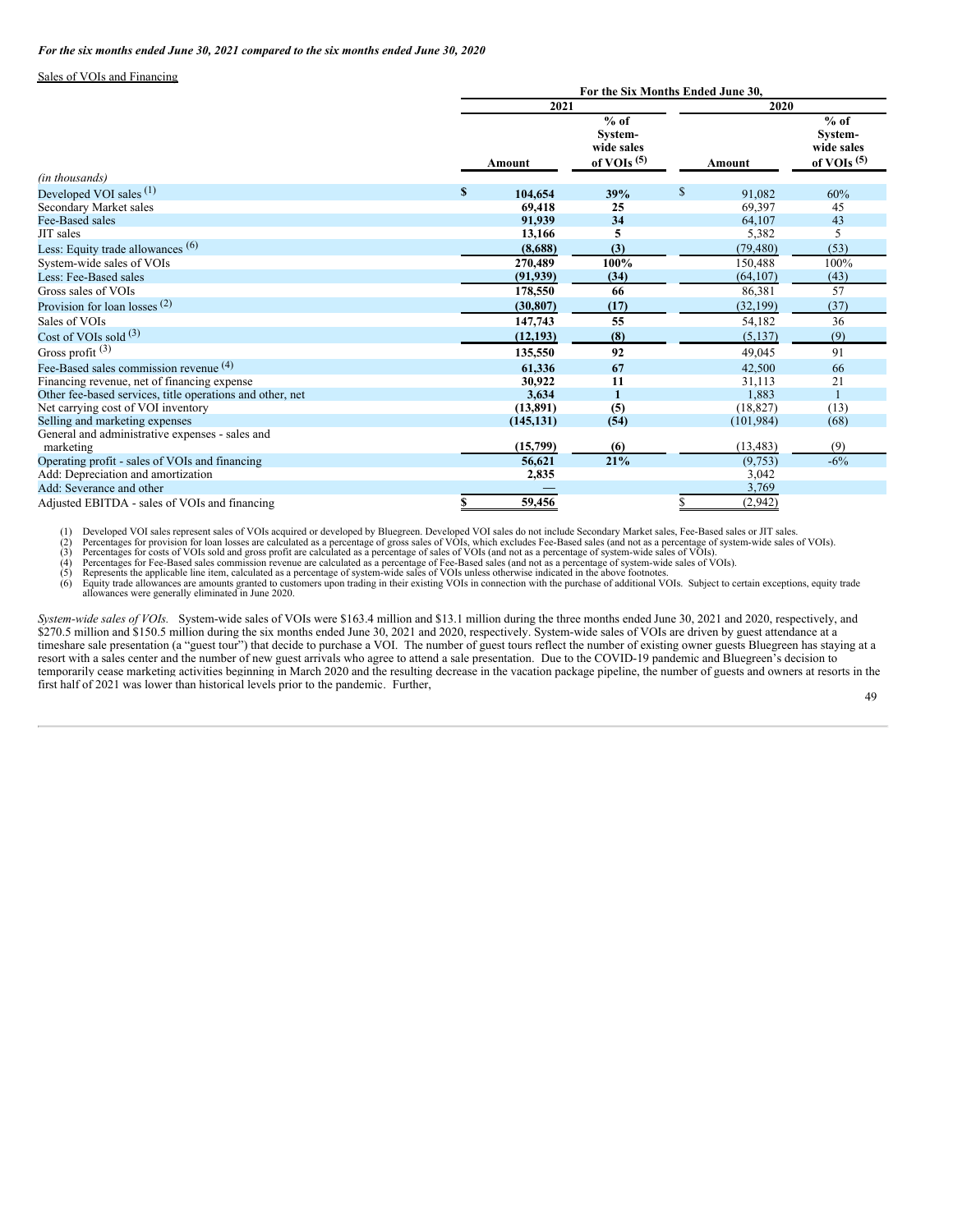the COVID-19 pandemic significantly impacted, and may continue to adversely impact, system-wide sales of VOIs. The ultimate impact, including the extent and duration of the impact, cannot be predicted at this time.

Included in system-wide sales are Fee-Based Sales, JIT Sales, Secondary Market Sales and developed VOI sales. Sales by category are tracked based on which deeded VOI is conveyed in each transaction. The individual VOIs sold is based on several factors, including the needs of fee-based clients, Bluegreen's debt service requirements and default resale requirements under term securitizations and similar transactions. These factors and business initiatives contribute to fluctuations in the amount of sales by category from period to period.

Sales of *VOIs*. Sales of VOIs were \$91.8 million and \$9.1 million during the three months ended June 30, 2021 and 2020, respectively, and \$147.7 million and \$54.2 million during the six months ended June 30, 2021 and 2020, respectively. Sales of VOIs were impacted by the factors described below in system-wide sales of VOIs, primarily the adverse impact of the COVID-19 pandemic in the 2020 periods. Gross sales of VOIs were reduced by \$18.5 million and \$1.8 million during the three months ended June 30, 2021 and 2020, respectively, and \$30.8 million and \$32.2 million for the six months ended June 30, 2021 and 2020, respectively, for the provision for loan losses. The provision for loan losses varies based on the amount of financed, non-fee based sales during the period and changes in Bluegreen's estimates of future notes receivable performance for existing and newly originated loans. Bluegreen's provision for loan losses as a percentage of gross sales of VOIs was 17% during both the three months ended June 30, 2021 and 2020, and 17% and 37% during the six months ended June 30, 2021 and 2020, respectively. The percentage of Bluegreen's sales which were realized in cash within 30 days from sale was 45% during the three months ended June 30, 2021, 33% during the three months ended June 30, 2020, 45% during the six months ended June 30, 2021 and 40% during the six months ended June 30, 2020.

In March 2020, Bluegreen recorded an additional allowance of \$12.0 million which included Bluegreen's estimate at that time of customer defaults as a result of changing economic factors related to the COVID-19 pandemic. Bluegreen believes that the COVID-19 pandemic may continue to have an impact on the collectibility of its VOI notes receivable. In addition to the COVID-19 pandemic, the provision for loan losses continues to be impacted by defaults which Bluegreen believes are attributable to the receipt of letters from third parties and attorneys who purport to represent certain VOI owners and who have encouraged such owners to become delinquent and ultimately default on their obligations. Bluegreen's defaults associated with such letters during the six months ended June 30, 2021 were approximately the same as during the six months ended June 30, 2020. See Note 9: Commitments and Contingencies to the Company's unaudited consolidated financial statements included in Item 1 of this report for additional information regarding such letters and actions Bluegreen has taken in connection with such letters. The impact of the COVID-19 pandemic and the continued impact of actions taken by timeshare exit firms are highly uncertain and there is no assurance that Bluegreen's steps taken to mitigate the impact of the pandemic or actions taken by timeshare exit firms will be successful. As a result, actual defaults may differ from Bluegreen's estimates and the allowance for loan losses may not prove to be adequate.

The average annual default rates and delinquency rates (more than 30 days past due) on Bluegreen's VOI notes receivable were as follows:

|                                             | For the Twelve Months Ended June 30, |          |
|---------------------------------------------|--------------------------------------|----------|
|                                             | 2021                                 | 2020     |
| Average annual default rates <sup>(1)</sup> | 9.73%                                | 9.50%    |
|                                             | As of June 30,                       |          |
|                                             | 2021                                 | 2020     |
| Delinquency rates $(1)$                     | 2.56%                                | $3.36\%$ |

The average annual default rates in the table above include VOIs which have been defaulted but had not yet been charged off due to the provisions of certain of Bluegreen's receivable-backed notes payable transactions, as well as certain third-party and attorney represented cease and desist loans over 127 days delinquent. Accordingly, these have been removed from the Delinquency rates above.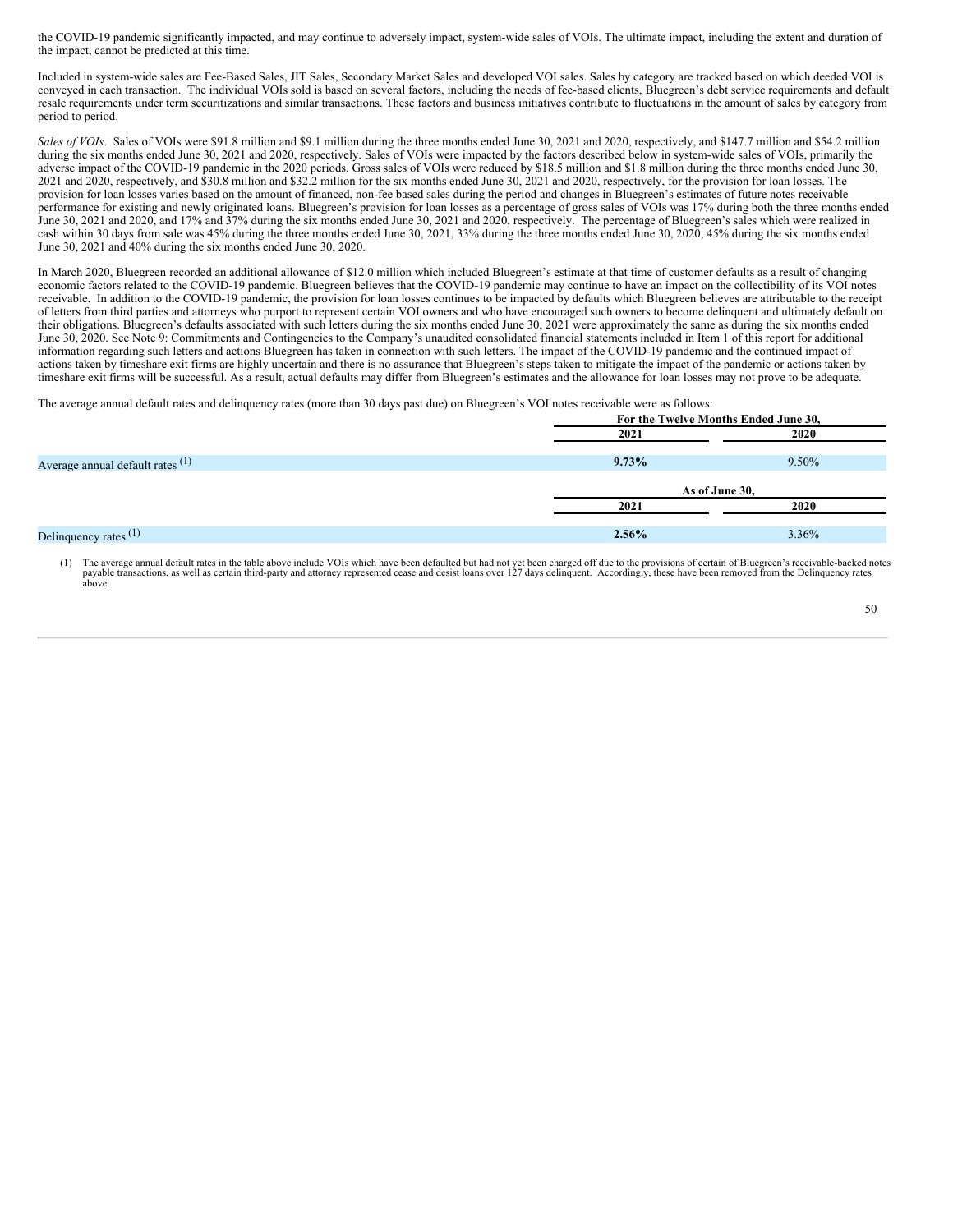In addition to the factors described below impacting system-wide sales of VOIs, sales of VOIs are impacted by the proportion of system-wide sales of VOIs sold on behalf of third parties on a commission basis, which are not included in sales of VOIs.

The following table sets forth certain information for system-wide sales of VOIs for the three and six months ended June 30, 2021 and 2020:

|                                                  |   | <b>For the Three Months Ended</b><br><b>June 30,</b> |  |        |                 |   | <b>For the Six Months Ended</b><br><b>June 30,</b> |          |                |  |  |
|--------------------------------------------------|---|------------------------------------------------------|--|--------|-----------------|---|----------------------------------------------------|----------|----------------|--|--|
|                                                  |   | 2021                                                 |  | 2020   | Change          |   | 2021                                               | 2020     | Change         |  |  |
| (dollars in thousands)                           |   |                                                      |  |        |                 |   |                                                    |          |                |  |  |
| Number of sales centers open at period-end $(1)$ |   | 24                                                   |  | 26     | $(8)\%$         |   | 24                                                 | 26       | $(8)\%$        |  |  |
| Number of active sales arrangements              |   |                                                      |  |        |                 |   |                                                    |          |                |  |  |
| with third-party clients at period-end           |   | 12                                                   |  | 12     | $- \frac{9}{6}$ |   | 12                                                 | 12       | $-\frac{9}{6}$ |  |  |
| Total number of VOI sales transactions           |   | 9,677                                                |  | 841    | 1,051 %         |   | 15,874                                             | 9,527    | $67 \%$        |  |  |
| Average sales price per transaction              | S | 17.004 S                                             |  | 15,367 | $11\%$          | S | $17,121$ \$                                        | 15,829   | $8\%$          |  |  |
| Number of total guest tours                      |   | 58,533                                               |  | 6,089  | 861 %           |   | 93,354                                             | 46,754   | $100\%$        |  |  |
| Sale-to-tour conversion ratio-                   |   |                                                      |  |        |                 |   |                                                    |          |                |  |  |
| total marketing guests                           |   | $16.5\%$                                             |  | 13.8%  | $270$ bp        |   | $17.0\%$                                           | 20.4%    | (340)bp        |  |  |
| Number of existing owner guest tours             |   | 25,686                                               |  | 5,046  | 409 %           |   | 44,018                                             | 23,575   | 87 %           |  |  |
| Sale-to-tour conversion ratio-                   |   |                                                      |  |        |                 |   |                                                    |          |                |  |  |
| existing owners                                  |   | $20.0\%$                                             |  | 13.7%  | $630$ bp        |   | $20.3\%$                                           | 23.6%    | (330)bp        |  |  |
| Number of new guest tours                        |   | 32,847                                               |  | 1,043  | 3,049 %         |   | 49,336                                             | 23,179   | $113\%$        |  |  |
| Sale-to-tour conversion ratio-                   |   |                                                      |  |        |                 |   |                                                    |          |                |  |  |
| new marketing guests                             |   | 13.8%                                                |  | 14.2%  | (40)bp          |   | $14.1\%$                                           | $17.1\%$ | (300)bp        |  |  |
| Percentage of sales to existing owners           |   | 55.0%                                                |  | 85.8%  | $(3,080)$ bp    |   | 58.4%                                              | 61.9%    | (350)bp        |  |  |
| Average sales volume per guest                   | S | $2,811$ \$                                           |  | 2,122  | $32\%$          | S | $2,911$ \$                                         | 3,225    | $(10)\%$       |  |  |

(1) During the last week of March 2020, Bluegreen temporarily closed all of its VOI sales centers in response to the COVID-19 pandemic. All were subsequently reopened in 2020 with the exception of two sales centers that we

Cost of *VOIs Sold.* During the three months ended June 30, 2021 and 2020, cost of VOIs sold was \$7.0 million and \$1.0 million, respectively, and cost of VOIs sold was \$12.2 million and \$5.1 million during the six months ended June 30, 2021 and 2020, respectively. Cost of VOIs sold was 8% and 11% of sales of VOIs during the three months ended June 30, 2021 and 2020, respectively, and 8% and 9% of sales of VOIs during the six months ended June 30, 2021 and 2020, respectively. Cost of VOIs sold as a percentage of sales of VOIs varies between periods based on the relative costs of the specific VOIs sold in each period and the size of the point packages of the VOIs sold (due to offered volume discounts) and discounts to existing owners. Additionally, the effect of changes in estimates under the relative sales value method, including estimates of total project sales, future defaults, upgrades and incremental revenue from the resale of repossessed VOI inventory, are reflected on a retrospective basis in the period the change occurs. Therefore, cost of sales will typically be favorably impacted in periods where a significant amount of Secondary Market VOI inventory is acquired or actual defaults and equity trades are higher than anticipated and the resulting change in estimate is recognized. Cost of VOIs sold as a percentage of sales of VOIs decreased for both the three and six months ended June 30, 2021 compared to the same periods in 2020 primarily due to sale of relatively lower cost VOIs and increased secondary market inventory purchases.

*Fee-Based Sales Commission Revenue.* During the three months ended June 30, 2021 and 2020, Bluegreen sold \$53.1 million and \$2.2 million, respectively, and during the six months ended June 30, 2021 and 2020, Bluegreen sold \$91.9 million and \$64.1 million, respectively, of third-party VOI inventory under commission arrangements. Sales and marketing commissions of \$35.6 million and \$1.1 million during the three months ended June 30, 2021 and 2020,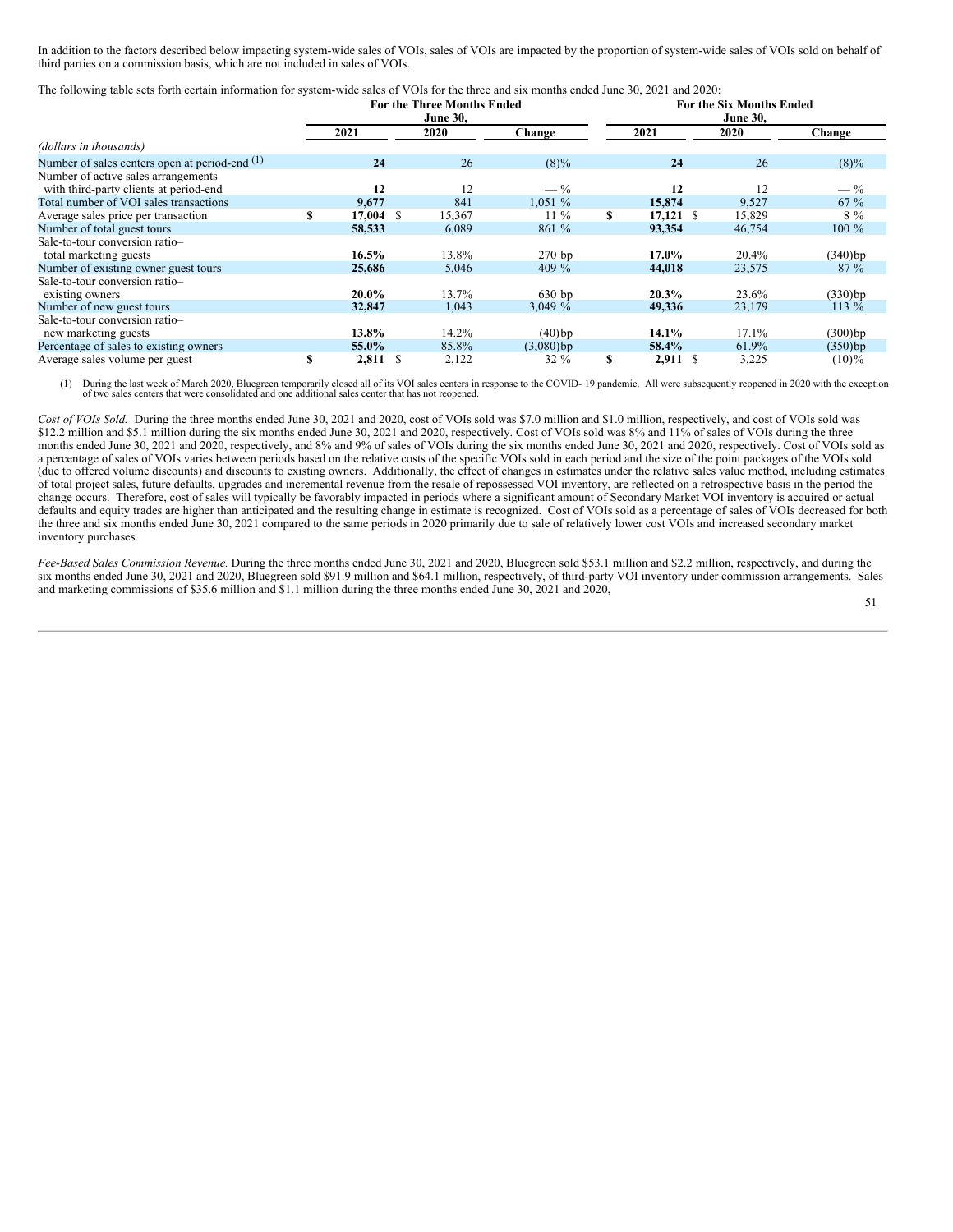respectively, and \$61.3 million and \$42.5 million during the six months ended June 30, 2021 and 2020, respectively, was earned in connection with those sales. The sales of third-party developer inventory on a commission basis during the 2021 periods was due primarily to an increase in new guest tours as a result of the impact of the COVID-19 pandemic on Bluegreen's operations in the 2020 periods and other factors described above. Bluegreen earned an average sales and marketing commission of 67% and 52% during the three months ended June 30, 2021 and 2020, respectively, and 67% and 66% during the six months ended June 30, 2021 and 2020, respectively, which is net of a reserve for commission refunds in connection with early defaults and cancellations pursuant to the terms of certain of Bluegreen's fee-based service arrangements. The sales and marketing commissions as a percentage of fee-based sales for the three months ended June 30, 2020 was negatively impacted by an increase in Bluegreen's reserve for cancellations coupled with a period of lower fee-based sales. Bluegreen typically recognizes a sales and marketing commission between 65% and 68% on sales of third-party VOI inventory.

Financing Revenue, Net of Financing Expense - Sales of VOIs. Interest income on VOIs notes receivable was \$19.5 million and \$19.1 million during the three months ended June 30, 2021 and 2020, respectively, which was partially offset by interest expense on receivable-backed debt of \$3.9 million and \$4.2 million, respectively. Interest income on VOIs notes receivable was \$38.7 million and \$39.2 million during the six months ended June 30, 2021 and 2020, respectively, which was partially offset by interest expense on receivable-backed debt of \$8.1 million and \$8.8 million, respectively. The change in finance revenue, net of finance expense for the 2021 periods as compared to the 2020 periods is primarily due to higher notes receivable balances as a result of higher system-wide sales of VOIs in the 2021 periods due to the impact of the COVID-19 pandemic on Bluegreen's operations in the 2020 periods and other factors described above, lower outstanding receivable-backed debt balances and a lower weighted-average cost of borrowing attributable to the lower interest rates in the 2021 periods. Revenues from mortgage servicing of \$1.3 million and \$2.6 million during the three months and six months ended June 30, 2021, respectively, and \$1.5 million and \$3.1 million during the three and six months ended June 30, 2020, respectively, are included in financing revenue, net of mortgage servicing expenses of \$1.1 million and \$2.3 million during the three and six months ended June 30, 2021, respectively, and \$0.9 million and \$2.4 million during the three and six months ended June 30, 2020, respectively.

*Other Fee-Based Services — Title Operations, net*. During the three months ended June 30, 2021 and 2020, revenue from the Company's title operations was \$2.9 million and \$1.3 million, respectively, which was partially offset by expenses directly related to Bluegreen's title operations of \$0.8 million and \$0.7 million, respectively. During the six months ended June 30, 2021 and 2020, revenue from title operations was \$5.1 million and \$4.1 million, respectively, which was partially offset by expenses directly related to title operations of \$1.5 million and \$2.2 million, respectively. Title operations revenue varies based on VOI sales volumes as well as the title costs in the jurisdictions where the inventory being sold is located. The change in the 2021 periods compared to the 2020 periods is primarily due to higher system-wide sales of VOIs due to the impact of the COVID-19 pandemic on Bluegreen's operations in the 2020 periods and other factors described above.

*Net Carrying Cost of VOI Inventory.* The carrying cost of Bluegreen's inventory was \$11.6 million and \$10.7 million during the three months ended June 30, 2021 and 2020, respectively. During the 2021 period, the carrying cost of Bluegreen's inventory was partially offset by rental and sampler revenues of \$5.5 million. During the 2020 period, rental and sampler expense was \$0.2 million. The carrying cost of Bluegreen's inventory was \$22.5 million and \$20.5 million during the six months ended June 30, 2021 and 2020, respectively, which was partially offset by rental and sampler revenues of \$8.6 million and \$1.7 million, respectively. The decrease in net carrying costs of VOI inventory was primarily related to increased rentals of developer inventory and increased sampler stays, partially offset by increased maintenance fees and developer subsidies associated with the increase in Bluegreen's VOI inventory. In certain circumstances, Bluegreen offsets marketing costs by using inventory for marketing guest stays.

*Selling and Marketing Expenses.* Selling and marketing expenses were \$87.1 million and \$145.1 million during the three and six months ended June 30, 2021, respectively, and \$26.8 million and \$102.0 million during the three and six months ended June 30, 2020, respectively. As a percentage of system-wide sales of VOIs, selling and marketing expenses decreased to 53% and 54% during the three and six months ended June 30, 2021, respectively, from 205% and 68% during the three and six months ended June 30, 2020, respectively. The decrease in selling and marketing expenses as a percentage of system-wide sales of VOIs during the 2021 periods compared to the 2020 periods is primarily attributable to the costs of maintaining certain sales and marketing associates on furlough in the 2020 periods despite the temporary closure of Bluegreen's VOI sales sites and marketing operations in connection with the COVID-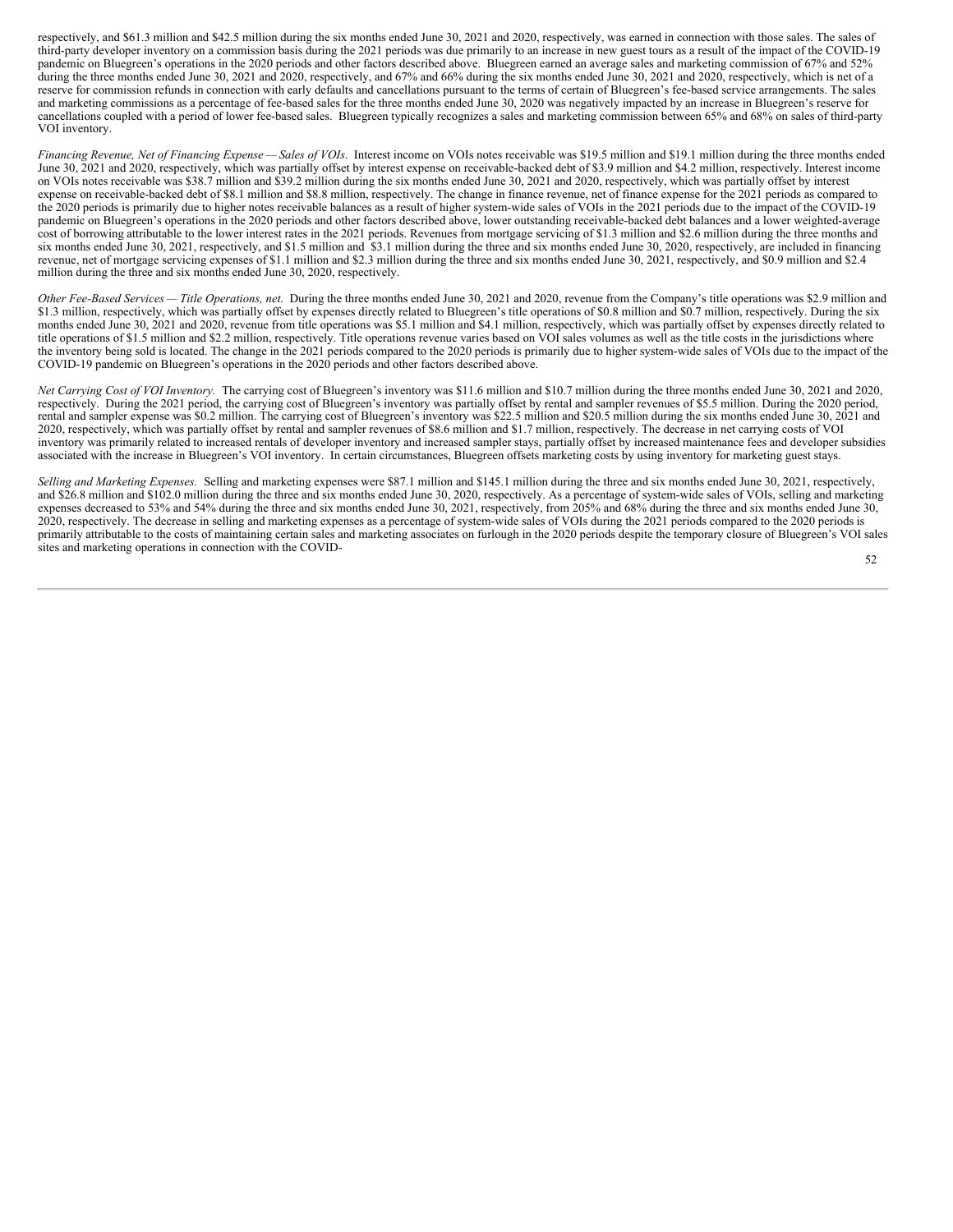19 pandemic as discussed above. During the three and six months ended June 30, 2020, Bluegreen incurred \$1.2 million and \$3.8 million, respectively, in severance and \$10.2 million and \$10.9 million, respectively, of payroll and benefits expenses relating to employees on temporary furlough or reduced work hours as a result of the impact of the COVID-19 pandemic. There were no such severance or furlough expenses during the 2021 periods. All but two of the sales offices which were closed during March 2020 in connection with the COVID-19 pandemic have subsequently reopened. The 2021 periods were also impacted by costs incurred associated with the commencement of marketing operations at 13 additional Cabela's stores and one additional Bass Pro store during the six months ended June 30, 2021. Bluegreen utilizes these stores to sell mini-vacation packages to customers for future travel which require the customers to attend a timeshare presentation. Additionally, during the 2021 periods, Bluegreen incurred costs associated with redesigning its sales and marketing platform, including updating its sales offices, refreshing its marketing material, and adding new sales and marketing senior leadership positions. Further, Bluegreen has invested in various local and national marketing programs in an effort to attract new customers. These programs may not be successful or generate a sufficient number of prospects to offset the program costs incurred.

The following table sets forth certain new customer marketing information, excluding sampler and other returning owner vacation packages, for the three and six months ended June 30, 2021 and 2020:

|                                                          |         | <b>For the Three Months Ended</b><br><b>June 30.</b> |            |         | For the Six Months Ended<br><b>June 30.</b> |            |  |  |  |
|----------------------------------------------------------|---------|------------------------------------------------------|------------|---------|---------------------------------------------|------------|--|--|--|
|                                                          | 2021    | 2020                                                 | $%$ Change | 2021    | 2020                                        | $%$ Change |  |  |  |
| Number of Bass Pro and Cabela's marketing <sup>(1)</sup> |         |                                                      |            |         |                                             |            |  |  |  |
| locations at period-end                                  | 112     | 89                                                   | 26         | 112     | 89                                          | 26         |  |  |  |
| Number of vacation packages outstanding,                 |         |                                                      |            |         |                                             |            |  |  |  |
| beginning of the period $(2)$                            | 132.142 | 172,828                                              | (24        | 121.915 | 169.294                                     | (28)       |  |  |  |
| Number of vacation packages sold                         | 56,256  | 8.129                                                | 592        | 105.630 | 51,046                                      | 107        |  |  |  |
| Number of vacation packages outstanding,                 |         |                                                      |            |         |                                             |            |  |  |  |
| end of the period $(2)$                                  | 163.738 | 149.620                                              |            | 163,738 | 149.620                                     | 9          |  |  |  |
| % of Bass Pro vacation packages at period end            | 51%     | 46%                                                  | 11         | 51\%    | 46%                                         |            |  |  |  |
| % of Cabela's vacation packages at period end            | 18%     | 6%                                                   | 200        | 18%     | $6\%$                                       | 200        |  |  |  |
| % of Choice Hotel vacation packages at period end        | 21%     | 25%                                                  | (16)       | 21%     | 25%                                         | (16)       |  |  |  |
| % of Other vacation packages at period end               | 9%      | 23%                                                  | (61)       | 9%      | 23%                                         | (61)       |  |  |  |

(1) During the last week of March 2020, Bluegreen temporarily closed all of its Bass Pro and Cabela's marketing locations in response to the COVID-19 pandemic. By June 30, 2020, 64 of the 89 Bass Pro and Cabela marketing locations were open.

(2) Excludes vacation packages sold to customers more than one year prior to the period presented and vacation packages sold to customers who had already toured but purchased an additional vacation package.

During 2020, Bluegreen eliminated certain of its lower performing mini-vacation programs, including a lead generation operation at various malls. While the elimination of these programs has resulted in lower sales of mini-vacation packages, Bluegreen believes its expansion into Cabela's and other local and national marketing programs will in the future address this decrease in mini-vacation packages. Additionally, Choice vacation packages outstanding at June 30, 2021 declined 8% compared to the six months ended June 30, 2020 period, reflecting lower call activity at Choice through the Choice call transfer program.

In addition to vacation packages sold to new prospects, Bluegreen also sells vacation packages to customers who have already toured, some of whom purchased a VOI, and have indicated they would tour again. As of June 30, 2021, the pipeline of such packages was approximately 18,000. There is no assurance that such packages will convert to sales at historical or expected levels.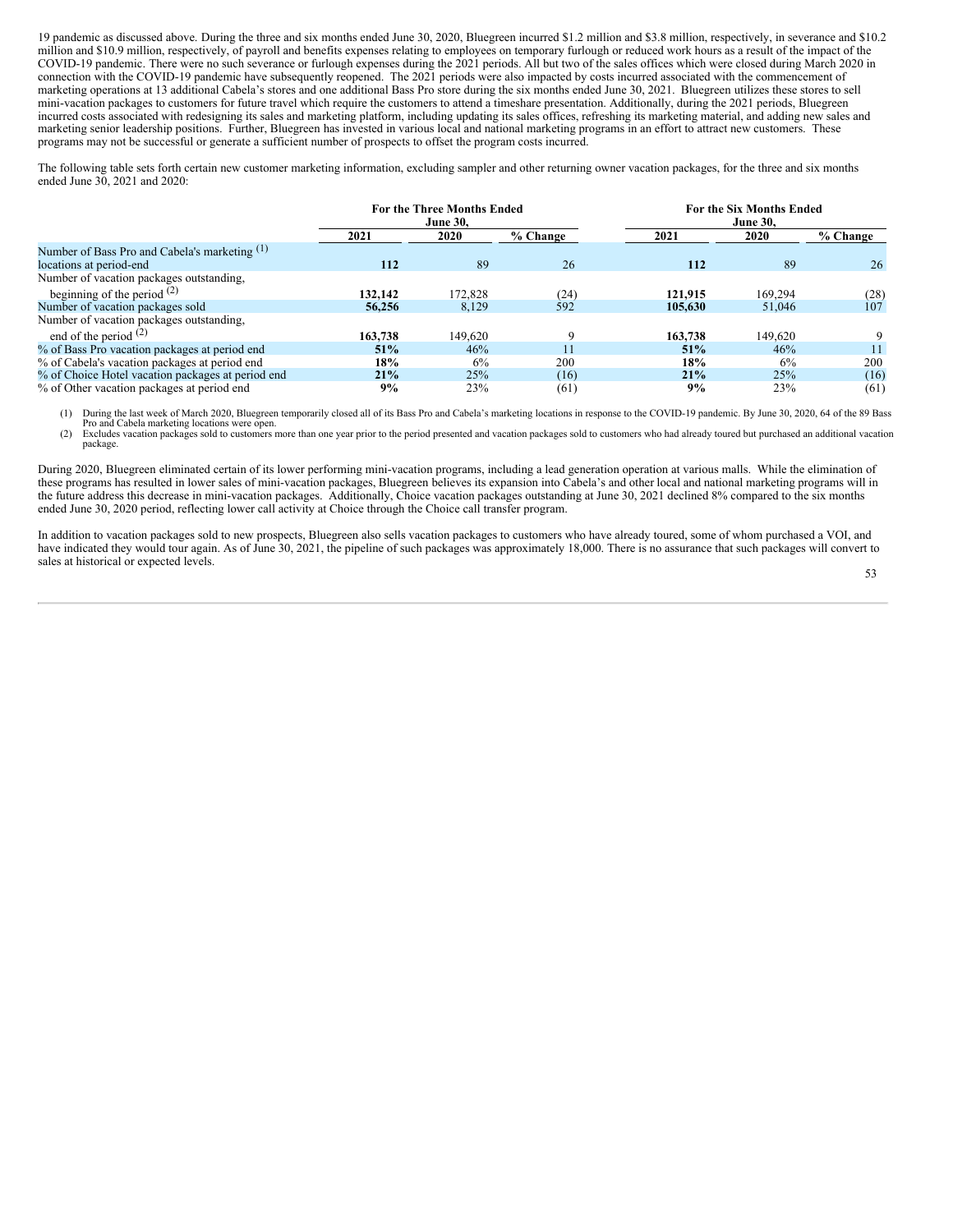General and Administrative Expenses - Sales and Marketing Operations. General and administrative expenses, representing expenses directly attributable to sales and marketing operations, were \$8.1 million and \$15.8 million during the three and six months ended June 30, 2021, respectively, and \$5.5 million and \$13.5 million during the three and six months ended June 30, 2020, respectively. As a percentage of system-wide sales of VOIs, general and administrative expenses attributable to sales and marketing operations was 5% and 6% during the three and six months ended June 30, 2021, respectively, and 42% and 9% during the three and six months ended June 30, 2020, respectively. The decrease as a percentage of sales in the 2021 periods compared to the 2020 periods was primarily due to the fixed nature of certain costs, the costs of maintaining certain sales associates on temporary paid furlough due to the impact of the COVID-19 pandemic and lower VOI system-wide sales of VOIs in the 2020 periods.

## Resort Operations and Club Management

|                                                            | <b>For the Three Months Ended</b><br><b>June 30,</b> |     |  |           |     |  |           | For the Six Months Ended<br><b>June 30.</b> |  |            |  |
|------------------------------------------------------------|------------------------------------------------------|-----|--|-----------|-----|--|-----------|---------------------------------------------|--|------------|--|
| (dollars in thousands)                                     | 2021                                                 |     |  | 2020      |     |  | 2021      |                                             |  | 2020       |  |
| Resort operations and club management revenue              | 43.131                                               |     |  | 36.914    |     |  | 86,362    |                                             |  | 82.625     |  |
| Resort operations and club management expense              | (24, 297)                                            |     |  | (18, 753) |     |  | (49, 498) |                                             |  | (50,200)   |  |
| Operating profit - resort operations and club              |                                                      |     |  |           |     |  |           |                                             |  |            |  |
| management                                                 | 18.834                                               | 44% |  | 18.161    | 49% |  | 36,864    | 43%                                         |  | 32.425 39% |  |
| Add: Depreciation and amortization                         | <b>200</b>                                           |     |  | 190       |     |  | 395       |                                             |  | 380        |  |
| Add: Severance                                             |                                                      |     |  | 99        |     |  |           |                                             |  | 1,233      |  |
| Adjusted EBITDA - resort operations and<br>club management | 19,034                                               |     |  | 18.450    |     |  | 37,259    |                                             |  | 34,038     |  |

*Resort Operations and Club Management Revenue.* Resort operations and club management revenue increased 17% and 5% during the three and six months ended June 30, 2021, respectively, as compared to the three and six months ended June 30, 2020. Cost reimbursement revenue, which consists of payroll and other operating expenses which Bluegreen incurs and passes through to the HOAs, increased 4% and 31% during the three and six months ended June 30, 2021, respectively, as compared to the three and six months ended June 30, 2020. The increase in cost reimbursement revenue was primarily attributable to the reduction in headcount in the three and six months ended June 30, 2020 due to actions taken in connection with the COVID-19 pandemic. Excluding cost reimbursement revenue, resort operations and club management revenue increased 10% and 5% during the three and six months ended June 30, 2021, respectively, as compared to the three and six months ended June 30, 2020. This increase was primarily attributable to increased resort retail operations and third-party rental commissions as a result of the impact of the COVID-19 pandemic on the 2020 periods. Bluegreen's resort network includes 68 Club and Club Associate Resorts as of both June 30, 2021 and 2020. Bluegreen managed 49 resort properties as of both June 30, 2021 and 2020.

*Resort Operations and Club Management Expense*. During the three and six months ended June 30, 2021, resort operations and club management expense increased 29% and decreased 1%, respectively, compared to three and six months ended June 30, 2020, respectively. The increase during the three months ended June 30, 2021 compared to the three months ended June 30, 2020 was primarily due to decreased expenses in connection with the COVID-19 pandemic as discussed above.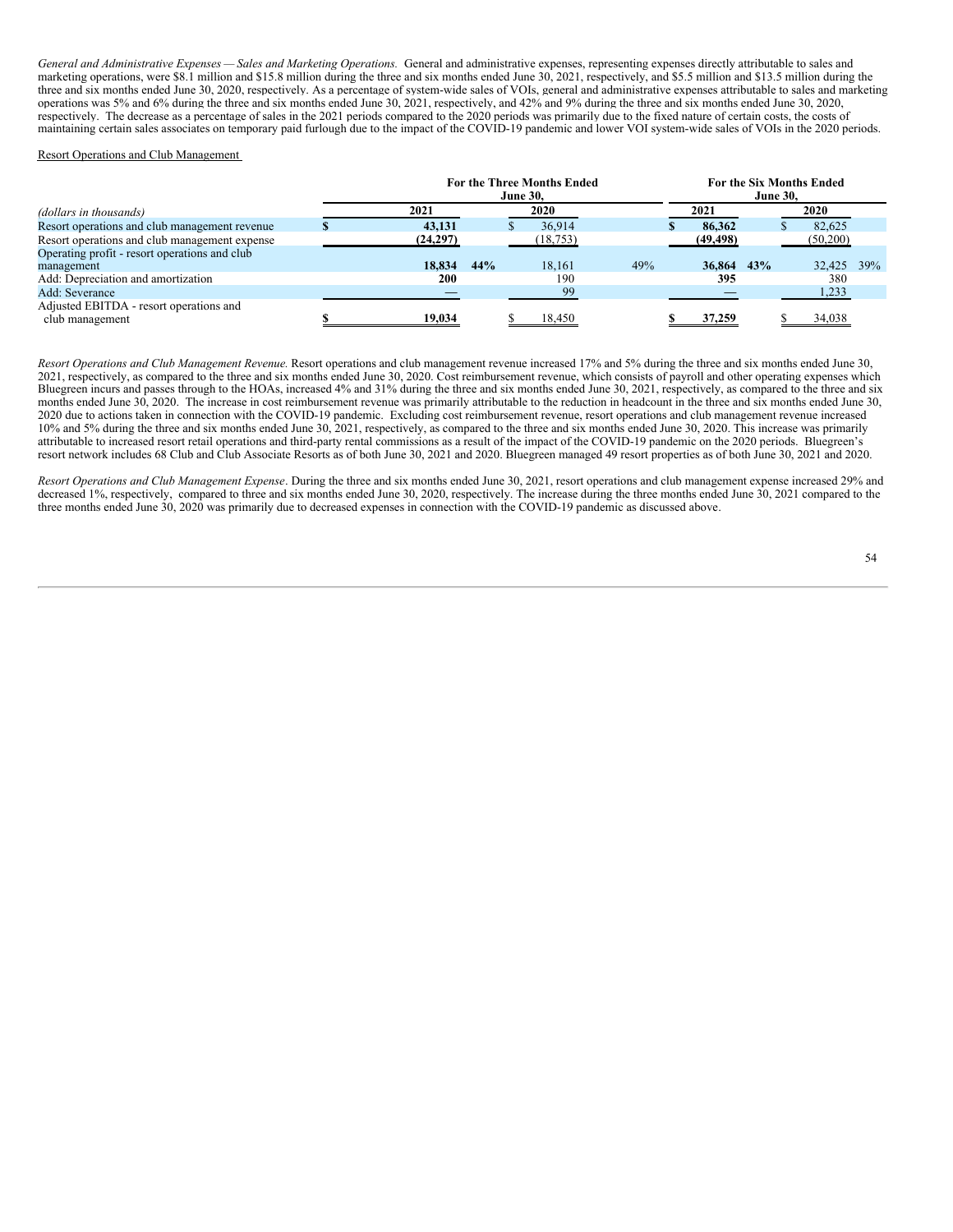## Bluegreen Corporate and Other

|                                         | <b>For the Three Months Ended</b> | <b>June 30.</b> | <b>For the Six Months Ended</b><br><b>June 30,</b> |   |           |  |           |
|-----------------------------------------|-----------------------------------|-----------------|----------------------------------------------------|---|-----------|--|-----------|
| (dollars in thousands)                  | 2021                              |                 | 2020                                               |   | 2021      |  | 2020      |
| General and administrative expenses -   |                                   |                 |                                                    |   |           |  |           |
| corporate and other                     | (19,086)                          |                 | (9,115)                                            | S | (43,742)  |  | (28, 349) |
| Other income, net                       | 418                               |                 | 273                                                |   | 204       |  | 406       |
| Franchise taxes                         | 33                                |                 |                                                    |   | 119       |  |           |
| (Gain) loss on assets held for sale     | (12)                              |                 | 87                                                 |   | (37)      |  | 43        |
| Add: Depreciation and amortization      | 2,253                             |                 | 2.217                                              |   | 4.504     |  | 4,367     |
| Add: Severance and other                |                                   |                 | -90                                                |   |           |  | 995       |
| Add: Share - based compensation expense | 152                               |                 |                                                    |   | 152       |  |           |
| Adjusted EBITDA - Corporate and other   | (16, 242)                         |                 | (6, 448)                                           |   | (38, 800) |  | (22, 521) |

*General and Administrative Expenses — Corporate and Other.* General and administrative expenses directly attributable to corporate overhead were \$19.1 million and \$43.7 million during the three and six months ended June 30, 2021, respectively, and \$9.1 million and \$28.3 million during the three and six months ended June 30, 2020, respectively. The increase was primarily due to increased employee benefits and higher executive and management incentive compensation during the three and six months ended June 30, 2021 as compared to the three and six months ended June 30, 2020.

*Other Income, net.* Other income, net was \$0.4 million and \$0.2 million during the three and six months ended June 30, 2021, respectively, and \$0.3 million and \$0.4 million during the three and six months ended June 30, 2020, respectively.

Interest Expense*.* Interest expense not related to Bluegreen's receivable-backed debt was \$3.2 million and \$6.9 million during the three and six months ended June 30, 2021, respectively, and \$4.4 million and \$8.5 million during the three and six months ended June 30, 2020, respectively. The decrease in such interest expense during the three and six months ended June 30, 2021 was primarily due to lower outstanding debt balances and lower weighted-average cost of borrowing, as compared to the three and six months ended June 30, 2020. The weighted average cost of borrowing as of June 30, 2021 was approximately 4.9%, compared to approximately 5.1% as of June 30, 2020.

Adjusted EBITDA Attributable to Non-Controlling Interest in Bluegreen/Big Cedar Vacations. The Company includes in its consolidated financial statements the results of operations and financial condition of Bluegreen/Big Cedar Vacations, Bluegreen's 51%-owned subsidiary. The non-controlling interest in Adjusted EBITDA of Bluegreen/Big Cedar Vacations is the portion of Bluegreen/Big Cedar Vacations' Adjusted EBITDA that is attributable to Big Cedar LLC, which holds the remaining 49% interest in Bluegreen/Big Cedar Vacations. Adjusted EBITDA attributable to the non-controlling interest in Bluegreen/Big Cedar Vacations was \$3.9 million and \$6.1 million during the three and six months ended June 30, 2021, respectively, and (\$0.7) million and (\$1.5) million during the three and six months ended June 30, 2020, respectively. The increase in Adjusted EBITDA attributable to the non-controlling interest in Bluegreen/Big Cedar Vacations for the 2021 periods compared to the 2020 periods primarily reflects the impact of the COVID-19 pandemic on 2020 results.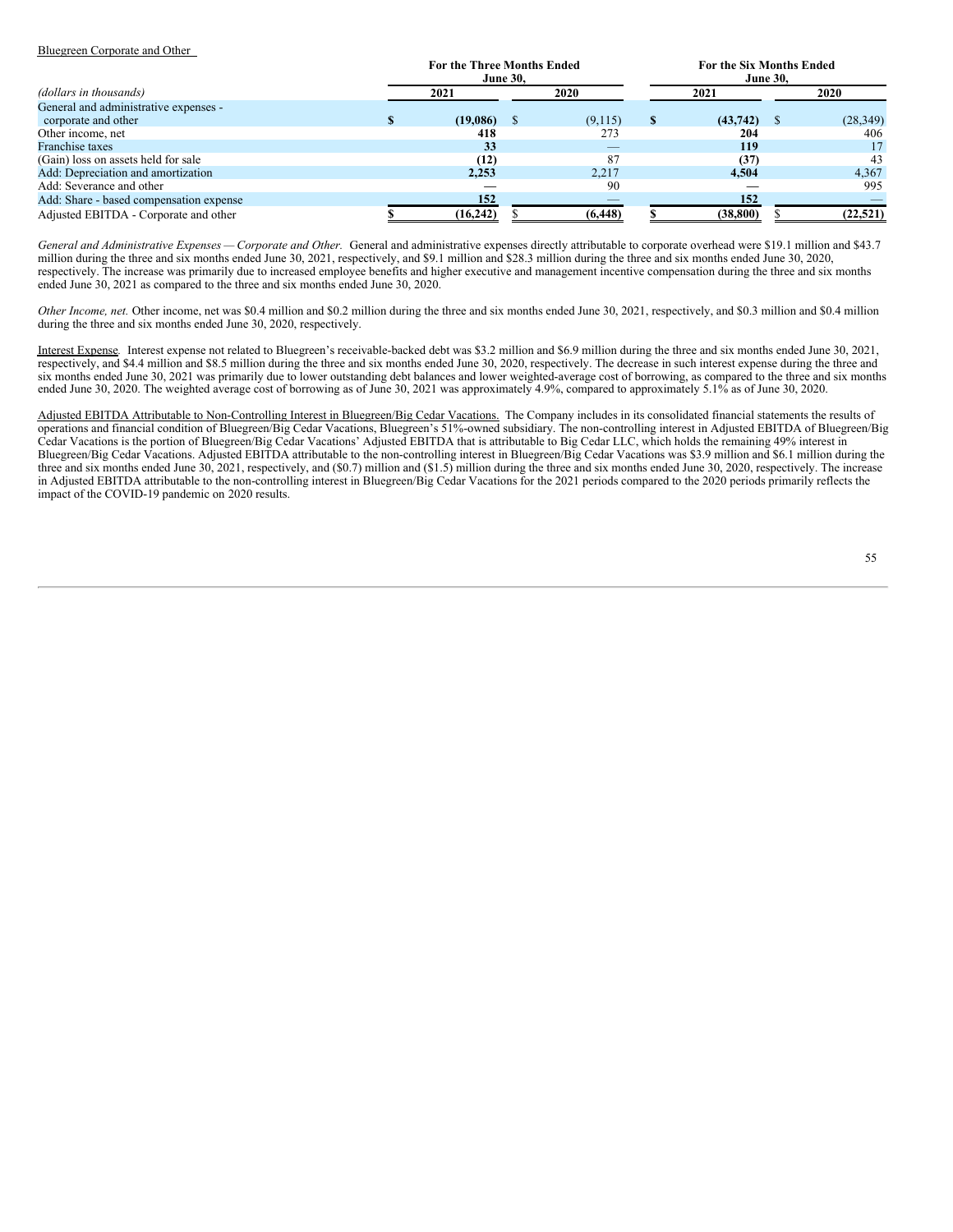## **Parent Company**

The Parent Company Corporate in the Company's segment information primarily includes the following:

- $\circled{B}$  BVH's corporate general and administrative expenses;<br> $\circled{D}$  Interest expense associated with Woodbridge's junior s
- $\circled{b}$  Interest expense associated with Woodbridge's junior subordinated debentures and the \$75.0 million note payable to BBX Capital; and  $\circled{b}$  Interest income on interest-bearing cash accounts.
- Interest income on interest-bearing cash accounts.

#### *Corporate General and Administrative Expenses*

The Parent Company's corporate general and administrative expenses were \$0.6 million and \$1.4 million during the three and six months ended June 30, 2021, and \$8.9 million and \$17.2 million during the three and six months ended June 20, 2020, respectively. The Parent Company's corporate general and administrative expenses during periods subsequent to the September 2020 spin-off of BBX Capital, consist primarily of costs associated with the Parent Company being a publicly traded enterprise (including, but not limited to compensation, shareholder relations, legal, etc). The 2020 periods reflect the proportion of corporate overhead cost attributed to the Parent Company from operations prior to the spin-off of BBX Capital during September 2020, which were substantially greater.

#### *Interest Expense*

The Parent Company's interest expense was \$1.8 million and \$3.6 million, respectively, for the three and six months ended June 30, 2021 and \$1.9 million and \$4.2 million for the three and six months ended June 30, 2020, respectively. The decrease in interest expense during the 2021 periods compared to the 2020 periods primarily resulted from lower interest expense on Woodbridge's junior subordinated debentures reflecting variable rates of interest on such debt during the 2021 periods and BVH's repayment in full during August 2020 of its \$80.0 million note payable to Bluegreen. The interest expense on the \$80.0 million note to Bluegreen and the related interest income recognized by Bluegreen are eliminated in the Company's consolidated statements of operations for the 2020 periods. Additionally, the three and six months ended June 30, 2021 include \$1.1 million and \$2.2 million, respectively, of interest expense on the \$75.0 million Note Payable to BBX Capital, which was issued in connection with the spin-off of BBX Capital in September 2020.

#### *Provision for Income Taxes from continuing operations*

The provision for income taxes was \$7.7 million and \$8.9 million for the three and six months ended June 30, 2021 compared to \$2.4 million and \$0.9 million during the three and six months ended June 30, 2020. The Company's effective income tax rate was approximately 28% and 3% for the six months ended June 30, 2021 and 2020, respectively. Effective income tax rates for interim periods are based upon the Company's then current estimated annual rate. The effective income tax rate varies based upon the estimate of taxable earnings as well as on the mix of taxable earnings in the various states in which the Company and its subsidiaries operate. As such, the Company's effective tax rates for the 2021 and 2020 periods reflect an estimate of its annual taxable earnings, state taxes, non-deductible items and changes in valuation allowance on deferred tax assets for each respective year. The 2020 periods include estimates made at the time related to the full year's impact of the COVID-19 pandemic

#### *Discontinued Operations*

Discontinued operations represent the activities and results of BBX Capital, the former wholly owned subsidiary of the Company, which was spun off on September 30, 2020. BBX Capital's businesses include all of the continuing businesses other than Bluegreen, including BBX Capital Real Estate, BBX Sweet Holdings, and Renin.

The loss from discontinued operations before income taxes for the three and six months ended June 30, 2020 was \$8.4 million and \$36.1 million, respectively. The losses were due primary to \$31.6 million of impairment losses primarily resulting from the impact of the COVID-19 pandemic on BBX Capital's businesses, including IT'SUGAR.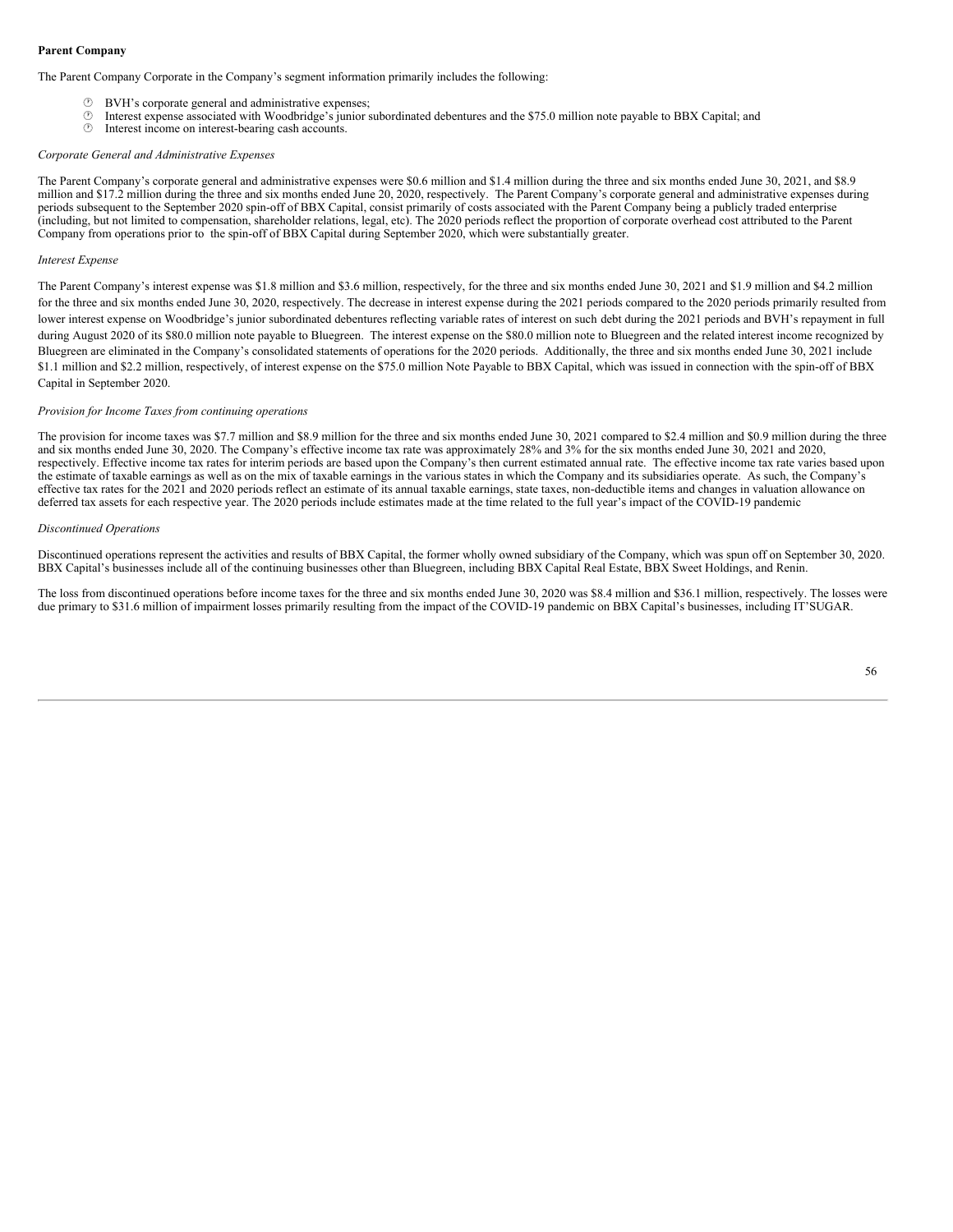#### *Net Income or Loss from Continuing Operations Attributable to Noncontrolling Interests*

The Company's consolidated financial statements include the results of operations and financial position of partially owned subsidiaries in which it holds a controlling financial interest, including Bluegreen/Big Cedar Vacations (which is owned 51% by Bluegreen). In addition, prior to the May 5, 2021 statutory short-form merger pursuant to which Bluegreen became a wholly owned subsidiary of the Company, the Company owned an approximate 93% interest in Bluegreen. As a result, the Company is required to attribute net income or loss to the noncontrolling interests in these subsidiaries, including for Bluegreen, during the periods in which it held partial ownership of Bluegreen.

Net income from continuing operations attributable to noncontrolling interests during the three and six months ended June 30, 2021 was \$4.4 million and \$6.9 million, respectively, and was \$0 million and \$1.0 million during the three and six months ended June 30, 2020, respectively. The increase in net income attributable to noncontrolling interests for the three and six months ended June 30, 2021 compared to the three and six months ended June 30, 2020 was primarily due to an increase in the net income of Bluegreen and Bluegreen/Big Cedar Vacations as discussed above.

#### **Changes in Financial Condition**

The following table summarizes the Company's cash flows for the periods indicated (in thousands):

|                                                                        | For the Six Months Ended | <b>June 30,</b> |           |
|------------------------------------------------------------------------|--------------------------|-----------------|-----------|
|                                                                        | 2021                     |                 | 2020      |
| Net cash provided by (used in) operating activities                    | 53,269                   |                 | (16, 014) |
| Net cash used in investing activities                                  | (8,229)                  |                 | (14, 886) |
| Net cash used in financing activities                                  | (39, 381)                |                 | (2, 466)  |
| Net increase (decrease) in cash, cash equivalents, and restricted cash | 5,659                    |                 | (33,366)  |

### *Cash Flows from Operating Activities*

The Company's operating cash flow increased \$69.3 million during the six months ended June 30, 2021 compared to the six months ended June 30, 2020 primarily reflect the following:

 $\circled{?}$  increased operating profit in 2021 as a result of the significant impact of the COVID-19 pandemic on operations in the 2020 period;<br> $\circled{?}$  a higher portion of sales of VOIs in cash (including down payments from

- $\circled{?}$  a higher portion of sales of VOIs in cash (including down payments from customers);<br> $\circled{>}$  the elimination of certain activities related to BBX Capital, the former wholly owned  $\circled{b}$  the elimination of certain activities related to BBX Capital, the former wholly owned subsidiary of the Company which was spun off in September 2020;<br> $\circled{b}$  lower 2020 incentive compensation paid in 2021 to cer
- 
- $\circled{1}$  lower 2020 incentive compensation paid in 2021 to certain associates;<br> $\circled{1}$  partially offset by increased nayments of income taxes and increased s partially offset by increased payments of income taxes and increased spending on the acquisition and development of inventory.

## *Cash Flows from Investing Activities*

Cash used in investing activities decreased \$6.7 million during the six months ended June 30, 2021 compared to the same period in 2020, primarily due to increased expenditures by Bluegreen for property and equipment in the 2021 period and certain activities related to BBX Capital, the former wholly owned subsidiary of the Company which was spun off on September 30, 2020.

## *Cash Flows from Financing Activities*

Cash used in financing activities increased \$36.9 million during the six months ended June 30, 2021 compared to the same period of 2020, primarily due to a \$50.6 million decrease in net borrowings. The 2020 periods include borrowings by Bluegreen on its lines-of-credit and notes payable in connection with the initial impact of the COVID-19 pandemic. This increase in cash used in financing activities was partially offset by decreased dividend payments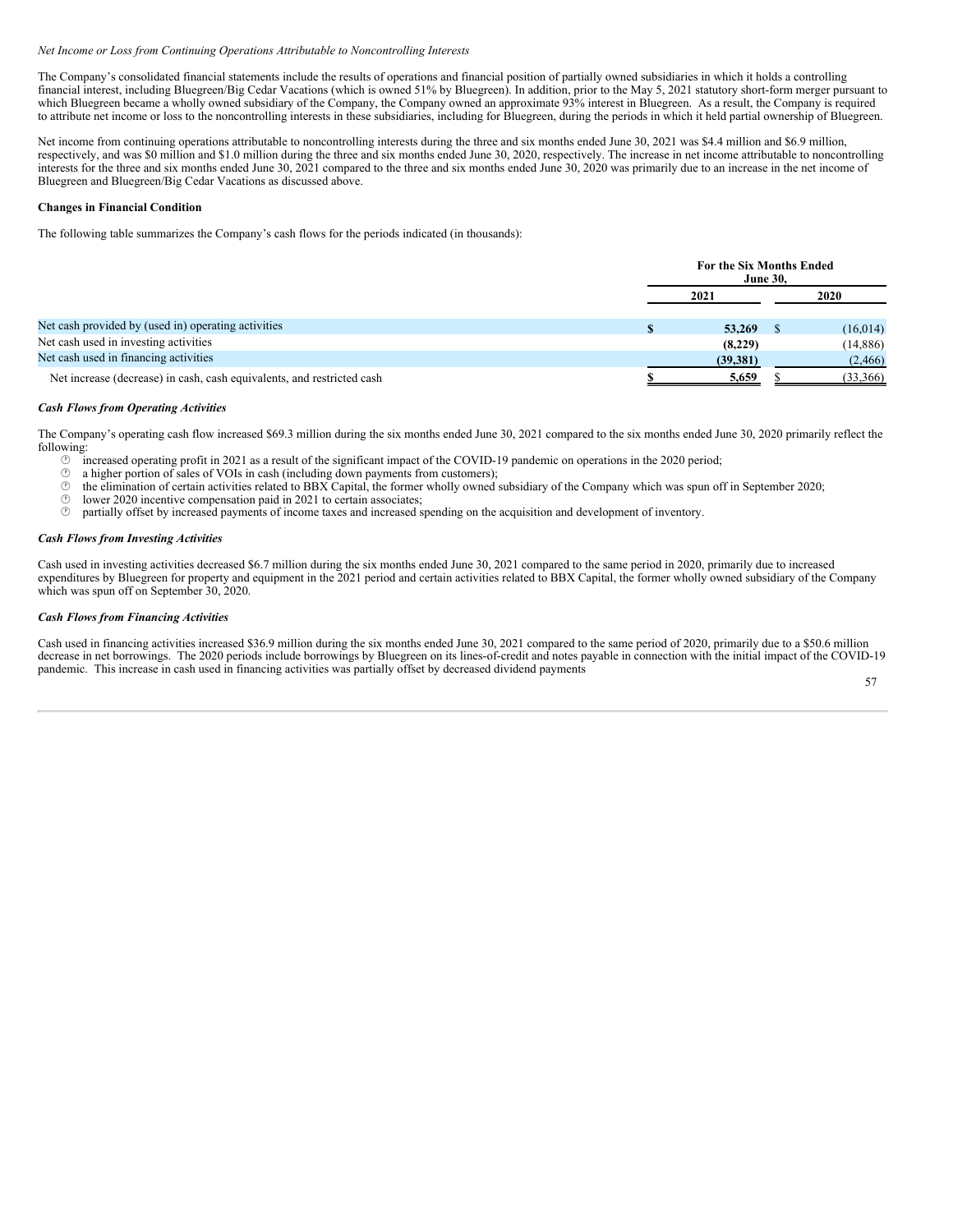of \$1.1 million during the 2021 period as compared to the 2020 period and repurchases by Bluegreen of its common stock for \$11.7 million in a private transaction during the 2020 period.

For additional information on the availability of cash from existing credit facilities, as well as repayment obligations, see "Liquidity and Capital Resources" below.

## **Seasonality**

The Company has historically, and expects to continue to experience, seasonal fluctuations in its revenues and results of operations. This seasonality has resulted, and may continue to result, in fluctuations in quarterly operating results. Due to consumer travel patterns, we typically experienced more tours and higher VOI sales during the second and third quarters. However, due to the impact of the COVID-19 pandemic, we may continue to experience decreased sales of VOIs in the third quarter of 2021 as compared to historical levels prior to the pandemic and such adverse impacts may continue in the near-term and possibly longer.

## **Liquidity and Capital Resources**

#### *The Company, excluding Bluegreen*

As of June 30, 2021, the Company, excluding its subsidiaries, had cash, cash equivalents, and short-term investments of approximately \$24.2 million. Its primary sources of liquidity for the future are expected to be its available cash, cash equivalents, short-term investments and distributions from Bluegreen.

The Company's principal sources of liquidity have historically been its available cash and short-term investments, dividends received from Bluegreen, and borrowings. However, as described below, the COVID-19 pandemic has impacted and created uncertainty regarding many of these sources of liquidity.

In connection with our spin-off of BBX Capital, we issued a \$75.0 million note payable to BBX Capital that accrues interest at a rate of 6% per annum and requires payments of interest on a quarterly basis. Under the terms of the note, we have the option in our discretion to defer interest payments under the note, with interest on the entire outstanding balance thereafter to accrue at a cumulative, compounded rate of 8% per annum until such time; as all accrued payments under the note are brought current, including deferred interest. All outstanding amounts under the note will become due and payable in five years or earlier upon certain events.

The Company's wholly owned subsidiary, Woodbridge, had \$65.3 million in junior subordinated debentures outstanding as of June 30, 2021. Woodbridge's junior subordinated debentures accrue interest at a rate of 3-month LIBOR plus a spread ranging from 3.99% to 4.05%, mature between 2035 and 2036, and require interest payments on a quarterly basis.

The Company, on the parent company level, is a holding company with limited operations, and it is currently expected that it will incur approximately \$2.0 million annually in executive compensation expenses and public company costs as well as annual interest expense of approximately \$7.2 million associated with Woodbridge's junior subordinated debentures and the note payable to BBX Capital. These amounts are based on current expectations and assumptions, currently available information and, with respect to interest expense on Woodbridge's junior subordinated debentures, interest rates as of June 30, 2021. Such assumptions and expectations may not prove to be accurate, interest rates may increase and, accordingly or otherwise, actual expenses may exceed the amounts expected. BVH will rely primarily on cash on hand and cash equivalents, as well as distributions, if any, that may be paid by Bluegreen in the future, to fund its operations and satisfy its debt service requirements and other liabilities, including its note payable to BBX Capital. As discussed above, the COVID-19 pandemic has adversely impacted Bluegreen including its cash flow, and, accordingly, Bluegreen suspended its payments of dividends during the second quarter of 2020 (at which time Bluegreen was a separate public company). While BVH believes that it will have sufficient cash and cash equivalents to fund its operations for at least two years, it will be dependent on the payment of dividends from Bluegreen to fund its operations in future periods. There is no assurance that Bluegreen will pay dividends in the amounts required to fund BVH's needs or at all.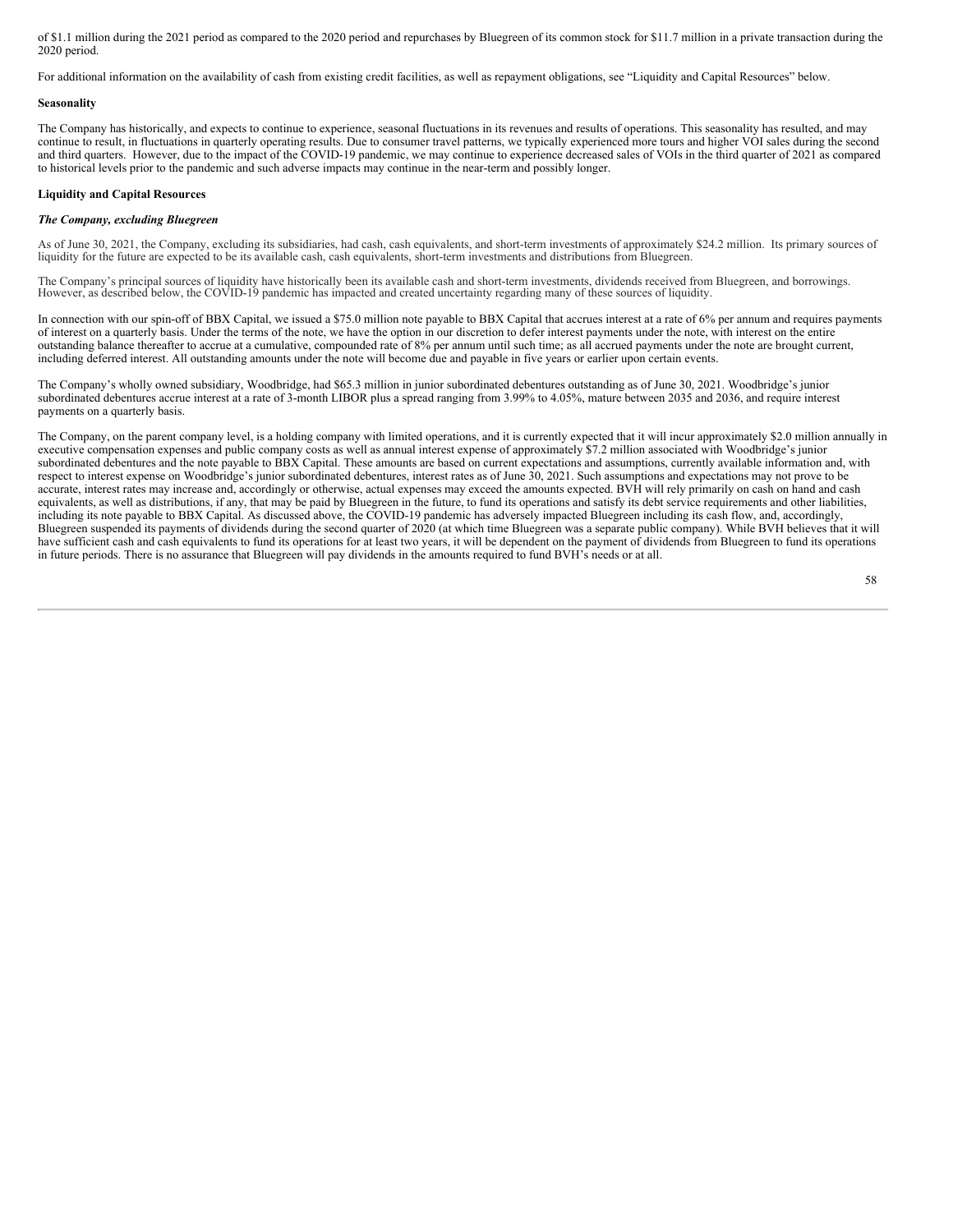BVH did not receive dividends from Bluegreen during the three and six months ended June 30, 2021. As a result of the short-form statutory merger on May 5, 2021,<br>Bluegreen became a wholly owned subsidiary of BVH. We receive dividends by Bluegreen is not assured and will depend on, among other factors, the recovery from the COVID-19 pandemic following its cessation (the timing of which is highly uncertain), Bluegreen's operating results, financial condition, cash position, and operating and capital needs. Except as otherwise noted, the debts and obligations of Bluegreen are not direct obligations of BVH and generally are non-recourse to BVH. Similarly, the assets of Bluegreen are not available to BVH absent a distribution. Furthermore, certain of Bluegreen's credit facilities contain terms which could limit the payment of distributions without the lender's consent or waiver. BVH may also seek additional liquidity in the future from outside sources, including traditional bank financing, secured or unsecured indebtedness, or the issuance of equity and/or debt securities. However, these alternatives may not be available to BVH on attractive terms, or at all. The inability to raise funds through such sources when or to the extent needed would have a material adverse effect on the Company's business, results of operations, and financial condition.

We also historically received funds from other subsidiaries as well as Bluegreen, in connection with the parties' tax sharing agreement to the extent that a subsidiary utilized our tax benefits in our consolidated tax return. We received \$11.2 million in tax sharing payments during the six months ended June 30, 2021, with no such tax sharing payments during the six months ended June 30, 2020 due to the impact of COVID-19 on the Company's operations. BBX Capital and its subsidiaries are no longer parties to the tax sharing agreement as a result of the spin-off of BBX Capital on September 30, 2020.

In June 2017, the Company's board of directors approved a share repurchase program which authorizes the repurchase of up to 1,000,000 shares of the Company's Class A Common Stock and Class B Common Stock at an aggregate cost of up to \$35.0 million. There were no share repurchases during the three and six months ended June 30, 2021 or 2020. As of June 30, 2021, subject to the dollar cap on repurchases, 49,903 shares of the Company's Class A or Class B Common Stock remained available for repurchase under the share repurchase program.

#### *Bluegreen*

Bluegreen believes that it has sufficient liquidity from the sources described below to fund its operations, including its anticipated working capital, capital expenditure, debt service requirements and impacts associated with the COVID-19 pandemic challenges for the foreseeable future, subject to the success of its operations and ongoing mitigating measures to manage challenges associated with the COVID-19 pandemic, as discussed in this report, including cost and capital expenditure reductions and the ongoing availability of credit.

Bluegreen's primary sources of funds from internal operations are: (i) cash sales; (ii) down payments on VOI sales which are financed; (iii) proceeds from the sale of, or borrowings collateralized by, notes receivable; (iv) cash from finance operations, including mortgage servicing fees and principal and interest payments received on the purchase money mortgage loans arising from sales of VOIs; and (v) net cash generated from sales and marketing fee-based services and other fee-based services, including resort management operations.

While the vacation ownership business has historically been capital intensive and Bluegreen has in the past and may in the future pursue transactions or activities which may require significant capital investment, Bluegreen has focused on the generation of "free cash flow" (defined as cash flow from operating activities, less capital expenditures) by: (i) incentivizing Bluegreen's sales associates and creating programs with third-party credit card companies to generate a higher percentage of sales in cash; (ii) maintaining sales volumes that focus on efficient marketing channels; (iii) limiting Bluegreen's capital and inventory expenditures; (iv) utilizing sales and marketing, mortgage servicing, resort management services, title and construction expertise to pursue fee-based-service business relationships that generally require minimal up-front capital investment and have the potential to produce incremental cash flows; and (v) by selling VOIs obtained through secondary market or JIT arrangements. Bluegreen considers free cash flow to be a measure of cash generated by operating activities that can be used for future investing and financing activities, however, Bluegreen may use excess cash flows for other purposes. While Bluegreen intends to remain flexible with its sales of different categories of VOI inventory in the future, Bluegreen currently expects that its sale of fee-based inventory will decrease over time.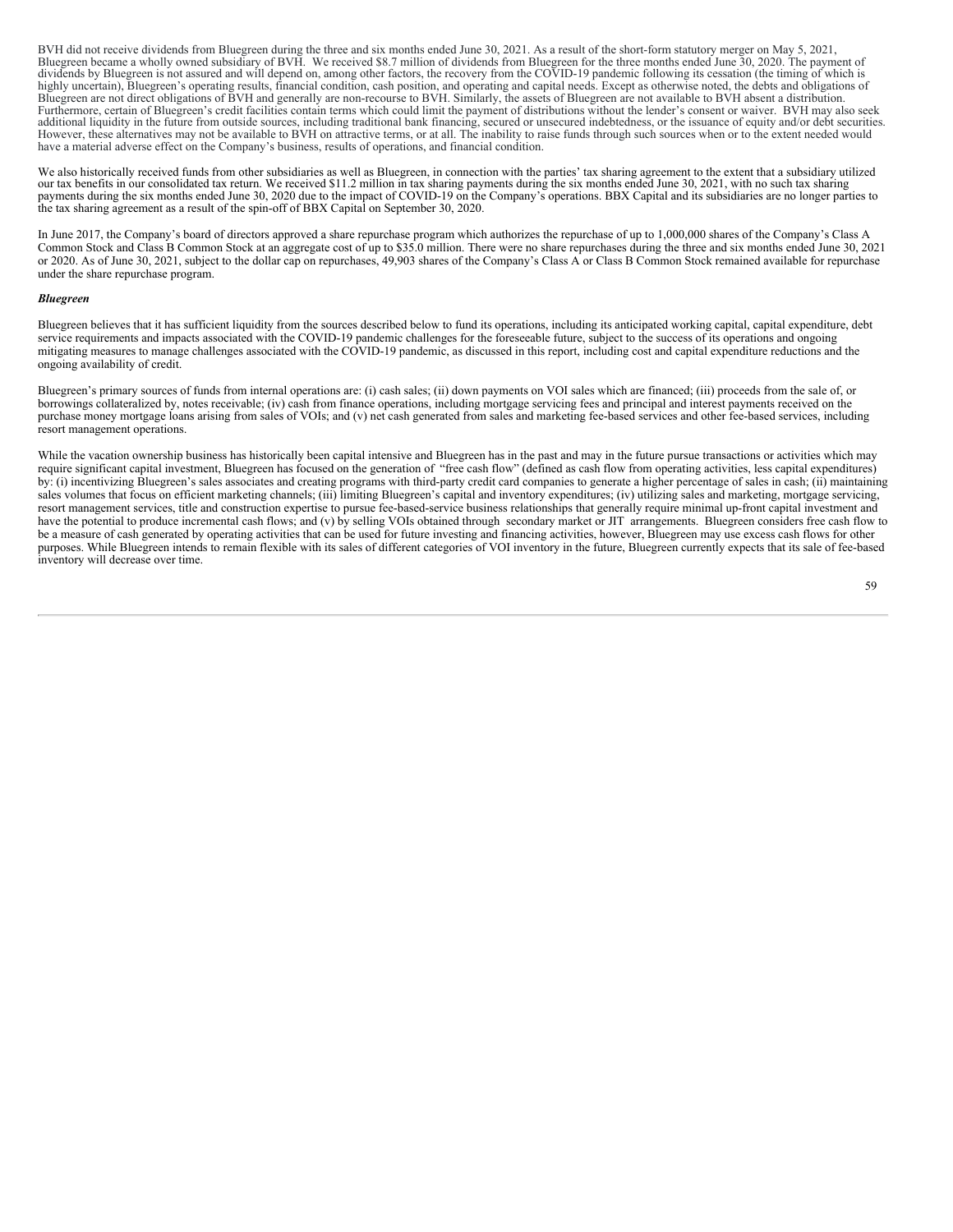Bluegreen has \$15.9 million of required contractual obligations due to be paid within one year, as well as one financing facility with an advance period that is scheduled to expire in 2021. While there is no assurance that Bluegreen will be successful, Bluegreen intends to seek to renew or extend its debt and extend its advance periods on certain facilities.

The ability to sell and/or borrow against notes receivable from VOI buyers has been critical to Bluegreen's continued liquidity. A financed VOI buyer is generally only required to pay a minimum of 10% to 20% of the purchase price in cash at the time of sale; however, selling, marketing and administrative expenses attributable to the sale are primarily cash expenses that generally exceed a buyer's minimum required down payment. Accordingly, having financing facilities available for the hypothecation, sale or transfer of Bluegreen's VOI notes receivable has been critical to its ability to meet its short and long-term cash needs. Bluegreen has attempted to maintain a number of diverse financing facilities. Historically, Bluegreen has relied on its ability to sell receivables in the term securitization market in order to generate liquidity and create capacity in its receivable facilities. In addition, maintaining adequate VOI inventory to sell and pursue growth into new markets has historically required Bluegreen to incur debt for the acquisition, construction and development of new resorts. Development expenditures during the remainder of 2021 are expected to range between \$20.0 million to \$25.0 million, which primarily relate to development at one of the Bluegreen/Big Cedar Vacations resorts. Bluegreen has historically financed a majority of its sales of VOIs, and accordingly, is subject to the risk of defaults by its customers. The full impact of COVID – 19 continues to be uncertain, but Bluegreen currently expects that the COVID-19 pandemic will continue to have an impact on the collectability of its VOI notes receivable.

As described above, Bluegreen's ability to borrow against or sell its VOI notes receivable has historically been a critical factor in Bluegreen's liquidity. If Bluegreen is unable to renew credit facilities or obtain new credit facilities, Bluegreen's business, results of operations, liquidity, or financial condition would be materially, adversely impacted.

In connection with Bluegreen's capital-light business activities, Bluegreen has entered into agreements with third-party developers that allow Bluegreen to buy VOI inventory, typically on a non-committed basis, prior to when it intends to sell such VOIs. Bluegreen's capital-light business strategy also includes secondary market sales, pursuant to which Bluegreen enters into secondary market arrangements with certain HOAs and others generally on a non-committed basis, which allows Bluegreen to acquire VOIs generally at a significant discount, as such VOIs are typically obtained by the HOAs through foreclosure in connection with maintenance fee defaults. Bluegreen currently expects to acquire JIT and secondary market inventory during the remainder of 2021 at a cost of \$5.0 million to \$10.0 million.

Bluegreen's level of debt and debt service requirements have several important effects on its operations and in turn on the Company, including that: (i) significant debt service cash requirements reduce the funds available for operations and future business opportunities and increase Bluegreen's vulnerability to adverse economic and industry conditions, as well as conditions in the credit markets, generally; (ii) Bluegreen's leverage position increases its vulnerability to economic and competitive pressures; (iii) the financial covenants and other restrictions contained in indentures, credit agreements and other agreements relating to its indebtedness require Bluegreen to meet certain financial tests and may restrict Bluegreen's ability to, among other things, pay dividends, borrow additional funds, dispose of assets or make investments; and (iv) Bluegreen's leverage position may limit funds available for acquisitions, working capital, capital expenditures, dividends and other general corporate purposes. Certain of Bluegreen's competitors operate on a less leveraged basis and have greater operating and financial flexibility than Bluegreen does.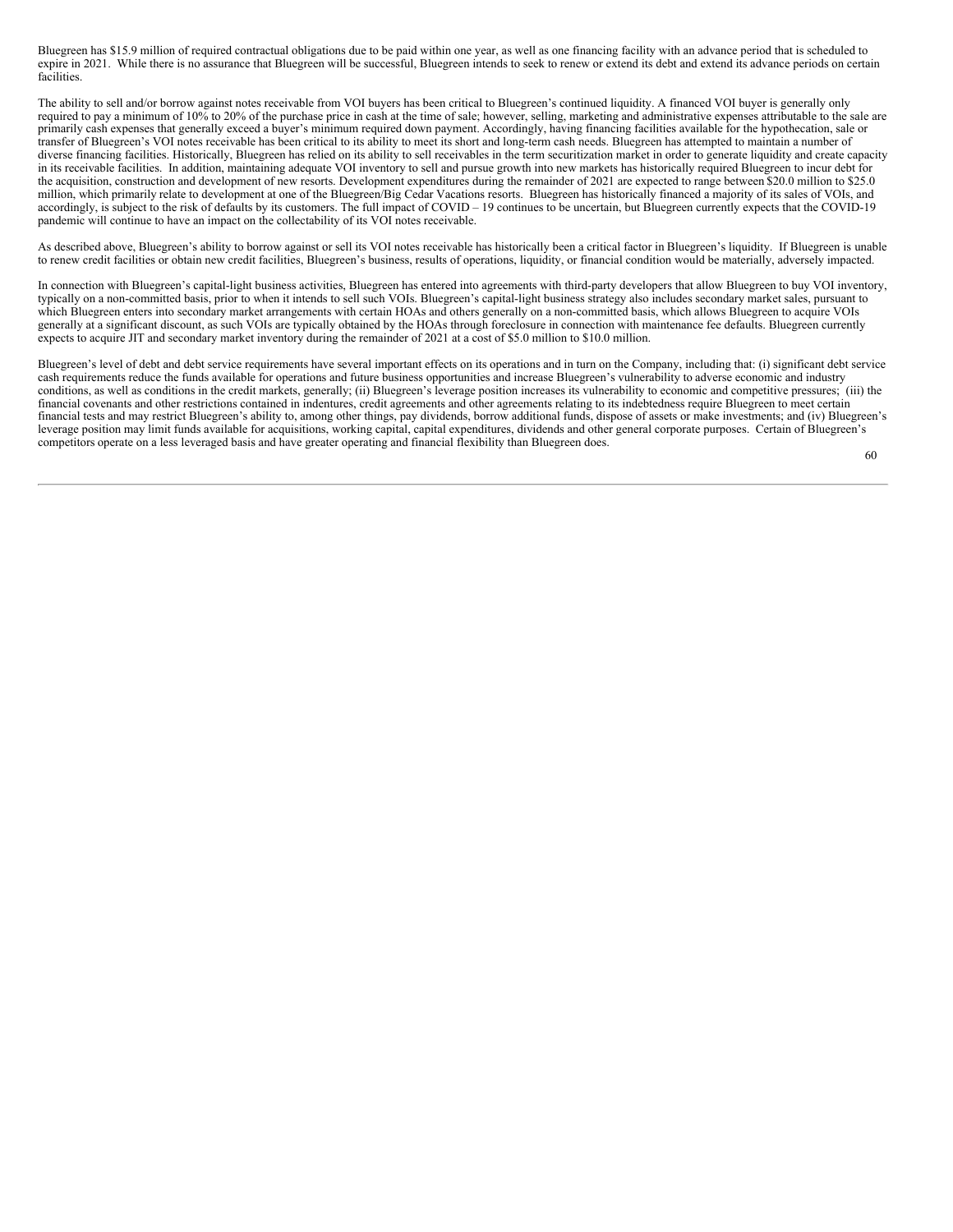#### *Credit Facilities for Receivables with Future Availability*

Bluegreen maintains various credit facilities with financial institutions which allow Bluegreen to borrow against or sell its VOI notes receivable. As of June 30, 2021, Bluegreen had the following credit facilities with future availability, all of which are subject to revolving availability terms during the advance period and therefore provide for additional availability as the facility is paid down, subject in each case to compliance with covenants, eligible collateral and applicable terms and conditions during the advance period (dollars in thousands):

**Advance Period**

|                                 | <b>Borrowing</b><br>Limit as of<br>June 30, 2021 | Outstanding<br><b>Balance as of</b><br><b>June 30.</b><br>2021 |         | <b>Availability</b><br>as of<br><b>June 30.</b><br>2021 |         | Advance Period<br><b>Expiration;</b><br>Borrowing<br>Maturity as of<br>June 30, 2020 | <b>Borrowing Rate:</b><br>Rate as of<br>June 30, 2021 |  |  |
|---------------------------------|--------------------------------------------------|----------------------------------------------------------------|---------|---------------------------------------------------------|---------|--------------------------------------------------------------------------------------|-------------------------------------------------------|--|--|
|                                 |                                                  |                                                                |         |                                                         |         | June 2024:                                                                           | Prime Rate - $0.10$ to $0.50\%$ ; floor of            |  |  |
| <b>Liberty Bank Facility</b>    | 40,000                                           | <b>S</b>                                                       | 12,591  | - 55                                                    | 27,409  | June 2026                                                                            | 3.00% to 3.40%; 3.40% <sup>(1)</sup>                  |  |  |
|                                 |                                                  |                                                                |         |                                                         |         | September 2023;                                                                      | 30 day LIBOR+2.25%; floor of 3.00%                    |  |  |
| NBA Receivables Facility        | 70,000                                           |                                                                | 35,814  |                                                         | 34,186  | March 2028                                                                           | $:3.00\%$ <sup>(2)</sup>                              |  |  |
|                                 |                                                  |                                                                |         |                                                         |         | September 2024;                                                                      | 30 day LIBOR+2.50% to floor of                        |  |  |
| Pacific Western Facility        | 50,000                                           |                                                                | 18.268  |                                                         | 31,732  | September 2027                                                                       | $2.75\%$ <sup>(3)</sup> : 3.06%                       |  |  |
|                                 |                                                  |                                                                |         |                                                         |         | December 2022:                                                                       | 30 day LIBOR or CP +2.25%; 2.50%                      |  |  |
| KeyBank/DZ Purchase Facility    | 80,000                                           |                                                                | 33,555  |                                                         | 46,445  | December 2024                                                                        | (4)                                                   |  |  |
|                                 |                                                  |                                                                |         |                                                         |         | December 2022:                                                                       |                                                       |  |  |
| <b>Ouorum Purchase Facility</b> | 50,000                                           |                                                                | 24,791  |                                                         | 25,209  | December 2034                                                                        | (5)                                                   |  |  |
|                                 | 290,000                                          |                                                                | 125,019 |                                                         | 164.981 |                                                                                      |                                                       |  |  |

(1) Prior to the August amendment described below, the borrowing rate was Prime – 0.10% (with an interest rate floor of 3.40%).<br>(2) Borrowings after September 25, 2020 accrue interest at one-month LIBOR plus 2.25% (with an the expiration of the advance period.

(5) Of the amounts outstanding under the Quorum Purchase Facility at June 30, 2021, \$1.8 million accrues interest at a rate per annum of 4.75%, \$12.6 million accrues interest at a fixed rate of 4.95%, and \$10.3 million accrues interest at a fixed rate of 5.10%.

*Liberty Bank Facility.* Since 2008, Bluegreen has maintained a revolving VOI notes receivable hypothecation facility (the "Liberty Bank Facility") with Liberty Bank which provides for advances on eligible receivables pledged under the Liberty Bank Facility, subject to specified terms and conditions, during the revolving credit period. In June 2021, Bluegreen amended the Liberty Bank Facility to extend the revolving credit period from June 2021 to September 2021. On August 3, 2021, the facility was amended to further extend the revolving credit period to June 2024 and extend the maturity date from June 2024 to June 2026. As described in further detail below, the amendment, among other things, also increased the advance rates and decreased the interest rate on future borrowings. The advance rate with respect to Qualified Timeshare Loans is 85% (an increase from the 80% advance rate in place prior to the August amendment) of the unpaid principal balance of the Qualified Timeshare Loans. The advance rate is 70% (an increase from the 60% advance rate in place prior to the August amendment) of the unpaid principal balance of Non-Conforming Qualified Timeshare Loans. Maximum permitted outstanding borrowings are \$40.0 million, subject to the terms of the facility. The interest rate on outstanding borrowings prior to the August amendment is the Prime Rate minus 0.10% with a floor of 3.40%; provided, however, that pursuant to the August amendment, the interest rate on those borrowings will be the Prime Rate minus 0.50% with a floor of 3.00% if Bluegreen borrows an additional \$15.0 million by December 31, 2021. The interest rate on future borrowings will be the Prime Rate minus 0.50% with a floor of 3.00%. Recourse to Bluegreen under the amended facility is limited to \$5.0 million (a decrease from \$10.0 million prior to the August amendment), with certain exceptions set forth in the facility. Subject to the terms of the facility, principal and interest due under the Liberty Bank Facility are paid as cash is collected on the pledged receivables, with the remaining balance being due by maturity.

*Pacific Western Facility.* Bluegreen has a revolving VOI notes receivable hypothecation facility (the "Pacific Western Facility") with Pacific Western Bank, which provides for advances on eligible VOI notes receivable pledged under the facility, subject to specified terms and conditions, during a revolving credit period. In July 2021, Bluegreen

61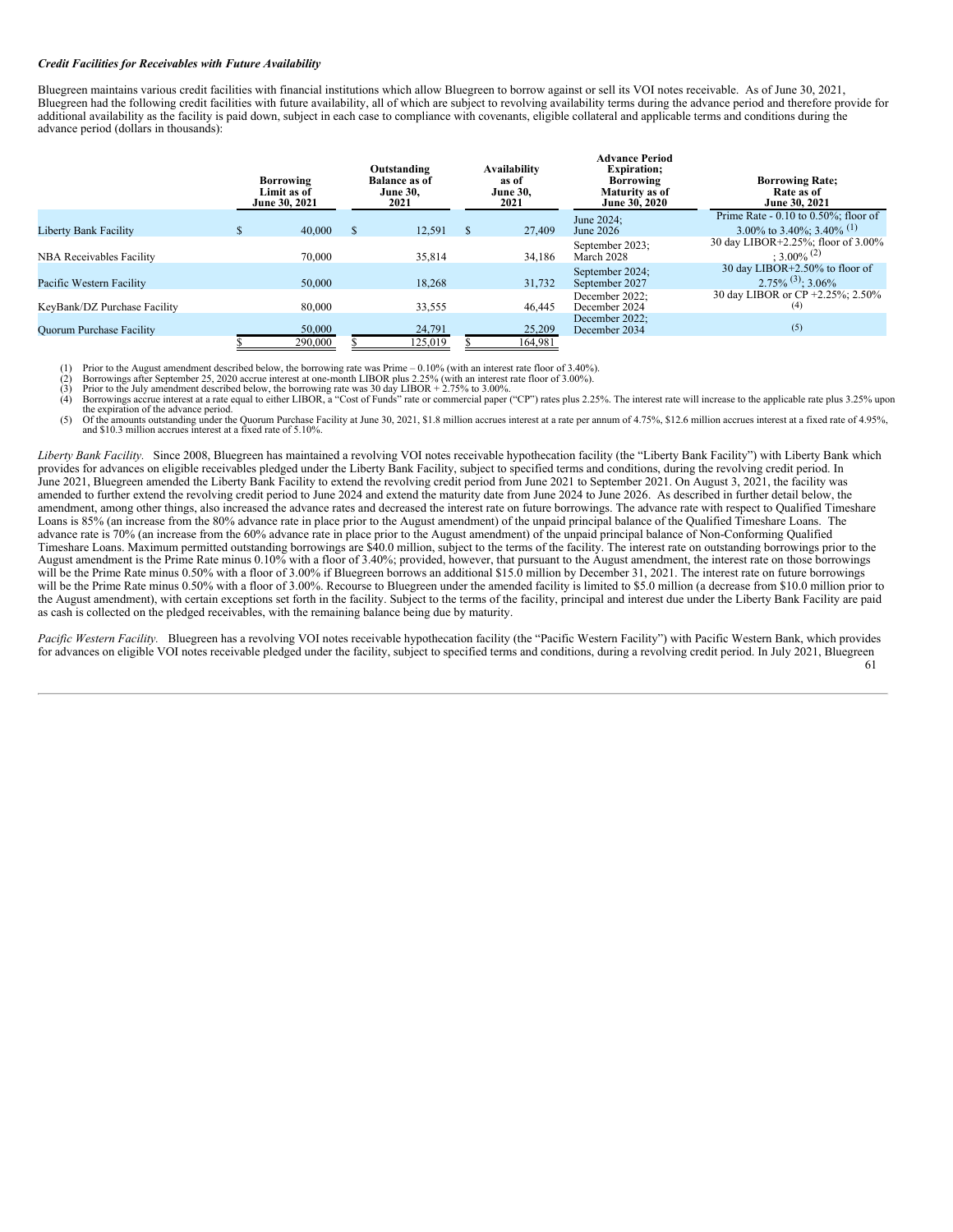amended and restated the facility, which increased the maximum outstanding borrowings from \$40.0 million to \$50.0 million, subject to eligible collateral and customary terms and conditions; extended the revolving advance period from September 2021 to September 2024; extended the maturity from September 2024 to September 2027; and amended certain other terms of the facility, including a future decrease in the interest rate on borrowings as described below. Eligible "A" VOI notes receivable that meet certain eligibility and FICO score requirements, which Bluegreen believes are typically consistent with loans originated under its current credit underwriting standards, are subject to an 85% advance rate. The Pacific Western Facility also allows for certain eligible "B" VOI notes receivable (which have less stringent FICO score requirements) to be funded at a 65% advance (53% advance rate prior to the amendment). Until September 21, 2021 borrowings under the Pacific Western Bank Facility will continue to bear interest at the prevailing rate under the facility, which is the 30-day Libor rate plus 2.75%, subject to a 3.00% floor. Pursuant to the amendment to the Pacific Western Bank Facility, effective September 21, 2021, all borrowings outstanding under the facility will bear interest at an annual rate equal to the 30-day Libor rate plus 2.50%, subject to a 2.75% floor. Principal and interest under the Pacific Western Bank Facility are paid as cash is collected on the pledged receivables, with the remaining balance being due upon maturity. In addition, subject to certain exceptions, the amendment reduced Bluegreen's recourse liability from \$10.0 million to \$7.5 million. After giving effect to the amendment of the facility, availability under the Pacific Western Bank Facility was \$31.7 million. Principal and interest due under the Pacific Western Bank Facility are paid as cash is collected on the pledged receivables, with the remaining balance being due by maturity in September 2027.

See Note 10 to the Company's Consolidated Financial Statements included in its Annual Report on Form 10-K for the year ended December 31, 2020 for additional information with respect to Bluegreen's receivable-backed notes payable facilities.

## *Other Credit Facilities*

Fifth Third Syndicated Line-of-Credit and Fifth Third Syndicated Term Loan. In December 2016, Bluegreen entered into a \$100.0 million syndicated credit facility with Fifth Third Bank, as administrative agent and lead arranger, and certain other bank participants as lenders. In October 2019, Bluegreen amended the facility and increased the facility to \$225.0 million. The amended facility includes a \$100.0 million term loan (the "Fifth Third Syndicated Term Loan") with quarterly amortization requirements and a \$125.0 million revolving line of credit (the "Fifth Third Syndicated Line-of-Credit"). Borrowings under the amended facility generally bear interest at LIBOR plus 2.00% -2.50% (with a LIBOR floor of 0.25%), depending on our leverage ratio, are collateralized by certain of Bluegreen's VOI inventory, sales center buildings, management fees, short-term receivables and cash flows from residual interests relating to certain term securitizations, and will mature in October 2024. As of June 30, 2021, outstanding borrowings under the facility totaled \$111.3 million, including \$91.3 million under the Fifth Third Syndicated Term Loan with an interest rate of 2.25%, and \$20.0 million under the Fifth Third Syndicated Line of Credit with an interest rate of 2.25%.

Bluegreen also has outstanding obligations under various credit facilities and securitizations that have no remaining future availability as the advance periods have expired.

#### *Commitments*

The Company's material commitments as of June 30, 2021 included the required payments due on receivable-backed debt, Bluegreen's lines-of-credit and other notes payable, BVH's note payable to BBX Capital, junior subordinated debentures, commitments to complete certain projects based on its sales contracts with customers, subsidy advances to certain HOAs, and commitments under non-cancelable operating leases.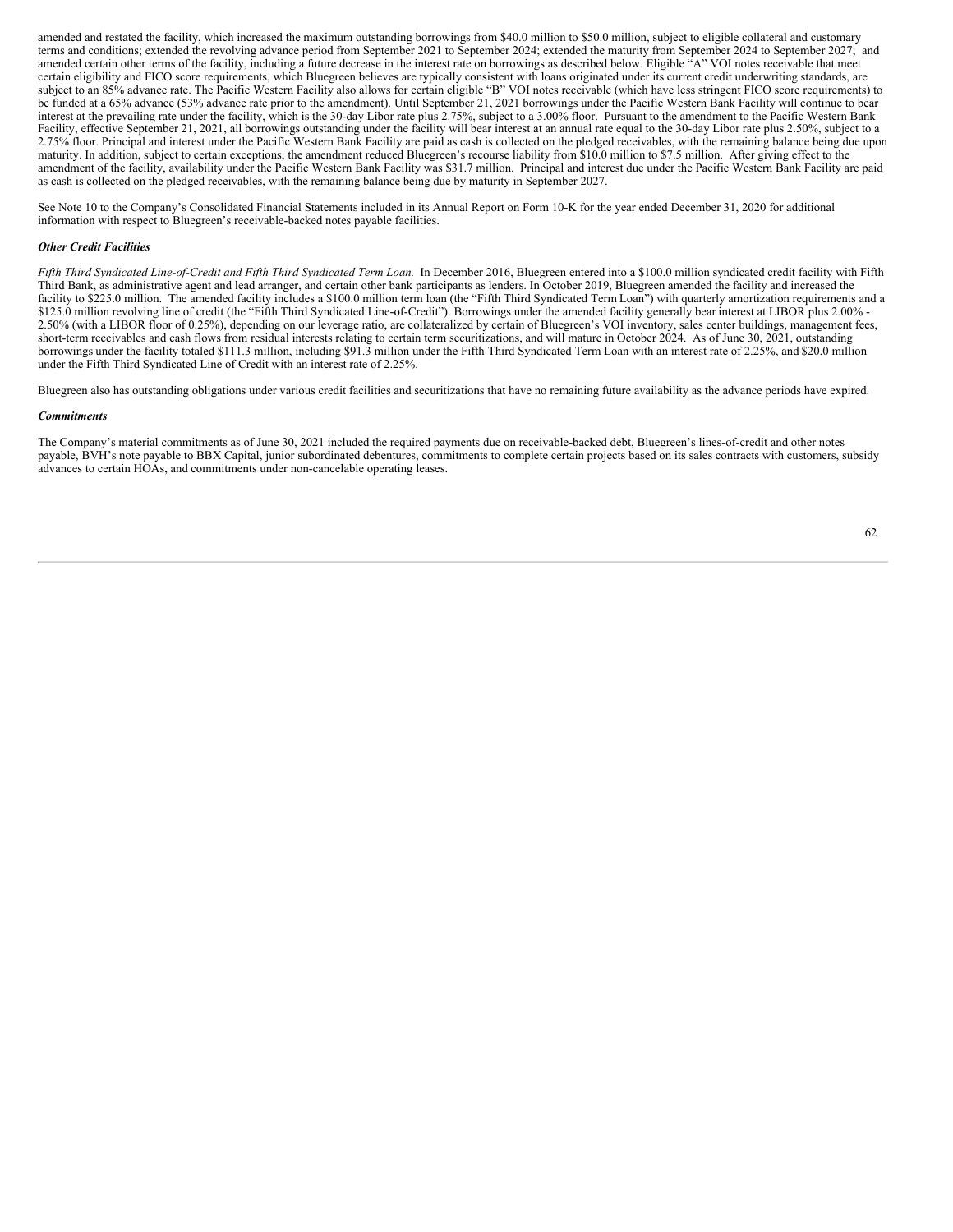The following table summarizes the contractual minimum principal and interest payments required on all of the Company's outstanding debt, non-cancelable operating leases and inventory purchase commitments by period due date, as of June 30, 2021 (in thousands):

| <b>Payments Due by Period</b>                 |           |        |         |           |  |                    |  |                 |  |              |  |           |
|-----------------------------------------------|-----------|--------|---------|-----------|--|--------------------|--|-----------------|--|--------------|--|-----------|
|                                               |           |        |         |           |  | <b>Unamortized</b> |  |                 |  |              |  |           |
|                                               | Debt      |        |         |           |  |                    |  |                 |  |              |  |           |
|                                               | Less than |        | $1 - 3$ | $4 - 5$   |  | After 5            |  | <b>Issuance</b> |  |              |  |           |
| <b>Contractual Obligations</b>                |           | vear   |         | Years     |  | Years              |  | Years           |  | Costs        |  | Total     |
| Receivable-backed notes payable               |           |        |         | 12,591 \$ |  | 66,328 \$          |  | 315,317 \$      |  | $(4,998)$ \$ |  | 389,238   |
| Bluegreen's notes payable and other           |           |        |         |           |  |                    |  |                 |  |              |  |           |
| borrowings                                    |           | 6,875  |         | 16,875    |  | 87,500             |  |                 |  | (1,036)      |  | 110,214   |
| BVH's note payable to BBX Capital, Inc.       |           |        |         |           |  | 75,000             |  |                 |  |              |  | 75,000    |
| Jr. subordinated debentures <sup>(1)</sup>    |           |        |         |           |  |                    |  | 170,897         |  | (1,036)      |  | 169,861   |
| Noncancelable operating leases <sup>(2)</sup> |           | 5.029  |         | 13,930    |  | 7,625              |  | 24,392          |  |              |  | 50,976    |
| Bass Pro Settlement <sup>(3)</sup>            |           | 4,000  |         | 8,000     |  |                    |  |                 |  |              |  | 12,000    |
| Total contractual obligations                 |           | 15,904 |         | 51,396    |  | 236,453            |  | 510,606         |  | (7,070)      |  | 807,289   |
| Interest Obligations <sup>(4)</sup>           |           |        |         |           |  |                    |  |                 |  |              |  |           |
| Receivable-backed notes payable               |           | 12,605 |         | 24,997    |  | 21,604             |  | 73,457          |  |              |  | 132,663   |
| Bluegreen's notes payable and other           |           |        |         |           |  |                    |  |                 |  |              |  |           |
| borrowings                                    |           | 2,426  |         | 4,338     |  | 604                |  |                 |  |              |  | 7,368     |
| BVH's note payable to BBX Capital, Inc.       |           | 4,500  |         | 9,000     |  | 5,613              |  |                 |  |              |  | 19,113    |
| Jr. subordinated debentures                   |           | 7,938  |         | 15,878    |  | 15,878             |  | 76,606          |  |              |  | 116,300   |
| Total contractual interest                    |           | 27,469 |         | 54,213    |  | 43,699             |  | 150,063         |  |              |  | 275,444   |
| Total contractual obligations                 |           | 43,373 |         | 105,609   |  | 280,152            |  | 660,669         |  | (7,070)      |  | 1,082,733 |

(1) Amounts do not include purchase accounting adjustments for junior subordinated debentures of \$35.4 million.

(2) Amounts represent the cash payment for leases and includes interest of \$11.6 million (3) Amounts represent the three remaining \$4.0 million annual cash payments to Bass Pr

Amounts represent the three remaining \$4.0 million annual cash payments to Bass Pro to be made during 2022, 2023, and 2024 pursuant to the June 2019 settlement agreement and includes imputed interest of \$2.7 million.

(4) Assumes that the scheduled minimum principal payments are made in accordance with the table above and the interest rate on variable rate debt remains the same as the rate at June 30, 2021.

The future commitments of the Company, excluding Bluegreen, relate to Woodbridge's junior subordinated debentures and the note payable to BBX Capital, including interest thereon. The Company will rely primarily on cash on hand and cash equivalents, as well as distributions, if any, that may be paid by Bluegreen in the future, in order to satisfy the principal payments required on its contractual obligations. As discussed above, the COVID-19 pandemic has adversely impacted Bluegreen, and while the Company believes that it will have sufficient cash and cash equivalents to fund its operations for at least two years, it will be dependent on the payment of dividends by Bluegreen to fund its operations in future periods. There is no assurance that Bluegreen will pay dividends in amounts required to fund BVH's needs or at all.

In lieu of paying maintenance fees for unsold VOI inventory, Bluegreen may enter into subsidy agreements with certain HOAs. During the six months ended June 30, 2021 and 2020, Bluegreen made payments related to such subsidies of \$4.7 million and \$4.6 million, respectively, which are included within cost of other fee-based services in the Company's unaudited consolidated statements of operations and comprehensive income. As of June 30, 2021, Bluegreen had \$8.4 million accrued for such subsidies, which is included in accrued liabilities and other in the unaudited consolidated balance sheet as of such date. As of December 31, 2020, Bluegreen had no accrued liabilities for such subsidies.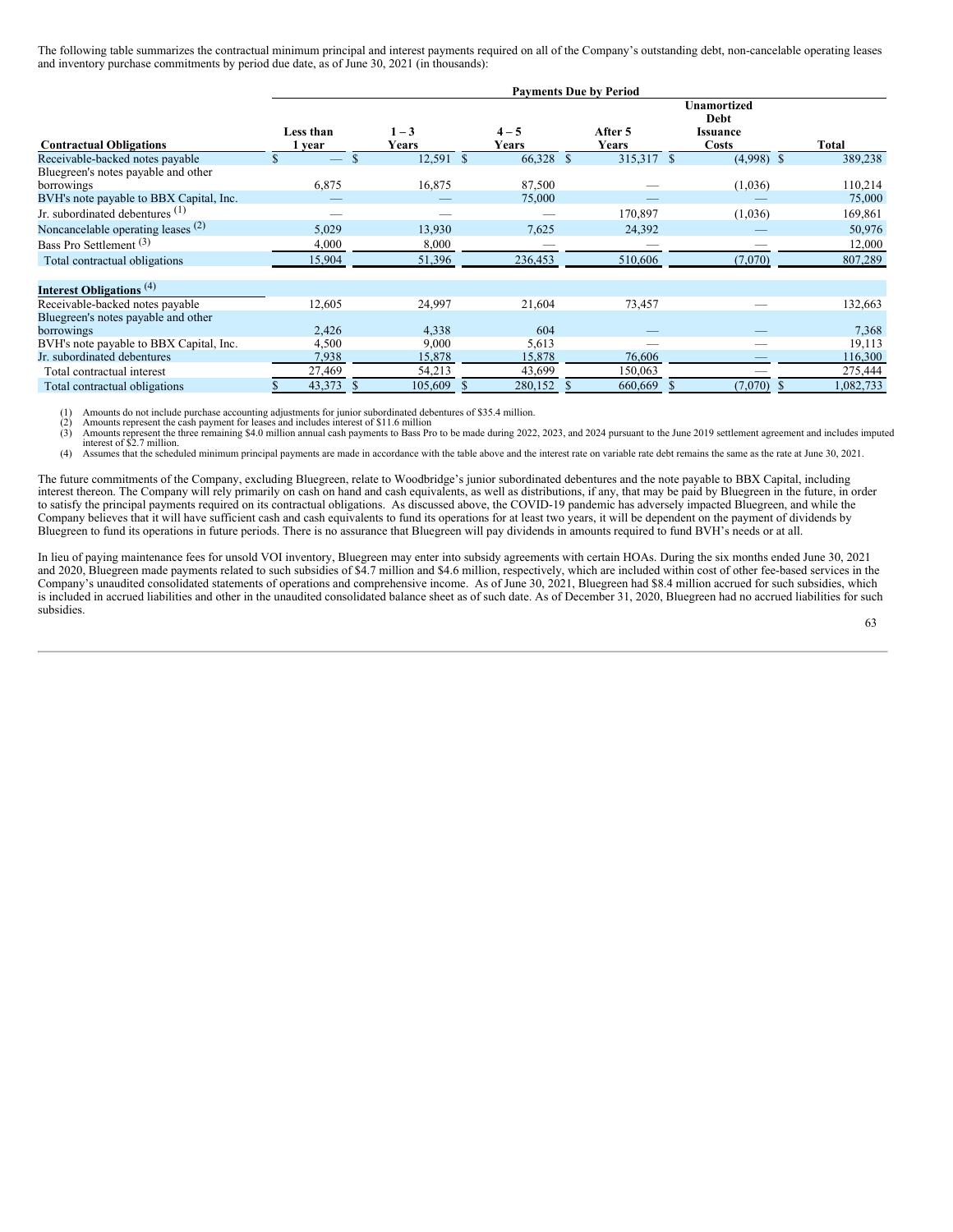Bluegreen intends to use cash on hand and cash flow from operations, including cash received from the sale or pledge of VOI notes receivable, and cash received from new borrowings under existing or future credit facilities in order to satisfy the principal and interest payments required on contractual obligations.

Bluegreen believes that its existing cash, anticipated cash generated from operations, anticipated future permitted borrowings under existing or future credit facilities, and anticipated future sales of notes receivable under existing, future or replacement purchase facilities will be sufficient to meet its anticipated working capital, capital expenditure and debt service requirements, including the contractual payment of the Bluegreen obligations set forth above, for the foreseeable future subject to the success of its ongoing business strategies, the ongoing availability of credit and the impact of the COVID-19 pandemic and success of the actions Bluegreen has taken in response thereto. Bluegreen will continue its efforts to renew, extend or replace any credit and receivables purchase facilities that have expired or that will expire in the near term. Bluegreen may, in the future, also obtain additional credit facilities and may issue corporate debt. Any debt incurred or issued may be secured or unsecured, bear interest at fixed or variable rates and may be subject to such terms as the lender may require and management believes acceptable. There can be no assurance that Bluegreen's efforts to renew or replace credit facilities or receivables purchase facilities which have expired or which are scheduled to expire in the near term will be successful or that sufficient funds will be available from operations or under existing, proposed or future revolving credit or other borrowing arrangements or receivables purchase facilities to meet Bluegreen's cash needs, including debt service obligations. To the extent Bluegreen is unable to sell notes receivable or borrow under such facilities, its ability to satisfy its obligations would be materially adversely affected.

Bluegreen's receivables purchase facilities, credit facilities, indentures and other outstanding debt instruments include what Bluegreen believes to be customary conditions to funding, eligibility requirements for collateral, cross-default and other acceleration provisions and certain financial and other affirmative and negative covenants, including, among others, limits on the incurrence of indebtedness, payment of dividends, investments in joint ventures and other restricted payments, the incurrence of liens and transactions with affiliates, as well as covenants concerning net worth, fixed charge coverage requirements, debt-to-equity ratios, portfolio performance requirements and cash balances, and events of default or termination. In the future, Bluegreen may be required to seek waivers of such covenants, but may not be successful in obtaining waivers, and such covenants may limit its ability to raise funds, sell receivables or satisfy or refinance its obligations, or otherwise adversely affect its financial condition and results of operations, as well as its ability to pay distributions. Bluegreen's future operating performance and ability to meet its financial obligations will be subject to future economic conditions and to financial, business and other factors, many of which may be beyond its control.

As previously disclosed, Bluegreen entered into a settlement agreement with Bass Pro and its affiliates during June 2019. Pursuant to the Settlement Agreement Bluegreen agreed to make five annual payments to Bass Pro of \$4.0 million, which commenced in January 2020. Additionally, in lieu of the previous commission arrangement, Bluegreen agreed to pay to Bass Pro a fixed annual fee for each Bass Pro and Cabela's retail store that Bluegreen accessed and an amount for each per net vacation package sold. As of June 30, 2021, Bluegreen had sales and marketing operations at a total of 112 Bass Pro Shops and Cabela's Stores and in January 2021, Bluegreen paid Bass Pro \$6.9 million of which \$3.4 million is included in prepaid expenses in the Company's unaudited consolidated balance sheet as of June 30, 2021.

#### *Of -balance-sheet Arrangements*

As of June 30, 2021, the Company did not have any "off-balance sheet" arrangements.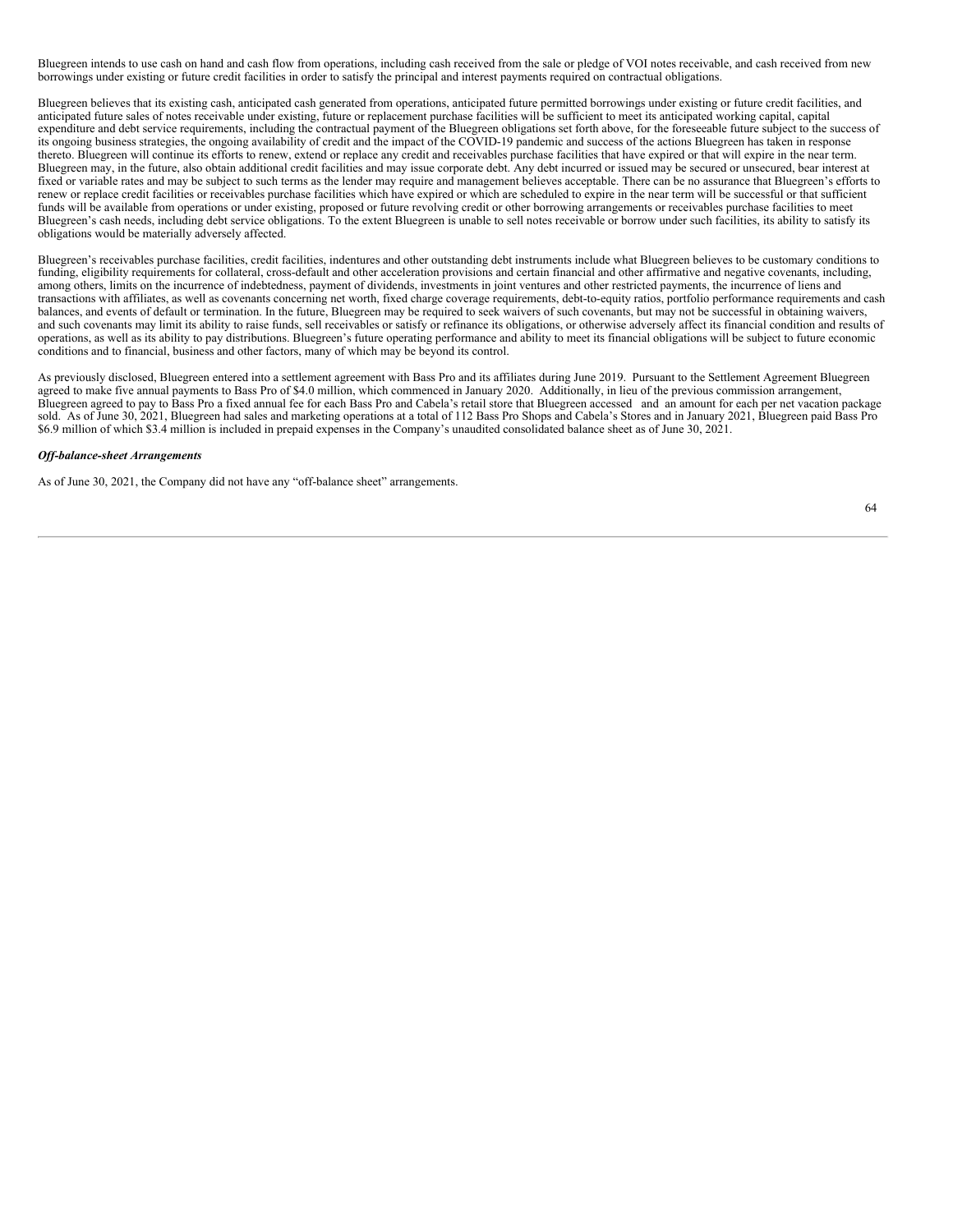## **Item 3. Quantitative and Qualitative Disclosures About Market Risk.**

The Company is exposed to market risks in the ordinary course of its business. These risks primarily include interest rate risk and risks relating to inflation and changing prices. In addition, instability or volatility in the financial markets which restricts the availability of credit, including in connection with the COVID-19 pandemic, may adversely impact the ability to borrow against or sell Bluegreen's VOI receivables, which has historically been a critical factor in Bluegreen's liquidity, as well as adversely impact its business, operating results, liquidity or financial condition. The Company's exposure to market risk has not materially changed from what was previously disclosed in its Annual Report on Form 10-K for the year ended December 31, 2020. See "Item 7A. Quantitative and Qualitative Disclosures About Market Risk" of the Company's Annual Report on Form 10-K for the year ended December 31, 2020.

#### **Item 4. Controls and Procedures.**

## **Evaluation of Disclosure Controls and Procedures**

The Company's management, with the participation of its Chief Executive Officer and its Chief Financial Officer, conducted an evaluation of the effectiveness of its disclosure controls and procedures (as such term is defined in Rules 13a-15(e) and 15d-15(e) under the Exchange Act), as of June 30, 2021. Based on that evaluation, the Company's Chief Executive Officer and Chief Financial Officer concluded that, as of June 30, 2021, the Company's disclosure controls and procedures were effective in ensuring that information required to be disclosed by the Company in reports that it files or submits under the Exchange Act has been recorded, processed, summarized and reported within the time periods specified in the SEC's rules and forms, and has been accumulated and communicated to its management, including the Chief Executive Officer and Chief Financial Officer, as appropriate, to allow timely decisions regarding required disclosure.

## **Changes in Internal Control over Financial Reporting**

During the three months ended June 30, 2021, there were no changes in the Company's internal control over financial reporting that have materially affected, or are reasonably likely to materially affect, its internal control over financial reporting.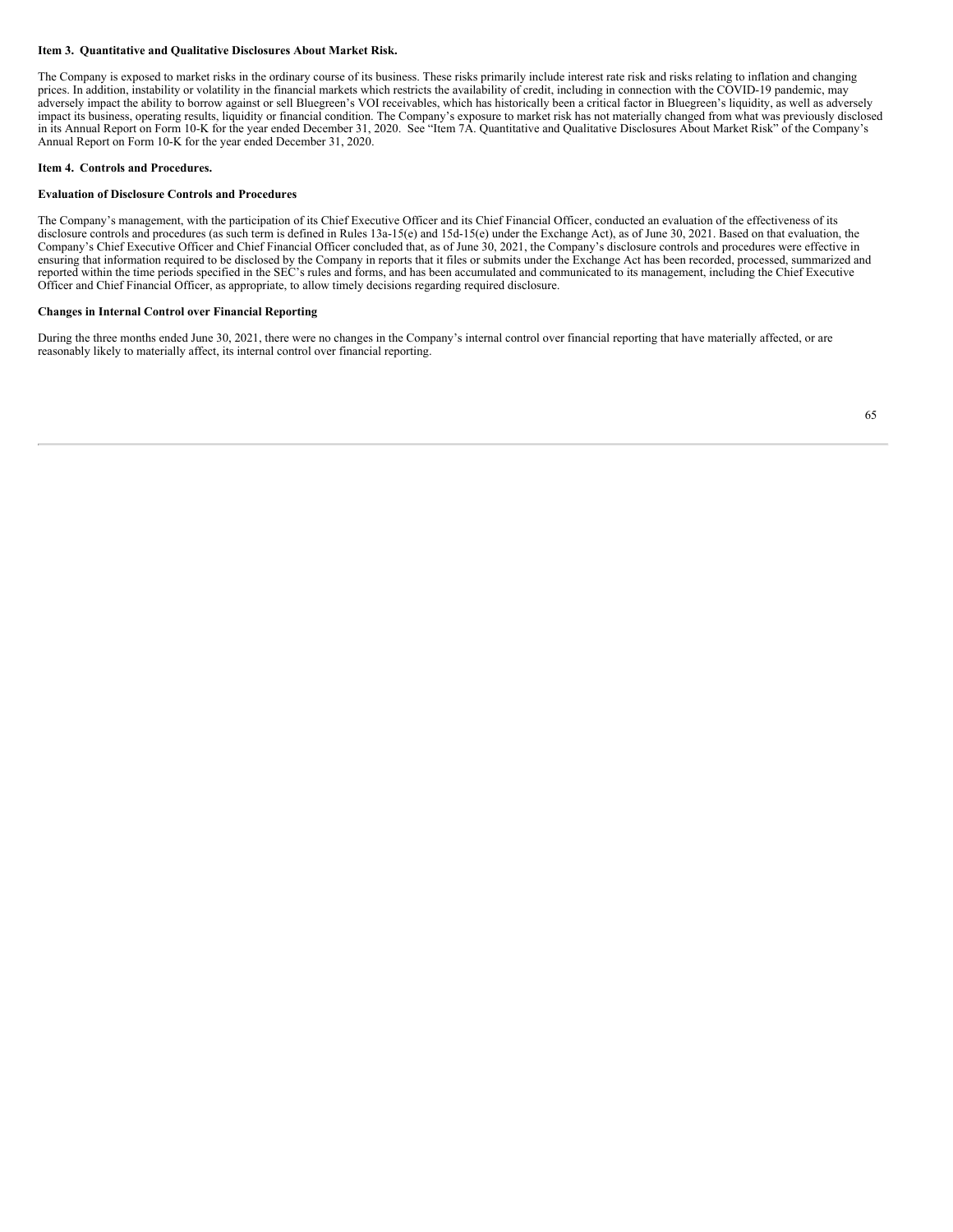## **PART II - OTHER INFORMATION**

#### **Item 1. Legal Proceedings.**

There have been no material changes in the Company's material legal proceedings from those disclosed in the "Legal Proceedings" section of its Annual Report on Form 10- K for the year ended December 31, 2020, other than those described in Note 9 to the unaudited consolidated financial statements included in Part I of this Quarterly Report on Form 10-Q, which are incorporated into this Item by reference.

## **Item 1A. Risk Factors.**

There have been no material changes to the risk factors disclosed in the "Risk Factors" section of the Company's Annual Report on Form 10-K for the year ended December 31, 2020.

## **Item 5. Other information**

The description of the August 3, 2021 amendment to Bluegreen's Liberty Bank Facility set forth in Note 7: Debt to the unaudited consolidated financial statements included in Part I, Item 1 of this report is incorporated by reference into this Item 5. Such description is a summary only, does not purport to be complete, and is qualified in its entirety by reference to the full text of the amendment, a copy of which is filed as Exhibit 10.1 to this report and is incorporated herein by reference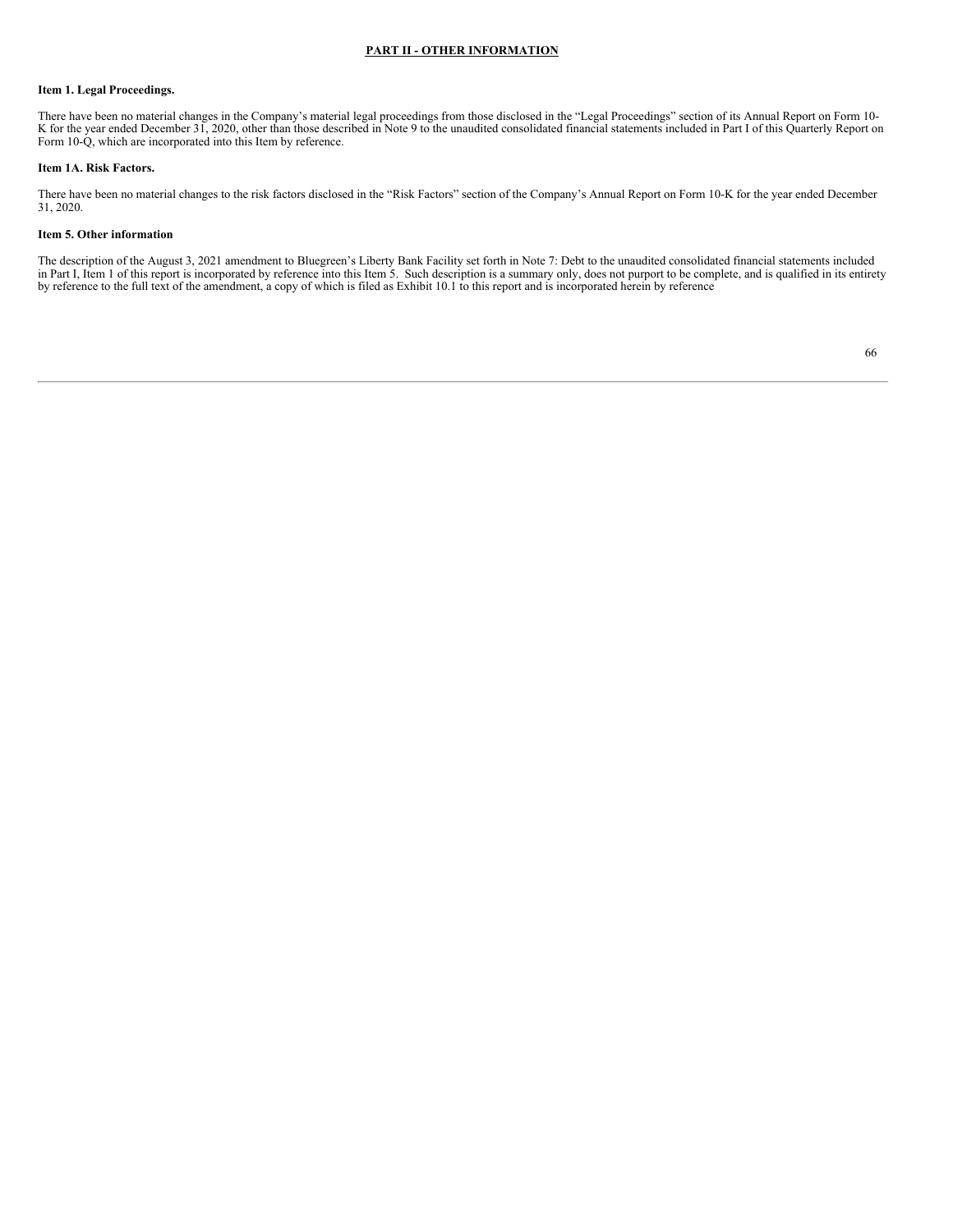# **EXHIBIT INDEX**

| Exhibit           |                                                                                                    |
|-------------------|----------------------------------------------------------------------------------------------------|
| <b>Number</b>     | <b>Description</b>                                                                                 |
| <u>10.1</u>       | Liberty Bank Facility amended and restated loan agreement                                          |
| <u>31.1</u>       | Certification of Chief Executive Officer pursuant to Section 302 of the Sarbanes-Oxley Act of 2002 |
| 31.2              | Certification of Chief Financial Officer pursuant to Section 302 of the Sarbanes-Oxley Act of 2002 |
| 32.1 <sup>†</sup> | Certification of Chief Executive Officer pursuant to Section 906 of the Sarbanes-Oxley Act of 2002 |
| 32.2 <sup>†</sup> | Certification of Chief Financial Officer pursuant to Section 906 of the Sarbanes-Oxley Act of 2002 |
| 101.INS           | <b>XBRL</b> Instance Document                                                                      |
| 101.SCH           | XBRL Taxonomy Extension Schema Document                                                            |
| 101.CAL           | XBRL Taxonomy Extension Calculation Linkbase Document                                              |
| 101.DEF           | XBRL Taxonomy Extension Definition Linkbase Document                                               |
| 101.LAB           | XBRL Taxonomy Extension Labels LinkBase Document                                                   |
| 101.PRE           | XBRL Taxonomy Extension Presentation Linkbase Document                                             |
|                   |                                                                                                    |

† Exhibit is furnished, not filed, with this report.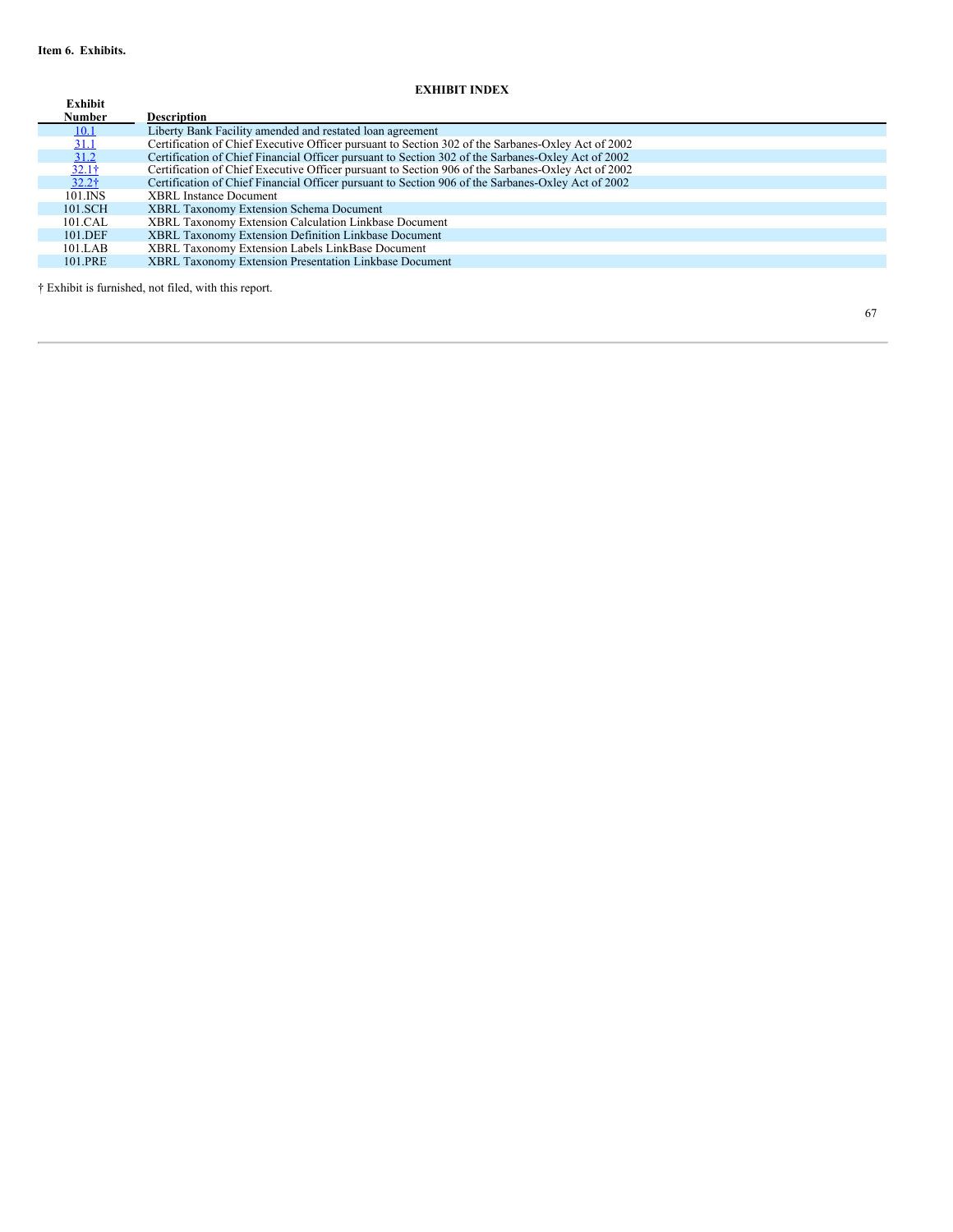## **SIGNATURES**

Pursuant to the requirements of the Securities Exchange Act of 1934, the registrant has duly caused this report to be signed on its behalf by the undersigned thereunto duly authorized.

# **BLUEGREEN VACATIONS HOLDING CORPORATION**

August 4, 2021 By:/s/ Alan B. Levan Alan B. Levan, Chairman of the Board, Chief Executive Officer and President

August 4, 2021 **By:** /s/ Raymond S. Lopez Raymond S. Lopez Executive Vice President, Chief Operating Officer, Chief Financial Officer and Treasurer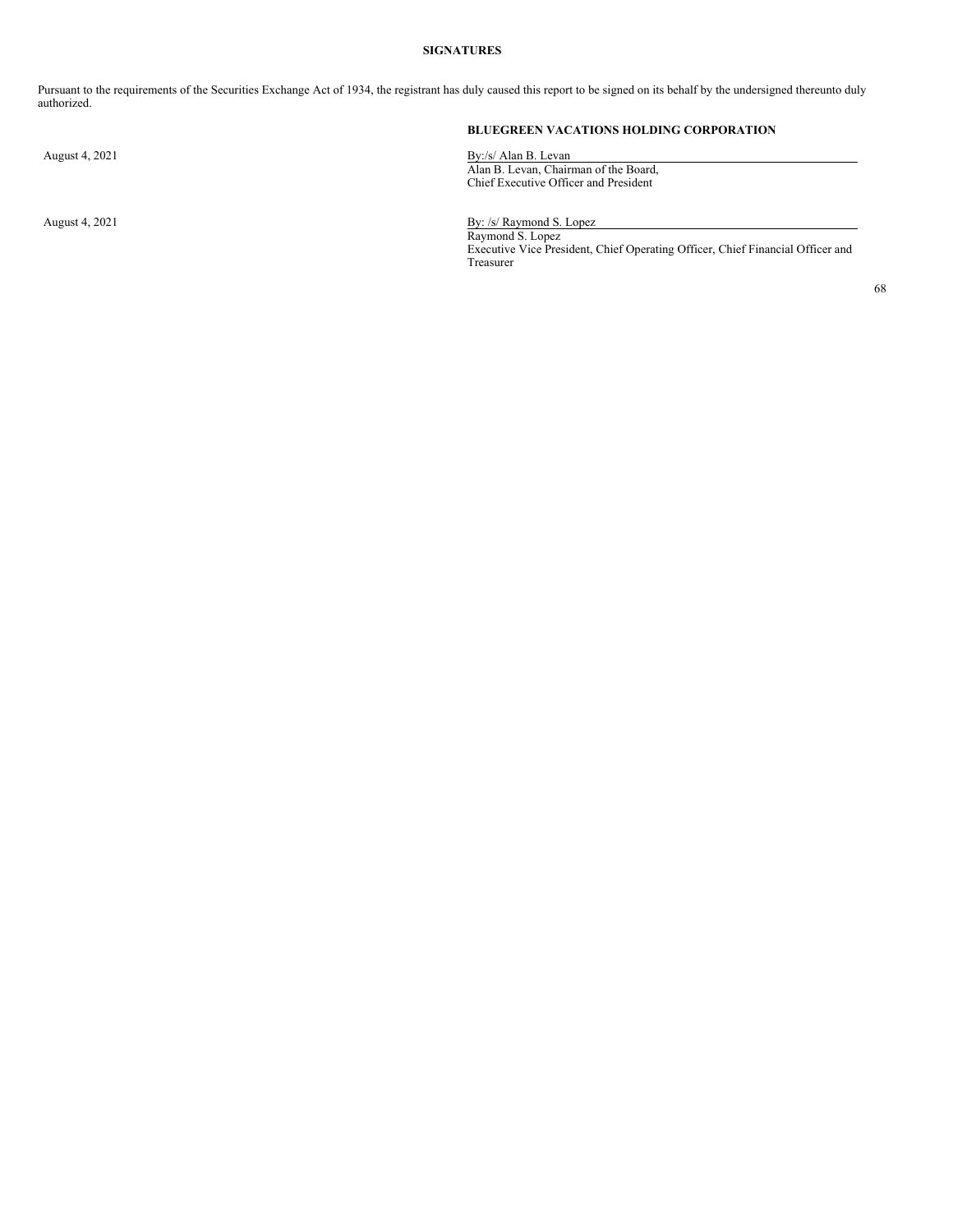# **SECOND AMENDMENT TO SECOND AMENDED AND RESTATED RECEIVABLES LOAN AGREEMENT**

# **THIS SECOND AMENDMENT TO SECOND AMENDED AND RESTATED RECEIVABLES**

**LOAN AGREEMENT** (this **"Amendment"**) is dated as of August 3, 2021 and made effective as of June 30, 2021, by and among each of the financial institutions identified under the caption "**Lenders**" on the signature pages of this Amendment (including without limitation Liberty Bank in such capacity) (each, a "**Lender**" and collectively, "**Lenders**"), **LIBERTY BANK**, a Connecticut non-stock mutual savings bank, as administrative and collateral agent for Lenders (in such capacity, together with its successors in such capacity, "**Agent**") and **BLUEGREEN VACATIONS CORPORATION**, a Florida corporation ("**Borrower**").

# **BACKGROUND**

A. Borrower, Agent and Lenders have previously entered into a Second Amended and Restated Receivables Loan Agreement dated March 12, 2018, as amended by that certain First Amendment to Second Amended and Restated Receivables Loan Agreement dated June 25, 2020 (the "**First Amendment**") (collectively, as amended, and as it may be further amended, restated or supplemented from time to time, the **"Loan Agreement"**).

B. Borrower has requested and Agent and Lenders have agreed to amend the terms of the Loan Agreement subject to the terms and conditions set forth in this Amendment.

C. All capitalized terms not defined in this Amendment shall have the meanings set forth in the Loan Agreement.

**NOW, THEREFORE**, intending to be legally bound hereby and for other good and valuable consideration, the parties agree as follows:

1. **Definitions**. Each of the following defined terms as set forth in **Section 1.1** of the Loan Agreement shall be and is hereby amended and restated to read, in its entirety, as follows:

> *Affiliate* means any Person: (a) which directly or indirectly controls, or is controlled by, or is under common control with such Person; (b) which directly or indirectly beneficially owns or holds five percent (5%) or more of the voting stock of such Person; or (c) for which five percent (5%) or more of the voting stock of which is directly or indirectly beneficially owned or held by such Person; provided, however, that under no circumstances shall Borrower be deemed an Affiliate of any 5% or greater shareholder of Borrower or any Affiliate of such shareholder who is not a Direct Affiliate (as defined herein) of Borrower, nor shall any such shareholder or any Affiliate of such shareholder be deemed to be an Affiliate of Borrower. The term "control" means the possession, directly or indirectly, of the power to direct or cause the direction of the management and policies of a Person,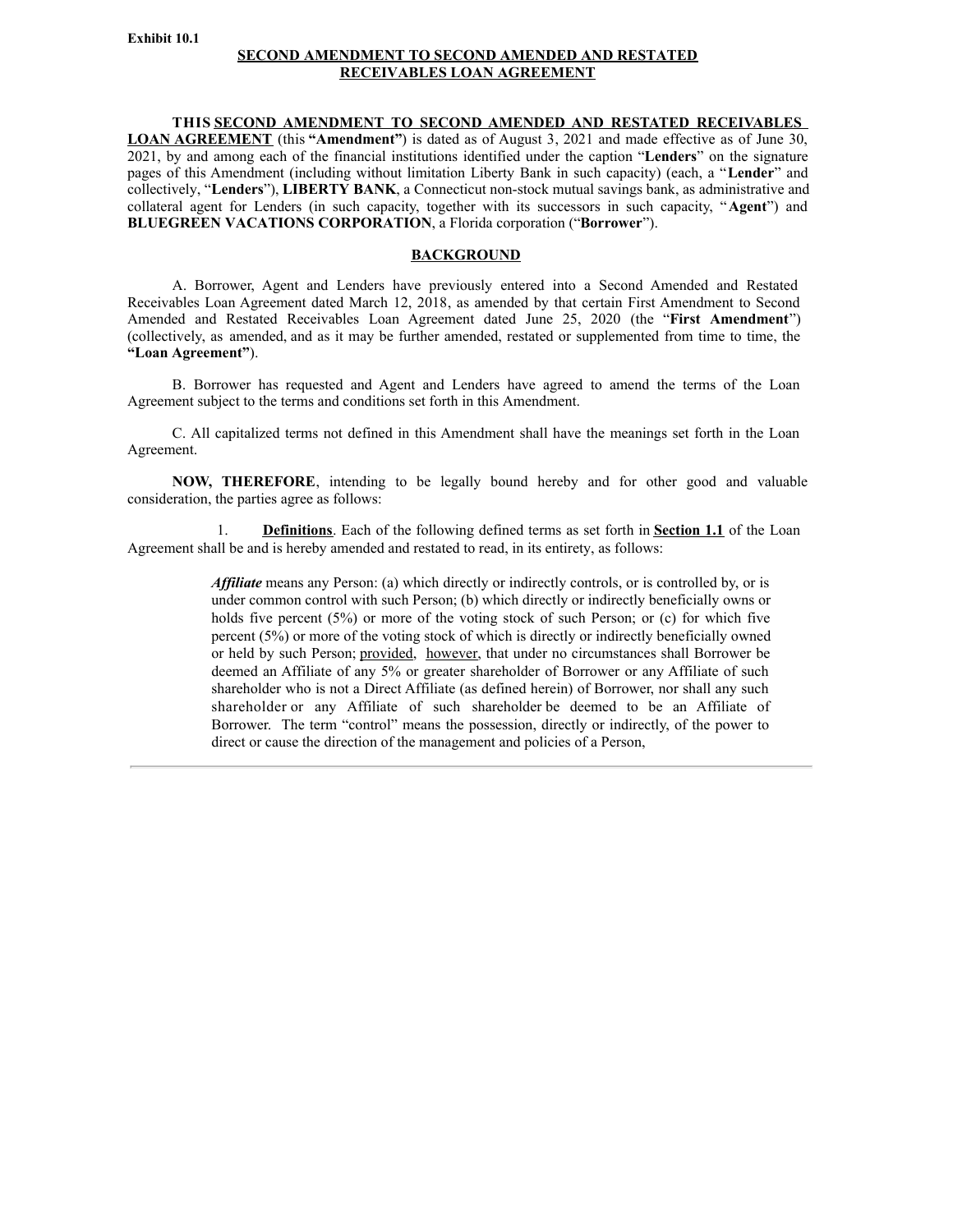whether through the ownership of voting securities, by contract or otherwise. For purposes of this definition, any entity included in the Borrower's GAAP consolidated financial statements shall be an Affiliate of Borrower (a "**Direct Affiliate**").

*Change of Control* means the occurrence of any of the following events: (a) a change in ownership or control of Borrower effected through a transaction or series of transactions whereby any Person or group of Persons who are Affiliates directly or indirectly acquires beneficial ownership (within the meaning of Rule 13d-3 under the Securities and Exchange Act of 1934) of securities of Borrower possessing more than fifty percent (50%) of the total combined voting power of Borrower's securities outstanding immediately after such acquisition, whether by means of a sale, merger, consolidation or otherwise or (b) any direct or indirect acquisition or purchase of over fifty percent (50%) in fair market value of the consolidated assets of Borrower and its Affiliates other than through the ordinary course of business of Borrower and its Affiliates; provided, however, that a Change of Control shall not be deemed to occur upon (x) a change in ownership or control of Borrower effected through a transaction or series of transactions whereby Bluegreen Vacations Holding Corporation, Woodbridge Holdings Corporation or any Affiliate of the forgoing, directly or indirectly acquires beneficial ownership (within the meaning of Rule 13d-3 of the Securities and Exchange Act of 1934) of securities of Borrower possessing more than fifty percent (50%) of the total combined voting power of Borrower's securities outstanding immediately after such acquisition, whether by means of a sale, merger, consolidation or otherwise, or (y) any direct or indirect acquisition or purchase of over fifty percent (50%) in fair market value of the consolidated assets of Borrower and its Affiliates by Bluegreen Vacations Holding Corporation, Woodbridge Holdings Corporation or any Affiliate of the forgoing.

*Consumer Documents* means, on or after the Final Rule Effective Date, the following documents used by Borrower in connection with the credit sale of Timeshare Interests:

- **(a)** \*Credit Report **\*Note - After completion of the underwriting review of the Consumer Documents, the Credit Application will be removed from the Consumer Documents file and shredded or returned to Borrower, at Borrower's request**;
- **(b)** Evidence of FICO Score (to the extent required under **Section 22.3**);
- **(c)** Purchase Agreement (with Right of Rescission Notice);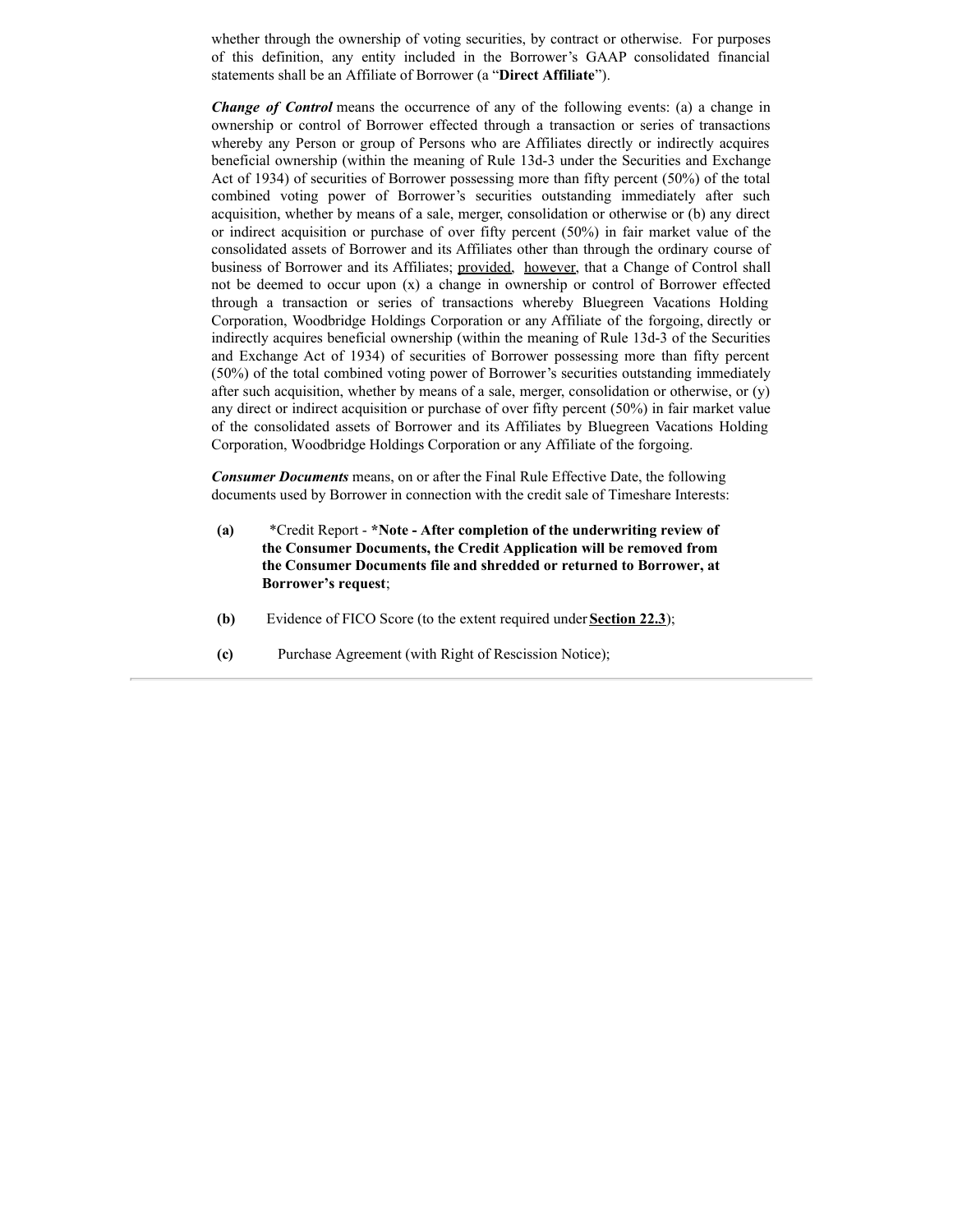- **(d)** Deed;
- **(e)** Mortgage;
- **(f)** Note (or Lost Note Affidavit, if applicable);
- **(g)** Servicing Disclosure Statement;
- **(h)** Privacy Act Notice (if applicable);
- **(i)** Certificate of Purchase of Owner Beneficiary Rights;
- **(j)** Closing Disclosure; and
- **(k)** Loan Estimate (to the extent required by Legal Requirements).

*Force Majeure Loan* means a Timeshare Loan in respect to which a natural disaster, pandemic, epidemic, act of terror or similar event has had a direct impact on the ability of the related Purchaser to make payments due to government shutdowns, home confinements, public health emergencies, or disruption of employment or to place of residence of such Purchaser, as determined by the Servicer in accordance with the servicing standards set forth in the Servicing Agreement and for which the Servicer has determined, in accordance with such standards, to defer loan payments no more than one time per disaster as to any Purchaser and for a period not to exceed two (2) months. At such time as a Purchaser under a Force Majeure Loan makes two (2) consecutive timely payments thereunder after the Servicer's determination to defer payments, the related Timeshare Loan shall no longer be deemed a Force Majeure Loan.

*Non-Conforming Timeshare Loan* means a Timeshare Loan made by Borrower or an FBS Developer (and assigned by FBS Developer to Borrower) to a Purchaser or Purchasers in connection with a Qualified Sale which is evidenced by a Qualified Note, secured by a Qualified Mortgage, and meets all of the criteria for a "Qualified Timeshare Loan" except that:

**(a)** The Purchaser's FICO Score is less than 625; or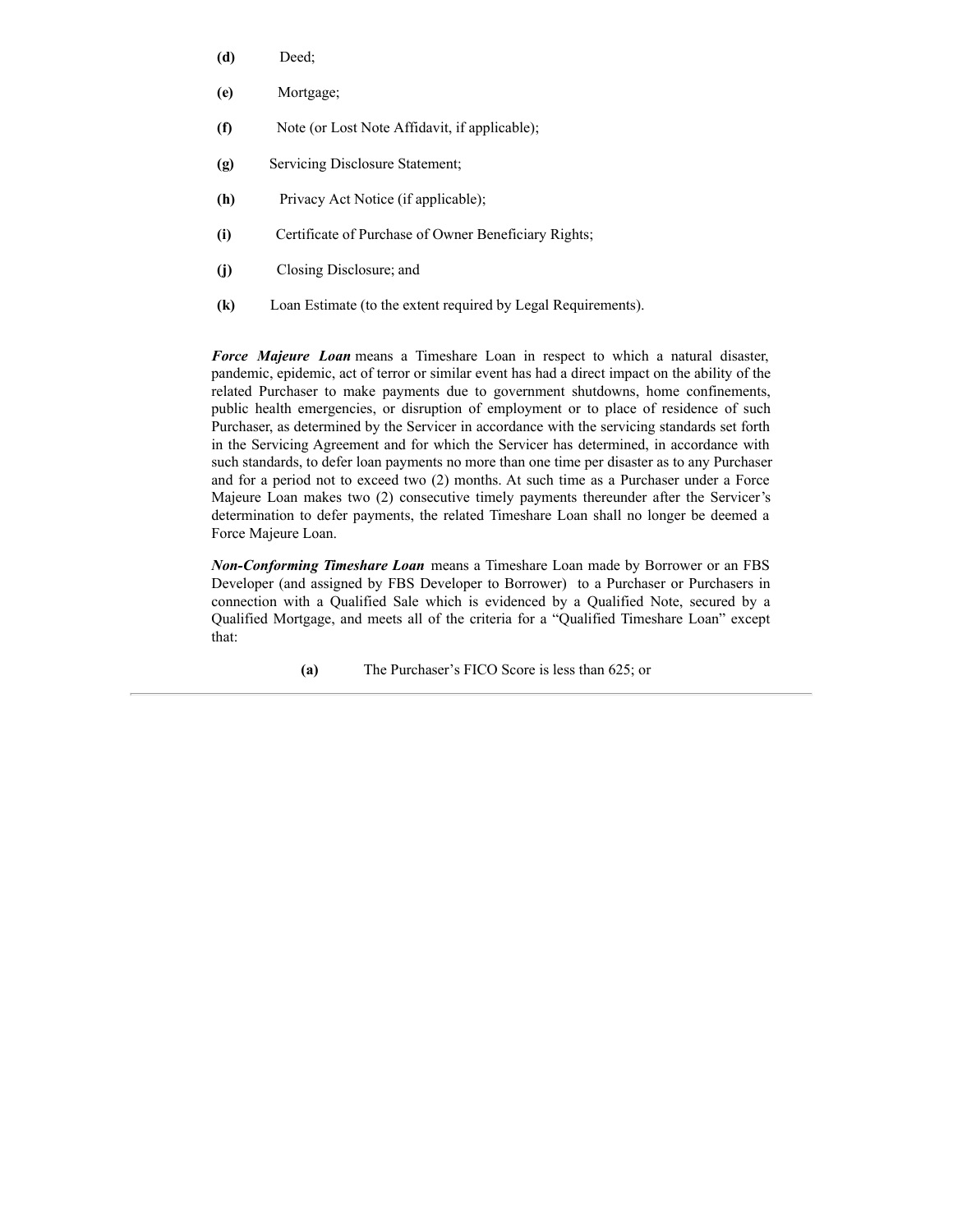**(b)** Such Timeshare Loan, when added to the Qualified Timeshare Loans included as Lender Portfolio Timeshare Loans (excluding No-FICO Score Timeshare Loans and Non-Resident Timeshare Loans), would cause the weighted average FICO Score for all such Timeshare Loans to be less than 700 notwithstanding **subsection (q)** of the definition of "Qualified Timeshare Loan"; or

**(c)** Such Timeshare Loan, when added to the Qualified Timeshare Loans included as Lender Portfolio Timeshare Loans, would cause the weighted average interest rate for all such Timeshare Loans to be less than 13.5% per annum notwithstanding **subsection (g)** of the definition of "Qualified Timeshare Loan"; or

**(d)** Such Timeshare Loan, when added to the Qualified Timeshare Loans included as Lender Portfolio Timeshare Loans, would cause the outstanding principal balance of all such Timeshare Loans which consisted of Non-Resident Timeshare Loans or No-FICO Score Timeshare Loans to exceed ten percent (10%) of the aggregate outstanding balance of all Qualified Timeshare Loans, notwithstanding the applicable sublimits for Qualified Timeshare Loans set forth in **Subsections 2.2(e)(i) and (iii)**.

In addition, a "Non-Conforming Timeshare Loan" must also meet the following criteria: (i) the minimum weighted average number of payments made under all such Timeshare Loans shall be at least twenty-four (24); (ii) the Purchaser under each such Timeshare Loan shall have made at least one (1) payment of principal and interest under such Timeshare Loan; and (iii) the minimum weighted FICO Score shall be at least 600.

*Qualified Sale* means a credit sale of a Timeshare Interest to a Purchaser, which is made by Borrower or its Affiliates or an FBS Developer (and assigned by FBS Developer to Borrower) in the ordinary course of its business and is consummated in compliance with all applicable Legal Requirements and in connection with which the Purchaser has made a down payment by cash, check or credit card or otherwise of at least ten percent (10%) of the Sales Price (which down payment may, (i) in the case of an Upgraded Note Receivable, conversion in connection with an Introductory Loan, or a former NELO Loan, be represented in part or in whole by the principal payments and down payment made on, as applicable, such related Original Note, the Qualified Note relating to the former NELO Loan, the related Introductory Loan or the related Timeshare Interest, since its date of origination, or (ii) in the case of an Upgrade or a conversion in connection with an Introductory Product, be represented in whole or in part by the amount paid where the Purchaser has paid in full, whether at the point of sale or otherwise, for the original Timeshare Interest or Introductory Product, as applicable).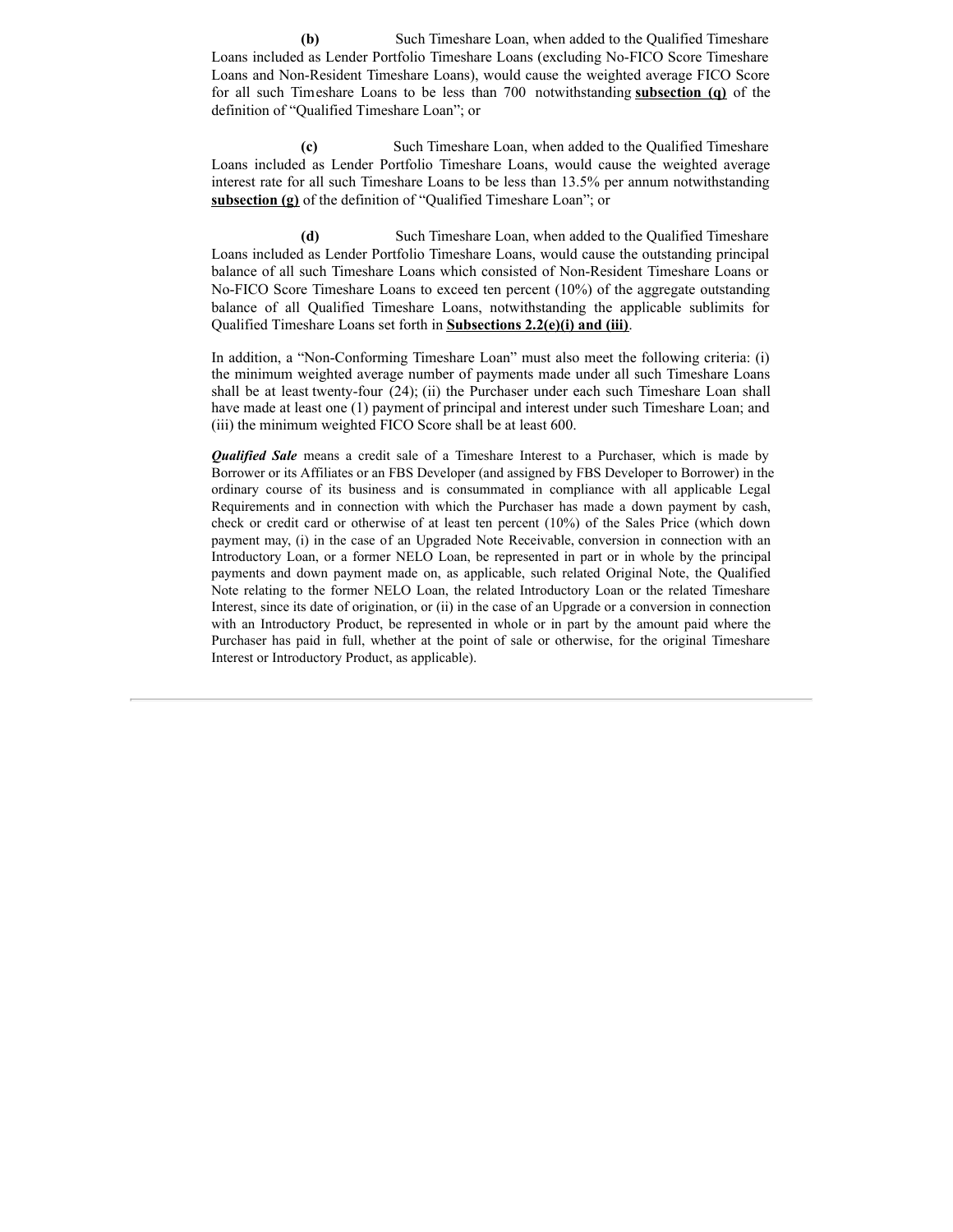*Qualified Timeshare Loan* means each Timeshare Loan made by Borrower or FBS Developer (and assigned by FBS Developer to Borrower) to a Purchaser or Purchasers in connection with a Qualified Sale which is evidenced by a Qualified Note, secured by a Qualified Mortgage and which meets the following criteria:

**(a)** The Timeshare Loan is evidenced by a Qualified Note, Qualified Mortgage, Purchase Agreement and such other Consumer Documents which have been, as applicable, executed in connection with the credit purchase and sale of a Timeshare Interest;

**(b)** The Timeshare Loan has an original maturity date of one hundred twenty (120) months or less, payable in equal monthly installments of principal and interest, with the first installment due and payable not more than forty-five (45) days after the date on which Agent has first advanced funds based upon the collateral assignment of such Timeshare Loan;

**(c)** Purposely Omitted;

**(d)** The Timeshare Loan is not a Delinquent Loan;

**(e)** The Timeshare Loan is not more than thirty (30) days past due at the time of the initial Advance against such Timeshare Loan;

**(f)** There has been no default on the Timeshare Loan by the Purchaser;

**(g)** Other than with respect to the effect of the application of the Service Member's Civil Relief Act on Lender Portfolio Timeshare Loans, the annual rate of interest applied to the unpaid principal balance of the applicable Note is at least equal to a fixed rate of 9.99% per annum and the weighted average interest rate for all of the Lender Portfolio Timeshare Loans is at least equal to 13.5% per annum;

**(h)** The Purchaser has no claim of any defense, setoff or counterclaim to the applicable Timeshare Loan;

**(i)** The Timeshare Loan represents the balance of the Sales Price and the Purchaser is not, and no payment of a sum due under the Timeshare Loan has been made by, an Affiliate, or an officer, director, agent, employee, principal, broker, creditor (or relative thereof) of any other Person related to or an Affiliate of Borrower;

**(j)** The Consumer Documents and all other aspects of the related transaction comply with all Legal Requirements;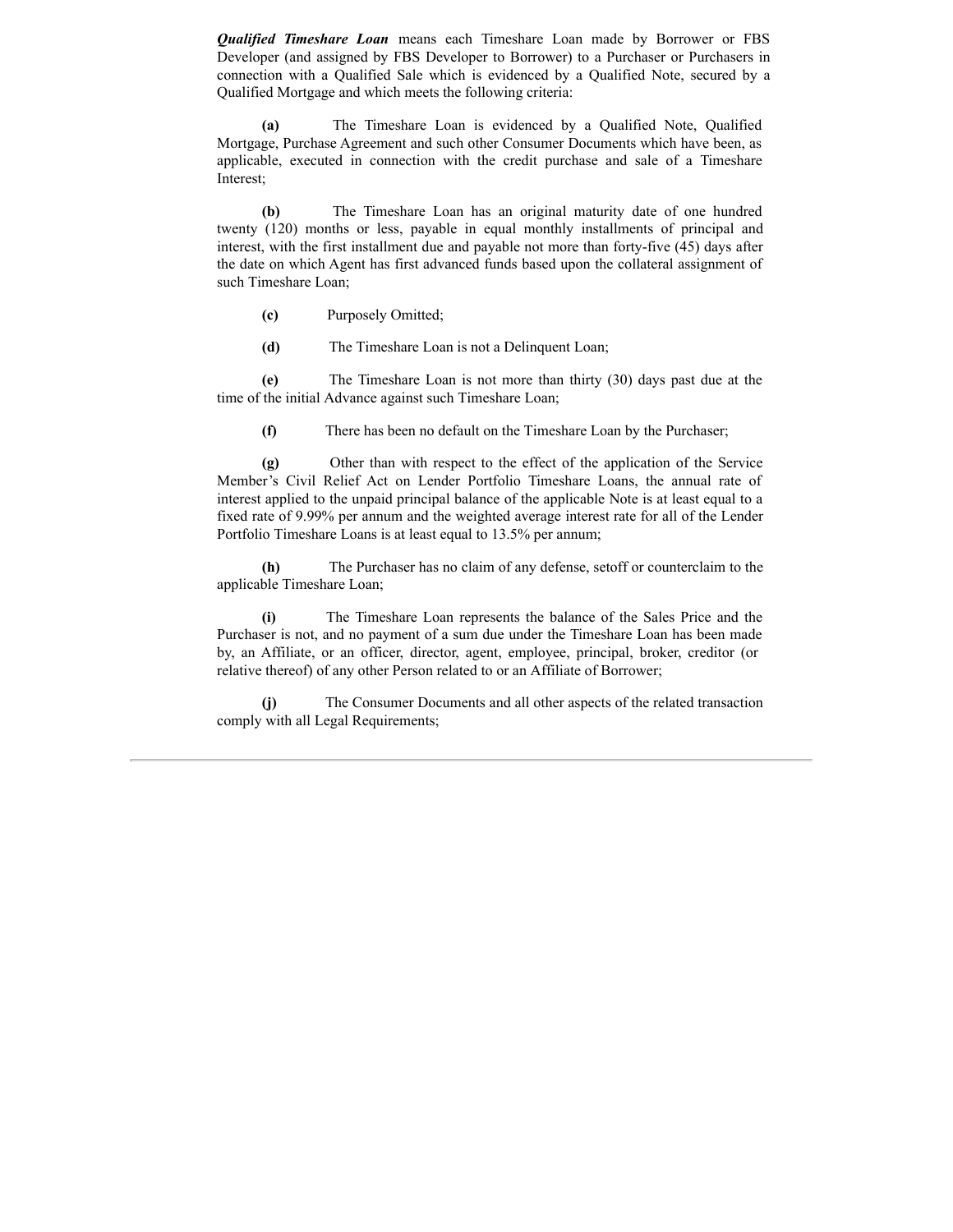**(k)** The payment to be received is payable in United States dollars;

**(l)** Each Purchase Agreement, Note, Mortgage and related Consumer Document has been duly executed, as applicable, by or on behalf of all Persons having a beneficial ownership interest in the Timeshare Interest;

**(m)** The Unit in which the applicable Timeshare Interest financed by the Timeshare Loan is situate: (i) has been completed in compliance with all Legal Requirements, is currently served by all required utilities, is fully furnished and ready for use; provided, however, Units may be subject to renovations for improvements from time to time, provided that, a "One-to-One Owner Beneficiary to Accommodation Ratio" (as defined in the Trust Agreement) is maintained in accordance with the Trust Agreement and applicable Legal Requirements and Borrower provides evidence of the same to Agent upon Agent's request; (ii) is covered by a valid certificate of occupancy (or its equivalent) duly issued; (iii) is subject to the terms of the Declaration for the applicable Project; and (iv) has been developed to the specifications provided for in the applicable Purchase Agreement. All furnishings (including appliances) within the Unit have been or will be fully paid for and are free and clear of any lien or other interest by any third party prior to dedication to the governing timeshare regime, except for any furniture leases which contain non-disturbance provisions acceptable to Agent;

**(n)** The Unit in which the applicable Timeshare Interest financed by the Timeshare Loan is situate has had all taxes, Assessments, penalties and fees related thereto paid when due;

**(o)** Any and all applicable rescission periods have expired;

**(p)** The Purchaser's FICO Score (if more than one Purchaser: i) if all Purchasers have a FICO Score, the highest FICO Score will be submitted to Agent and used for this calculation, and ii) if a FICO Score is not available for certain of the Purchasers, the highest FICO Score of the remaining Purchasers will be submitted to Agent and used for this calculation) shall not be less than 625, subject to the exceptions provided in **Sections 2.2(e)(i) and 2.2(e)(iii)**;

**(q)** The weighted average FICO Score for all Qualified Timeshare Loans included in the Lender Portfolio Timeshare Loans (excluding No-FICO Score Timeshare Loans and Non-Resident Timeshare Loans) shall not be less than 700;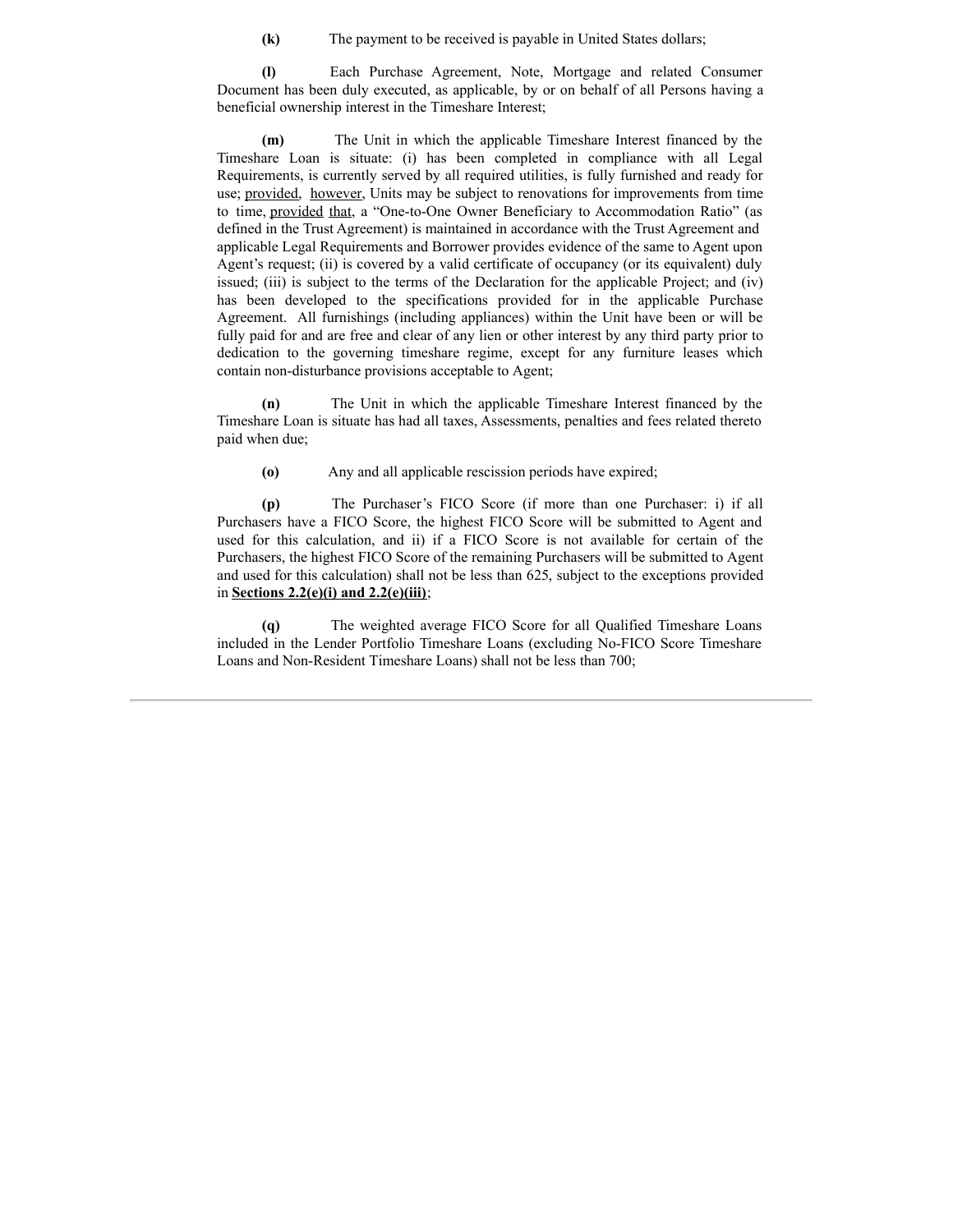**(r)** The Purchaser is a resident of the United States or Canada, subject to the exception provided in **Section 2.2 (e)(i)**;

**(s)** The lien of the Mortgage securing the Note is a perfected first priority purchase money mortgage which may be assigned of record to Agent, for the benefit of Lenders, (or is being assigned to Agent, for the benefit of Lenders, in accordance with this Agreement, as applicable) and is or will be fully insured by a Title Insurance Policy in the amount of the Timeshare Loan, which policy is endorsed to Agent, for the benefit of Lenders, and its successors and assigns or insured in the name of Borrower and collaterally assigned to Agent, for the benefit of Lenders, and its successors and assigns;

**(t)** All representations, warranties and covenants regarding such Timeshare Loans and the Consumer Documents related thereto and the matters related thereto as set forth in **Section 10** and elsewhere in this Agreement are accurate and Borrower shall have performed all of its obligations with respect thereto;

**(u)** Agent and/or Lenders have a valid, perfected first priority lien against and security interest in the Note and the related Consumer Documents (which in the case of the Consumer Documents may be subject to a Permitted Encumbrance) and all payments to be made thereunder;

**(v)** The total maximum remaining principal balance of all Timeshare Loans outstanding to any one Purchaser or Affiliates of such Purchaser (and assigned to Agent, for the benefit of Lenders, hereunder) shall not exceed \$75,000 in the aggregate;

**(w)** The payment terms of such Timeshare Loan have not been amended in any way, including any revisions to the payment provisions to cure any defaults or delinquencies, except in the case of a Permitted Modification or unless otherwise agreed to by Agent in writing at its sole discretion. If an otherwise Qualified Timeshare Loan is amended to cure a delinquency without Agent's agreement, such Timeshare Loan shall be deemed a Delinquent Loan;

**(x)** There has been no increase to the applicable interest rate payable on the Timeshare Loan as the result of the termination of any automatic payment option, unless all disclosures required under applicable law for such increase have been properly given by Borrower or its Affiliates to Purchaser;

**(y)** The Purchaser is not a "blocked person", as defined in the Patriot Act Certificate and Agreement; and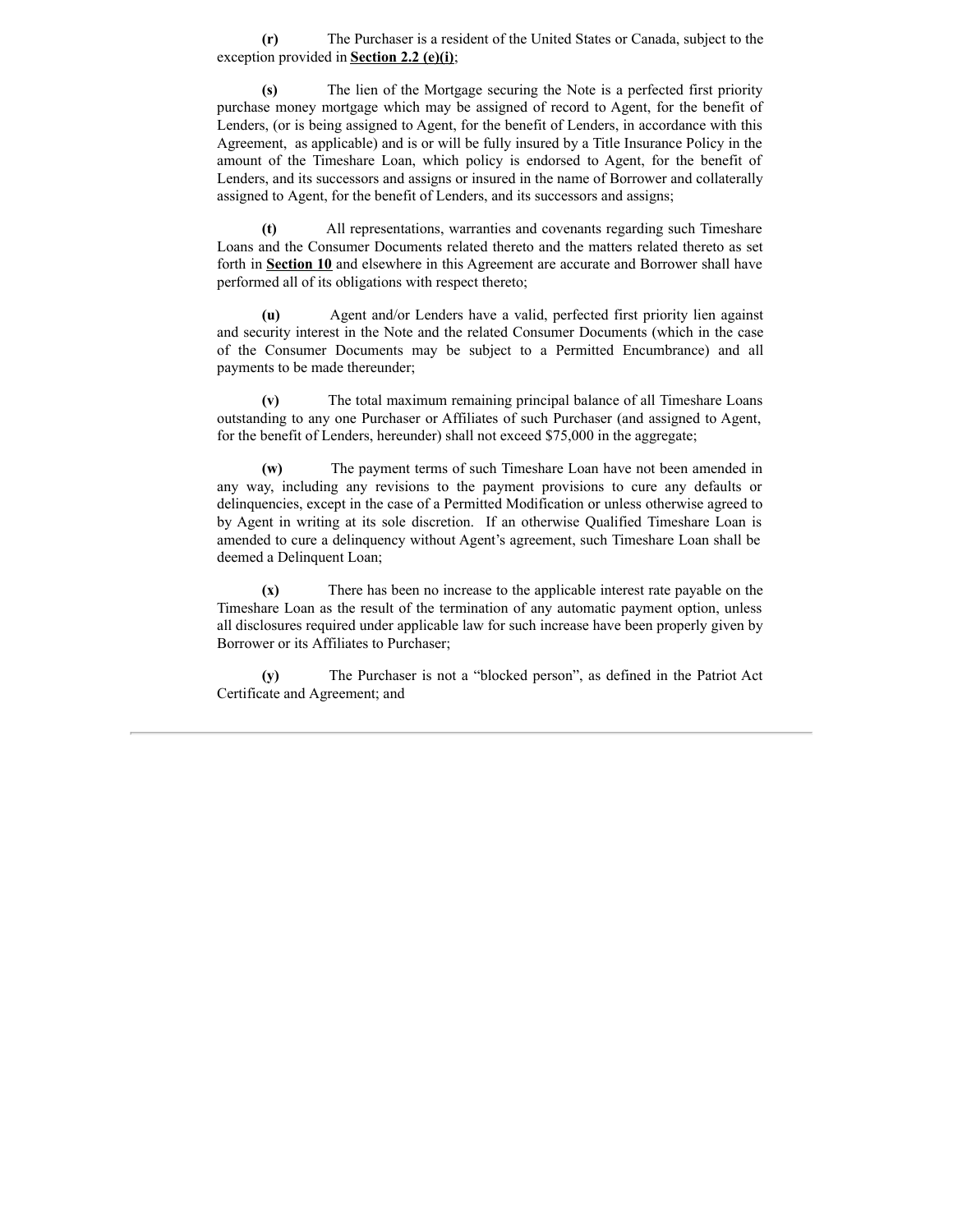**(z)** The Unit in which the applicable Timeshare Interest financed by the Timeshare Loan is situate in a Unit (i) comprising part of a Primary Project, or (ii) comprising part of a Non-Primary Project subject to the Non-Primary Project Timeshare Loans sublimit of 35% as set forth in **Section 2.2(e)(iv)**.

*Receivables Loan Advance Period* means the period of time commencing on July 1, 2021 through and including June 30, 2024.

*Receivables Loan Interest Rate* means until the occurrence of an Event of Default:

From July 1, 2021 through and including July 31, 2021, at a yearly rate which is equal to the WSJ Prime Rate in effect on July 1, 2021, minus 0.50% per annum, provided that, in no event shall the interest rate on the Receivables Loan be less than 3.00% per annum.

On each WSJ Prime Rate Adjustment Date commencing after July 31, 2021, the yearly rate at which interest shall be payable on the unpaid principal balance of the Receivables Loan shall be, as applicable, increased or decreased to a rate which is equal to the WSJ Prime Rate in effect on the WSJ Prime Rate Determination Date, minus 0.50% per annum, provided that, in no event shall the interest rate on the Receivables Loan be less than 3.00% per annum.

### *Receivables Loan Maturity Date* means June 30, 2026.

*Title Company* means a title insurance company selected by Borrower in its reasonable discretion which is authorized and duly licensed to carry on a title insurance business in the state in which the applicable Project is located."

2. **Receivables Loan Interest Rate**. Borrower and Lender acknowledge and agree that any and all Advances previously extended to Borrower prior to the date hereof under the Receivables Loan and currently outstanding against (i) Qualified Timeshare Loans included within the Lender Portfolio Timeshare Loans assigned to Agent, for the benefit of Lenders, and (ii) Non-Conforming Timeshare Loans included within the Lender Portfolio Timeshare Loans, including any Supplemental Advances previously made, shall continue to accrue interest at the "Receivables Loan Interest Rate" as provided under the First Amendment (i.e. the WSJ Prime Rate, minus 0.10% per annum, provided that, in no event shall the interest rate on the Receivables Loan be less than 3.40% per annum). Borrower and Lender acknowledge and agree that any and all Advances extended to Borrower on or after the date hereof under the Receivables Loan against (i) Qualified Timeshare Loans included within the Lender Portfolio Timeshare Loans assigned to Agent, for the benefit of Lenders, and (ii) Non-Conforming Timeshare Loans included within the Lender Portfolio Timeshare Loans, including any Supplemental Advances, shall accrue interest at the "Receivables Loan Interest Rate" as amended as provided in **Paragraph 1** above.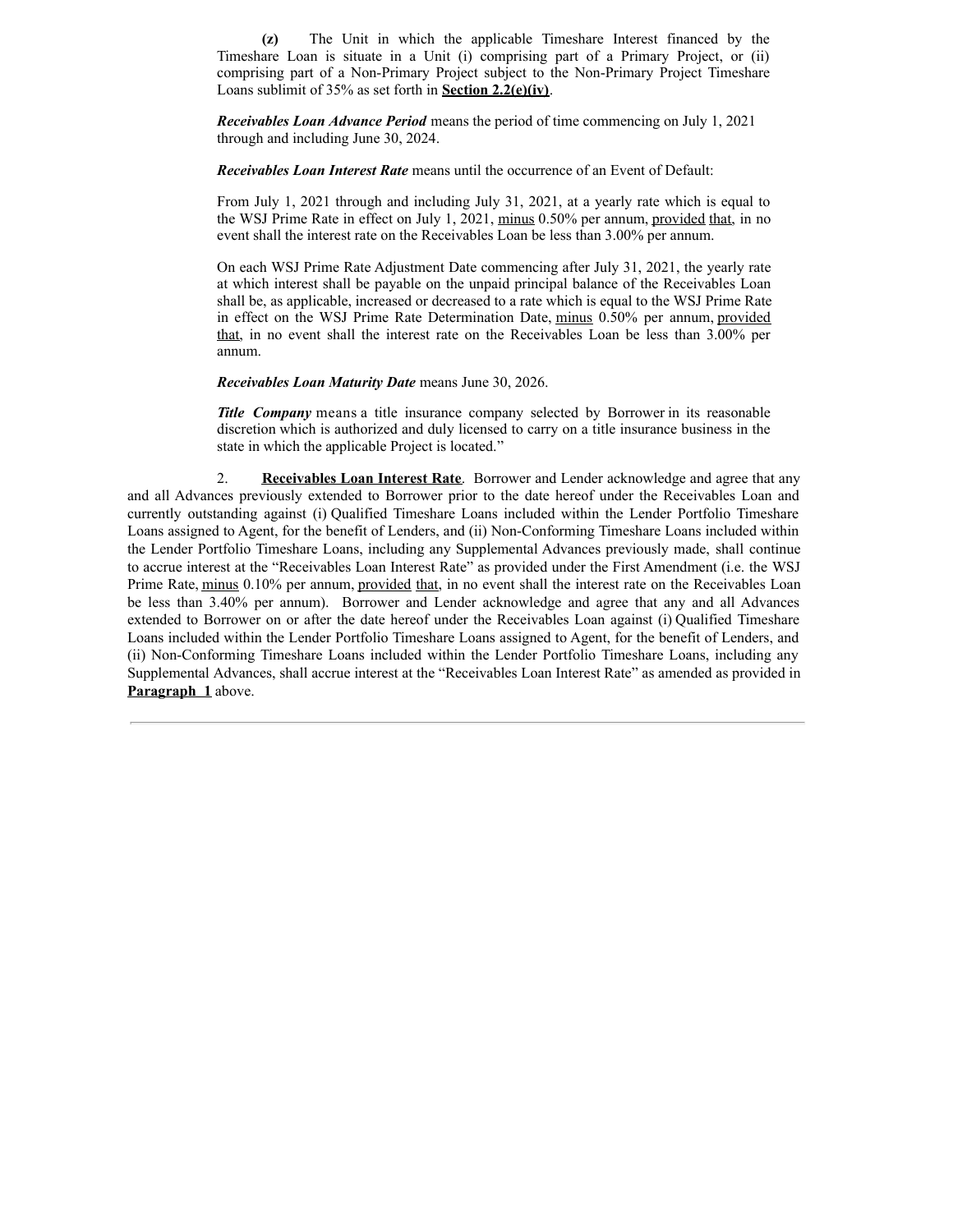Notwithstanding the foregoing, Borrower and Lender acknowledge and agree that if Lenders, for the period on or after the date hereof through and including December 15, 2021, make Advances under the Receivables Loan to Borrower in an aggregate amount of not less than \$15,000,000, the "Receivables Loan Interest Rate" for any and all Advances under the Loan Agreement whether previously, now or hereafter existing under the Receivables Loan against (i) Qualified Timeshare Loans included within the Lender Portfolio Timeshare Loans assigned to Agent, for the benefit of Lenders, and (ii) Non-Conforming Timeshare Loans included within the Lender Portfolio Timeshare Loans, including any Supplemental Advances previously, now or hereafter made, will accrue interest at the "Receivables Loan Interest Rate" as provided in this Amendment.

3. **Loan Amount**. **Section 2.1** of the Loan Agreement shall be and is hereby amended and restated to read, in its entirety, as follows:

> "**2.1 Loan Amount.** Subject to the other provisions and conditions of this Agreement, each Lender (severally, but not jointly) agrees, from time to time during the Receivables Loan Advance Period, to make its Pro Rata Share of Advances under the Receivables Loan to Borrower in amounts equal to the lesser of: (a) the sum of (i) eighty-five percent (85%) of the unpaid principal balance of Qualified Timeshare Loans included within the Lender Portfolio Timeshare Loans assigned to Agent, for the benefit of Lenders, in connection with such requested Advance, plus (ii) seventy percent (70%) of the unpaid principal balance of Non-Conforming Timeshare Loans included within the Lender Portfolio Timeshare Loans assigned to Agent, for the benefit of Lenders, in connection with such requested Advance, or (b) the Maximum Receivables Loan Amount.

> Notwithstanding anything to the contrary contained herein, at no time shall Agent or any Lender be required to make additional Advances to Borrower pursuant to the terms and conditions of this Agreement if, after giving effect to any such Advance, the result is that (i) the aggregate outstanding principal balance of the Receivables Loan based on Advances supported by Non-Conforming Timeshare Loans exceeds Five Million Dollars (\$5,000,000.00), (ii) the aggregate outstanding principal balance of the Receivables Loan exceeds the Maximum Receivables Loan Amount, or (iii) the aggregate outstanding principal balance of the Receivables Loan owed to any Lender (or its participant), exceeds such Lender's Commitment Amount."

4. **Advances/Low Fico Score Timeshare Loans**. Borrower, Agent and Lenders acknowledge and agree that **Section 2.2 (e)(ii)** of the Loan Agreement shall be and is hereby deleted in its entirety and shall be of no further force or effect after the date hereof. Borrower, Agent and Lenders further acknowledge and agree that any and all Qualified Timeshare Loans that otherwise satisfy the criteria of "Low FICO Score Timeshare Loans" which are included as Lender Portfolio Timeshare Loans as of the date hereof shall be deemed to be "Non-Conforming Timeshare Loans" for purposes of calculating the borrowing base formula and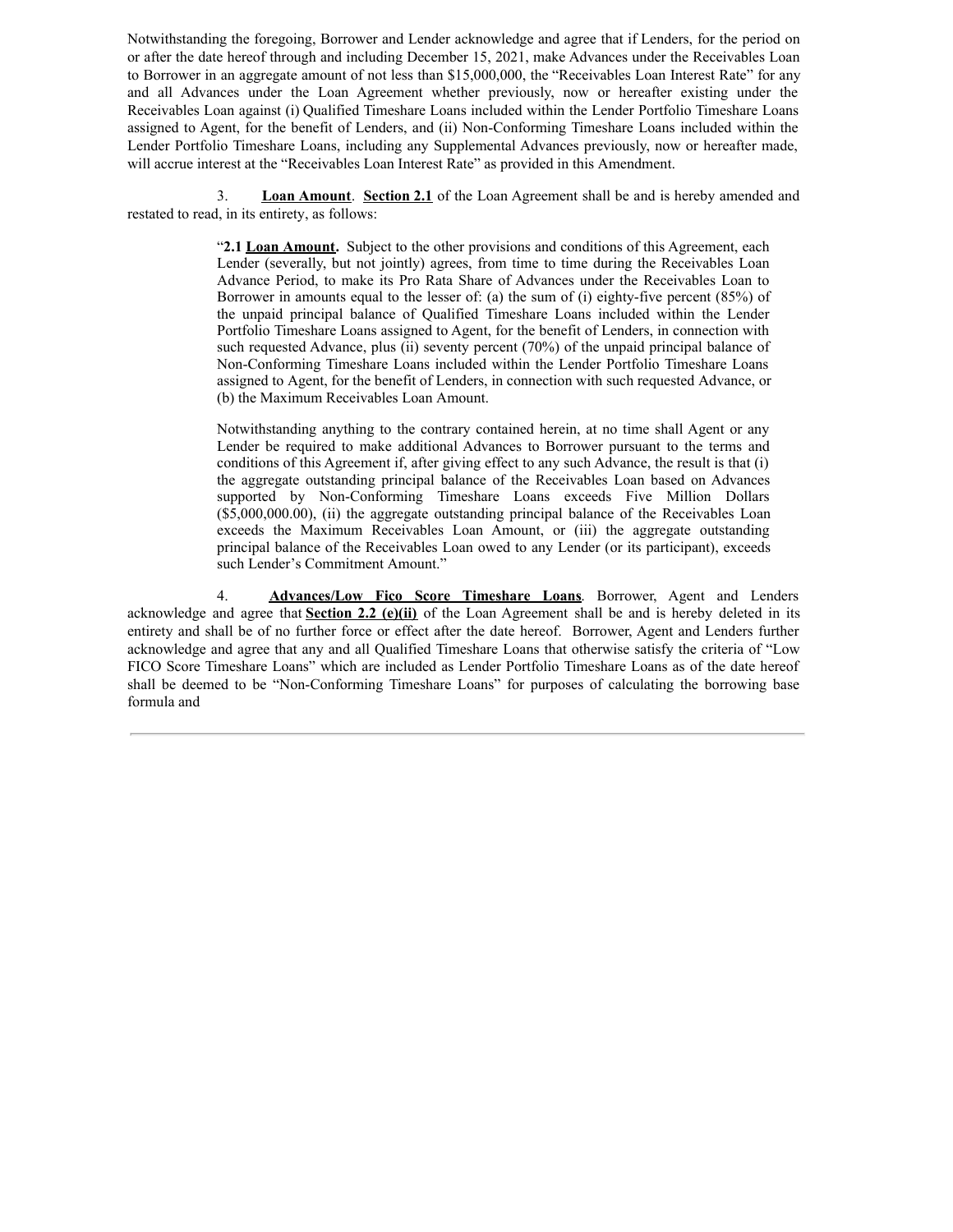availability of Borrower thereunder. As of the date hereof and at all times hereafter, any and all Qualified Timeshare Loans that would otherwise satisfy the criteria of a "Low FICO Score Timeshare Loan" must satisfy the criteria of a "Non-Conforming Timeshare Loan" to be included as a Lender Portfolio Timeshare Loan for purposes of calculating the borrowing base formula and availability of Borrower to request an Advance under the Loan Agreement. **Section 2.2 (e)(ii)** of the Loan Agreement shall be and is hereby amended and restated to read, in its entirety, as follows:

## "**(ii)** [Intentionally Omitted]"

The last paragraph of **Section 2.2 (e)** of the Loan Agreement shall be and is hereby amended and restated to read, in its entirety, as follows:

> "If the percentage limitations described in **subsections (i), (iii) and (iv)** above are exceeded, the excess amount of such Non-Resident Timeshare Loans, No-FICO Score Timeshare Loans and Non-Primary Project Timeshare Loans in the Lender Portfolio Timeshare Loans, shall not be deemed to be Qualified Timeshare Loans. In addition, in the event that the weighted average FICO Score for all of the Qualified Timeshare Loans (excluding No-FICO Score Timeshare Loans and Non-Resident Timeshare Loans) is less than 700, Agent may exclude from the category of Qualified Timeshare Loan any Timeshare Loans with a FICO Score below 700 as may be necessary to result in compliance with such weighted average FICO Score requirement. In addition, in the event that the weighted average interest rate for all of the Qualified Timeshare Loans is less than 13.5% per annum, Agent may exclude from the category of Qualified Timeshare Loans any Timeshare Loans with interest rates below 13.5% per annum as may be necessary to result in compliance with such 13.5% per annum minimum weighted average interest rate requirement. In addition, if the dollar limitation described in **subsection (vii)** above is exceeded, the excess amount of such NELO Loans in the Lender Portfolio Timeshare Loans, shall not be deemed to be Qualified Timeshare Loans."

5. **Supplementary Advances**. **Section 2.5** of the Loan Agreement shall be and is hereby amended and restated to read, in its entirety, as follows:

> "**2.5 Supplementary Advances.** In the event that the outstanding principal balance of the Receivables Loan is less than (a) 85% of the outstanding principal balance of all Qualified Timeshare Loans included within the Lender Portfolio Timeshare Loans, and (b) 70% of the outstanding principal balance of all Non-Conforming Timeshare Loans included within the Lender Portfolio Timeshare Loans, then Borrower may request supplementary Advances in an amount equal to such  $85\%$  and/or  $70\%$  limitation, as applicable, provided that  $(x)$ Borrower submits to Agent a Request for Supplementary Advance in the form attached hereto as **Exhibit**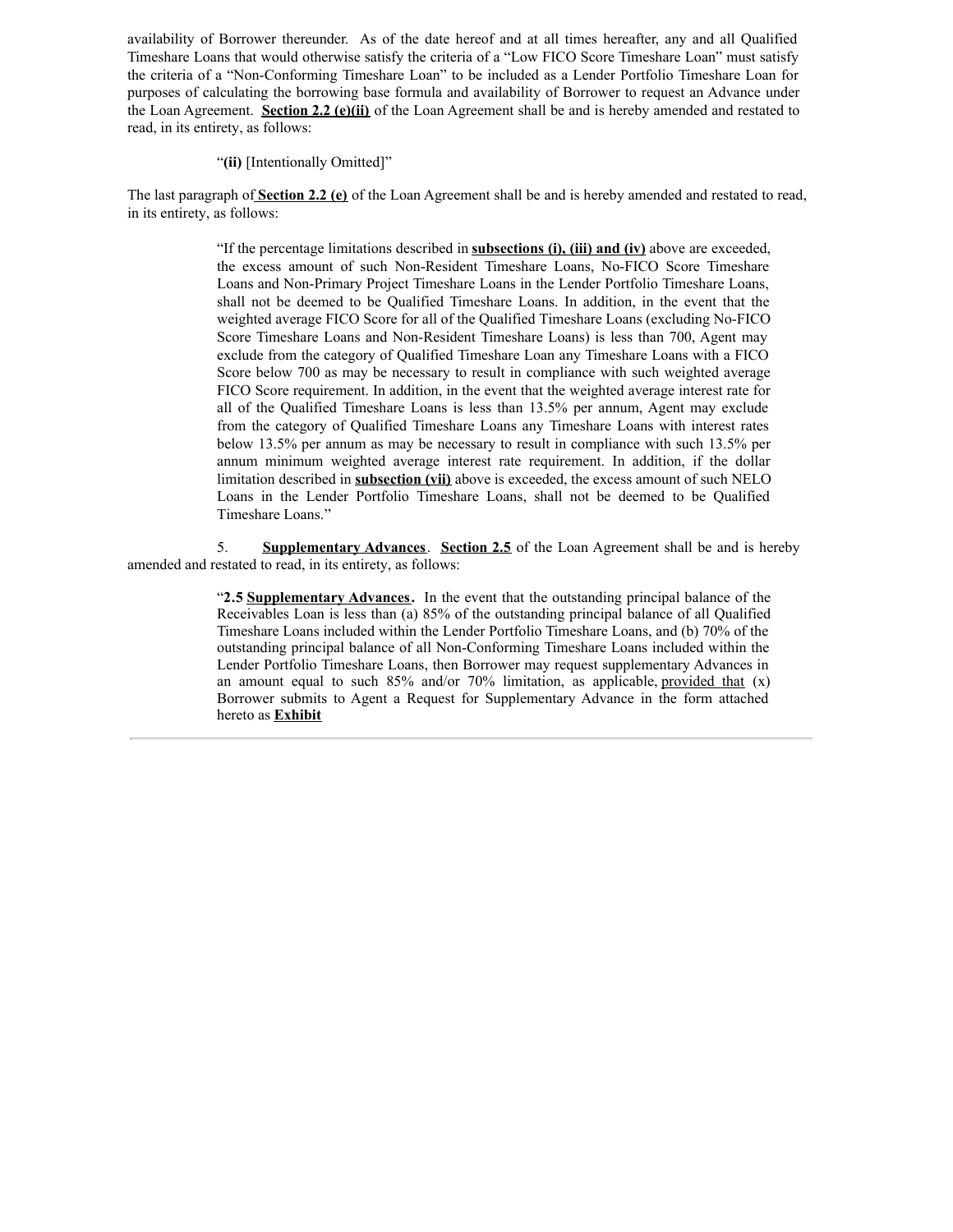**G**, (y) Borrower is in compliance with **Section 6.2**, and (z) Agent and Lenders shall have no obligation to make such supplementary Advances (i) more often than once every calendar month, (ii) in an amount less than \$100,000.00, (iii) after the expiration of the Receivables Loan Advance Period, (iv) after the occurrence but only during the continuance of an Incipient Default or an Event of Default, (v) which would cause the aggregate balances of all outstanding Advances to exceed the Maximum Receivables Loan Amount, or (vi) which would result in a violation of any of the limitations set forth in **Section 2.2**."

6. **Loan Balance Fee**. **Section 5.4** of the Loan Agreement, shall be and is hereby amended and restated to read, in its entirety, as follows:

> "**5.4 Loan Balance Fee.** Borrower agrees to pay to Agent, for the benefit of Lenders, an annual fee (the **"Loan Balance Fee"**) calculated following the expiration of each Loan Year. The twelve (12) month period for such calculation shall begin on July 1, 2021 and for each one (1) year period thereafter. The Loan Balance Fee shall be fully earned as of the beginning of such twelve (12) month period and be due and payable on or before the date that is fifteen (15) days following the end of such twelve (12) month period (for purposes of clarification, the Loan Balance Fee will be due no later than July 15, 2022 for the period commencing July 1, 2021 through and including June 30, 2022). Any Loan Balance Fee owed for a stub period not specifically set forth herein will be due no later than fifteen (15) days after expiration of such applicable stub period and prorated by multiplying the Loan Balance Fee owed (as shown on the chart below) by a fraction the numerator of which is equal to the number of days elapsed for such stub period in such calendar year and the denominator of which is equal to 365. For each twelve (12) month period commencing July 1, 2021 and continuing thereafter through June 30, 2024, and any subsequent partial year period thereafter through and including the expiration of the Loan Advance period, the Loan Balance Fee shall be calculated on a twelve (12) month basis (and pro-rated, as applicable, for any partial calendar year basis) as provided below:

| Average Daily Balance of Receivables   Annual Loan Balance Fee: |  |
|-----------------------------------------------------------------|--|
| Loan for the Preceding 12-Month                                 |  |
| Period:                                                         |  |
|                                                                 |  |
|                                                                 |  |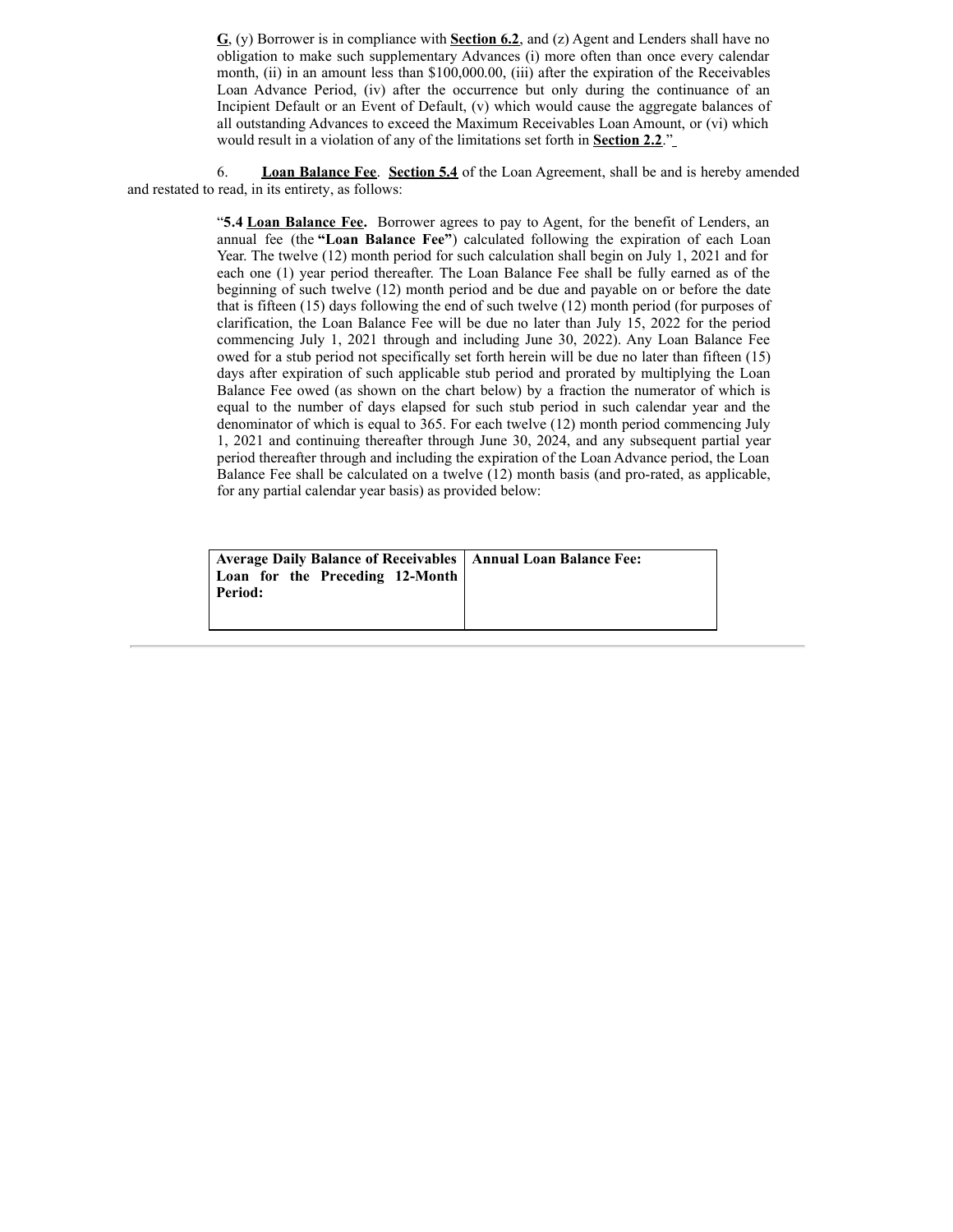| Less than \$30,000,000.00                 | $0.25\%$ of the difference between the<br>Average Daily Balance for the<br>Preceding 12-Month Period and the<br>Maximum Receivables Loan Amount |
|-------------------------------------------|-------------------------------------------------------------------------------------------------------------------------------------------------|
| Greater than or equal to $$30,000,000.00$ | \$0.00                                                                                                                                          |

7. **Additional Mandatory Payments**. **Section 6.2** of the Loan Agreement shall be and is hereby amended and restated to read, in its entirety, as follows:

> "**6.2 Additional Mandatory Payments.** Notwithstanding the foregoing, if at any time the aggregate outstanding principal amount of the Receivables Loan outstanding is greater than (a) the sum of: (i) eighty-five percent (85%) multiplied by the remaining principal payments due under Qualified Timeshare Loans comprising the Lender Portfolio Timeshare Loans, plus (ii) seventy percent (70%) multiplied by the remaining principal payments due under Non-Conforming Timeshare Loans comprising the Lender Portfolio Timeshare Loans, or (b) any other restriction or limitation set forth in this Agreement, including without limitation, those set forth in **Section 2.2**, then within twenty (20) days after notice to Borrower, Borrower agrees to either (a) at Borrower's sole option (i) prepay (without prepayment premium or penalty) an amount equal to such difference together with accrued interest thereon, or (ii) pledge additional Qualified Timeshare Loans or Non-Conforming Timeshare Loans, as applicable, as part of the Lender Portfolio Timeshare Loans in an amount sufficient to cure the deficiency, or (b) if requested by Borrower, at Agent's sole option, prepay (without prepayment premium or penalty), in part, and pledge additional Qualified Timeshare Loans or Non-Conforming Timeshare Loans, in part, in a total amount sufficient to cure the deficiency.

> Further notwithstanding the foregoing, if at any time (a) the aggregate outstanding principal amount of that portion of the Receivables Loan advanced against Qualified Timeshare Loans included within the Lender Portfolio Timeshare Loans outstanding is greater than eighty-five percent (85%) multiplied by the remaining principal payments due under Qualified Timeshare Loans comprising the Lender Portfolio Timeshare Loans, or (b) the aggregate outstanding principal amount of that portion of the Receivables Loan advanced against Non-Conforming Timeshare Loans included within the Lender Portfolio Timeshare Loans outstanding is greater than seventy percent (70%) multiplied by the remaining principal payments due under Non-Conforming Timeshare Loans comprising the Lender Portfolio Timeshare Loans, then Borrower acknowledges and agrees that Agent will cure such deficiency by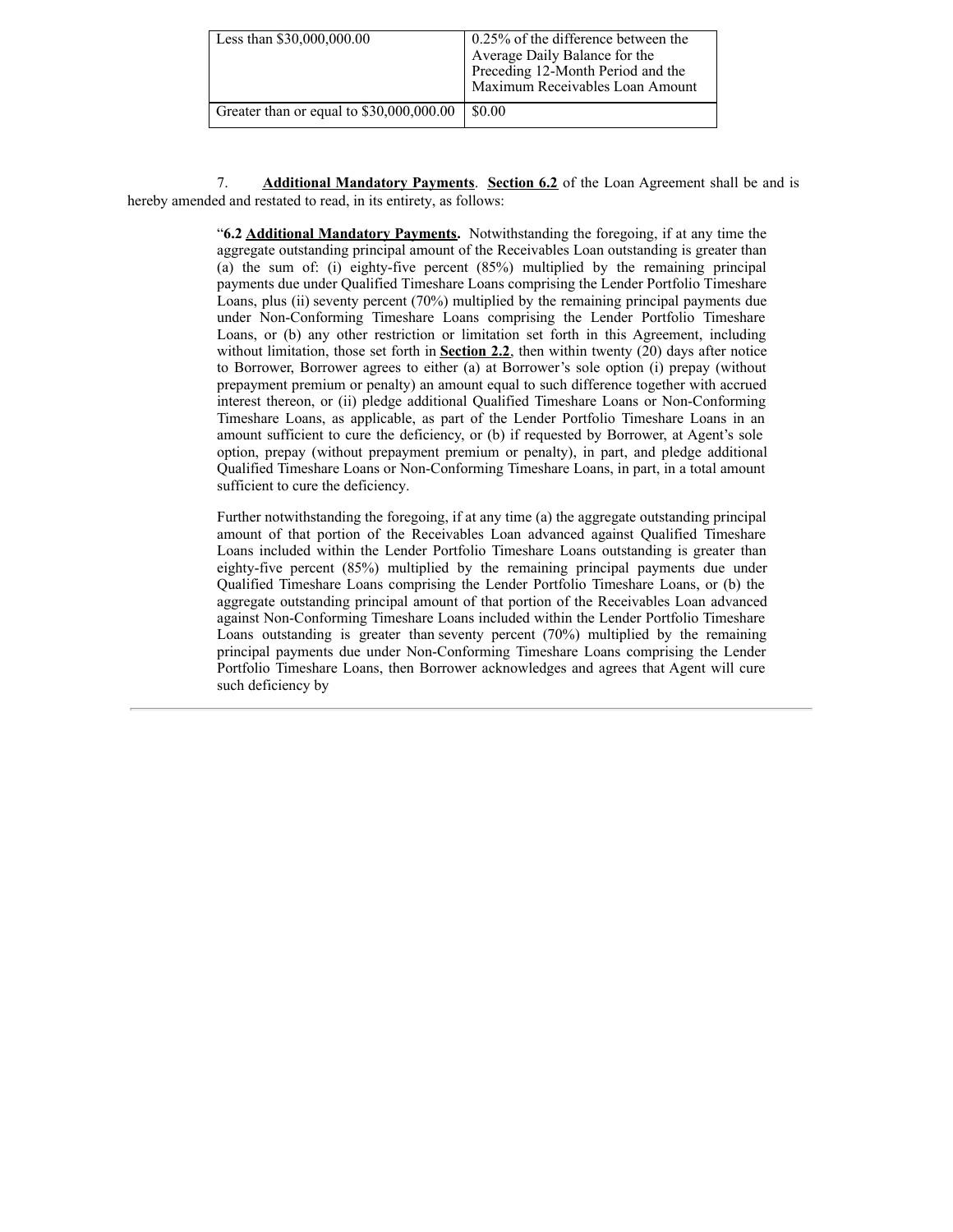reallocating the amount advanced against Qualified Timeshare Loans or Non-Conforming Timeshare Loans to various components of the borrowing base formula to address such shortfall, if available.

For purposes of calculating required payments under this section, any Delinquent Loans or Timeshare Loans described in **Sections 12.1(a), (b) and (c)** shall not be deemed to be Qualified Timeshare Loans or Non-Conforming Timeshare Loans."

8. **Prepayments**. **Section 6.6** of the Loan Agreement, shall be and is hereby amended and restated to read, in its entirety, as follows:

> "**6.6 Prepayments.** Except as otherwise provided herein, Borrower may not prepay any of the principal balance of the Receivables Loan during the Receivables Loan Advance Period. After the end of the Receivables Loan Advance Period, Borrower may prepay all or any part of the principal balance of the Receivables Loan following delivery of not less than thirty (30) days' prior written notice to Agent and upon payment of the applicable fee to Agent, for the benefit of Lenders, as set forth below. Any prepayment shall not relieve Borrower of its obligation to make all regularly scheduled payments hereunder. The following prepayment fees on the Receivables Loan shall be payable:

(a) Each prepayment made in the first Loan Year after the Receivables Loan Advance Period shall be accompanied by a prepayment fee equal to 2% of the principal amount prepaid;

(b) Each prepayment made in the second Loan Year after the Receivables Loan Advance Period shall be accompanied by a prepayment fee equal to 1% of the principal amount prepaid; provided however, any prepayment made within six (6) months prior to the Receivables Loan Maturity Date shall not require any prepayment fee, provided that, such prepayment is made in full and not it part; and

(c) Any prepayment made after the second Loan Year shall not require any prepayment fee.

In the event that Agent or any Lender voluntarily agrees to accept a prepayment prior to the end of the Receivables Loan Advance Period or is compelled to accept a prepayment prior to the end of the Receivables Loan Advance Period, Borrower agrees to pay to Agent, for the benefit of Lenders, a prepayment fee equal to 5% of the amount prepaid.

In the event Agent or any Lender exercises its right to accelerate payments under the Receivables Loan following an Event of Default or otherwise, any tender of payment of the amount necessary to repay all or part of the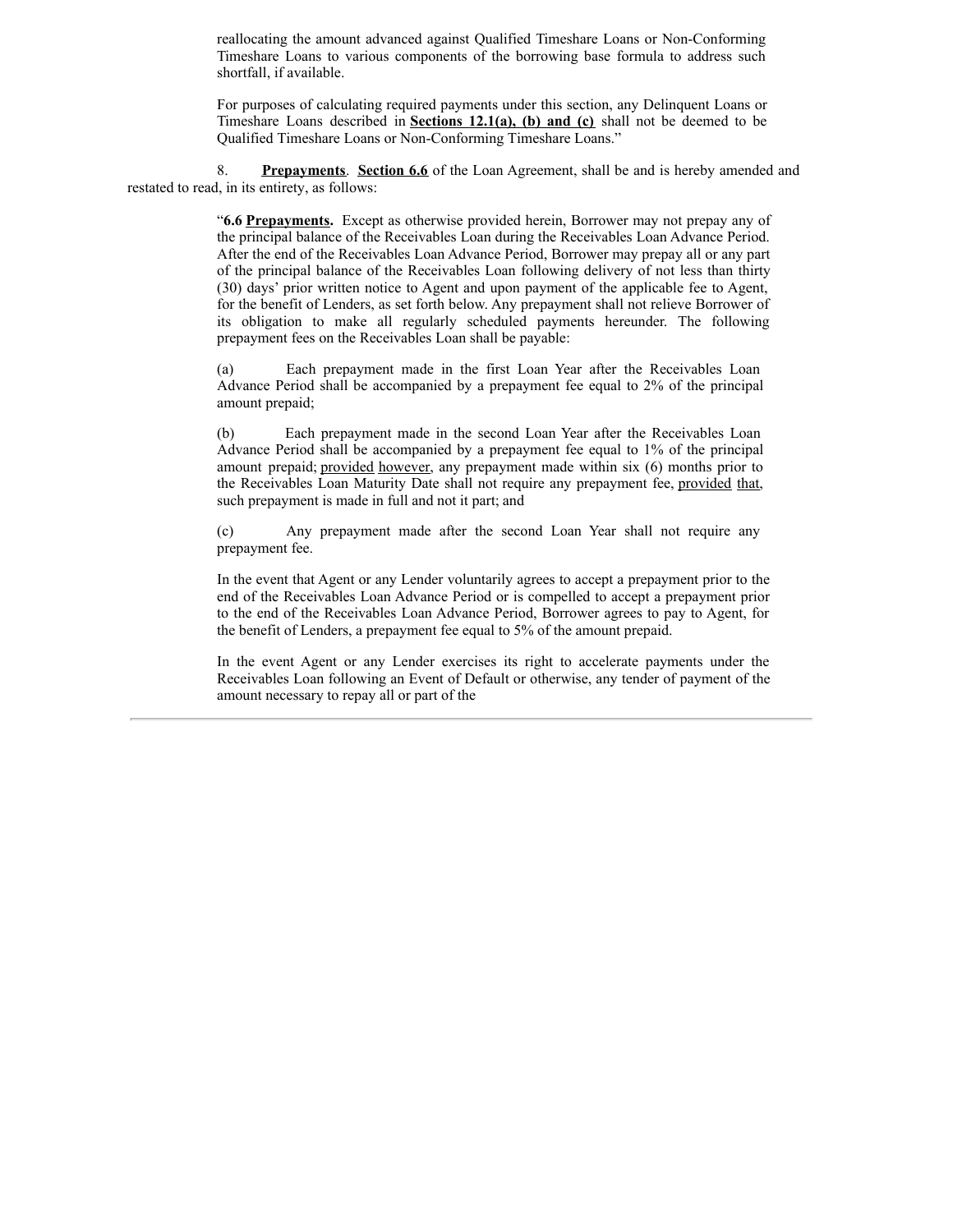Receivables Loan made thereafter at any time by Borrower, its successors or assigns or by anyone on behalf of Borrower shall be deemed to be a voluntary prepayment and in connection therewith Agent and Lenders shall be entitled to receive the fee required to be paid under the foregoing prepayment restrictions.

Borrower shall be entitled to prepay the balance of the Receivables Loan to the extent such prepayment results from a shortfall in sums received from Purchasers under Lender Portfolio Timeshare Loans and to the extent such prepayment results from a formerly Qualified Timeshare Loan no longer being deemed "Qualified" or a formerly Non-Conforming Timeshare Loan no longer meeting the criteria for a Non-Conforming Timeshare Loan, Borrower shall not be liable to pay a prepayment fee resulting from payments described in the immediately preceding sentence, unless Borrower has solicited accelerated payments from Purchasers.

Borrower shall also be entitled to prepay the balance of the Receivables Loan, without any prepayment fee, to the extent such prepayment results from a Timeshare Loan being removed from the Lender Portfolio Timeshare Loans due to a refinance of the Note related thereto resulting from an upgrade by a Purchaser.

The prepayment fees shall be presumed to be the amount of damages sustained by Agent and Lenders as a result of such prepayment and Borrower agrees that such prepayment fees are reasonable under the circumstances currently existing. The prepayment fees provided for in this Section shall be deemed included in the Obligations and shall be secured by the Collateral.

Notwithstanding anything to the contrary set forth in this **Section 6.6**, Borrower may prepay a portion of the outstanding principal balance of the Receivables Loan by a single prepayment each calendar year (beginning in 2021 and continuing each year thereafter so long as the Receivables Loan Advance Period has not expired) for the purpose of a receivables securitization or similar conduit transaction, subject to the following terms and conditions:

(a) at no time will the unpaid principal balance of the Receivables Loan be less than \$10,000,000.00 after such partial prepayment unless the Receivables Loan Advance Period has then expired;

(b) if the unpaid principal balance of the Receivables Loan is less than \$10,000,000.00 due to subsequent amortization following any such partial prepayment during the Receivables Loan Advance Period, Borrower will within ninety (90) days request the necessary Advance(s) under the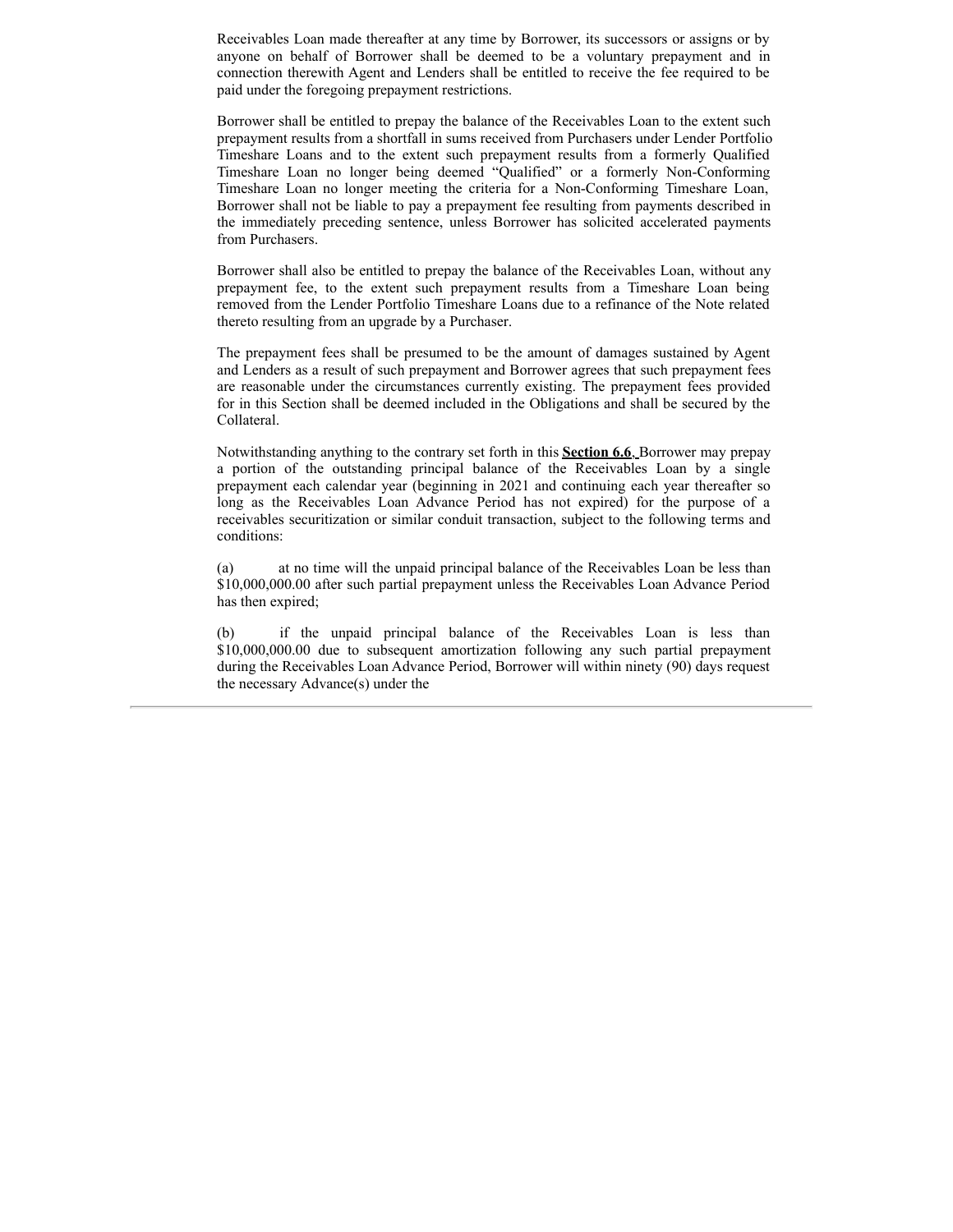Receivables Loan to restore such unpaid principal balance of the Receivables Loan to an amount not less than \$10,000,000.00;

(c) if Borrower does not restore such unpaid principal balance within such ninety (90) day period, such failure shall not constitute an Incipient Default or an Event of Default, but the Loan Balance Fee due for that Loan Year shall be equal to Two-Hundred Thousand Dollars (\$200,000.00);

(d) the partial prepayment may occur only one (1) time in each calendar year beginning in calendar year 2021 and after thirty (30) days prior notice from Borrower to Agent of Borrower's intent to make such partial prepayment; and

(e) the portfolio characteristics of the remaining pledged Collateral of the Qualified Timeshare Loans (i.e. weighted average FICO score, average balance, WAC, etc.) must be substantially similar to those characteristics in existence for such Qualified Timeshare Loans immediately prior to such partial prepayment (except for a reduction in the down payment or paid-in-equity due to NELO Loans).

Borrower agrees that Agent will have the right of first refusal with respect to the financing of Timeshare Loans included in the Lender Portfolio Timeshare Loans that did not qualify for such receivables securitization or similar conduit transaction.

9. **Servicer**. **Section 7.4** of the Loan Agreement shall be and is hereby amended to provide that Concord Servicing Corporation is no longer required to be engaged as a "warm" back-up servicer to take over as servicer.

10. **Custodial Agreement**. **Section 7.5** of the Loan Agreement, shall be and is hereby amended and restated to read, in its entirety, as follows:

> "**7.5 Custodial Agreement**. The Loan Files related to the Lender Portfolio Timeshare Loans shall be held for the benefit of Agent and Lenders by U.S. Bank National Association or another entity approved by Agent ("**Custodian**") pursuant to the provisions of that certain Second Amended and Restated Custodial Agreement among Agent, Borrower and Custodian dated on or about July 30, 2021, (as amended, the "**Custodial Agreement**"). At any time after Custodian shall fail to keep and perform its obligations under the Custodial Agreement to the reasonable satisfaction of Agent, Agent may terminate such agreement in accordance with the terms of such Custodial Agreement."

11. **Release**. **Section 7.10** of the Loan Agreement shall be and is hereby amended and restated to read, in its entirety, as follows: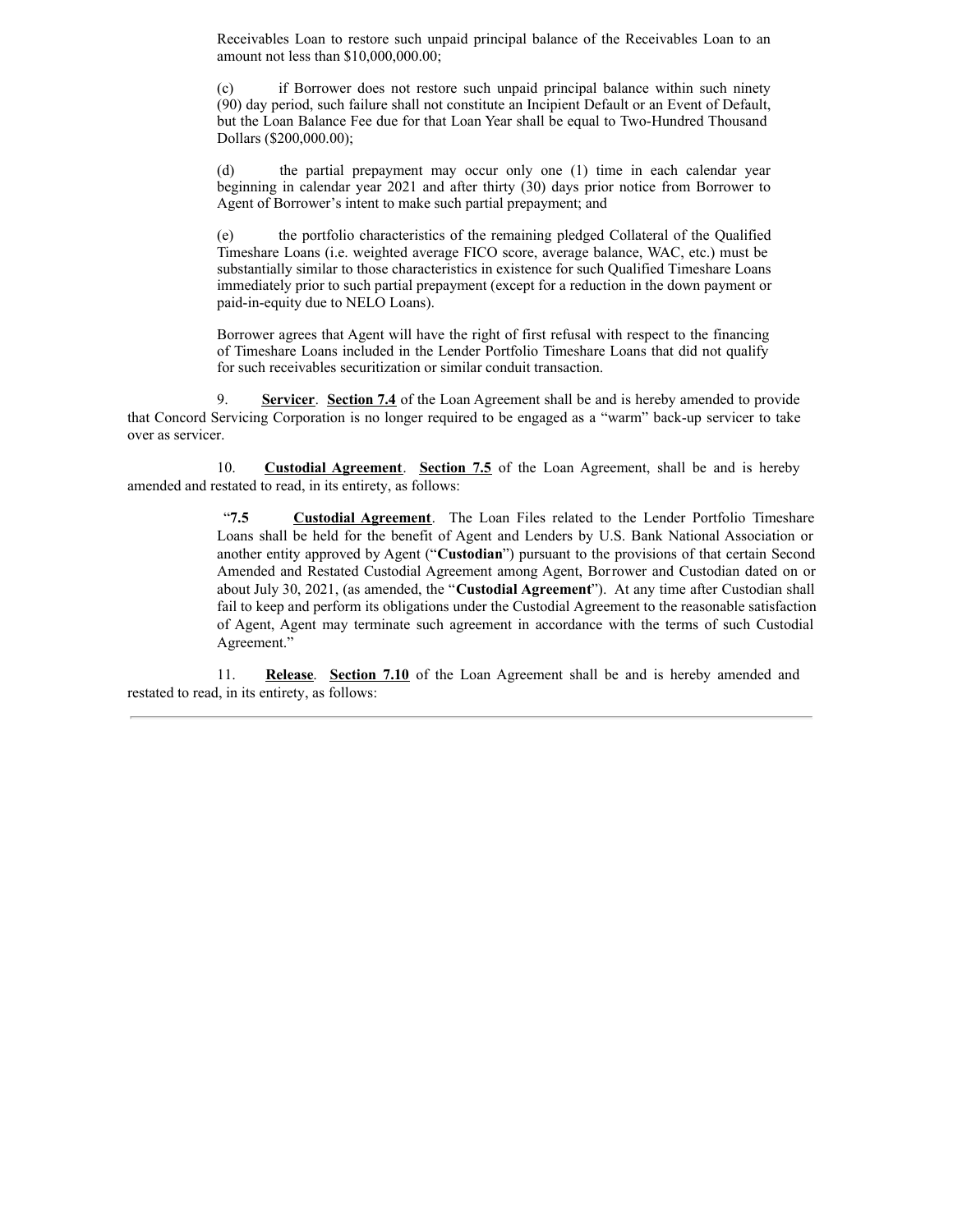"**7.10 Release.** In the event of (i) a partial prepayment of the Receivables Loan subject to the terms and conditions set forth in **Section 6.6** of this Agreement, or (ii) a prepayment in full of the Receivables Loan and termination of this Agreement and the other Loan Documents, Agent shall release its security interest and assign or deliver to Borrower such Timeshare Loans, Notes, Mortgages and other related Collateral assigned to Agent, for the benefit of Lenders, under this Agreement or the other Loan Documents, provided that, if such prepayment is a partial prepayment of the Receivables Loan permitted under **Section 6.6** of this Agreement, Agent and Borrower shall mutually agree as to the collateral pool to be released, so that (i) the quality and nature of the Timeshare Loans, Notes, Mortgages and other related Collateral from a credit underwriting standard after such release is materially consistent (other than seasoning) with the quality and nature of the Timeshare Loans, Notes, Mortgages and other related Collateral from the credit underwriting standard that existed immediately prior to such partial prepayment and release, (ii) Borrower maintains the borrowing base formula set forth in **Section 2.1** of this Agreement equal to the sum of (a) eighty-five percent (85%) of the unpaid principal balance of Qualified Timeshare Loans included within the Lender Portfolio Timeshare Loans assigned to Agent in connection with prior Advances, plus (b) seventy percent (70%) of the unpaid principal balance of Non-Conforming Timeshare Loans included within the Lender Portfolio Timeshare Loans assigned to Agent in connection with prior Advances, and (iii) no Default or Event of Default will result from such release. All releases by Agent to Borrower shall be (a) in form reasonably satisfactory to Agent, and (b) at the Borrower's cost and expense."

12. **Litigation**. **Section 8.6** of the Loan Agreement shall be and is hereby amended and restated to read, in its entirety, as follows:

> "**8.6 Litigation**. Except as set forth on the most recent SEC filings in respect of Borrower, there are no actions or proceedings pending or to the best of Borrower's knowledge, threatened, against or affecting any Project, the Collateral, Borrower, or its properties, at law or in equity before any court or before any governmental or regulatory authority or agency, arbitration board or other tribunal, which would reasonably be expected to result in a Material Adverse Change. Neither Borrower nor any Affiliate of Borrower has received any written notice from any court, governmental authority or other tribunal alleging that Borrower, any Affiliate of Borrower or any Project has violated in any material respect the Timeshare Act, any of the rules or regulations thereunder, the Declarations or any other applicable Legal Requirements, agreements or arrangements, in a manner which would reasonably be expected to result in a Material Adverse Change."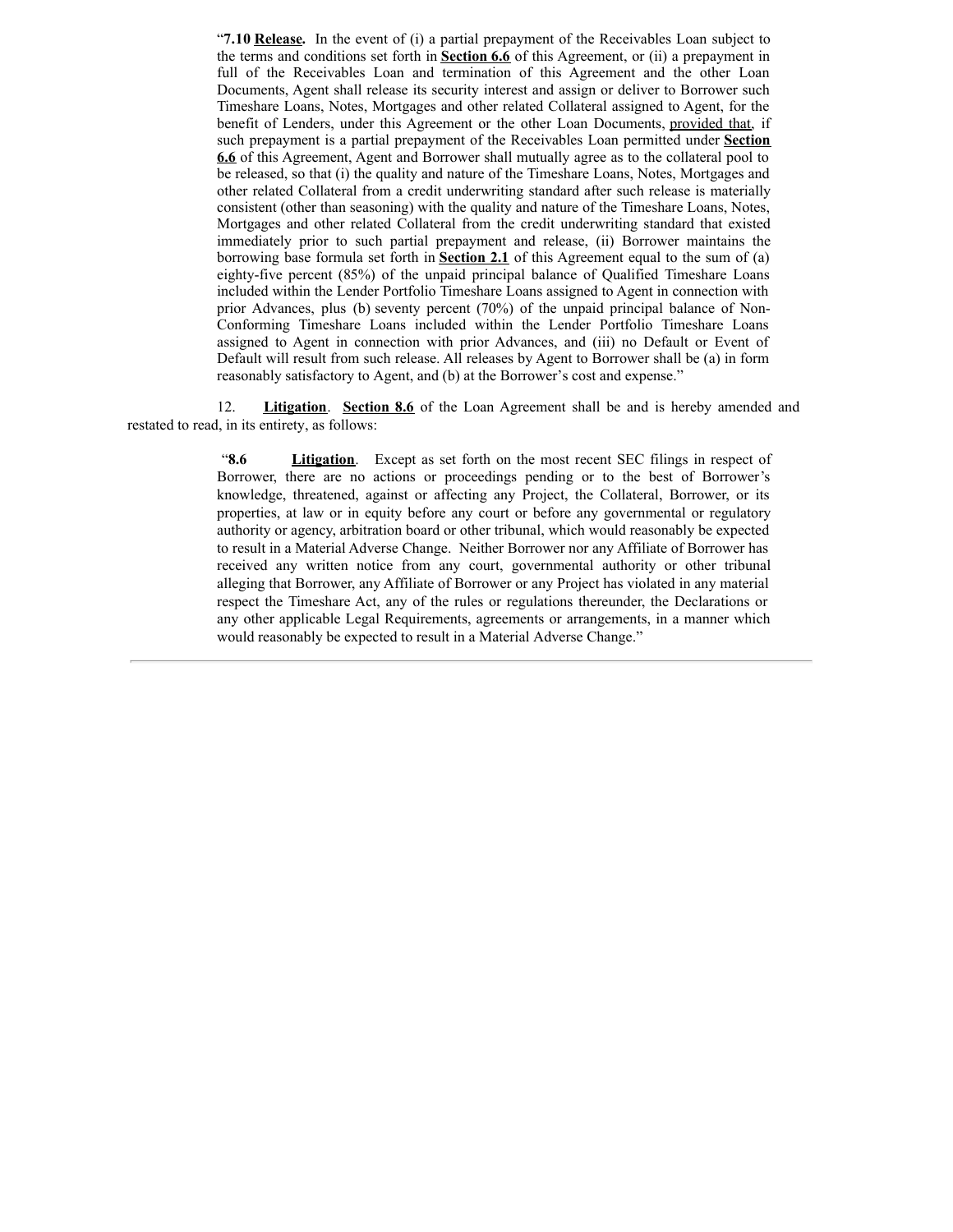13. **Financial Statements**. **Paragraph (a)** of **Section 8.11** of the Loan Agreement shall be and is hereby amended and restated to read, in its entirety, as follows:

> "**(a)** The audited financial statements of Borrower for the fiscal year ended December 31, 2020 and the interim financial statements of Borrower for the fiscal quarter ended March 31, 2021, copies of which have been furnished to Agent directly or via the SEC Filings of Borrower, have been prepared on a consolidated basis, are complete and correct and fairly present the financial condition of Borrower and its subsidiaries as at such date and the results of the operations of Borrower and its subsidiaries for the periods covered by such statements, all in accordance with GAAP."

14. **Condition of Project**. **Section 9.12** of the Loan Agreement shall be and is hereby amended and restated to read, in its entirety, as follows:

> "9.12 **Condition of Project.** None of the Primary Projects and, to the best of Borrower's knowledge, none of the Non-Primary Projects are now damaged nor injured as a result of any fire, explosion, accident, flood or other casualty, where the risk of loss is not otherwise covered by insurance or exceeds 5% of the aggregate Receivables included in the Borrowing Base, subject to reasonable deductibles and not otherwise repaired, unless otherwise notified and approved by Agent."

15. **Sale of Timeshare Interests**. **Section 9.9** of the Loan Agreement shall be and is hereby amended to delete the reference to **Schedule 9.9** which schedule is hereby deleted from the Loan Agreement in its entirety.

16. **Delinquent Loans**. **Section 12.1** of the Loan Agreement shall be and is hereby amended and restated to read, in its entirety, as follows:

> "**12.1 Delinquent Loans.** Borrower shall pay to Agent, for the benefit of Lenders to be applied against the outstanding principal balance on the Receivables Loan, an amount equal to 85% of the then unpaid principal balance of any Timeshare Loan (or 70% of the then unpaid principal balance of such Timeshare Loan if it is a Non-Conforming Timeshare Loan) comprising part of the Lender Portfolio Timeshare Loans (without prepayment penalty or premium) in the event that: (a) such Timeshare Loan becomes a Delinquent Loan, (b) any applicable representation or warranty set forth at **Sections 9 or 10** or elsewhere herein proves false with respect to such Timeshare Loan, or (c) Borrower shall fail to deliver a Title Insurance Policy, as required by **Section 23.2** with respect to such Timeshare Loan. With respect to a Delinquent Loan, such payment shall be made on or before the thirtieth (30th) day after such Timeshare Loan has become a Delinquent Loan, computed without reference to any notice or grace period. With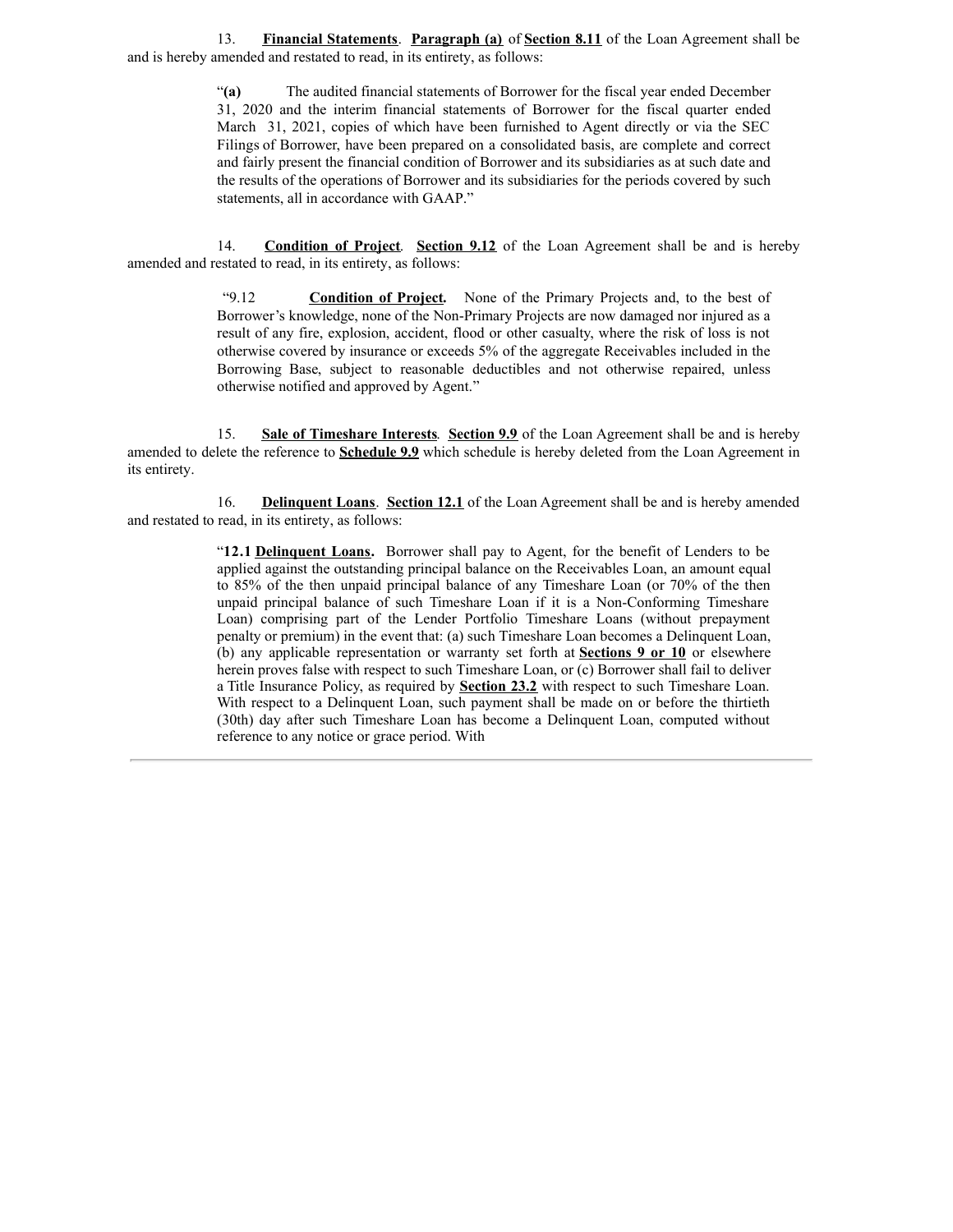respect to a Timeshare Loan in respect of which a representation or warranty proves or becomes false or which Borrower is obligated to pay under **subsection 12.1(c)**, such payment shall be made within thirty (30) days after Borrower becomes aware of such false representation or warranty, failure to confirm or failure to deliver, by receipt of notice from Agent or otherwise. Other than in connection with Permitted Modifications, Borrower may not cure any actual or anticipated delinquency of any Lender Portfolio Timeshare Loan by revising, rewriting or recasting the payment terms of such Timeshare Loan unless otherwise agreed to by Lender in writing in its sole discretion. If a Qualified Timeshare Loan or Non-Conforming Timeshare Loan is amended to cure a delinquency without Lender's agreement, such Timeshare Loan shall be deemed a Delinquent Loan. In the event that the then outstanding principal balance of the Receivables Loan is less than 85% of the aggregate outstanding principal balances of the Timeshare Loans (or 70% of the aggregate outstanding principal balances of Timeshare Loans constituting Non-Conforming Timeshare Loans, as applicable) then comprising the Lender Portfolio Timeshare Loans (after removal of the applicable Delinquent Loans and Timeshare Loans described in **subsection 12.1(c)**), except to the extent Borrower has pledged additional Qualified Timeshare Loans or Non-Conforming Timeshare Loans for such Delinquent Loans, Agent, at its sole discretion, may waive the prepayment requirement set forth in the first sentence of this **Section 12.1**."

17. **Inspections**. **Section 14.7** of the Loan Agreement shall be and is hereby amended and restated to read, in its entirety, as follows:

> "**14.7 Inspections**. Subject to applicable Legal Requirements and Governing Documents, including, without limitation, applicable Declarations, Borrower or its Affiliates shall permit and cause the Associations to permit employees or agents of Agent and Lenders, from time to time, as required by Agent or any Lender, to (a) inspect the Projects, the unoccupied Units and Borrower's other properties; provided, however, absent an Incipient Default or an Event of Default, such inspections shall be limited to once per calendar year and Borrower shall not be charged for such site inspections in an amount greater than \$5,000.00 per calendar year, and (b) examine or audit Borrower's and the Associations books, accounts and records and to make copies and memoranda thereof; provided, however, absent an Incipient Default or an Event of Default, such examinations and audits shall be limited to twice per calendar year; and provided, further, following receipt of an annually updated third-party servicing report satisfactory to Lender and at the Lender's sole discretion, absent an Incipient Default or an Event of Default, such examinations and audits shall be limited to once per calendar year. Each inspection, examination and audit, together with any inspections, examinations or audits performed after the occurrence of an Incipient Default or an Event of Default, shall be at the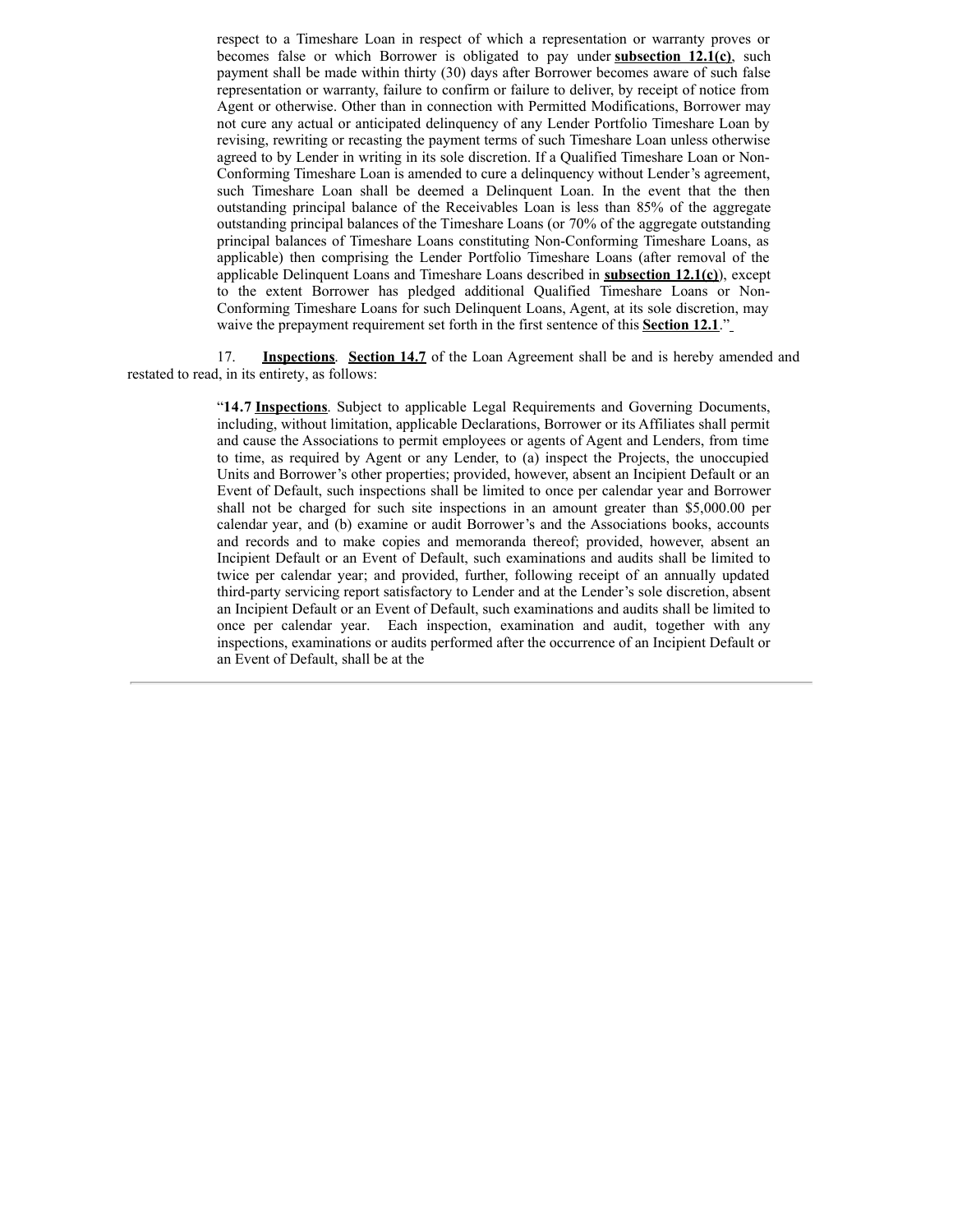expense of Borrower, including without limitation, reasonable costs of travel, lodging and meals. Lender or Agent, as applicable, shall bear the expense of any such inspection, examination or audit which is performed more than as set forth in clause (a) or (b) above, as applicable, and which is performed in the absence of the occurrence of an Incipient Default or an Event of Default."

18. **Annual Financial Statements**. **Section 17.2** of the Loan Agreement shall be and is hereby amended and restated to read, in its entirety, as follows:

> **"17.2 Annual Financial Statements.** Borrower shall deliver to Agent, as soon as available and in any event within one hundred twenty (120) days after the end of each fiscal year:

> (a) The consolidated income and owner's equity statements of Borrower, for such fiscal year,

> (b) The consolidated balance sheets of Borrower as at the end of such fiscal year, and

> (c) The consolidated audited statements of cash flow of Borrower for such fiscal year;

> setting forth in comparative form the corresponding figures as at the end of the previous fiscal year, all in reasonable detail, including all supporting schedules and comments. Such statements shall be prepared in accordance with GAAP. Such statements shall be audited by an independent certified public accountant of recognized standing acceptable to Agent with respect to which such accountants shall deliver their unqualified opinion. The independent certified public accountants auditing such statements as of the Closing Date shall be deemed acceptable to Agent. Such statements will be certified by the chief financial officer or the equivalent of Borrower to be accurate."

19. **Quarterly Financial Statements.** Borrower shall deliver to Agent, as soon as available and in any event within sixty (60) days after the end of each calendar quarter except for year-end:

> (a) The internally prepared consolidated income statement of Borrower for such quarter,

> (b) The internally prepared consolidated balance sheets of Borrower for such quarter, and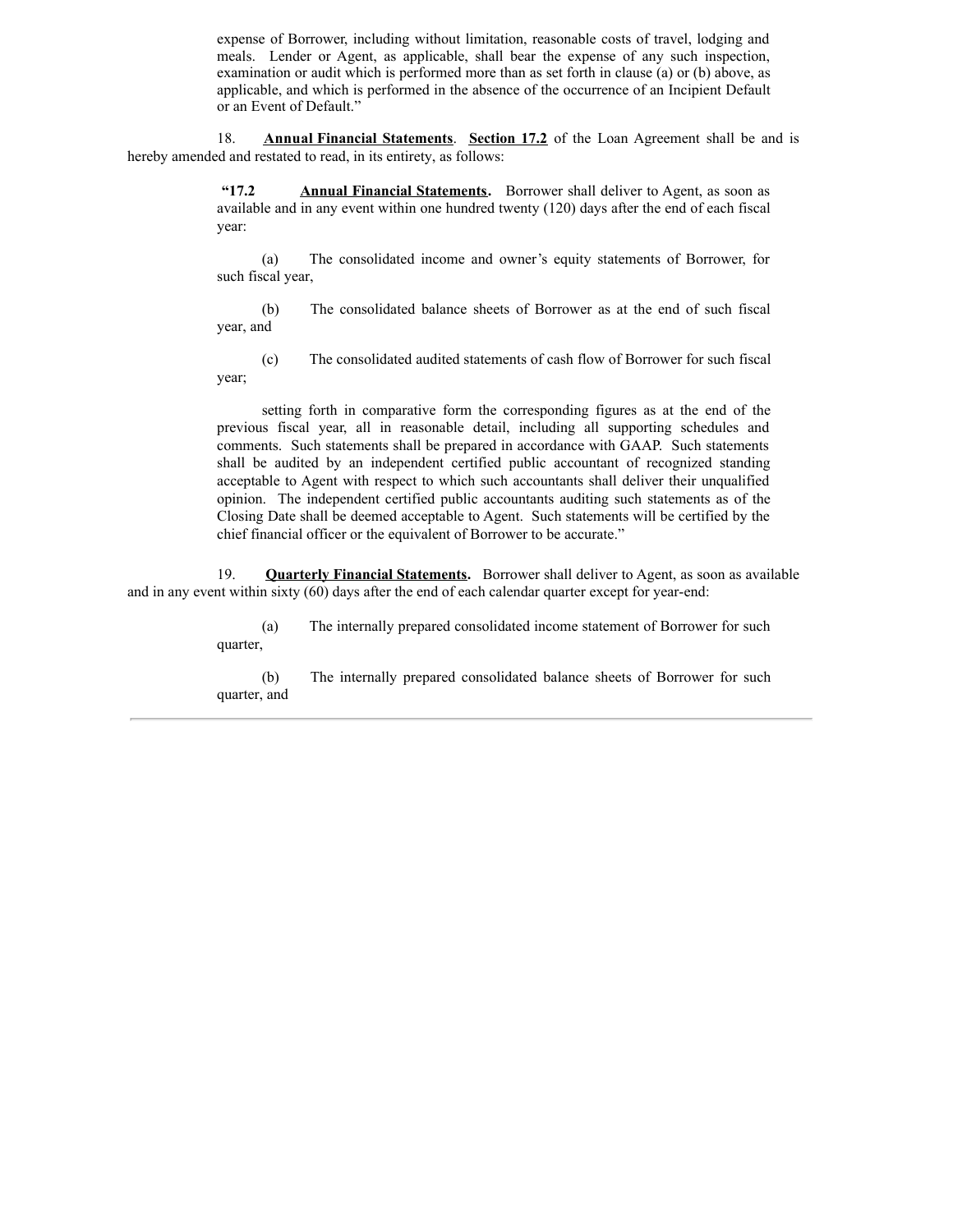(c) The internally prepared consolidated statements of cash flow for Borrower for such quarter;

on a quarter-to-date and year-to-date cumulative basis, and setting forth in comparative form the corresponding figures as at the end of the corresponding quarter of Borrower's prior year, all in reasonable detail, and certified by the chief financial officer of Borrower to be accurate and to have been prepared in accordance with GAAP.

20. **Filings**. **Paragraph (a)** of **Section 17.5** of the Loan Agreement shall be and is hereby amended and restated to read, in its entirety, as follows:

> "(a) Upon the request of Agent after its filing, Borrower shall deliver to Agent the following: (i) a copy of Borrower's most current quarterly financial statements certified by the chief financial officer of Borrower to fairly present the financial condition of Borrower on a fully consolidated basis as at the end of such fiscal quarter and the results of the operations of Borrower on a fully consolidated basis for the period ending on such date; and (ii) copies of any and all other financial reports and corrections thereto."

21. **Notices**. The contact information for Notices under **Section 29.1** of the Loan Agreement shall be and is hereby amended and restated to read, in its entirety, as follows:

If to Agent: Liberty Bank

315 Main Street Middletown, CT 06457 Attention: Jason M. Gordon, Vice President Telephone No.: (860) 638-2921 Email: jgordon@liberty-bank.com

| If to Borrower: | <b>Bluegreen Vacations Corporation</b>                 |  |
|-----------------|--------------------------------------------------------|--|
|                 | 4960 Conference Way North, Suite 100                   |  |
|                 | Boca Raton, Florida 33431                              |  |
|                 | Attention: Raymond S. Lopez, Executive Vice President, |  |
|                 | COO, CFO and Treasurer                                 |  |
|                 | Telephone No.: (561) 443-8616                          |  |
|                 | Email: ray.lopez@bluegreenvacations.com                |  |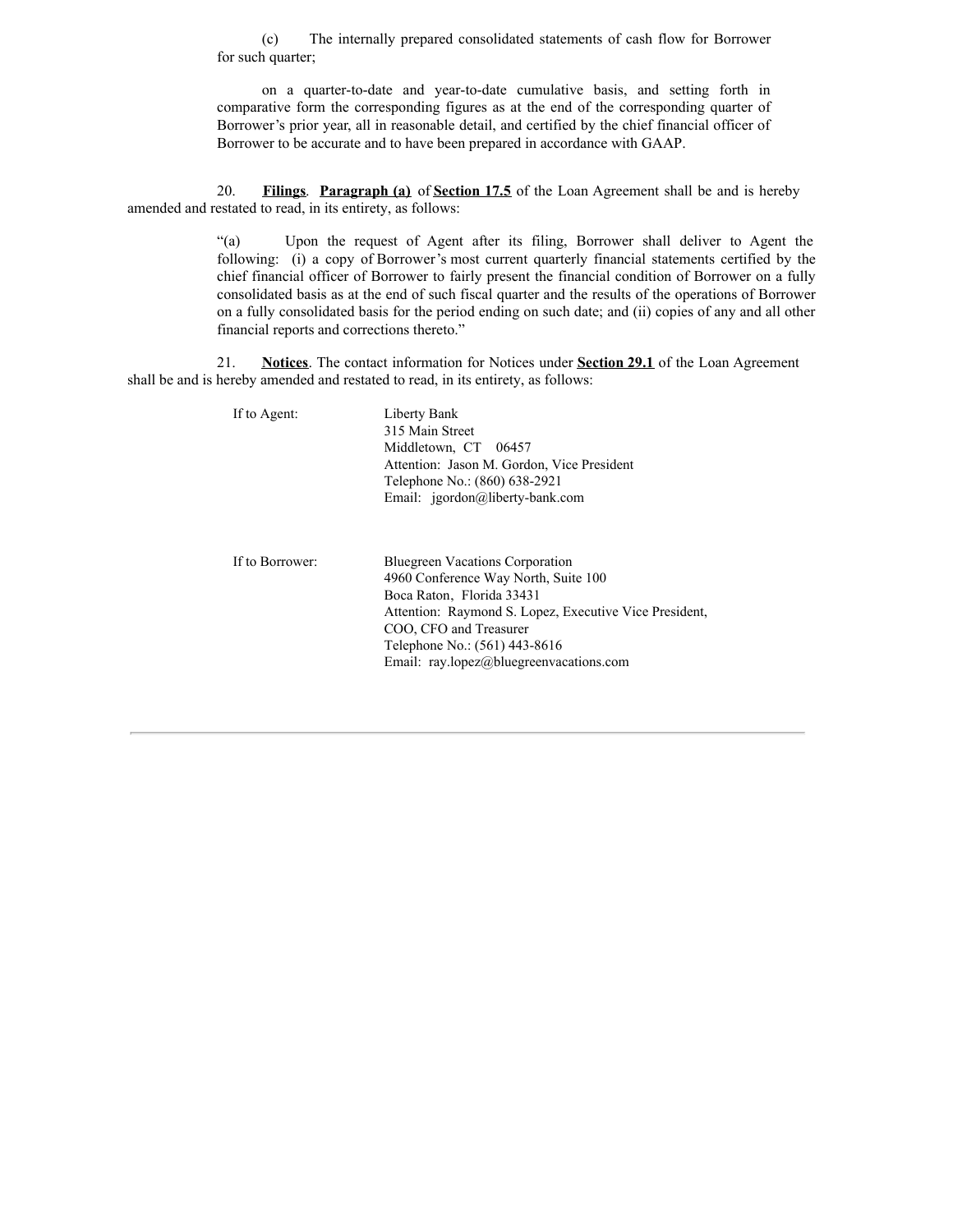| With courtesy copies | <b>Bluegreen Vacations Corporation</b>        |
|----------------------|-----------------------------------------------|
| to:                  | 4960 Conference Way North, Suite 100          |
|                      | Boca Raton, Florida 33431                     |
|                      | Attention: Chief Legal and Compliance Counsel |
|                      | Telephone No.: (561) 912-8007                 |
|                      | Email: jorgedelaosa@bluegreenvacations.com    |
| If to Lender:        | At the address provided for such Lender       |
|                      | on its signature page hereto                  |

**Borrower's Representative**. The contact information for Notices under **Section 29.2** of the Loan Agreement shall be and is hereby amended and restated to read, in its entirety, as follows:

> Raymond S. Lopez, Executive Vice President, COO, CFO and Treasurer Bluegreen Vacations Corporation 4960 Conference Way North, Suite 100 Boca Raton, Florida 33431 Telephone No.: (561) 443-8616 Email: ray.lopez@bluegreenvacations.com

> Paul Humphrey, Senior Vice President, Finance and Capital Markets Bluegreen Vacations Corporation 4960 Conference Way North, Suite 100 Boca Raton, Florida 33431 Telephone No.: (561) 443-8876 Email: paul.humphrey@bluegreenvacations.com

22. **Delivery of Documents**. Notwithstanding anything to the contrary provided therein, the Loan Agreement shall be and is hereby amended to provide that the following shall be required to be physically delivered to Lender and Agent prior to and in connection with each Receivables Loan Advance (the following, collectively, the "**Custodian Deliverables**"):

- 1. Primary Consumer Documents shall mean:
	- a. Deed (Copy),
	- b. Credit Report (with Evidence of FICO Score), to the extent required,
	- c. Note (Original)
	- d. Endorsement to Lender (Original),
	- e. Mortgage (Copy),
	- f. Servicing Disclosure Statement (Copy),
	- g. Purchase Agreement (Copy)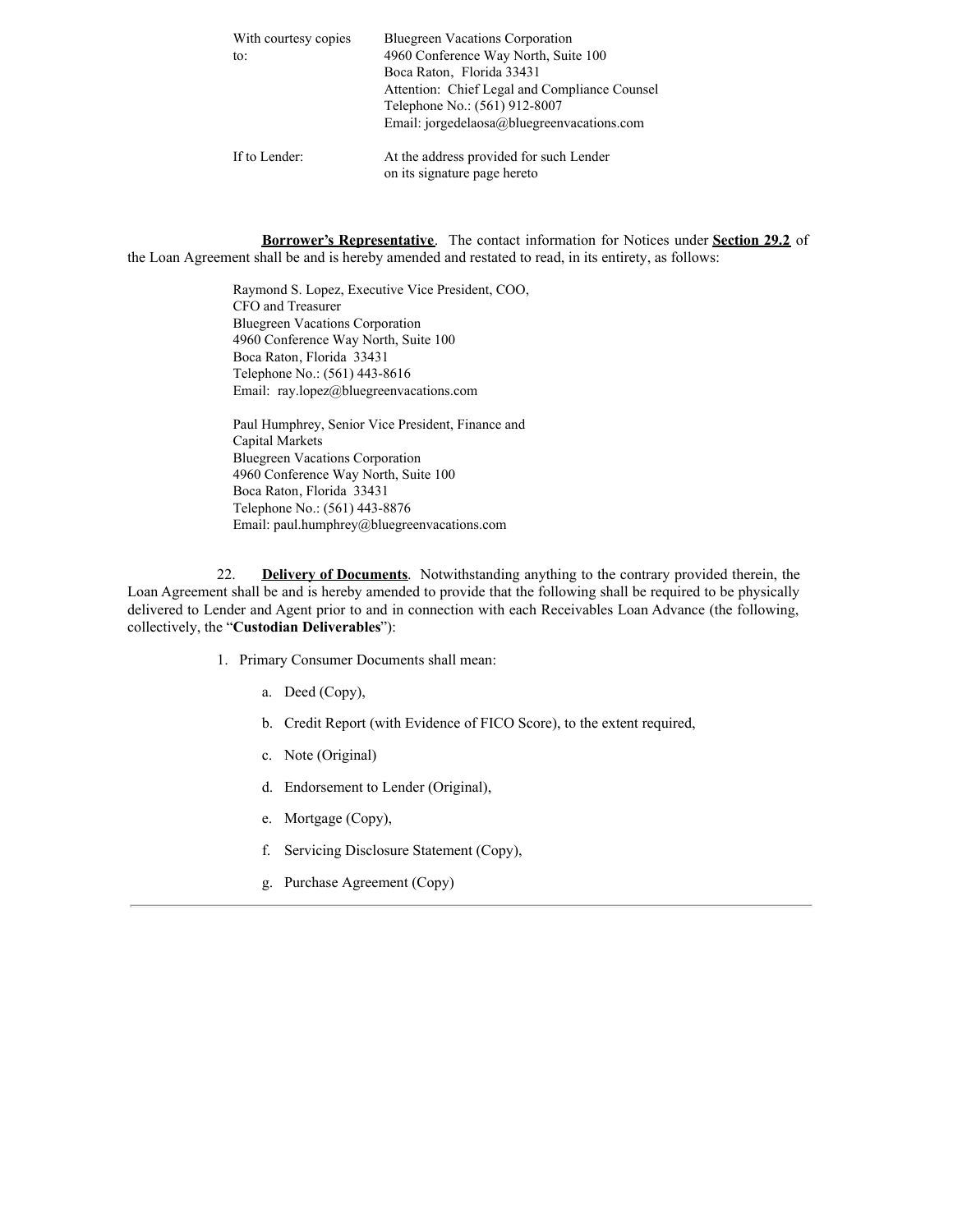### h. Certificate of Purchase of Owner Beneficiary Rights (Copy), and

## 2. Title Insurance Policy with applicable Endorsements (Original); and

#### 3. Undated and unrecorded Assignment of Timeshare Loans (Original).

The Custodian Deliverables will be delivered to and held by Custodian in accordance with the terms and conditions of the Custodial Agreement. After completion of the underwriting review of the Custodian Deliverables, the Credit Report will be removed from such Custodian Deliverables loan file and shredded by Lender, or if requested by Borrower, returned to the Borrower, at the Borrower's cost and expense.

23. **Receivables Loan Fee**. Borrower agrees to pay to Agent a Receivables Loan fee equal to \$200,000.00 (the "**Second Amendment to Second ARRLA Receivables Loan Fee** ") which is due and payable on or before the date of this Amendment. The Second Amendment to Second ARRLA Receivables Loan Fee is fully earned by Agent and shall not be refundable in whole or in part, notwithstanding that the full Maximum Receivables Loan Amount is not advanced. Agent is irrevocably authorized to advance the sums necessary to pay such Second Amendment to Second ARRLA Receivables Loan Fee to itself from the proceeds of any Advance under the Receivables Loan or as an Advance under the Receivables Loan without any further Request for Receivables Loan Advance from Borrower. Agent may apply any excess deposits or fees paid to Agent prior to the date of this Amendment to the Second Amendment to Second ARRLA Receivables Loan Fee.

24. **Limited Recourse**. Notwithstanding anything to the contrary set forth in the Loan Agreement or the other Loan Documents, including, without limitation, **Sections 6.2, 25.2 and 25.3** of the Loan Agreement, Agent and Lenders acknowledge and agree that the recourse of Borrower for any and all Obligations shall be limited to Five Million Dollars (\$5,000,000.00) (the "**Limited Recourse Carve-Out Amount**"), as further described in and subject to the terms and conditions set forth below in this **Section 24**. Agent and Lenders further agree that upon expiration of the Receivables Loan Advance Period, the Limited Recourse Carve-Out Amount shall be further decreased by any cash or Qualified Timeshare Loans (at an 85% advance rate) which is contributed or pledged by Borrower to Agent or Lender to remedy any borrowing base formula shortfall that may occur after the expiration of the Receivables Loan Advance Period.

Subject to the qualifications below, Agent and Lenders shall not seek to enforce any personal liability against Borrower (or any officer, director, representative or employee of Borrower) for or in connection with the Borrower's Obligations by any action or proceeding wherein a money judgment of more than the Limited Recourse Carve-Out Amount of outstanding Obligations shall be sought and entered against Borrower. Borrower, Agent and Lenders agree that any judgment in any such action or proceeding in excess of the Limited Recourse Carve-Out Amount shall be enforceable solely against Borrower and only to the extent of Borrower's interest in the Collateral securing the Receivables Loan, and Agent and Lenders shall not sue for, seek or demand any deficiency judgment against Borrower, its officers, directors, representatives or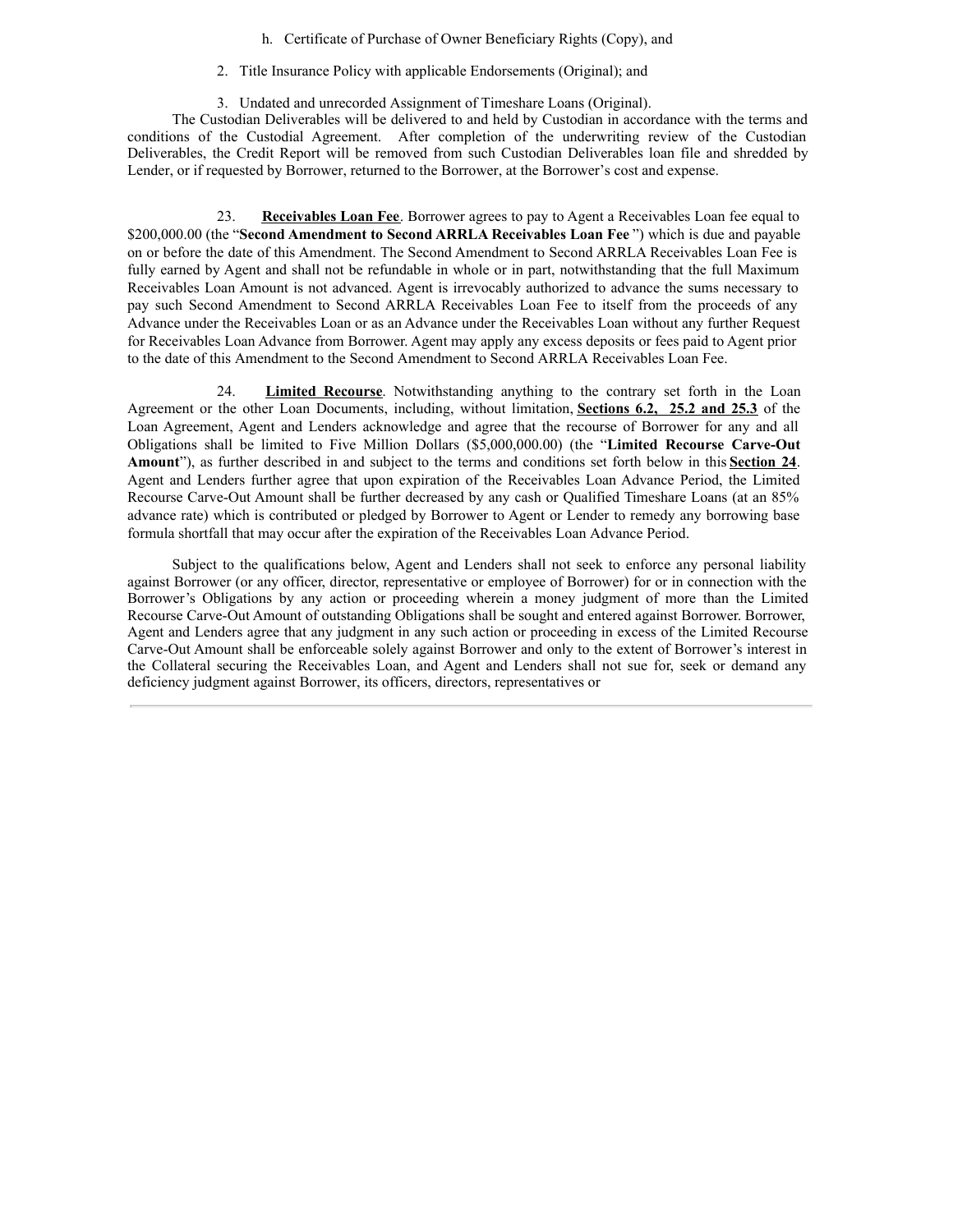employees in any such or other action or proceeding under or by reason of or under or in connection with the Loan Agreement or the other Loan Documents. Notwithstanding the foregoing, Agent and any Lender may, at its sole discretion, bring an action for specific performance or any other appropriate action or proceeding against Borrower to enable Agent or Lenders to enforce and realize upon its interests and rights in and to the Collateral securing the Receivables Loan. The provisions of this **Section 24** shall not, however, (a) constitute a waiver, release or impairment of any Obligation evidenced or secured by any Loan Document; (b) affect the validity or enforceability of the Loan Agreement or any of the rights and remedies of Agent and Lenders thereunder; (c) constitute a prohibition against Agent or Lenders to commence any other appropriate action or proceeding in order for Agent or Lenders to fully realize the security granted by the Collateral; or (d) constitute a waiver of the rights of Agent or Lenders to enforce the Obligations of Borrower, by money judgment or otherwise, to the extent of any actual, out-of-pocket loss, damage, cost, expense, liability, claim or other obligation incurred by Agent or Lenders (including attorneys' fees and costs reasonably incurred) arising out of or in connection with any of the following:

(ain)y willful or intentional misrepresentation or gross negligence by Borrower in connection with the Receivables Loan;

 $(iii)$  acts of fraud, misappropriation of funds or theft by Borrower;

(aini) unauthorized, consensual and intentional transfer, assignment, sale or encumbrance of any Collateral under the Receivables Loan caused by the acts or omissions of Borrower, other than as permitted under the Loan Agreement or the other Loan Documents;

(ainvy) material damage, destruction or waste to any Collateral or the Projects caused by the acts or omissions of Borrower, its Lenders or employees;

(thve) removal or disposal by, or at the direction of Borrower, of any portion of the Collateral, other than as permitted under the Loan Agreement or the other Loan Documents;

(avniy) failure by Borrower to pay taxes, assessments, or other charges affecting the Projects or any Collateral as may be required by Borrower pursuant to the Loan Agreement;

(avniyi)failure by Borrower to maintain insurance as required by Borrower pursuant to the Loan Agreement; and/or

(thveiiim) isapplication or conversion by Borrower of (A) any insurance proceeds received by Borrower which are paid by reason of any loss, damage or destruction to the Collateral, or (B) any awards or other amounts received by Borrower in connection with the condemnation of all or a portion of the Projects in violation of the Loan Agreement, in each of the foregoing clauses (A) and (B) only to the extent of proceeds received or misapplied by Borrower.

Notwithstanding anything to the contrary in this Amendment or any of the Loan Agreement, (A) Agent and Lenders shall not be deemed to have waived any right which Agent or any Lender may have under Section 506(a), 506(b), 1111(b) or any other provisions of the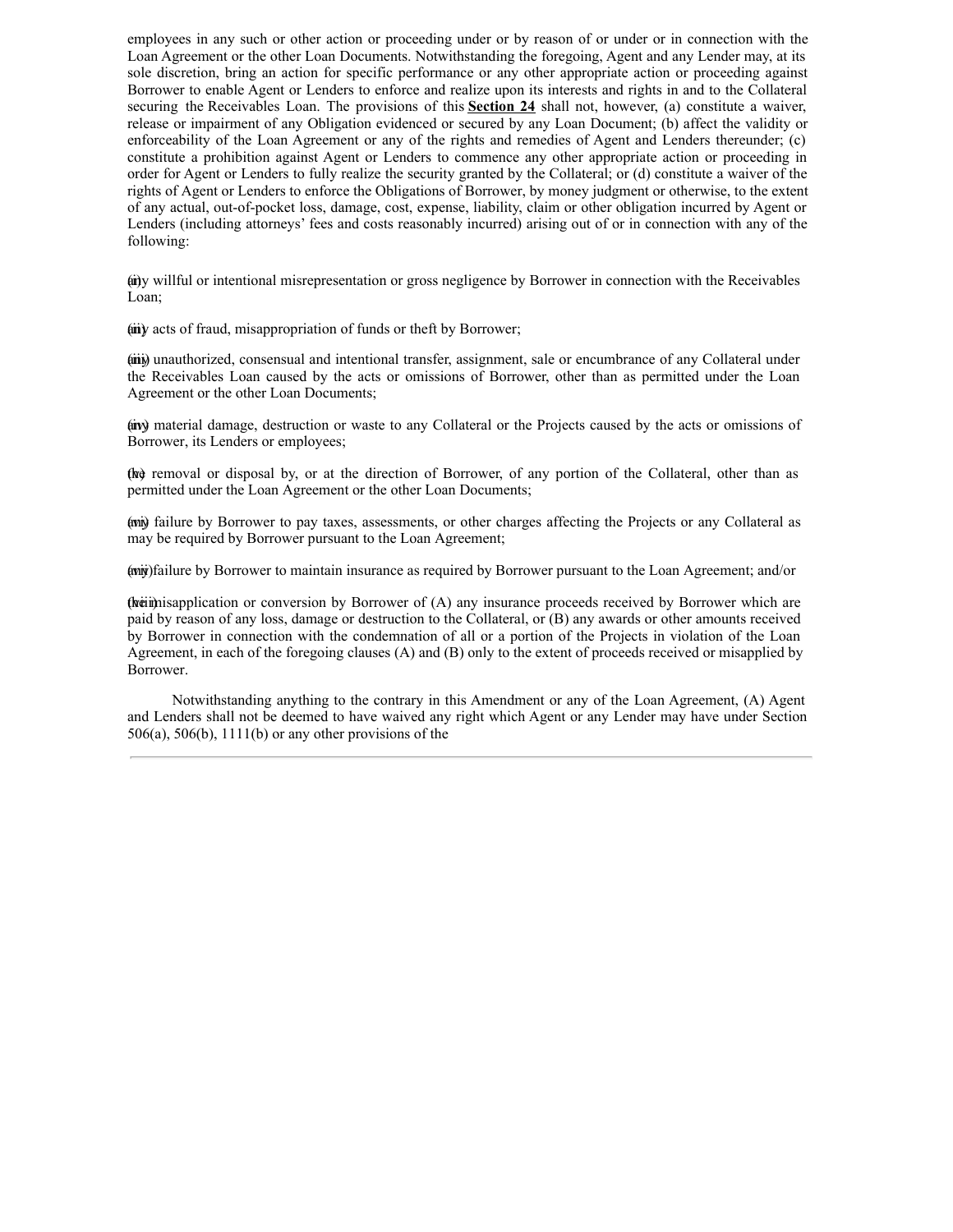Bankruptcy Code to file a claim in excess of the Limited Recourse Carve-Out Amount or to require that all Collateral shall continue to secure all of the Obligations in accordance with the Loan Agreement, and (B) Agent's and Lenders' agreement not to pursue personal liability of Borrower as set forth above SHALL BECOME NULL AND VOID and shall be of no further force and effect, and the Obligations shall be fully recourse to Borrower in the event that one or more of the following occurs:

(i) Borrower files a voluntary petition under any Debtor Relief Law or consents to any such filing, or commences a proceeding for the appointment of a receiver, trustee, liquidator or conservator of Borrower or of the whole or any substantial part of the Collateral or the Projects or the whole or any substantial part of Borrower's assets;

(ii) an officer, director, representative or Person which controls, directly or indirectly, Borrower, files, or joins in the filing of, an involuntary petition against Borrower under the Bankruptcy Code or any other federal or state bankruptcy or insolvency law, or solicits or causes to be solicited petitioning creditors for any involuntary petition against Borrower from any Person;

(iii) Borrower files an answer consenting to or otherwise acquiescing in or joining in any involuntary petition filed against Borrower, by any other Person under the Bankruptcy Code or any other federal or state bankruptcy or insolvency law, or solicits or causes to be solicited petitioning creditors for any involuntary petition from any Person;

(iv) in any case or proceeding under the Bankruptcy Code or in any other judicial proceeding, Borrower makes application to a court to (A) declare that all or any portion of the lien of Agent or Lenders or the Obligations of Borrower to pay principal and interest as specified in the Loan Agreement be rescinded, set aside, or determined to be void or unenforceable, or (B) modify any of the terms of any of the Loan Agreement without Agent's and Lenders' consent;

(v) the voluntary dissolution or liquidation of the Borrower; and/or

(vi) Borrower or any of its Affiliates asserts any claim, defense or offset against Agent or Lenders that Borrower has waived or agreed not to assert.

25. **Costs and Expenses**. Borrower agrees to pay all reasonable costs and expenses, including travel and related reasonable expenses of Agent and Lenders in connection with due diligence review, annual audits and site inspections, reasonable attorneys' fees incurred by Agent and Lenders, and closing, recording fees, taxes and costs, in connection with the review, preparation, negotiation, documentation and consummation of the transactions contemplated under this Amendment.

26. **Brokers; Payment of Commissions**. Borrower represents and warrants to Agent and Lenders that no consultant, advisor, broker, agent, finder or intermediary has acted on its behalf in connection with the negotiation of this Amendment or the consummation of the transactions contemplated by this Amendment. Borrower agrees to pay the compensation, if any, due to any Person claiming any commission or finder's fee or other compensation as a result of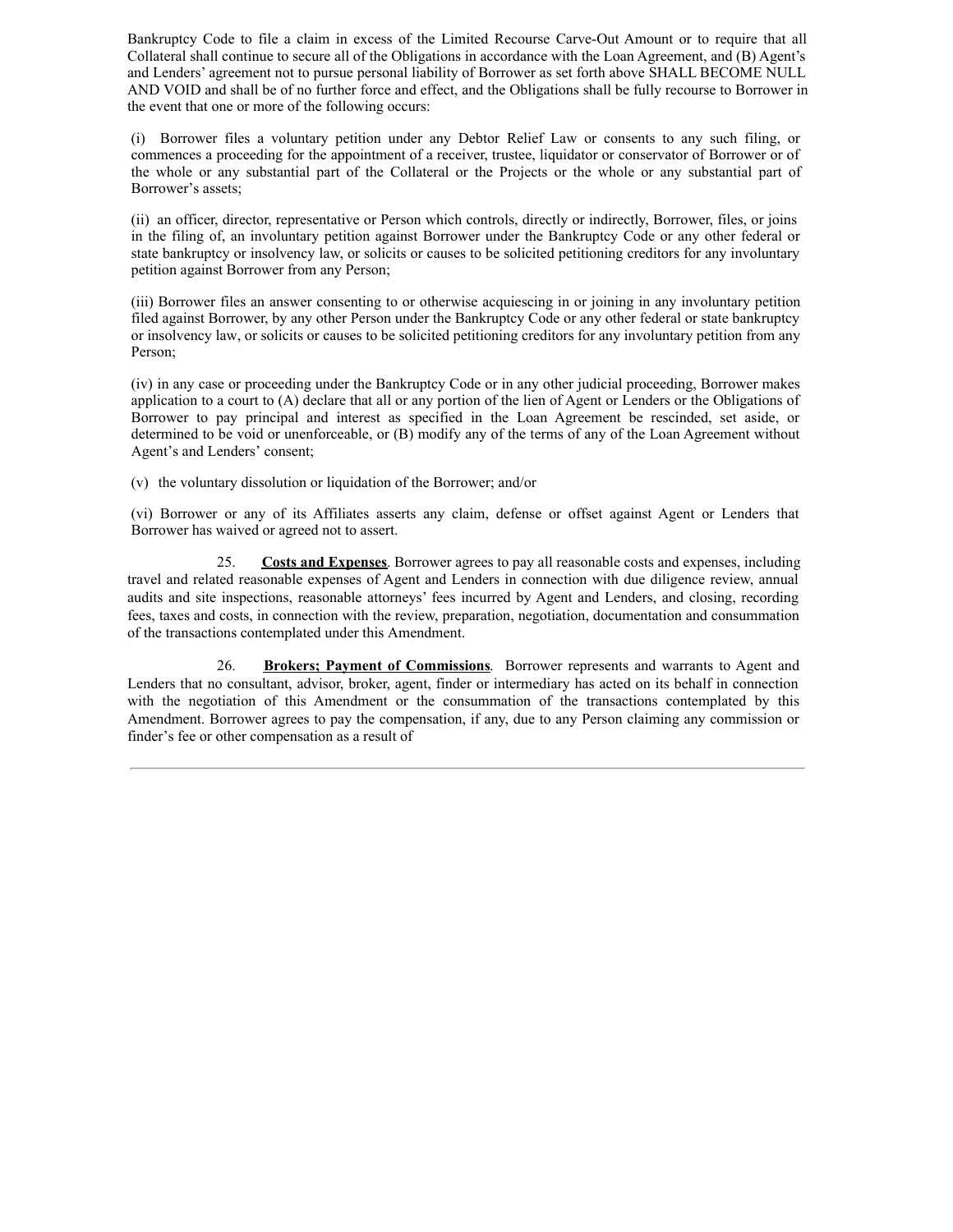any actions by such Person for or on behalf of Borrower. Agent represents and warrants to Borrower, and Borrower acknowledges and agrees, that Wellington Financial is the only party that has acted as a consultant, advisor, broker, agent, finder or intermediary solely on Agent's behalf in connection with the transactions contemplated hereunder. Agent agrees that it shall pay Wellington Financial such fees or other compensation in connection with the transactions contemplated by this Amendment, as may be due to Wellington Financial and agrees to hold Borrower harmless from any claims, losses or expenses resulting therefrom.

### 27. **Further Agreements and Representations**. Borrower hereby:

27.1 ratifies, confirms and acknowledges that the Loan Agreement and all other Loan Documents, in each case as amended by this Amendment, to which Borrower is a party continue to be valid, binding and in full force and effect as to Borrower as of the date of this Amendment, and enforceable as to Borrower in accordance with their terms, subject to applicable bankruptcy, insolvency, reorganization, moratorium or other similar laws affecting creditors' rights generally and subject to general principles of equity (regardless of whether construed in a proceeding in equity or at law);

27.2 covenants and agrees to perform all of its obligations under the Loan Agreement and all other Loan Documents, in each case as amended by this Amendment;

27.3 acknowledges and agrees that as of the date hereof, it does not have any defense, setoff, counterclaim or challenge against the payment of any sums owing to Agent or Lenders or the enforcement of any of the terms of the Loan Agreement or any of the other Loan Documents, in each case as amended by this Amendment;

27.4 ratifies, confirms and continues all liens, security interests, pledges, rights and remedies granted to Agent, for the benefit of Lenders, by Borrower in the Loan Documents as amended by this Amendment;

27.5 represents and warrants that all representations and warranties of Borrower as contained in the Loan Agreement and the other Loan Documents are true, correct and complete as of the date of this Amendment (except to the extent such representations and warranties specifically relate to an earlier date in which case Borrower hereby reaffirms such representations and warranties as of such earlier date);

27.6 except as provided in **Schedule 27.6** appended hereto, represents and warrants that all schedules and exhibits attached to and made part of the Loan Agreement, as amended hereby, and the other Loan Documents are true, correct and complete as of the date of this Amendment; and

27.7 represents and warrants that no condition or event exists after taking into account the terms of this Amendment which would constitute an Incipient Default or an Event of Default.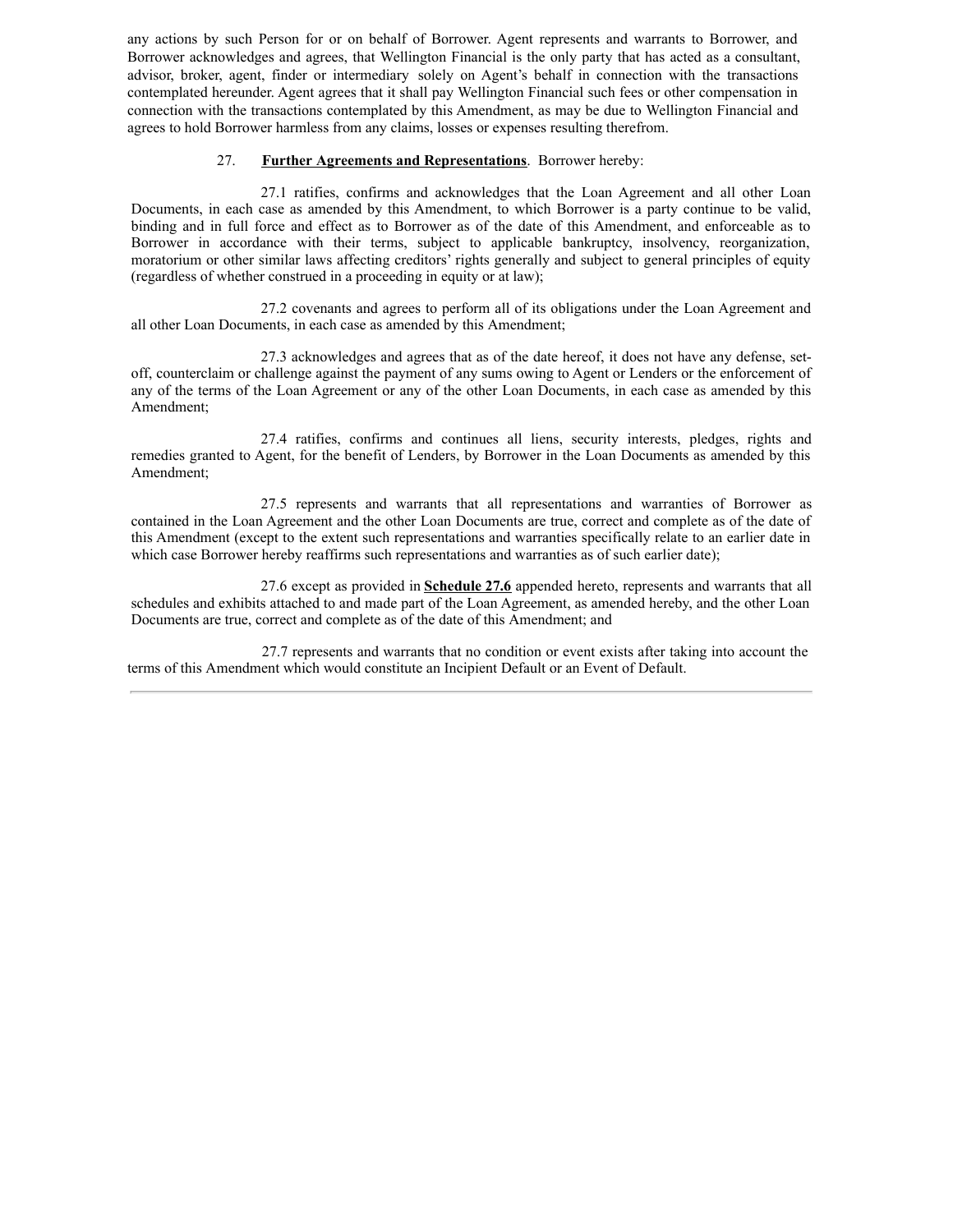28. **Other References**. All references in the Loan Agreement and all the Loan Documents to the term "Loan Documents" shall mean the Loan Documents as defined therein, this Amendment and any and all other documents executed and delivered by Borrower pursuant to and in connection herewith.

29. **No Novation**. Nothing contained herein and no actions taken pursuant to the terms hereof are intended to constitute a novation of any of the Loan Documents and, subject to **Section 24** of this Amendment, shall not constitute a release, termination or waiver of any of the liens, security interests, rights or remedies granted to Agent, for the benefit of Lenders, in the Loan Agreement or the other Loan Documents.

30. **No Waiver**. Nothing contained herein constitutes an agreement or obligation by Agent or any Lender to grant any further amendments to any of the other Loan Documents. Subject to **Section 24** of this Amendment, nothing contained herein constitutes a waiver or release by Agent or any Lender of any rights or remedies available to Agent or such Lender under the Loan Documents, at law or in equity.

31. **Inconsistencies**. To the extent of any inconsistency between the terms and conditions of this Amendment and the terms and conditions of the other Loan Documents, the terms and conditions of this Amendment shall prevail. All terms and conditions of the Loan Agreement and any other Loan Documents not inconsistent herewith shall remain in full force and effect.

32. **Binding Effect**. This Amendment shall bind and inure to the benefit of the parties hereto and their respective successors and assigns.

33. **Governing Law**. **THIS AMENDMENT, THE LOAN DOCUMENTS AND ALL TRANSACTIONS CONTEMPLATED HEREUNDER, AND ALL THE RIGHTS OF THE PARTIES SHALL BE GOVERNED AS TO THE VALIDITY, INTERPRETATION, CONSTRUCTION, ENFORCEMENT AND IN ALL OTHER RESPECTS BY THE LAW OF THE STATE OF CONNECTICUT, THE PRIMARY PLACE OF BUSINESS OF AGENT, WITHOUT REGARD TO ITS RULES AND PRINCIPLES REGARDING CONFLICTS OF LAWS OR ANY RULE OR CANON OF CONSTRUCTION WHICH INTERPRETS AGREEMENTS AGAINST THE DRAFTSMAN.**

34. **Waiver of Right to Trial by Jury** . **BORROWER, AGENT AND LENDERS WAIVE ANY RIGHT TO TRIAL BY JURY ON ANY CLAIM, DEMAND, ACTION OR CAUSE OF ACTION (A) ARISING HEREUNDER OR UNDER ANY OF THE DOCUMENTS COLLATERAL HERETO, OR (B) IN ANY WAY CONNECTED WITH OR RELATED OR INCIDENTAL TO THE DEALINGS OF BORROWER, AGENT OR ANY LENDER WITH RESPECT HERETO OR TO ANY OF THE DOCUMENTS COLLATERAL HERETO, OR THE TRANSACTIONS RELATED HERETO OR THERETO, IN EACH CASE WHETHER SOUNDING IN CONTRACT OR TORT OR OTHERWISE. BORROWER, AGENT AND LENDERS AGREE AND**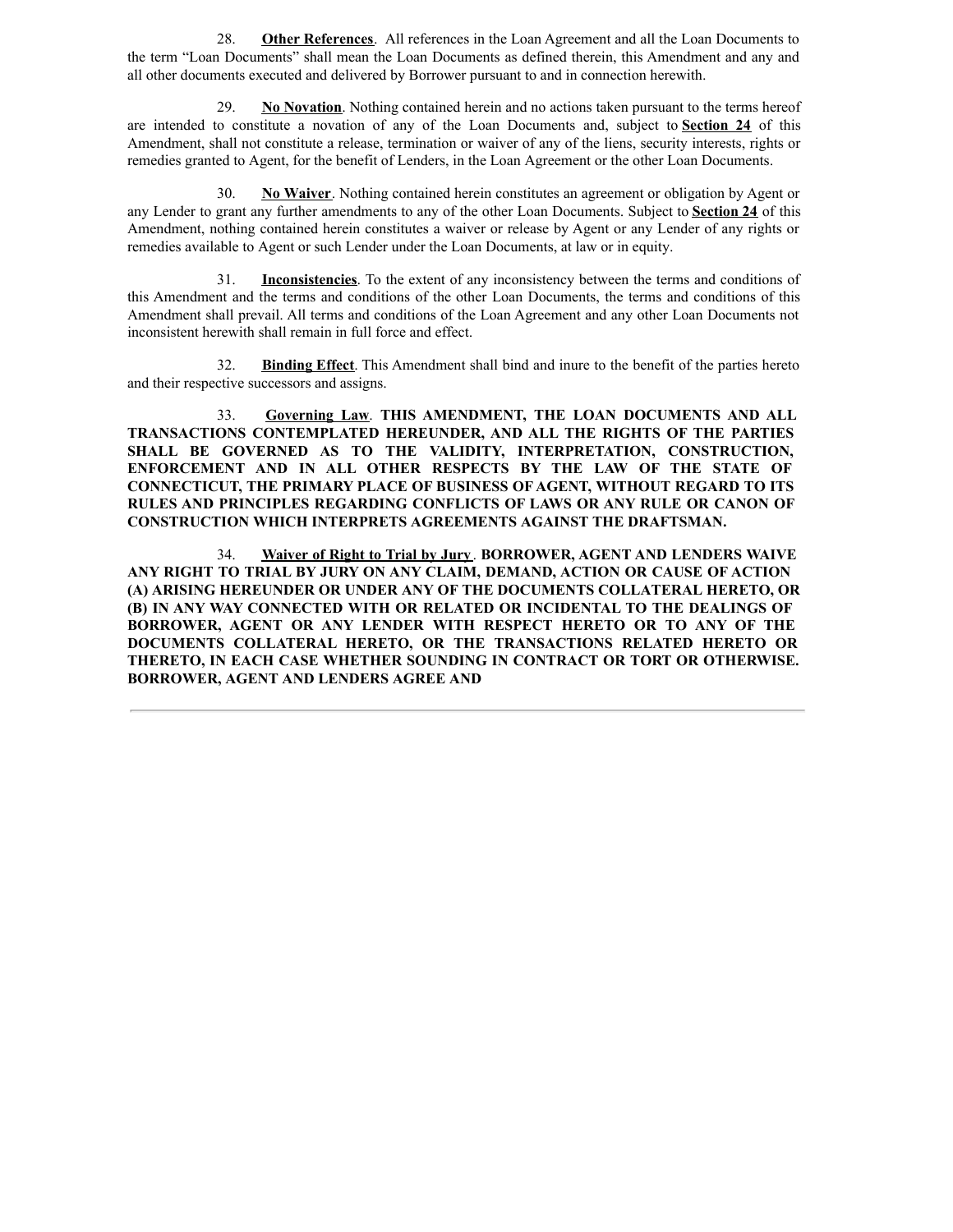**CONSENT THAT ANY SUCH CLAIM, DEMAND, ACTION OR CAUSE OF ACTION SHALL BE DECIDED BY COURT TRIAL WITHOUT A JURY, AND THAT ANY PARTY TO THIS AMENDMENT MAY FILE AN ORIGINAL COUNTERPART OR A COPY OF THIS SECTION WITH ANY COURT AS WRITTEN EVIDENCE OF THE CONSENT OF EACH OF THE OTHER PARTIES' TO THE WAIVER OF THEIR RIGHT TO TRIAL BY JURY. BORROWER ACKNOWLEDGES THAT IT HAS HAD THE OPPORTUNITY TO CONSULT WITH COUNSEL REGARDING THIS SECTION, THAT IT FULLY UNDERSTANDS ITS TERMS, CONTENT AND EFFECT, AND THAT IT VOLUNTARILY AND KNOWINGLY AGREES TO THE TERM OF THIS SECTION**.

The waiver and stipulations of the Borrower, Agent and Lenders in this Section shall survive the final payment or performance of all of the Obligations.

35. **Counterparts; Facsimile Signatures**. This Amendment may be signed in any number of counterparts, each of which when so executed shall be an original, with the same effect as if the signature thereto and hereto were on the same instrument. This Amendment shall become effective upon Agent's receipt of one or more counterparts hereof signed by Borrower, Agent and Lenders. Any signature on this Amendment delivered by Borrower, Agent and Lenders by facsimile or other electronic transmission shall be deemed to be an original signature thereto.

36. **Time of the Essence**. Time is of the essence in the performance by Borrower of all its obligations hereunder.

## **[REMAINDER OF PAGE INTENTIONALLY LEFT BLANK]**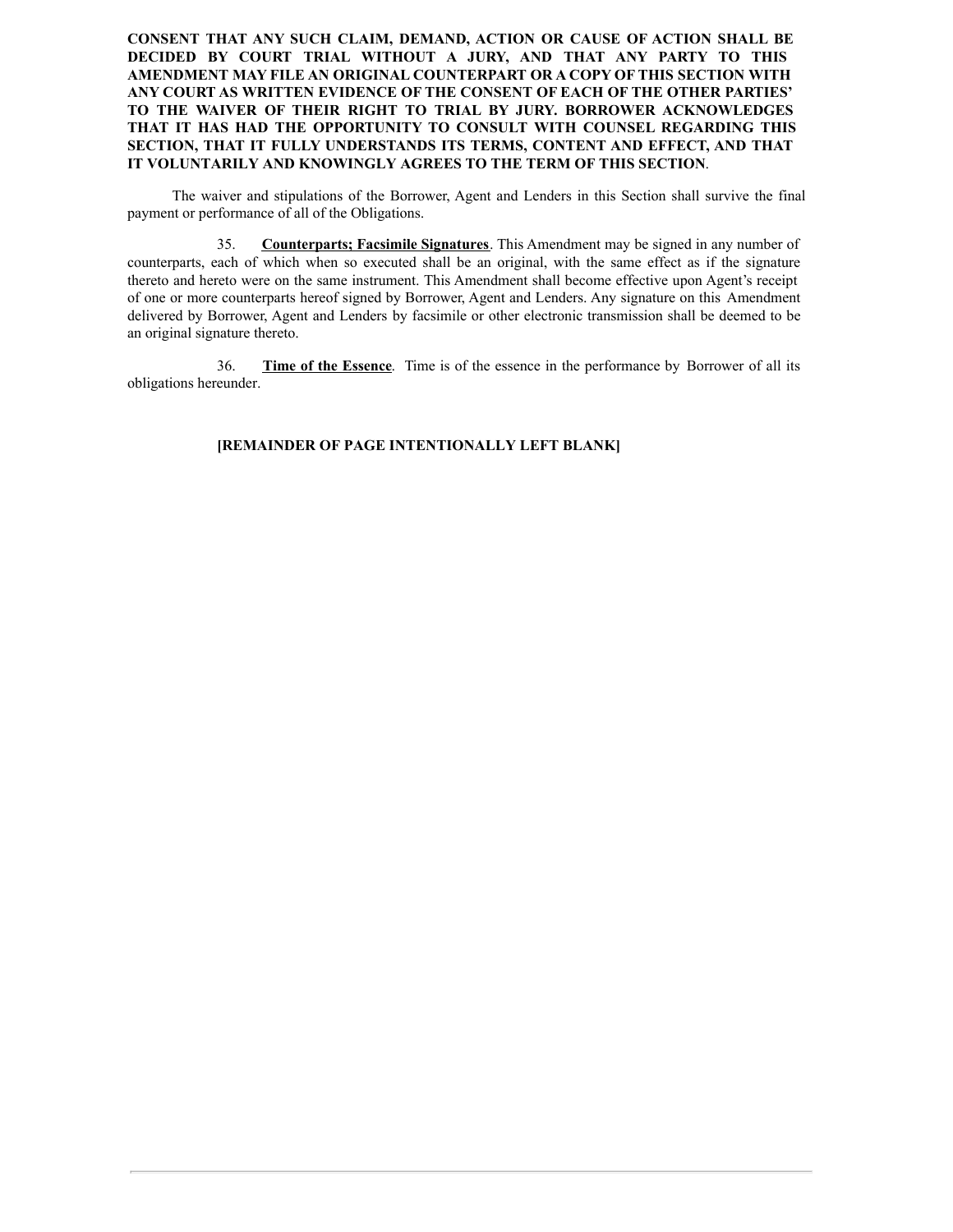**IN WITNESS WHEREOF,** the parties hereto have caused this Amendment to be executed effective as of the day and year first above written.

## **BORROWER:**

**BLUEGREEN VACATIONS CORPORATION,** a Florida corporation

By: /s/ Raymond S. Lopez Raymond S. Lopez, EVP, COO, CFO and Treasurer

# **AGENT:**

## **LIBERTY BANK**

By: /s/ Jason M. Gordon Jason M. Gordon, Vice President

## **LENDER:**

### **LIBERTY BANK**

By: /s/ Jason M. Gordon Jason M. Gordon, Vice President

Commitment Amount: \$40,000,000.00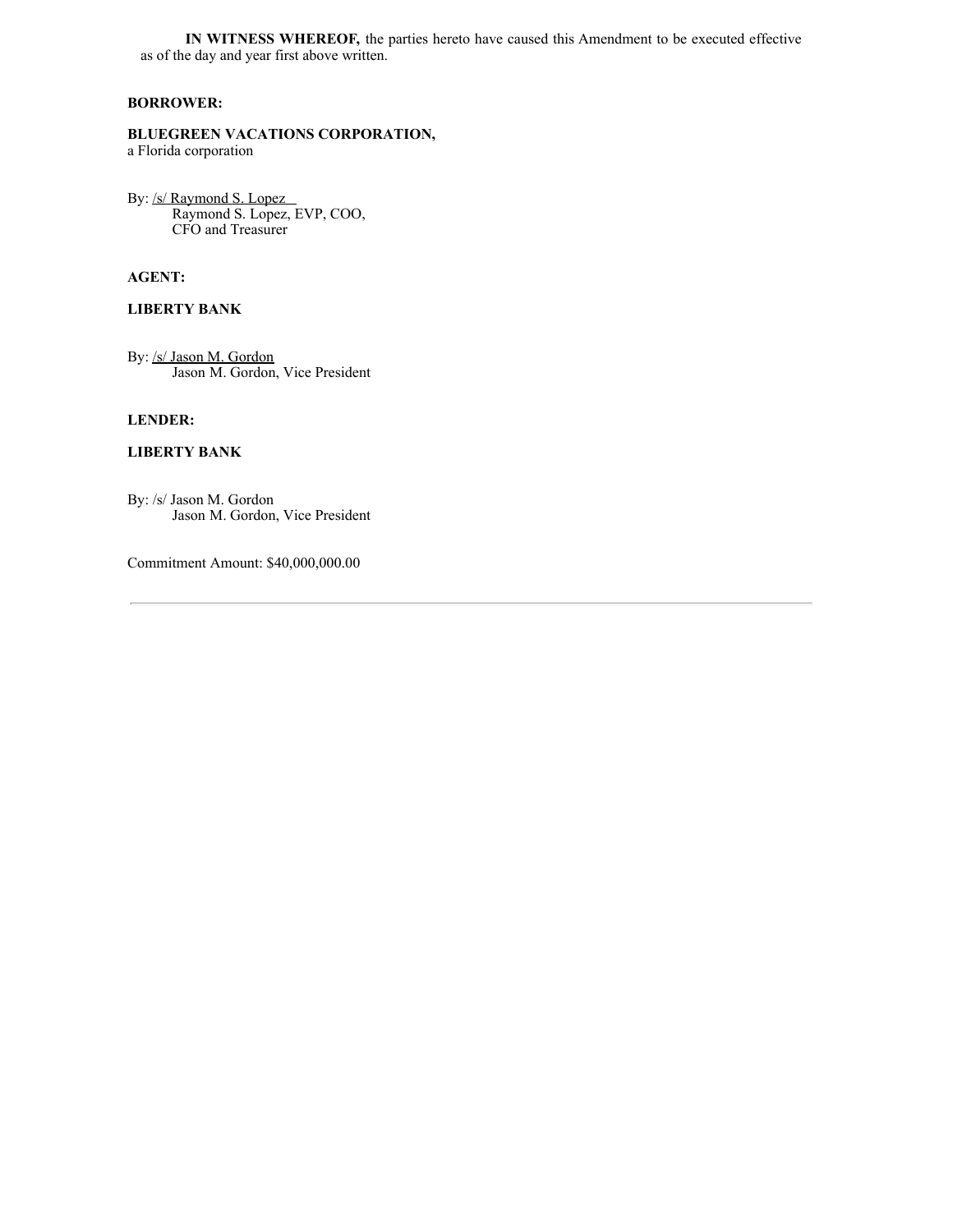## **SCHEDULE 27.6**

### **SCHEDULE 1**

## **PRIMARY PROJECTS**

|                  | <b>Resort</b>                                      | Location                           |
|------------------|----------------------------------------------------|------------------------------------|
| 1.               | Grande Villas at World Golf Village Condominium    | St. Augustine, Florida             |
| $\overline{2}$ . | Resort at World Golf Village                       | St. Augustine, Florida             |
| 3.               | <b>BG Fountains Condominium</b>                    | Orlando, Florida                   |
| $\overline{4}$ . | BG Daytona SeaBreeze Condominium                   | Daytona Beach Shores, Florida      |
| 5.               | BG Patrick Henry Square Vacation Ownership Program | Williamsburg, Virginia             |
| 6.               | BG Pirate's Lodge Condominium                      | Wisconsin Dells, Wisconsin         |
| 7.               | Bluegreen Odyssey Dells Condominium                | Wisconsin Dells, Wisconsin         |
| 8.               | Christmas Mountains - Villas                       | Wisconsin Dells, Wisconsin         |
| 9.               | Christmas Mountain - Timbers                       | Wisconsin Dells, Wisconsin         |
| 10.              | BG Club 36                                         | Las Vegas, Nevada                  |
| 11.              | Carolina Grande                                    | Myrtle Beach, South Carolina       |
| 12.              | Harbour Lights                                     | Myrtle Beach, South Carolina       |
| 13.              | Bluegreen Wilderness Traveler at Shenandoah *      | Gordonsville, Virginia             |
| 14.              | The Falls Village Resort, a Condominium            | Branson, Missouri                  |
| 15.              | MountainLoft Resort, a Condominium                 | Gatlinburg, Tennessee              |
| 16.              | MountainLoft Resort II, a Condominium              | Gatlinburg, Tennessee              |
| 17.              | Lake Eve Resort <sup>4</sup>                       | Orlando, Florida                   |
| 18.              | Blue Ridge Village                                 | Banner Elk, North Carolina         |
| 19.              | Laurel Crest Resort, a Condominium                 | Pigeon Forge, Tennessee            |
| 20.              | Éilan Hotel & Spa, a Condominium                   | San Antonio, Texas                 |
| 21.              | Shore Crest Vacation Villas Horizontal Property    | North Myrtle Beach, South Carolina |
| 22               | Shore Crest Vacation Villas II Horizontal Property | North Myrtle Beach, South Carolina |
| 23               | BG SeaGlass Tower Horizontal Property Regime       | Myrtle Beach, South Carolina       |

\* Will include recreational vehicle (RV) and campsite project locations up to 1% of Lender Portfolio Timeshare Loans. ▲ FBS Projects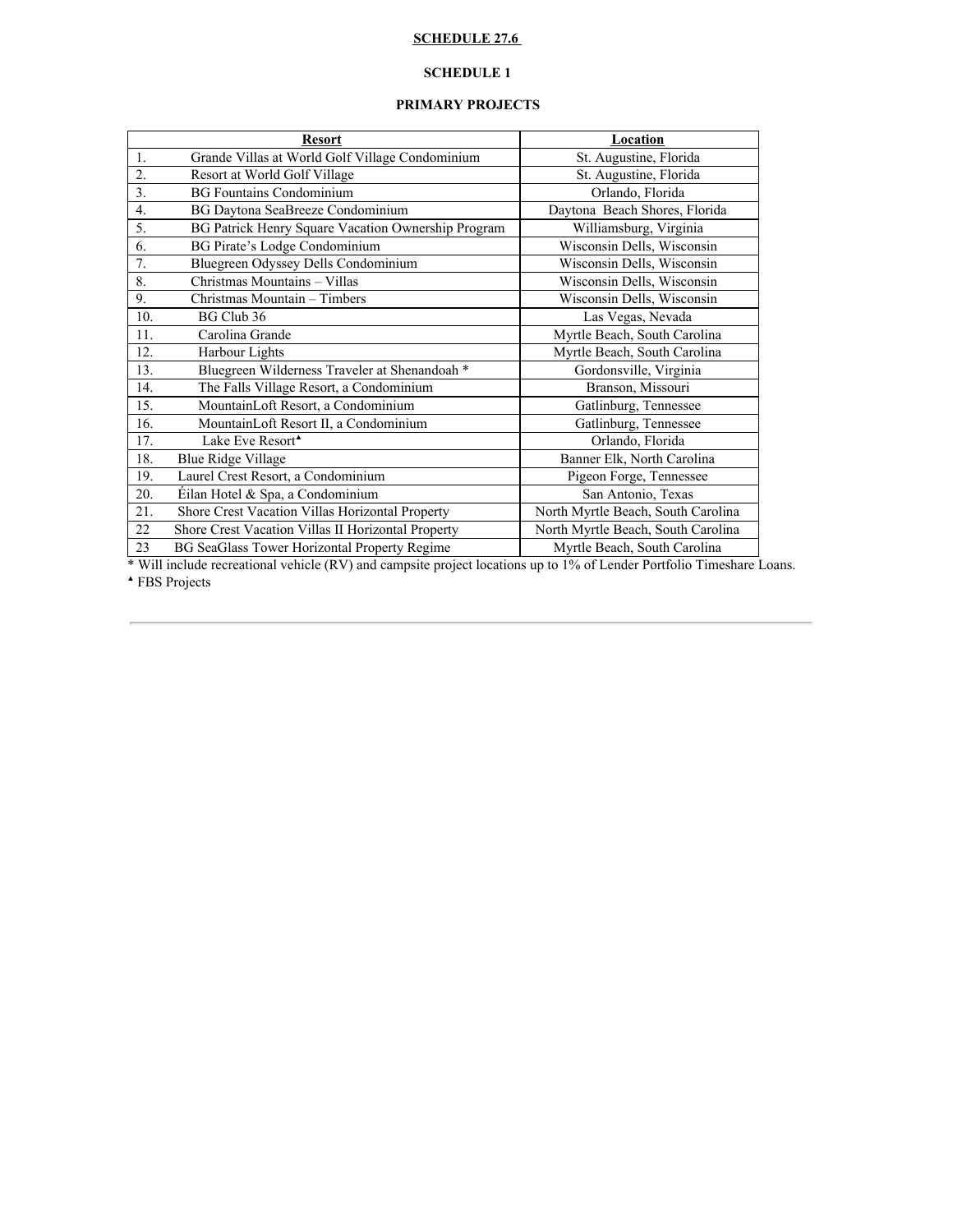# **SCHEDULE 2**

## **NON-PRIMARY PROJECTS**

|                   | <b>Resort</b>                                | Location                      |
|-------------------|----------------------------------------------|-------------------------------|
| 1.                | Orlando's Sunshine Resort, a Condominium     | Orlando, Florida              |
| 2.                | Solara Surfside Condominium                  | Surfside, Florida             |
| 3.                | Hammocks at Marathon Condominium             | Marathon, Florida             |
| 4.                | Mountain Run at Boyne                        | Boyne Falls, Michigan         |
| 5.                | The Suites at Hershey Condominium            | Hershey, Pennsylvania         |
| 6.                | Casa Del Mar Beach Resort, a Condominium     | Ormond Beach, Florida         |
| $\overline{7}$ .  | Lodge Alley Inn Horizontal Property Regime   | Charleston, South Carolina    |
| 8.                | Fantasy Island Resort II, a Condominium      | Daytona Beach Shores, Florida |
| 9.                | Ocean Towers Beach Club, a Condominium       | Panama City Beach, Florida    |
| 10.               | Outrigger Beach Club, a Condominium          | Ormond Beach, Florida         |
| 11.               | Resort Sixty-Six, a Timeshare Resort         | Holmes Beach, Florida         |
| 12.               | Via Roma Beach Resort, a Condominium         | Bradenton Beach, Florida      |
| 13.               | Paradise Isle Resort Condominium             | Gulf Shores, Alabama          |
| 14.               | Shoreline Towers Condominium                 | Gulf Shores, Alabama          |
| 15.               | Dolphin Beach Club, a Condominium            | Daytona Beach Shores, Florida |
| 16.               | Landmark Holiday Beach Resort, a Condominium | Panama City Beach, Florida    |
| 17.               | Lake Condominiums at Big Sky Resort          | Big Sky, Montana              |
| 18.               | Foxrun Townhouses                            | Lake Lure, North Carolina     |
| 19.               | Orlando's Sunshine Resort II, a Condominium  | Orlando, Florida              |
| 20.               | Club La Pension                              | New Orleans, Louisiana        |
| 21.               | The Soundings Seaside Resort <sup>4</sup>    | Dennis Port, Massachusetts    |
| 22.               | Cibola Vista Resort and Spa <sup>4</sup>     | Peoria, Arizona               |
| 23.               | Studio Homes at Ellis Square <sup>4</sup>    | Savannah, Georgia             |
| 24.               | South Mountain Resort <sup>4</sup>           | Lincoln, New Hampshire        |
| 25.               | Parkside Williamsburg Resort <sup>4</sup>    | Williamsburg, Virginia        |
| 26.               | Manhattan Club <sup>4+</sup>                 | New York, New York            |
| 27.               | Breckenridge at TradeWinds <sup>4</sup>      | St. Pete Beach, Florida       |
| 28.               | The Innsbruck <sup>4</sup>                   | Aspen, Colorado               |
| 29.               | <b>Atlantic Palace</b>                       | Atlantic City, New Jersey     |
| 30.               | Horizon at 77                                | Myrtle Beach, South Carolina  |
| 31.               | The Hotel Blake <sup>4</sup>                 | Chicago, Illinois             |
| 32.               | Trillium <sup>4</sup>                        | Cashiers, North Carolina      |
| 33.               | The Club at Big Bear Village                 | Big Bear Lake, California     |
| 34.               | King 583 <sup>4</sup>                        | Charleston, South Carolina    |
| $\overline{35}$ . | Shenandoah Crossing Farm & Country Club      | Gordonville, Virginia         |

▲ FBS Projects

Ē.

+The Manager for The Manhattan Club Timeshare Project is New York Urban Ownership Management, LLC.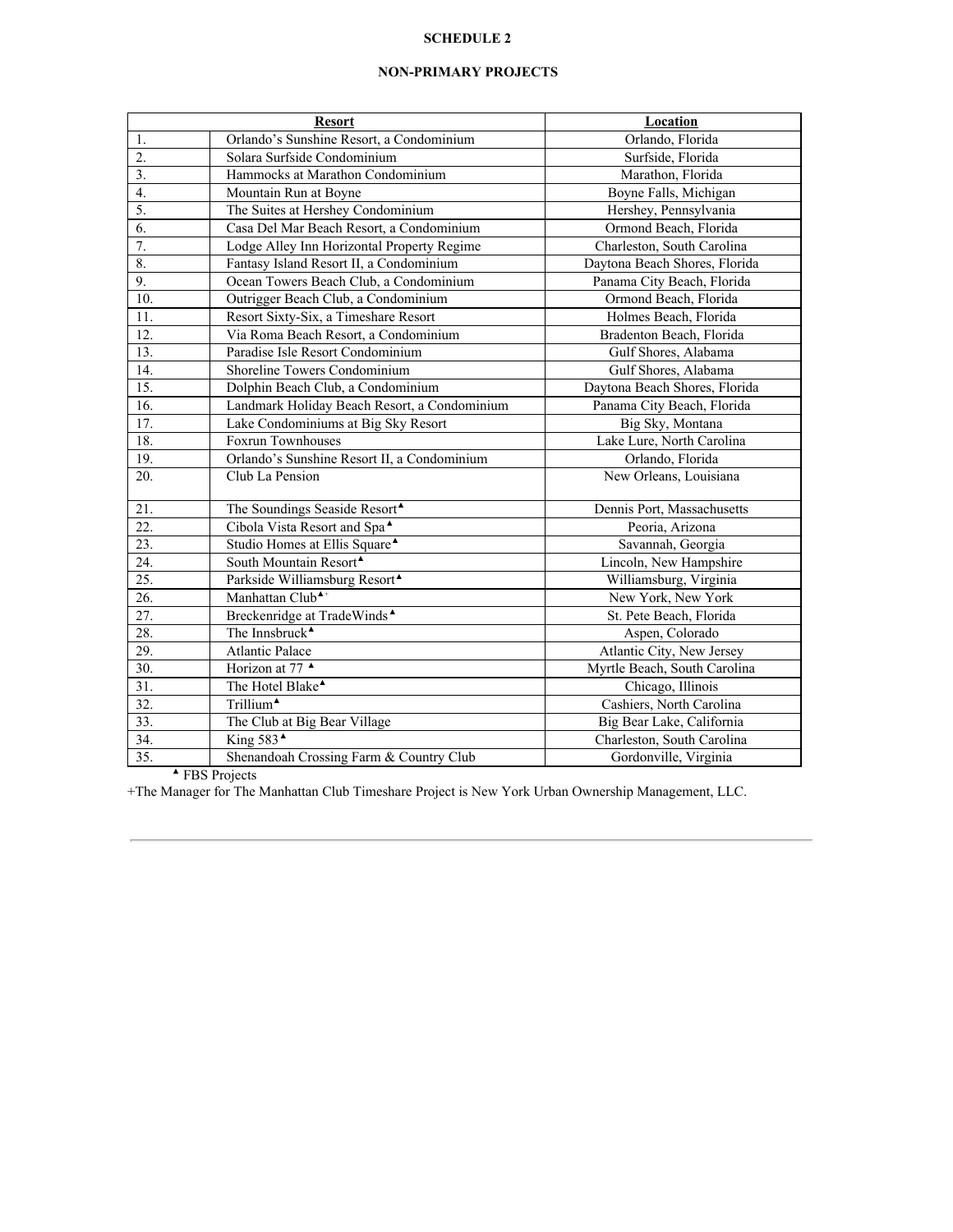#### **Rule 13a-14(a)/15d-14(a) Certification**

- I, Alan B. Levan, certify that:
	- 1. I have reviewed this quarterly report on Form 10-Qof Bluegreen Vacations Holding Corporation;
	- 2. Based on my knowledge, this report does not contain any untrue statement of a material fact or omit to state a material fact necessary to make the statements made, in light of the circumstances under which such statemen report;
	- 3. Based on my knowledge, the financial statements, and other financial information included in this report, fairly present in all material respects the financial condition, results of operations and cash flows of the registrant as of, and for, the periods presented in this report;
	- 4. The registrant's other certifying officer and I are responsible for establishing and maintaining disclosure controls and procedures (as defined in Exchange Act Rules 13a-15(e) and 15d-15(e) and internal control over fin 15(f)) for the registrant and have:
		- a) Designed such disclosure controls and procedures, or caused such disclosure controls and procedures to be designed under our supervision, to ensure that material information relating to the registrant, including its consolidated subsidiaries, is made known to us by others within those entities, particularly during the period in which this report is being prepared;
		- b) Designed such internal control over financial reporting, or caused such internal control over financial reporting to be designed under our supervision, to provide reasonable assurance regarding the reliability of financ
		- c) Evaluated the effectiveness of the registrant's disclosure controls and procedures and presented in this report our conclusions about the effectiveness of the disclosure controls and procedures, as of the end of the period covered by this report based on such evaluation; and
		- d) Disclosed in this report any change in the registrant's internal control over financial reporting that occurred during the registrant's most recent fiscal quarter (the registrant's fourth fiscal quarter in the case of an annual report) that has materially affected, or is reasonably likely to materially affect, the registrant's internal control over financial reporting; and
	- 5. The registrant's other certifying officer and I have disclosed, based on our most recent evaluation of internal control over financial reporting, to the registrant's auditors and the audit committee of the registrant's board of directors (or persons performing the equivalent functions):
		- a) All significant deficiencies and material weaknesses in the design or operation of internal control over financial reporting which are reasonably likely to adversely affect the registrant's ability to record, process, summarize and report financial information; and
		- b) Any fraud, whether or not material, that involves management or other employees who have a significant role in the registrant's internal control over financial reporting.

Date: August 4, 2021

/s/ Alan B. Levan Alan B. Levan Chairman of the Board of Directors, Chief Executive Officer and President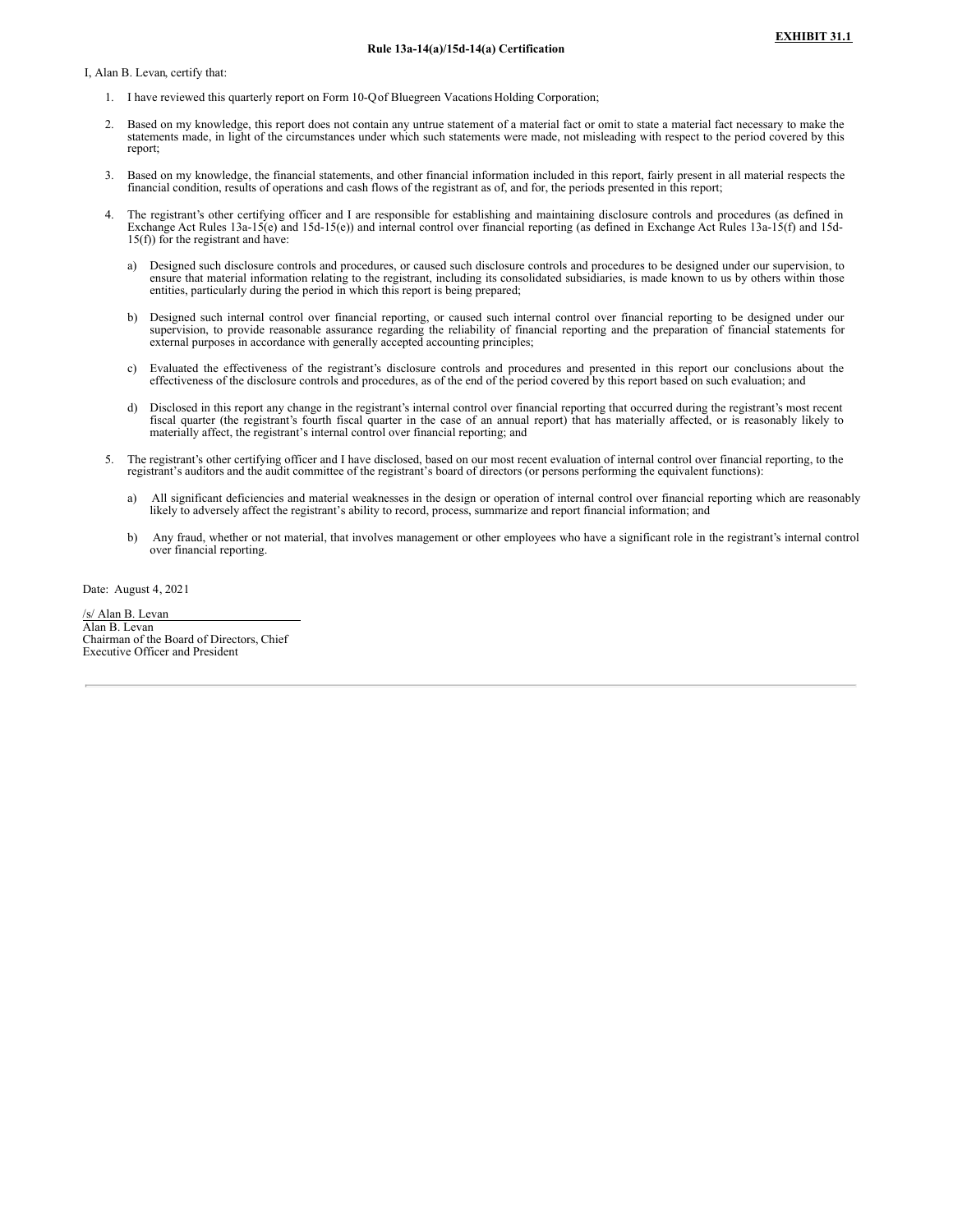#### **Rule 13a-14(a)/15d-14(a) Certification**

I, Raymond S. Lopez, certify that:

- 1. I have reviewed this quarterly report on Form 10-Qof Bluegreen Vacations Holding Corporation;
- 2. Based on my knowledge, this report does not contain any untrue statement of a material fact or omit to state a material fact necessary to make the statements made, in light of the circumstances under which such statemen report;
- 3. Based on my knowledge, the financial statements, and other financial information included in this report, fairly present in all material respects the financial condition, results of operations and cash flows of the registrant as of, and for, the periods presented in this report;
- 4. The registrant's other certifying officer and I are responsible for establishing and maintaining disclosure controls and procedures (as defined in Exchange Act Rules 13a-15(e) and 15d-15(e) and internal control over fin 15(f)) for the registrant and have:
	- a) Designed such disclosure controls and procedures, or caused such disclosure controls and procedures to be designed under our supervision, to ensure that material information relating to the registrant, including its consolidated subsidiaries, is made known to us by others within those entities, particularly during the period in which this report is being prepared;
	- b) Designed such internal control over financial reporting, or caused such internal control over financial reporting to be designed under our supervision, to provide reasonable assurance regarding the reliability of financ
	- c) Evaluated the effectiveness of the registrant's disclosure controls and procedures and presented in this report our conclusions about the effectiveness of the disclosure controls and procedures, as of the end of the period covered by this report based on such evaluation; and
	- d) Disclosed in this report any change in the registrant's internal control over financial reporting that occurred during the registrant's most recent fiscal quarter (the registrant's fourth fiscal quarter in the case of an annual report) that has materially affected, or is reasonably likely to materially affect, the registrant's internal control over financial reporting; and
- 5. The registrant's other certifying officer and I have disclosed, based on our most recent evaluation of internal control over financial reporting, to the registrant's auditors and the audit committee of the registrant's board of directors (or persons performing the equivalent functions):
	- a) All significant deficiencies and material weaknesses in the design or operation of internal control over financial reporting which are reasonably likely to adversely affect the registrant's ability to record, process, summarize and report financial information; and
	- b) Any fraud, whether or not material, that involves management or other employees who have a significant role in theregistrant's internal control over financial reporting.

Date: August 4, 2021

/s/ Raymond S. Lopez Raymond S. Lopez Executive Vice President, Chief Operating Officer, Chief Financial Officer and Treasurer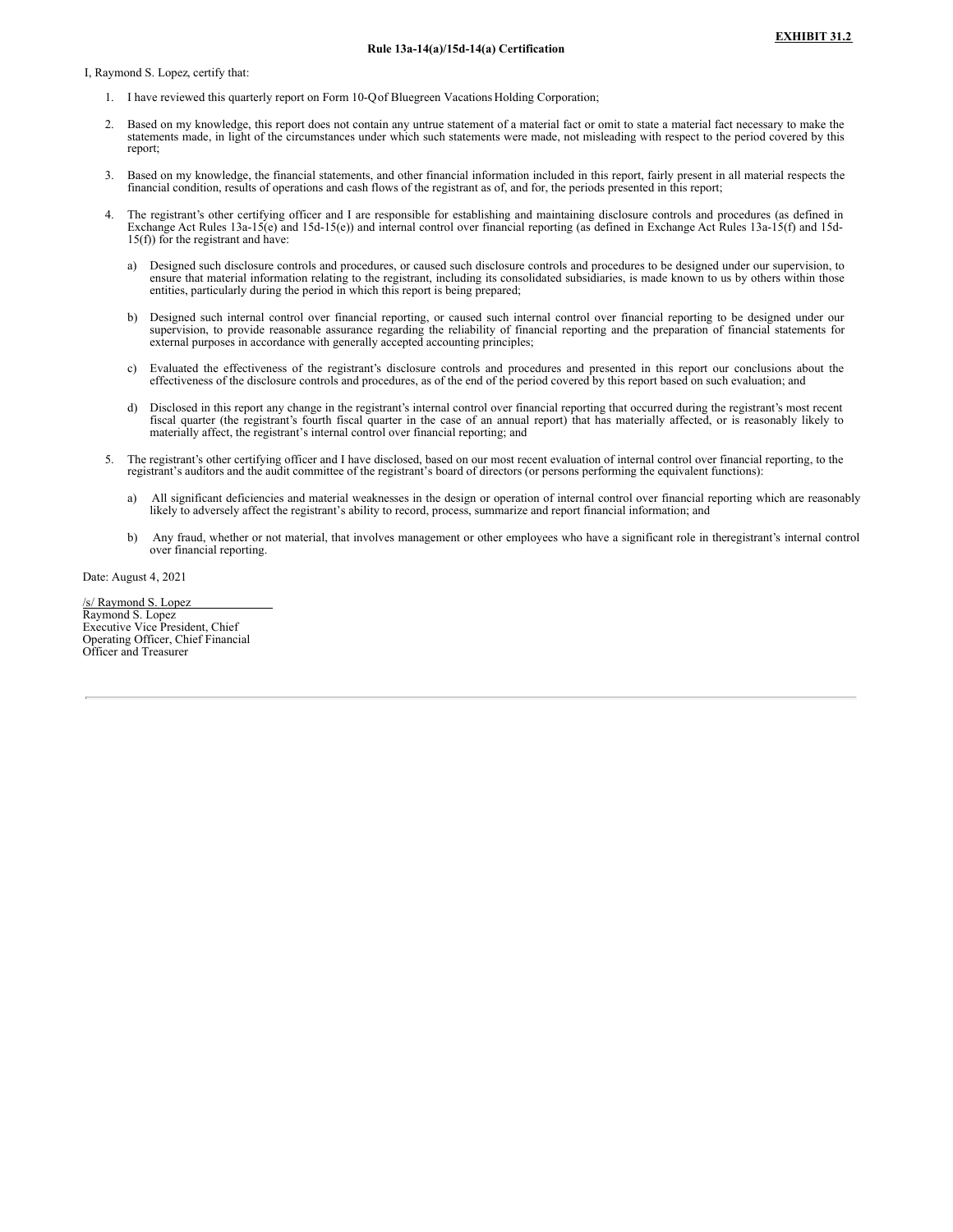#### **Certification Required by 18 U.S.C. Section 1350 (as adopted pursuant to Section 906 of the Sarbanes-Oxley Act of 2002)**

I, Alan B. Levan, Chairman of the Board of Directors, Chief Executive Officer and President of Bluegreen Vacations Holding Corporation (the "Company"), certify, pursuant to 18 U.S.C. Section 1350 (as adopted pursuant to Section 906 of the Sarbanes-Oxley Act of 2002), that:

- (1) the accompanying Quarterly Report on Form 10-Q of the Company for the quarter ended June 30, 2021 (the "Report"), filed with the U.S. Securities and Exchange Commission on the date hereof, fully complies with the requi
- (2) the information contained in the Report fairly presents, in all material respects, the financial condition and results of operations of the Company.

By: /s/ Alan B. Levan Alan B. Levan Chairman of the Board of Directors, Chief Executive Officer and President

Date: August 4, 2021

The foregoing certification is solely being furnished pursuant to Section 906 of the Sarbanes-Oxley Act of 2002 (subsections (a) and (b) of Section 1350, Chapter 63 of Title 18, United States Code) and is not being filed a